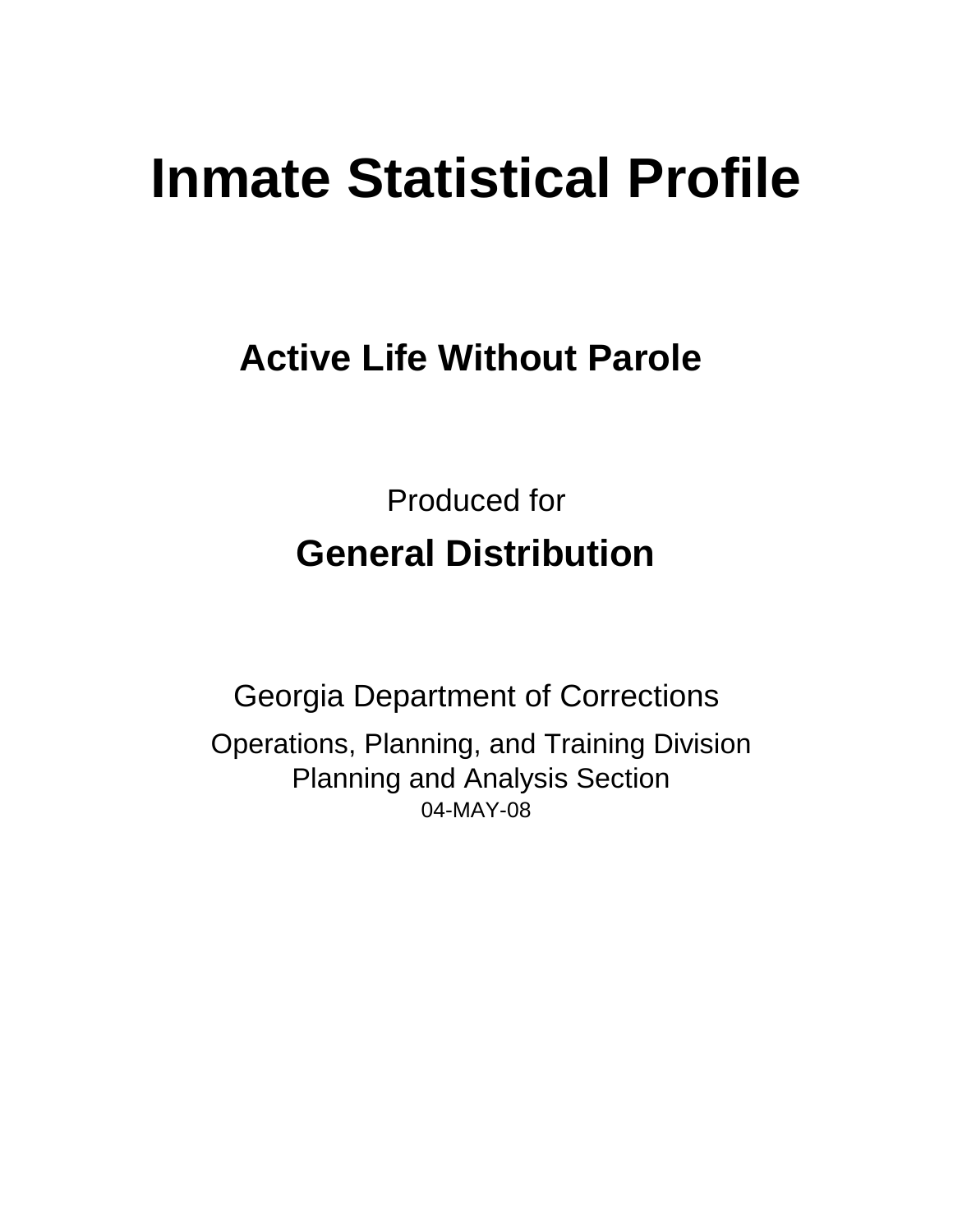**Contents** 

**Active Life Without Parole** 

Produced for **General Distribution**

## Table of Contents

| <b>Demographic information</b>                                       |
|----------------------------------------------------------------------|
| 5 Current age, broken out in ten year age groups                     |
| 6 Race group                                                         |
| 7 Hispanic Origin                                                    |
| 8 Marital status, self-reported at entry to prison                   |
| 9 Number of children, self-reported at entry to prison               |
| 10 Religious affiliation, self-reported at entry to prison           |
| 11 Home county - self-reported at entry to prison                    |
| 14 Socioeconomic class, self-reported at entry to prison             |
| 15 Environment to age 16, self-reported at entry to prison           |
| 16 Guardian status to age 16, self-reported at entry to prison       |
| 17 Employment status before prison, self-reported at entry to prison |
| 18 Age at admission                                                  |
| 20 Age at release                                                    |
| 21 Height, measured at entry to prison                               |
| 22 Weight, measured at entry to prison                               |
| 23 Military service                                                  |
| <b>Correctional information</b>                                      |
| 24 Type of admission to prison                                       |
| 25 Current / last security status                                    |
| 26 Current / last institution type                                   |
| 27 Institution type - transitional centers                           |
| 28 Institution type - mental hospitals                               |
| 29 Institution type - county prisons                                 |
| 30 Institution type - state prisons                                  |
| 31 Institution type - private prisons                                |
| 32 Institution type - prison annexes                                 |
| 33 Institution type - pre-release centers                            |
| 34 Institution type - inmate boot camp                               |
| 35 Number of disciplinary reports                                    |
| 36 Number of transfers                                               |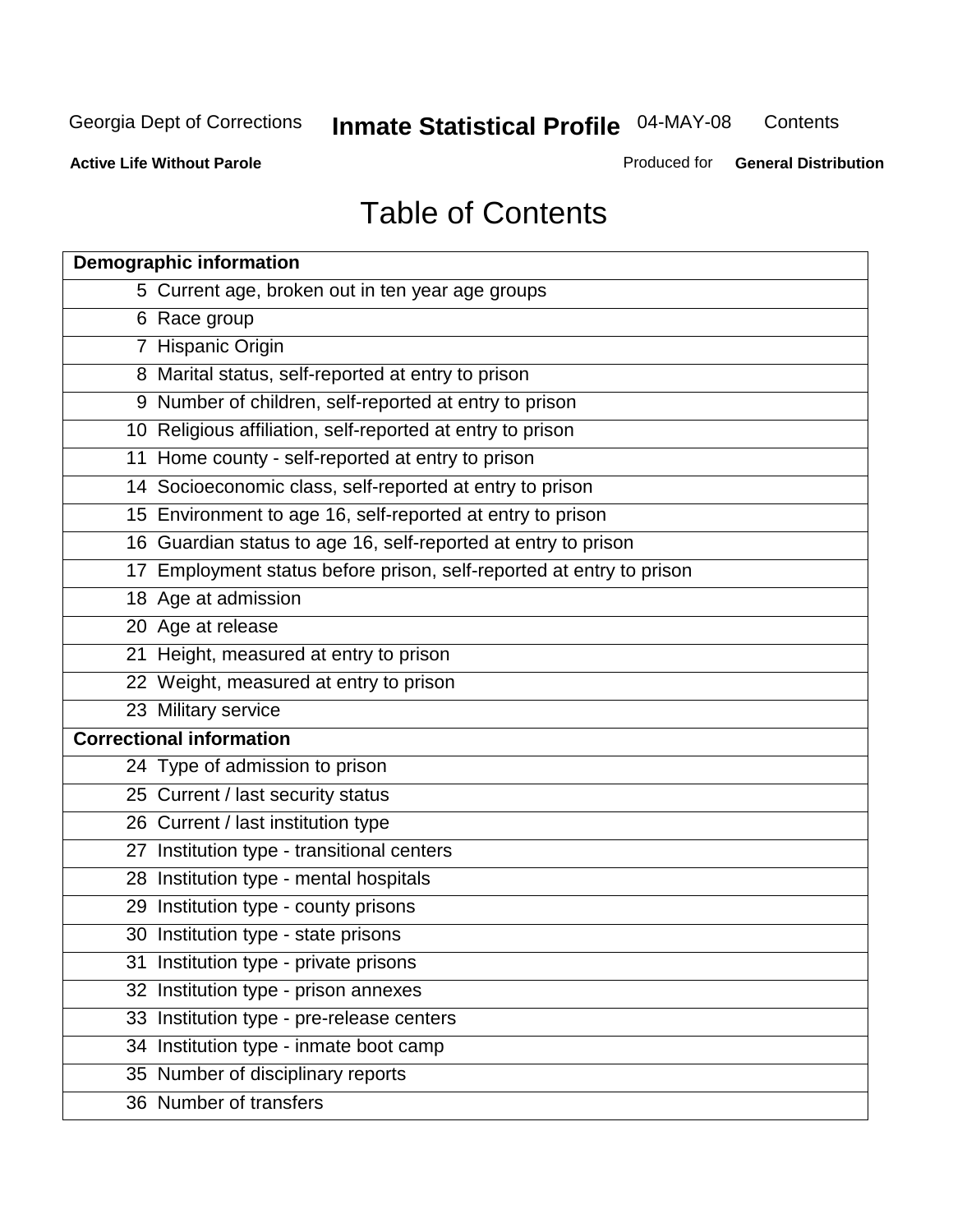**Contents** 

**Active Life Without Parole** 

Produced for **General Distribution**

## Table of Contents

| <b>Correctional information</b>                                  |
|------------------------------------------------------------------|
| 37 Number of escapes                                             |
| 38 Probable future release type                                  |
| 39 Actual release type                                           |
| 40 Time served in current (or last) institution                  |
| Educational, psychological and physical information              |
| 41 Highest grade level attained                                  |
| 42 Culture fair IQ scores                                        |
| 43 Wide Range Achievement Test (WRAT) reading score              |
| 44 Wide Range Achievement Test (WRAT) math score                 |
| 45 Wide Range Achievement Test (WRAT) spelling score             |
| 46 Scope of substance abuse - summary                            |
| 47 Scope of substance abuse - detail                             |
| 48 Current / last mental health treatment level                  |
| 49 PULHESDWIT medical scale - 'P' overall condition ('P'hysical) |
| 50 PULHESDWIT medical scale - 'U' upper body                     |
| 51 PULHESDWIT medical scale - 'L' lower body                     |
| 52 PULHESDWIT medical scale - 'H' hearing                        |
| 53 PULHESDWIT medical scale - 'E' vision                         |
| 54 PULHESDWIT medical scale -'S' psychiatric                     |
| 55 PULHESDWIT medical scale - 'D' dental                         |
| 56 PULHESDWIT medical scale - 'W' work ability                   |
| 57 PULHESDWIT medical scale - 'I' impairment                     |
| 58 PULHESDWIT medical scale - 'T' transportability               |
| 59 Criminality in family, self-reported                          |
| 60 Alcoholism in family, self-reported                           |
| Drug abuse in family, self-reported<br>61                        |
| 62 Subjected to frequent beatings, self-reported                 |
| 63 Father absent during inmate's childhood                       |
| 64 Mother absent during inmate's childhood                       |
| <b>Crimes and criminal history information</b>                   |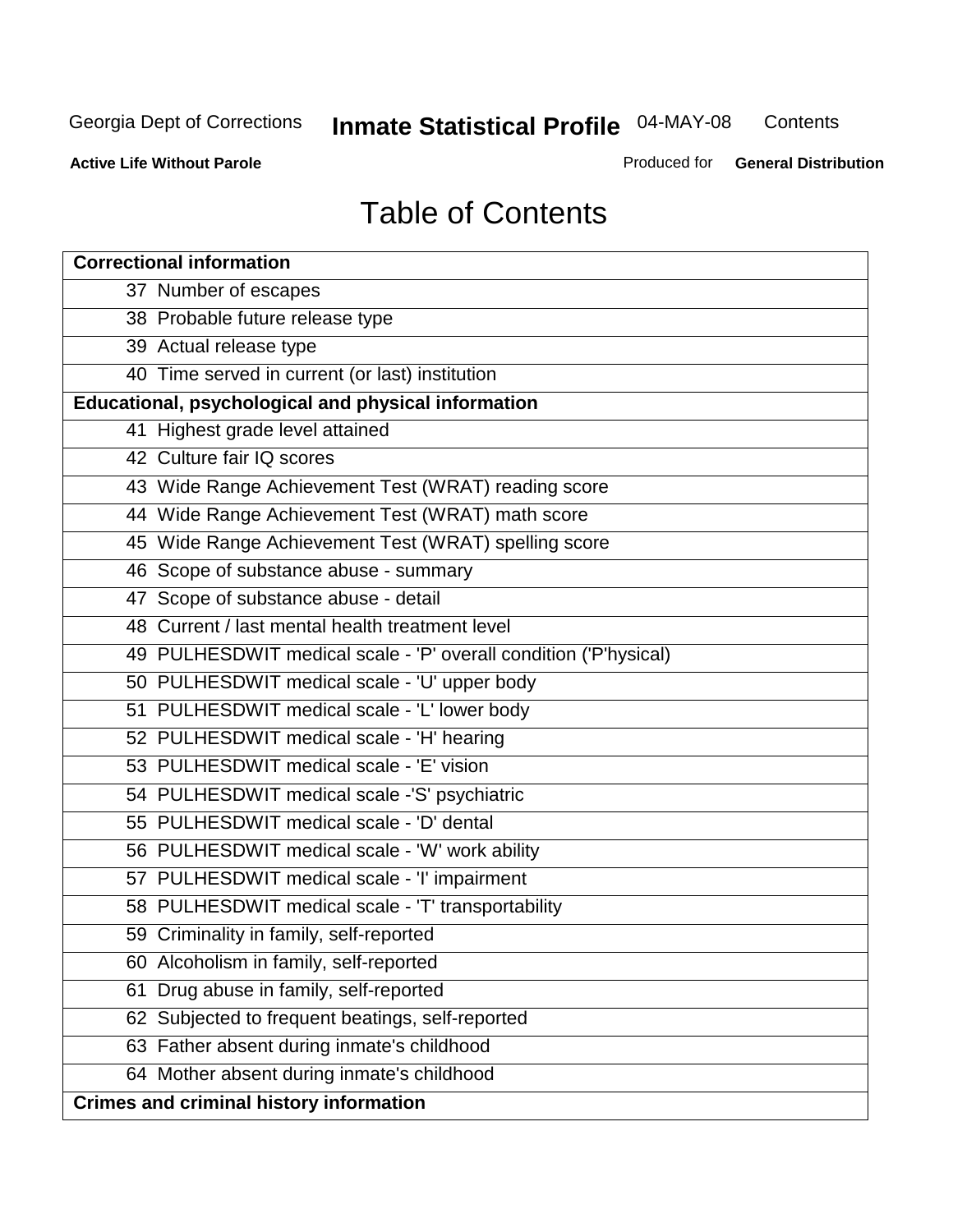**Contents** 

**Active Life Without Parole** 

Produced for **General Distribution**

## Table of Contents

| <b>Crimes and criminal history information</b>                 |
|----------------------------------------------------------------|
| 65 Number of prior Georgia incarcerations                      |
| 66 Prison sentence in years                                    |
| 67 Primary offense, broken out into felonies vs misdemeanors   |
| 68 Primary offense, broken out into six broad crime categories |
| 69 Primary offense, detailed offense code                      |
| 70 County of conviction of primary offense                     |
| 73 Circuit of conviction of primary offense                    |
| 75 Years served (jail + prison) in this incarceration          |
| <b>Medical information</b>                                     |
|                                                                |
| 76 Results of most recent HIV test                             |
| 77 Results of most recent tuberculosis test                    |
| 78 Results of most recent syphilis test                        |
| 79 Results of most recent Hepatitis-C test                     |
| 80 Results of most recent pregnancy test                       |
| 81 Results of most recent diabetes test                        |
| 82 Results of most recent hypertension test                    |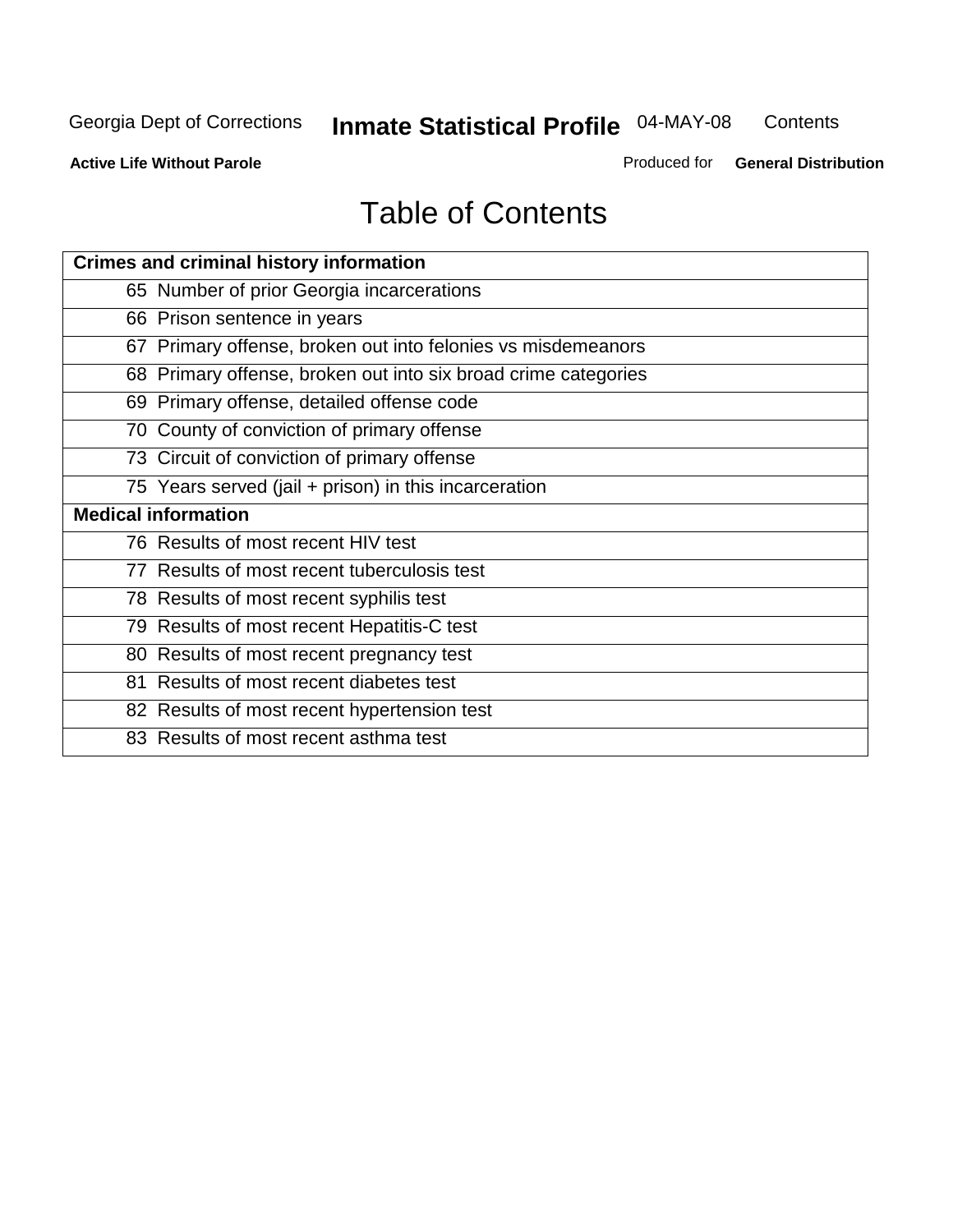#### **Active Life Without Parole**

#### Produced for **General Distribution**

### Current age, broken out in ten-year age groups

|                          |              | <b>Male</b> |         |              | <b>Female</b> |       | <b>Total</b> |            |
|--------------------------|--------------|-------------|---------|--------------|---------------|-------|--------------|------------|
| <b>Current Age</b>       | <b>Count</b> | Col %       | Row %   | <b>Count</b> | Col %         | Row % | <b>Total</b> | Col %      |
| <b>Twenties (20-29)</b>  | 44           | 9.19%       | 97.78%  |              | 16.67%        | 2.22% | 45           | 9.28%      |
| Thirties (30-39)         | 179          | 37.37%      | 99.44%  |              | 16.67%        | 0.56% |              | 180 37.11% |
| <b>Forties (40-49)</b>   | 151          | $31.52\%$   | 98.69%  | 2            | 33.33%        | 1.31% |              | 153 31.55% |
| <b>Fifties (50-59)</b>   | 77           | 16.08%      | 97.47%  |              | 33.33%        | 2.53% |              | 79 16.29%  |
| <b>Sixties (60-69)</b>   | 21           | 4.38%       | 100.00% |              |               |       | 21           | 4.33%      |
| Seventy + (70 and above) |              | 1.46%       | 100.00% |              |               |       |              | 1.44%      |
| <b>Total Reported</b>    | 479          | 100%        | 98.76%  | 6            | 100%          | 1.24% | 485          | 100%       |

| <b>NOT Reported</b> |     |      |
|---------------------|-----|------|
| <u>i vlai</u>       | --- | 40 E |
| $\mathbf{v}$ and    |     | 10.  |

| <b>Mean</b><br>(average)       | 41.96 | 41.5 | 41.95 |
|--------------------------------|-------|------|-------|
| Median (middle)                | 40    | 44.5 |       |
| <b>Mode</b><br>(most frequent) |       |      |       |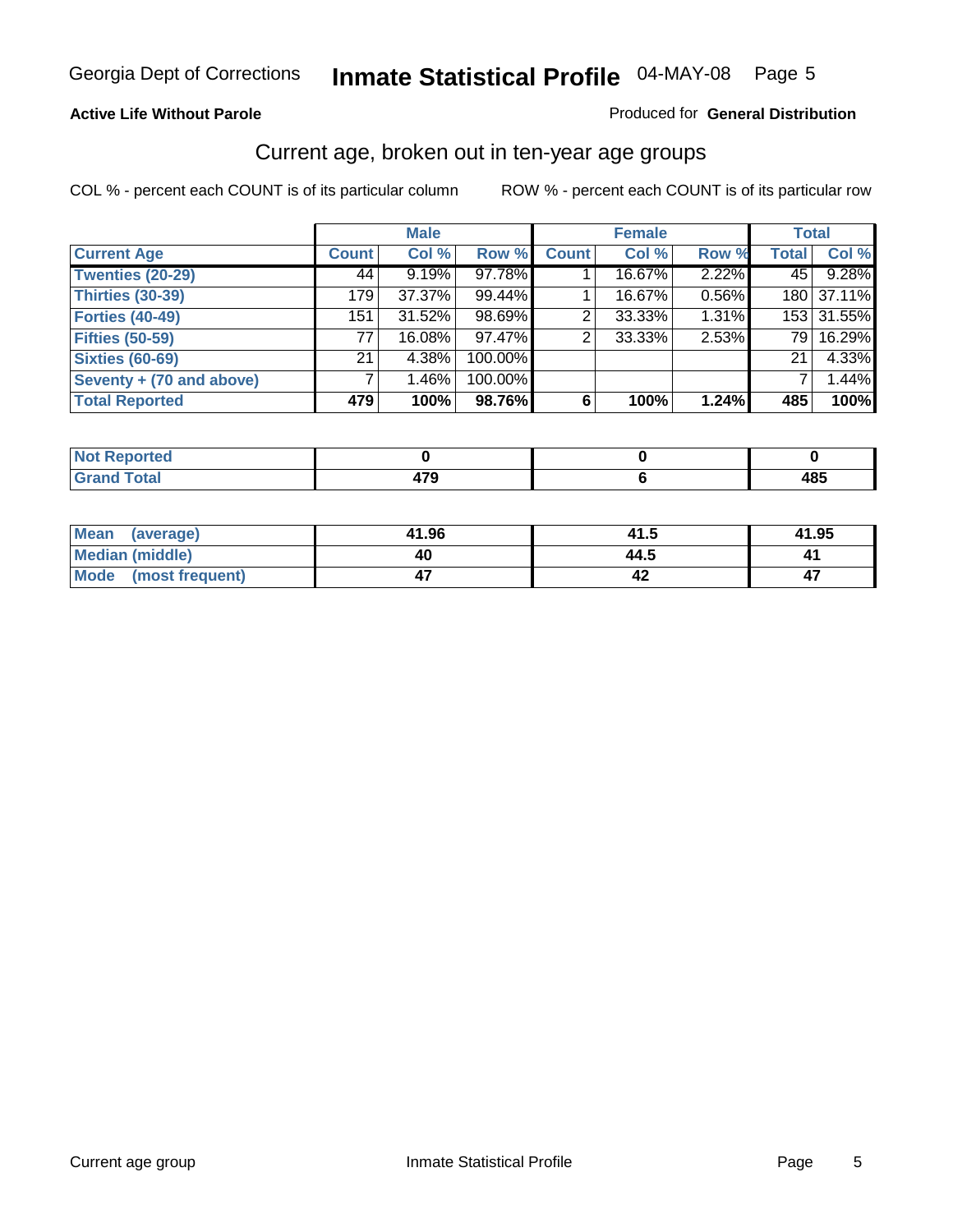**Active Life Without Parole** 

Produced for **General Distribution**

### Race group

|                       |              | <b>Male</b> |                    | <b>Female</b> |          |       | <b>Total</b> |
|-----------------------|--------------|-------------|--------------------|---------------|----------|-------|--------------|
| <b>Race Group</b>     | <b>Count</b> | Col %       | <b>Row % Count</b> | Col %         | Row %    | Total | Col %        |
| <b>White</b>          | 122          | 25.47%      | 96.83%             | 66.67%        | $3.17\%$ | 126   | 25.98%       |
| <b>Black</b>          | 357          | 74.53%      | 99.44%             | $33.33\%$     | .56%     | 359   | 74.02%       |
| <b>Total Reported</b> | 479          | 100%        | 98.76%             | 100%          | 1.24%    | 485   | 100%         |

| 'eported<br>$\cdots$ |                          |           |
|----------------------|--------------------------|-----------|
| <b>Total</b>         | 470<br>$\cdot$ . $\cdot$ | 485<br>__ |

| <b>Mode (most frequent)</b> | Black | White | Black |
|-----------------------------|-------|-------|-------|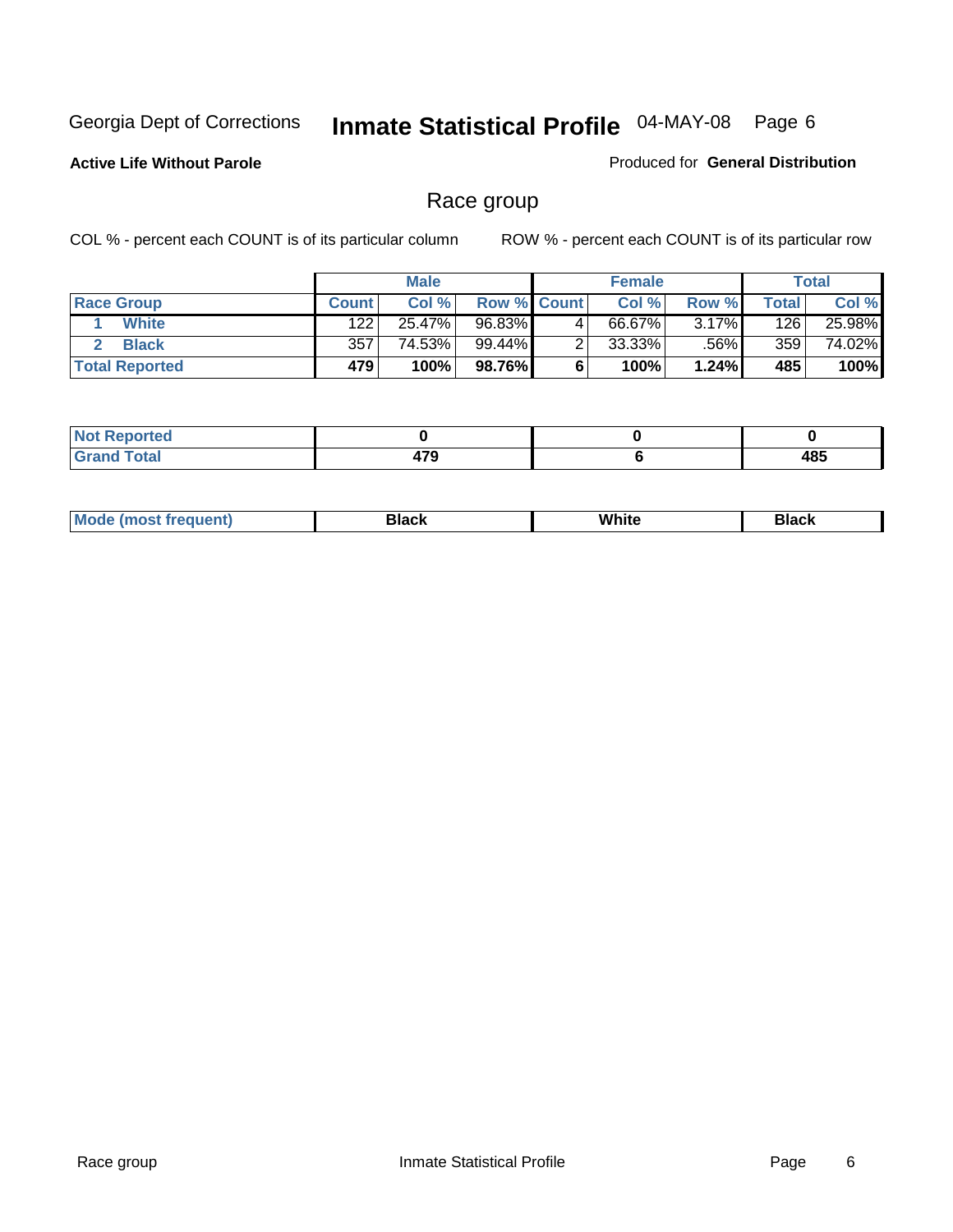**Active Life Without Parole** 

Produced for **General Distribution**

### Hispanic Origin

COL % - percent each COUNT is of its particular column ROW % - percent each COUNT is of its particular row

|                        |              | <b>Male</b> |                    |    | <b>Female</b> |         |       | <b>Total</b> |
|------------------------|--------------|-------------|--------------------|----|---------------|---------|-------|--------------|
| <b>Hispanic Origin</b> | <b>Count</b> | Col %       | <b>Row % Count</b> |    | Col %         | Row %   | Total | Col %        |
| <b>Non Hispanic</b>    | 471          | 98.33%      | 98.74%∎            | 61 | 100.00%       | $.26\%$ | 477   | 98.35%       |
| <b>Hispanic</b>        |              | $1.67\%$    | 100.00%            |    |               |         |       | .65%         |
| <b>Total Reported</b>  | 479          | 100%        | 98.76%             |    | 100%          | 1.24%   | 485   | 100%         |

**An inmate is counted as Hispanic if** 

**(a) he self-reported as Hispanic during the diagnostic process, or** 

**(b) his primary language is Spanish, or** 

**(c) he claimed birth or citizenship in Spain or a Latin American country, or** 

**(d) he had a common Spanish surname such as Lopez or Garcia**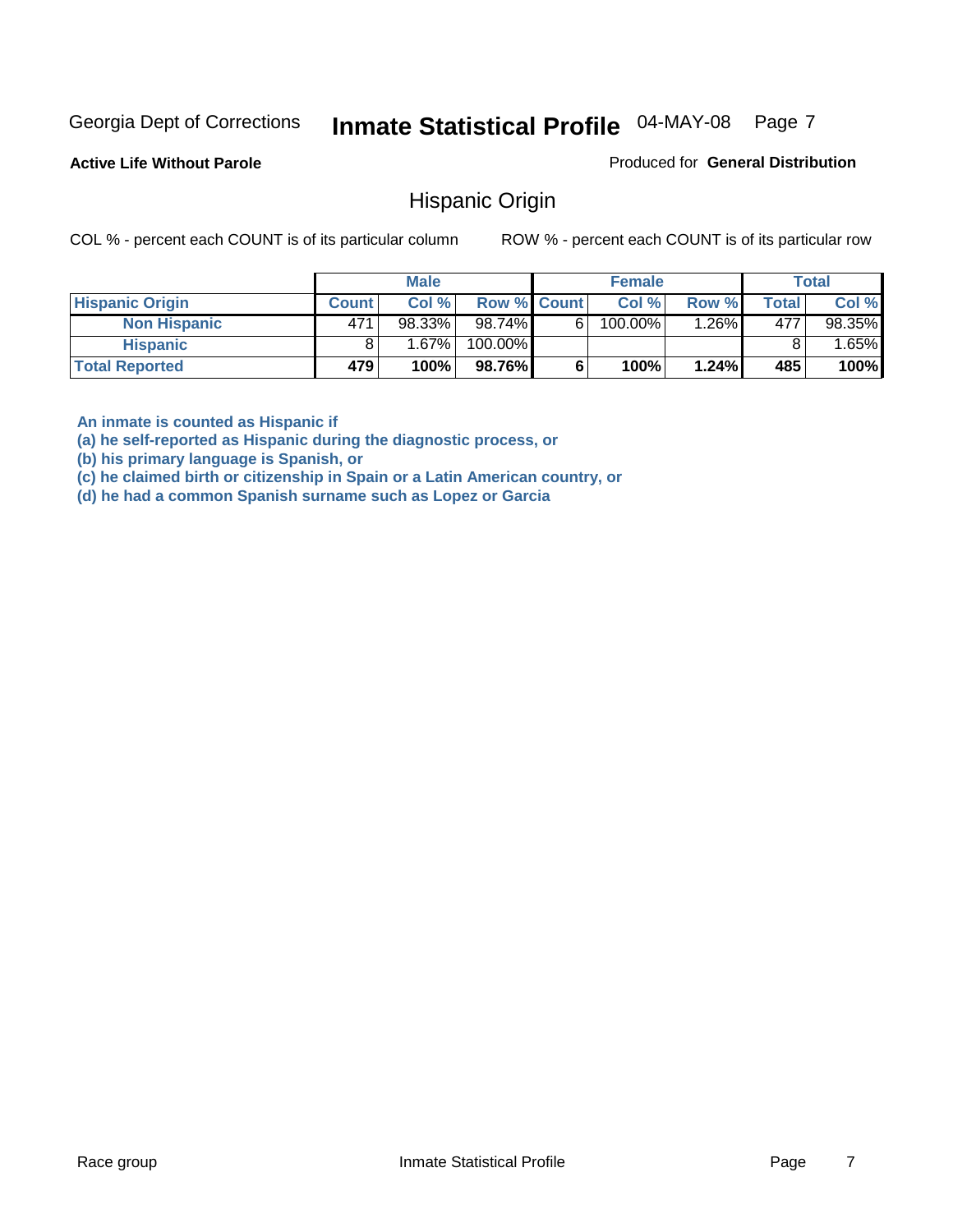#### **Active Life Without Parole**

#### Produced for **General Distribution**

### Marital status, self-reported at entry to prison

|                        | <b>Male</b>  |          |         | <b>Female</b> |        |       | <b>Total</b>    |        |
|------------------------|--------------|----------|---------|---------------|--------|-------|-----------------|--------|
| <b>Marital Status</b>  | <b>Count</b> | Col %    | Row %   | <b>Count</b>  | Col %  | Row % | <b>Total</b>    | Col %  |
| <b>Single</b>          | 269          | 57.60%   | 98.53%  | 4             | 66.67% | 1.47% | 273             | 57.72% |
| <b>Married</b><br>2    | 64           | 13.70%   | 100.00% |               |        |       | 64              | 13.53% |
| <b>Separated</b><br>3  | 21           | 4.50%    | 100.00% |               |        |       | 21              | 4.44%  |
| <b>Divorced</b><br>4   | 55           | 11.78%   | 98.21%  |               | 16.67% | 1.79% | 56 <sub>1</sub> | 11.84% |
| <b>Widowed</b><br>5    | 17           | $3.64\%$ | 94.44%  |               | 16.67% | 5.56% | 18              | 3.81%  |
| <b>Common Law</b><br>6 | 41           | 8.78%    | 100.00% |               |        |       | 41              | 8.67%  |
| <b>Total Reported</b>  | 467          | 100%     | 98.73%  | 6             | 100%   | 1.27% | 473             | 100%   |

|       |                    | . .            |
|-------|--------------------|----------------|
| _____ | .<br>- 1<br>$\sim$ | .<br>40J<br>__ |

| <b>Mode (most frequent)</b><br>Sinale<br>≒ınale |
|-------------------------------------------------|
|-------------------------------------------------|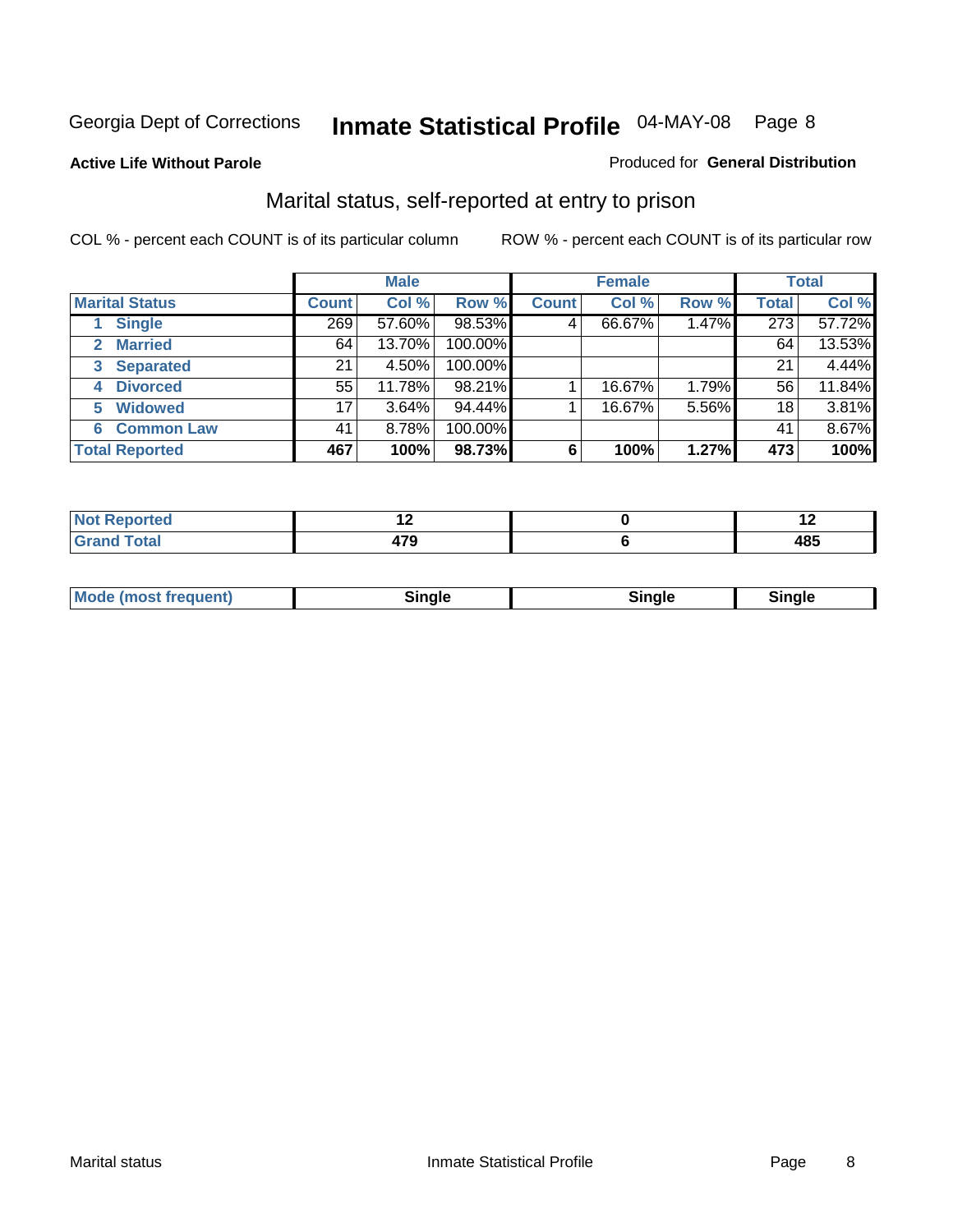#### **Active Life Without Parole**

#### Produced for **General Distribution**

### Number of children, self reported at entry to prison

|                           |                | <b>Male</b> |         |              | <b>Female</b> |       | <b>Total</b>   |        |
|---------------------------|----------------|-------------|---------|--------------|---------------|-------|----------------|--------|
| <b>Number of Children</b> | <b>Count</b>   | Col %       | Row %   | <b>Count</b> | Col %         | Row % | <b>Total</b>   | Col %  |
| $\bf{0}$                  | 175            | 36.69%      | 99.43%  |              | 16.67%        | 0.57% | 176            | 36.44% |
|                           | 125            | 26.21%      | 96.90%  | 4            | 66.67%        | 3.10% | 129            | 26.71% |
| $\overline{2}$            | 80             | 16.77%      | 98.77%  |              | 16.67%        | 1.23% | 81             | 16.77% |
| 3                         | 50             | 10.48%      | 100.00% |              |               |       | 50             | 10.35% |
| 4                         | 23             | 4.82%       | 100.00% |              |               |       | 23             | 4.76%  |
| 5                         | 12             | 2.52%       | 100.00% |              |               |       | 12             | 2.48%  |
| 6                         | 2              | 0.42%       | 100.00% |              |               |       | 2              | 0.41%  |
| 7                         | $\overline{2}$ | 0.42%       | 100.00% |              |               |       | $\overline{2}$ | 0.41%  |
| 8                         |                | 0.21%       | 100.00% |              |               |       |                | 0.21%  |
| 9                         | 2              | 0.42%       | 100.00% |              |               |       | $\overline{2}$ | 0.41%  |
| 10                        |                | 0.21%       | 100.00% |              |               |       |                | 0.21%  |
| Over 10                   | 4              | 0.84%       | 100.00% |              |               |       | 4              | 0.83%  |
| <b>Total Reported</b>     | 477            | 100%        | 98.76%  | 6            | 100%          | 1.24% | 483            | 100%   |

| ™rteu<br>$\sim$                 |     |           |
|---------------------------------|-----|-----------|
| <b>otal</b><br>$\mathbf{v}$ and | $-$ | AC<br>40J |

| <b>Mean</b><br>(average) | 1.46 | 1.45 |
|--------------------------|------|------|
| Median (middle)          |      |      |
| Mode (most frequent)     |      |      |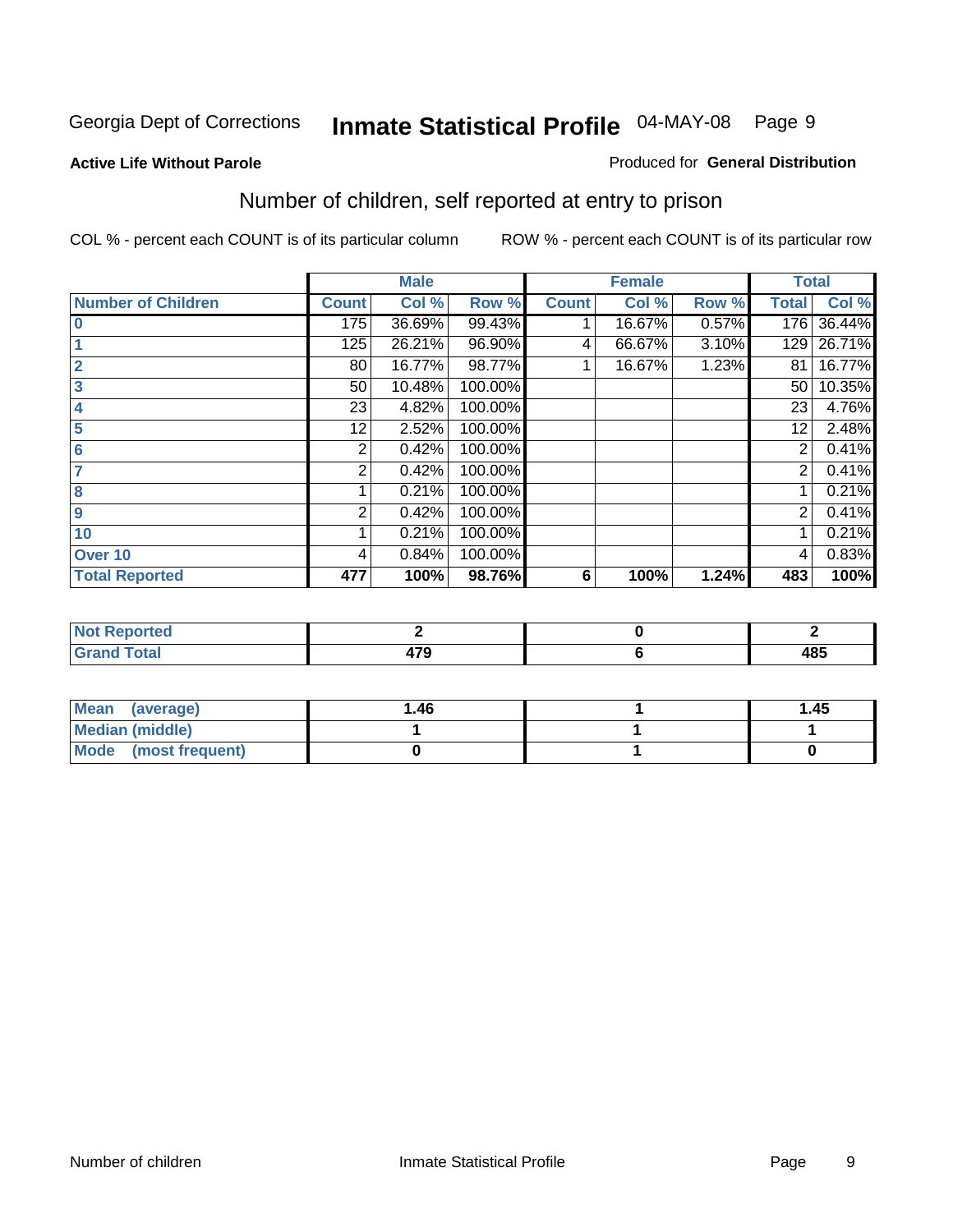#### **Active Life Without Parole**

#### Produced for **General Distribution**

### Religious affiliation, self-reported at entry to prison

|              |                              |              | <b>Male</b> |         |              | <b>Female</b> |       |              | <b>Total</b> |
|--------------|------------------------------|--------------|-------------|---------|--------------|---------------|-------|--------------|--------------|
|              | <b>Religious Affiliation</b> | <b>Count</b> | Col %       | Row %   | <b>Count</b> | Col %         | Row % | <b>Total</b> | Col %        |
|              | <b>Islam</b>                 | 28           | 6.81%       | 100.00% |              |               |       | 28           | 6.71%        |
| $\mathbf{2}$ | <b>Catholic</b>              | 12           | 2.92%       | 100.00% |              |               |       | 12           | 2.88%        |
| 3            | <b>Baptist</b>               | 187          | 45.50%      | 98.42%  | 3            | 50.00%        | 1.58% | 190          | 45.56%       |
| 4            | <b>Methodist</b>             | 5            | 1.22%       | 100.00% |              |               |       | 5            | 1.20%        |
| 7            | <b>Chc Of God</b>            |              | .24%        | 100.00% |              |               |       |              | .24%         |
| 8            | <b>Holiness</b>              | 12           | 2.92%       | 92.31%  |              | 16.67%        | 7.69% | 13           | 3.12%        |
| 9            | <b>Jewish</b>                |              | .24%        | 100.00% |              |               |       |              | .24%         |
| 16           | <b>Seven D Ad</b>            | 4            | .97%        | 100.00% |              |               |       | 4            | .96%         |
| 17           | <b>Jehovah Wt</b>            |              | 1.70%       | 100.00% |              |               |       |              | 1.68%        |
| 18           | <b>Latr Day S</b>            |              | .24%        | 100.00% |              |               |       |              | .24%         |
| 20           | <b>Other Prot</b>            | 58           | 14.11%      | 96.67%  | 2            | 33.33%        | 3.33% | 60           | 14.39%       |
| 96           | <b>None</b>                  | 95           | 23.11%      | 100.00% |              |               |       | 95           | 22.78%       |
|              | <b>Total Reported</b>        | 411          | 100%        | 98.56%  | 6            | 100%          | 1.44% | 417          | 100%         |

| <b>rted</b> | oa   | $\ddot{\phantom{m}}$<br>vo |
|-------------|------|----------------------------|
| 'otal       | - 70 | 10 E<br>40J                |

| ' Mo<br>went | <b>}aptist</b> | Baptist<br>$ -$ | <b>Baptist</b> |
|--------------|----------------|-----------------|----------------|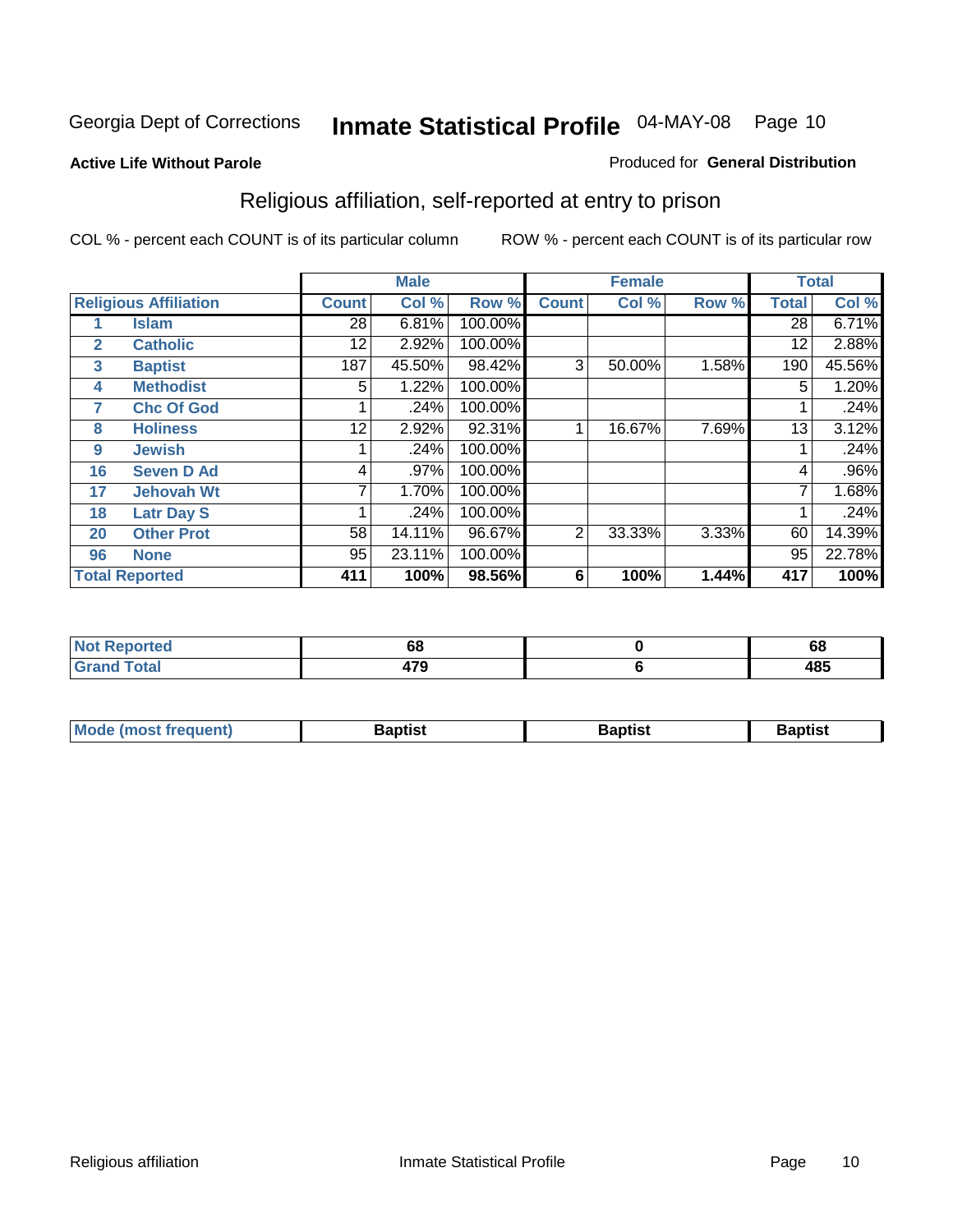#### **Active Life Without Parole**

#### Produced for **General Distribution**

### Home county, self-reported at entry to prison

|                |                      |                         | <b>Male</b> |         |              | <b>Female</b> |        | <b>Total</b>    |        |
|----------------|----------------------|-------------------------|-------------|---------|--------------|---------------|--------|-----------------|--------|
|                | <b>Home County</b>   | <b>Count</b>            | Col %       | Row %   | <b>Count</b> | Col %         | Row %  | <b>Total</b>    | Col %  |
| 1              | <b>Appling</b>       | $\overline{2}$          | .44%        | 100.00% |              |               |        | $\overline{2}$  | .44%   |
| $\overline{2}$ | <b>Atkinson</b>      | 1                       | .22%        | 100.00% |              |               |        | 1               | .22%   |
| 5              | <b>Baldwin</b>       | 4                       | .88%        | 100.00% |              |               |        | 4               | .87%   |
| 7              | <b>Barrow</b>        | $\overline{3}$          | .66%        | 100.00% |              |               |        | 3               | .66%   |
| 8              | <b>Bartow</b>        | 4                       | .88%        | 100.00% |              |               |        | 4               | .87%   |
| 9              | <b>Ben Hill</b>      | $\overline{3}$          | .66%        | 100.00% |              |               |        | $\overline{3}$  | .66%   |
| 10             | <b>Berrien</b>       | 1                       | .22%        | 100.00% |              |               |        | 1               | .22%   |
| 11             | <b>Bibb</b>          | 9                       | 1.99%       | 100.00% |              |               |        | 9               | 1.97%  |
| 12             | <b>Bleckley</b>      | $\overline{3}$          | .66%        | 100.00% |              |               |        | 3               | .66%   |
| 14             | <b>Brooks</b>        | 1                       | .22%        | 100.00% |              |               |        | 1               | .22%   |
| 16             | <b>Bulloch</b>       | $\overline{\mathbf{c}}$ | .44%        | 100.00% |              |               |        | 2               | .44%   |
| 17             | <b>Burke</b>         | 4                       | .88%        | 100.00% |              |               |        | 4               | .87%   |
| 18             | <b>Butts</b>         | 1                       | .22%        | 100.00% |              |               |        | 1               | .22%   |
| 20             | <b>Camden</b>        | 4                       | .88%        | 100.00% |              |               |        | 4               | .87%   |
| 22             | <b>Carroll</b>       | $\overline{2}$          | .44%        | 100.00% |              |               |        | $\overline{2}$  | .44%   |
| 25             | <b>Chatham</b>       | $\overline{27}$         | 5.97%       | 100.00% |              |               |        | $\overline{27}$ | 5.90%  |
| 26             | <b>Chattahoochee</b> | $\mathbf 1$             | .22%        | 100.00% |              |               |        | 1               | .22%   |
| 28             | <b>Cherokee</b>      | $\overline{\mathbf{c}}$ | .44%        | 100.00% |              |               |        | $\overline{2}$  | .44%   |
| 29             | <b>Clarke</b>        | $\overline{10}$         | 2.21%       | 100.00% |              |               |        | $\overline{10}$ | 2.18%  |
| 31             | <b>Clayton</b>       | $\overline{12}$         | 2.65%       | 92.31%  | 1            | 16.67%        | 7.69%  | $\overline{13}$ | 2.84%  |
| 33             | <b>Cobb</b>          | $\overline{16}$         | 3.54%       | 100.00% |              |               |        | $\overline{16}$ | 3.49%  |
| 34             | <b>Coffee</b>        | $\overline{3}$          | .66%        | 100.00% |              |               |        | 3               | .66%   |
| 35             | <b>Colquitt</b>      | $\overline{2}$          | .44%        | 100.00% |              |               |        | $\overline{2}$  | .44%   |
| 36             | <b>Columbia</b>      | $\overline{3}$          | .66%        | 100.00% |              |               |        | $\overline{3}$  | .66%   |
| 37             | <b>Cook</b>          | $\overline{\mathbf{c}}$ | .44%        | 100.00% |              |               |        | $\overline{2}$  | .44%   |
| 38             | <b>Coweta</b>        | 1                       | .22%        | 100.00% |              |               |        | 1               | .22%   |
| 40             | <b>Crisp</b>         | $\overline{\mathbf{c}}$ | .44%        | 100.00% |              |               |        | 2               | .44%   |
| 43             | <b>Decatur</b>       | 1                       | .22%        | 100.00% |              |               |        | 1               | .22%   |
| 44             | <b>Dekalb</b>        | $\overline{31}$         | 6.86%       | 100.00% |              |               |        | $\overline{31}$ | 6.77%  |
| 46             | <b>Dooly</b>         | 1                       | .22%        | 100.00% |              |               |        | 1               | .22%   |
| 47             | <b>Dougherty</b>     | $\overline{15}$         | 3.32%       | 100.00% |              |               |        | $\overline{15}$ | 3.28%  |
| 48             | <b>Douglas</b>       | 6                       | 1.33%       | 85.71%  | 1            | 16.67%        | 14.29% | ſ               | 1.53%  |
| 51             | <b>Effingham</b>     | 1                       | .22%        | 100.00% |              |               |        | 1               | .22%   |
| 52             | <b>Elbert</b>        | $\overline{2}$          | .44%        | 100.00% |              |               |        | 2               | .44%   |
| 56             | <b>Fayette</b>       | $\overline{3}$          | .66%        | 100.00% |              |               |        | $\overline{3}$  | .66%   |
| 57             | <b>Floyd</b>         | $\overline{3}$          | .66%        | 100.00% |              |               |        | 3               | .66%   |
| 59             | <b>Franklin</b>      | $\overline{3}$          | .66%        | 100.00% |              |               |        | $\overline{3}$  | .66%   |
| 60             | <b>Fulton</b>        | $\overline{57}$         | 12.61%      | 100.00% |              |               |        | $\overline{57}$ | 12.45% |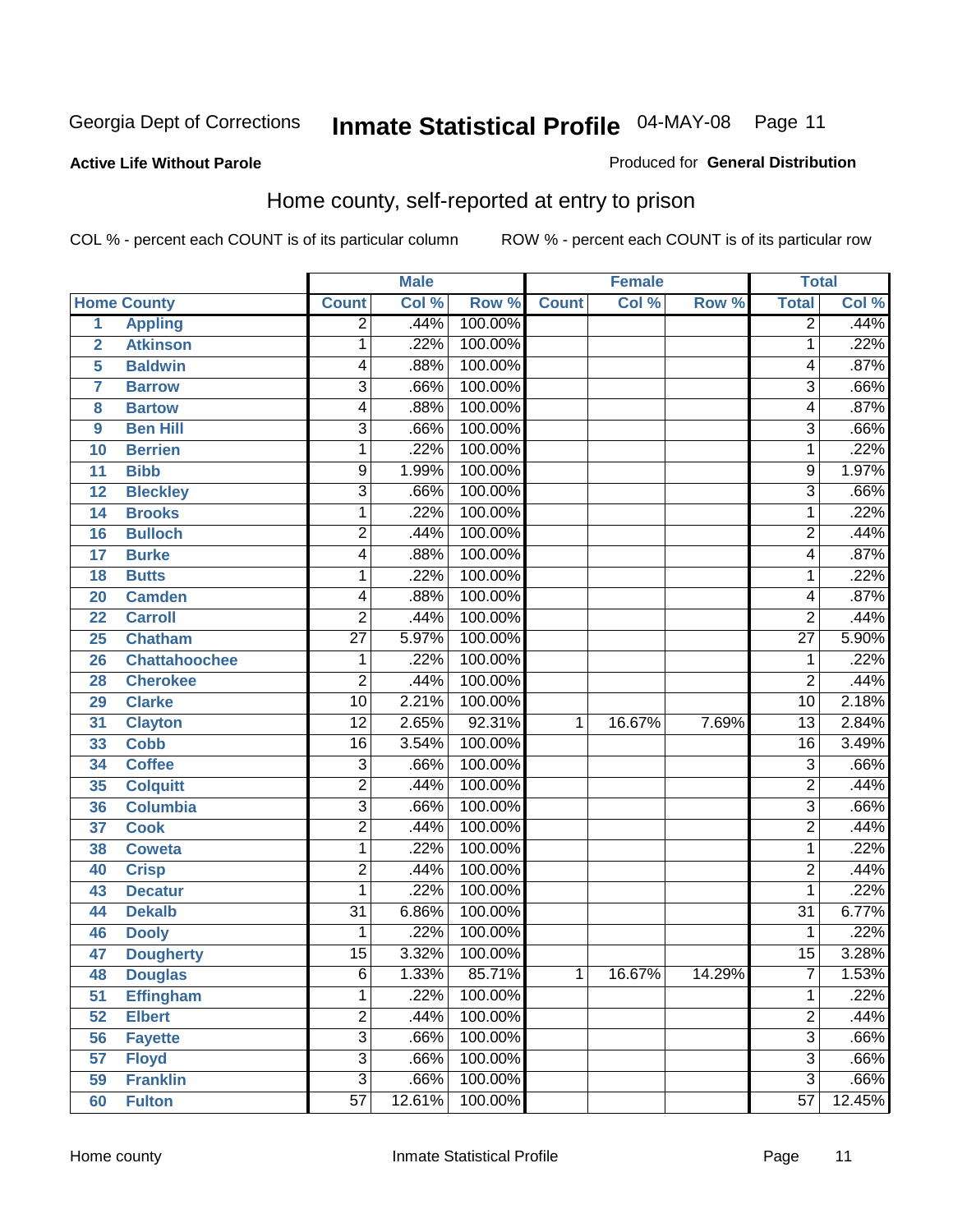Produced for **General Distribution**

#### **Active Life Without Parole**

### Home county, self-reported at entry to prison

|     |                    |                         | <b>Male</b> |         |              | <b>Female</b> |        | <b>Total</b>    |       |
|-----|--------------------|-------------------------|-------------|---------|--------------|---------------|--------|-----------------|-------|
|     | <b>Home County</b> | <b>Count</b>            | Col %       | Row %   | <b>Count</b> | Col %         | Row %  | <b>Total</b>    | Col % |
| 61  | <b>Gilmer</b>      | 1                       | .22%        | 100.00% |              |               |        | 1               | .22%  |
| 63  | <b>Glynn</b>       | 8                       | 1.77%       | 100.00% |              |               |        | 8               | 1.75% |
| 65  | <b>Grady</b>       | $\mathbf 1$             | .22%        | 100.00% |              |               |        | 1               | .22%  |
| 66  | <b>Greene</b>      | $\mathbf 1$             | .22%        | 100.00% |              |               |        | 1               | .22%  |
| 67  | <b>Gwinnett</b>    | 9                       | 1.99%       | 100.00% |              |               |        | 9               | 1.97% |
| 68  | <b>Habersham</b>   | $\mathbf 1$             | .22%        | 100.00% |              |               |        | 1               | .22%  |
| 69  | <b>Hall</b>        | 7                       | 1.55%       | 100.00% |              |               |        | 7               | 1.53% |
| 70  | <b>Hancock</b>     | $\overline{c}$          | .44%        | 100.00% |              |               |        | $\overline{2}$  | .44%  |
| 72  | <b>Harris</b>      | $\mathbf 1$             | .22%        | 100.00% |              |               |        | 1               | .22%  |
| 73  | <b>Hart</b>        | $\overline{2}$          | .44%        | 100.00% |              |               |        | $\overline{2}$  | .44%  |
| 75  | <b>Henry</b>       | $\overline{3}$          | .66%        | 100.00% |              |               |        | $\overline{3}$  | .66%  |
| 76  | <b>Houston</b>     | 6                       | 1.33%       | 100.00% |              |               |        | 6               | 1.31% |
| 78  | <b>Jackson</b>     | $\overline{3}$          | .66%        | 100.00% |              |               |        | $\overline{3}$  | .66%  |
| 80  | <b>Jeff Davis</b>  | $\mathbf 1$             | .22%        | 100.00% |              |               |        | 1               | .22%  |
| 81  | <b>Jefferson</b>   | $\mathbf 1$             | .22%        | 100.00% |              |               |        | 1               | .22%  |
| 82  | <b>Jenkins</b>     | $\overline{c}$          | .44%        | 100.00% |              |               |        | $\overline{2}$  | .44%  |
| 87  | <b>Laurens</b>     | $\overline{2}$          | .44%        | 100.00% |              |               |        | $\overline{2}$  | .44%  |
| 89  | <b>Liberty</b>     | 4                       | .88%        | 100.00% |              |               |        | 4               | .87%  |
| 90  | <b>Lincoln</b>     | $\mathbf 1$             | .22%        | 100.00% |              |               |        | 1               | .22%  |
| 91  | Long               | $\mathbf 1$             | .22%        | 100.00% |              |               |        | 1               | .22%  |
| 92  | <b>Lowndes</b>     | 4                       | .88%        | 100.00% |              |               |        | 4               | .87%  |
| 96  | <b>Marion</b>      | $\mathbf 1$             | .22%        | 100.00% |              |               |        | 1               | .22%  |
| 97  | <b>Mcduffie</b>    | $\mathbf 1$             | .22%        | 100.00% |              |               |        | 1               | .22%  |
| 98  | <b>Mcintosh</b>    | $\overline{c}$          | .44%        | 100.00% |              |               |        | $\overline{c}$  | .44%  |
| 100 | <b>Miller</b>      | $\mathbf 1$             | .22%        | 100.00% |              |               |        | 1               | .22%  |
| 101 | <b>Mitchell</b>    | $\mathbf 1$             | .22%        | 100.00% |              |               |        | 1               | .22%  |
| 102 | <b>Monroe</b>      | $\mathbf 1$             | .22%        | 100.00% |              |               |        | 1               | .22%  |
| 104 | <b>Morgan</b>      | 1                       | .22%        | 100.00% |              |               |        | 1               | .22%  |
| 106 | <b>Muscogee</b>    | $\overline{12}$         | 2.65%       | 100.00% |              |               |        | $\overline{12}$ | 2.62% |
| 107 | <b>Newton</b>      | $\overline{\mathbf{c}}$ | .44%        | 66.67%  | 1            | 16.67%        | 33.33% | $\overline{3}$  | .66%  |
| 109 | <b>Oglethorpe</b>  | $\overline{2}$          | .44%        | 100.00% |              |               |        | $\overline{2}$  | .44%  |
| 110 | <b>Paulding</b>    | 1                       | .22%        | 100.00% |              |               |        | 1               | .22%  |
| 113 | <b>Pierce</b>      | $\mathbf{1}$            | .22%        | 100.00% |              |               |        | 1               | .22%  |
| 114 | <b>Pike</b>        | $\overline{2}$          | .44%        | 66.67%  | 1            | 16.67%        | 33.33% | $\overline{3}$  | .66%  |
| 115 | <b>Polk</b>        | $\mathbf 1$             | .22%        | 100.00% |              |               |        | 1               | .22%  |
| 117 | <b>Putnam</b>      | $\overline{2}$          | .44%        | 100.00% |              |               |        | $\overline{2}$  | .44%  |
| 119 | <b>Rabun</b>       | $\mathbf 1$             | .22%        | 100.00% |              |               |        | 1               | .22%  |
| 120 | <b>Randolph</b>    | $\overline{2}$          | .44%        | 100.00% |              |               |        | $\overline{2}$  | .44%  |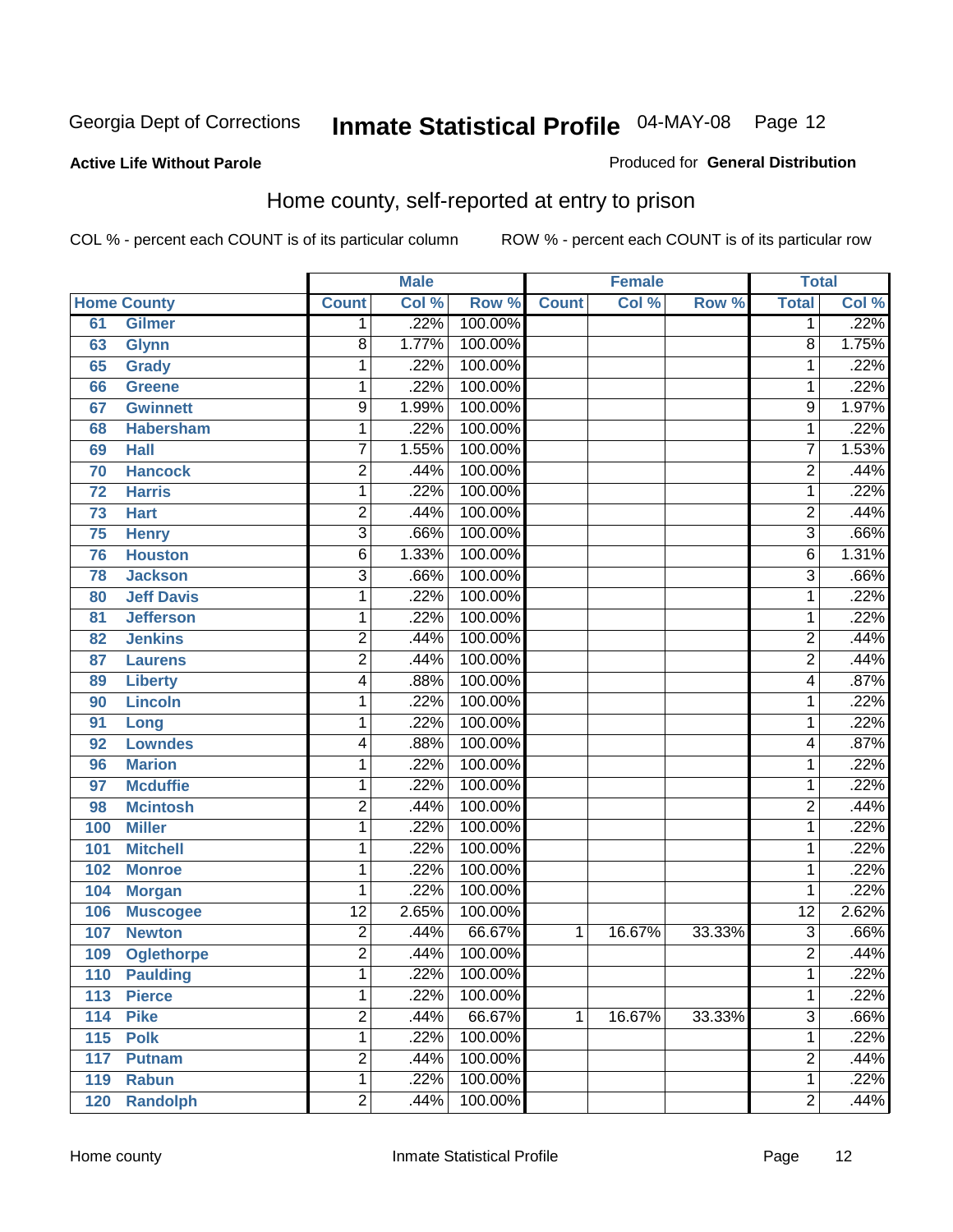#### **Active Life Without Parole**

#### Produced for **General Distribution**

### Home county, self-reported at entry to prison

|                          |                 | <b>Male</b> |         |                 | <b>Female</b> |        | <b>Total</b>    |       |
|--------------------------|-----------------|-------------|---------|-----------------|---------------|--------|-----------------|-------|
| <b>Home County</b>       | <b>Count</b>    | Col %       | Row %   | <b>Count</b>    | Col %         | Row %  | <b>Total</b>    | Col % |
| <b>Richmond</b><br>121   | $\overline{18}$ | 3.98%       | 94.74%  | 1               | 16.67%        | 5.26%  | $\overline{19}$ | 4.15% |
| <b>Rockdale</b><br>122   | 1               | .22%        | 100.00% |                 |               |        | 1               | .22%  |
| <b>Seminole</b><br>125   | 1               | .22%        | 100.00% |                 |               |        | 1               | .22%  |
| <b>Spalding</b><br>126   | 5               | 1.11%       | 100.00% |                 |               |        | 5               | 1.09% |
| <b>Stephens</b><br>127   | $\overline{2}$  | .44%        | 100.00% |                 |               |        | $\overline{2}$  | .44%  |
| <b>Sumter</b><br>129     | 1               | .22%        | 100.00% |                 |               |        | 1               | .22%  |
| <b>Tattnall</b><br>132   | 1               | .22%        | 100.00% |                 |               |        |                 | .22%  |
| 136<br><b>Thomas</b>     | $\overline{3}$  | .66%        | 100.00% |                 |               |        | 3               | .66%  |
| <b>Tift</b><br>137       | 3               | .66%        | 100.00% |                 |               |        | 3               | .66%  |
| <b>Toombs</b><br>138     | 4               | .88%        | 100.00% |                 |               |        | 4               | .87%  |
| 141<br><b>Troup</b>      | 1               | .22%        | 100.00% |                 |               |        | 1               | .22%  |
| <b>Union</b><br>144      | 1               | .22%        | 100.00% |                 |               |        | 1               | .22%  |
| 145<br><b>Upson</b>      | $\bar{2}$       | .44%        | 100.00% |                 |               |        | $\bar{2}$       | .44%  |
| <b>Walker</b><br>146     | 3               | .66%        | 75.00%  | 1               | 16.67%        | 25.00% | 4               | .87%  |
| <b>Walton</b><br>147     | 3               | .66%        | 100.00% |                 |               |        | $\overline{3}$  | .66%  |
| <b>Ware</b><br>148       | 6               | 1.33%       | 100.00% |                 |               |        | 6               | 1.31% |
| <b>Washington</b><br>150 | $\overline{3}$  | .66%        | 100.00% |                 |               |        | $\overline{3}$  | .66%  |
| <b>Wayne</b><br>151      | 3               | .66%        | 100.00% |                 |               |        | $\overline{3}$  | .66%  |
| <b>Whitfield</b><br>155  | 3               | .66%        | 100.00% |                 |               |        | 3               | .66%  |
| <b>Wilkinson</b><br>158  | 1               | .22%        | 100.00% |                 |               |        | 1               | .22%  |
| <b>Unknown</b><br>160    | 44              | 9.73%       | 100.00% |                 |               |        | 44              | 9.61% |
| <b>Total Rported</b>     | 452             | 100%        | 98.69%  | $6\phantom{1}6$ | 100%          | 1.31%  | 458             | 100%  |

| ' leu<br>. | $ -$<br>. .             | $\sim$<br>-- |
|------------|-------------------------|--------------|
|            | $\rightarrow$<br>$\sim$ | 10E<br>40J   |

| Moo | . . 14.<br>uiton | .<br>.<br><b>Nalker</b><br>w.<br>_______ | <b>Fulton</b> |
|-----|------------------|------------------------------------------|---------------|
|     |                  |                                          |               |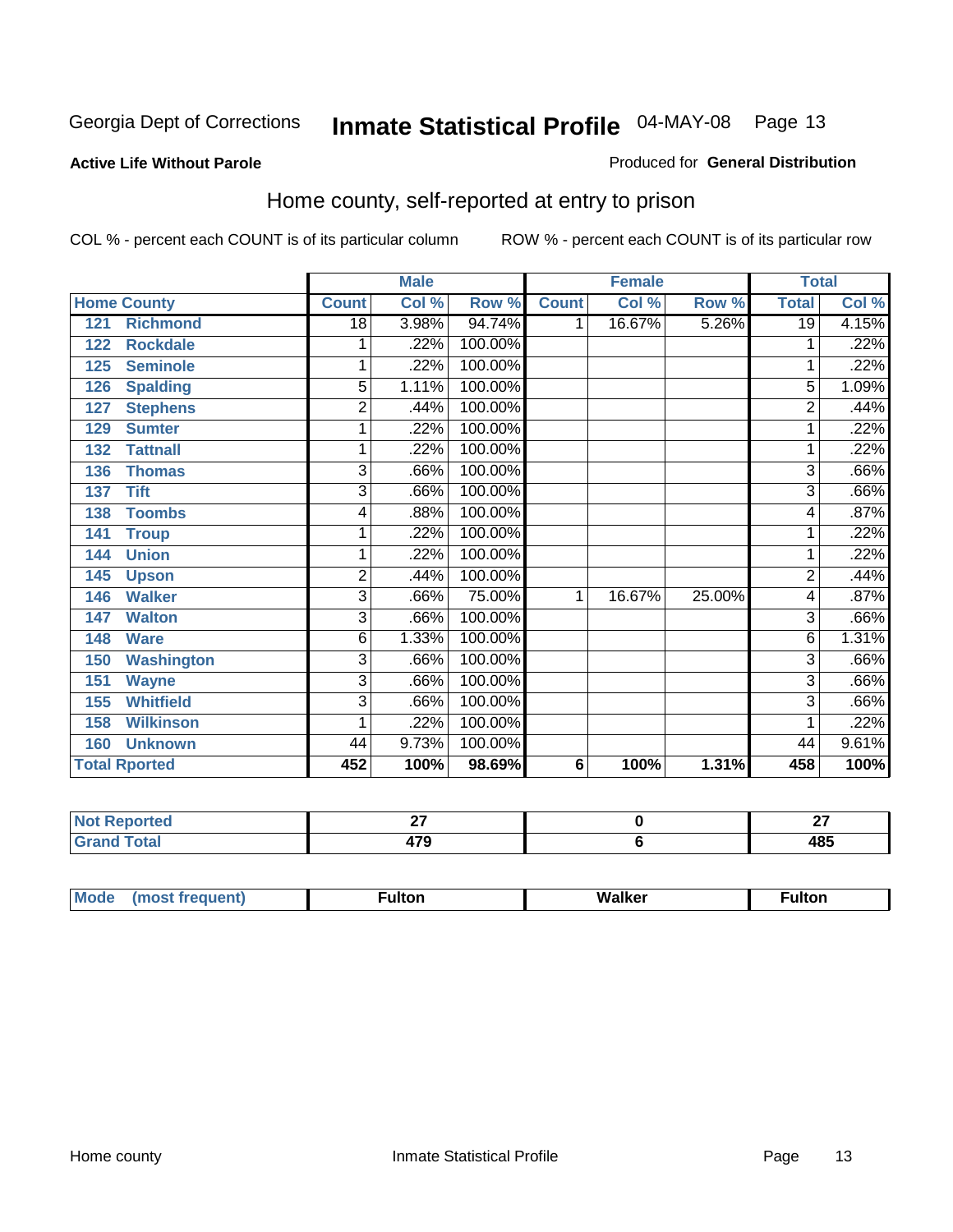#### **Active Life Without Parole**

#### Produced for **General Distribution**

### Socioeconomic class, self-reported at entry to prison

|                            |       | <b>Male</b> |            |              | <b>Female</b> |       |       | <b>Total</b> |
|----------------------------|-------|-------------|------------|--------------|---------------|-------|-------|--------------|
| <b>Socioeconomic Class</b> | Count | Col %       | Row %      | <b>Count</b> | Col %         | Row % | Total | Col %        |
| <b>Welfare</b>             | 27    | 5.97%       | $100.00\%$ |              |               |       | 27    | 5.91%        |
| <b>Occ Employ</b>          | 24    | 5.31%       | $100.00\%$ |              |               |       | 24    | 5.25%        |
| <b>Minimum Std</b>         | 238   | 52.65%      | 99.58%     |              | $20.00\%$     | .42%  | 239   | 52.30%       |
| <b>Middle</b>              | 163   | 36.06%      | $97.60\%$  |              | 80.00%        | 2.40% | 167   | 36.54%       |
| <b>Total Reported</b>      | 452   | 100%        | 98.91%     |              | 100%          | 1.09% | 457   | 100%         |

| وبالمستقصر<br>тес     | $\sim$<br>- | - -<br>~ |
|-----------------------|-------------|----------|
| $f \wedge f \wedge f$ | 170<br>413  | AC       |

| M<br>Mir<br>Mi<br><b>Middle</b><br><b>C</b> ta<br>Sta<br>oτu<br>.<br>the contract of the contract of the contract of the contract of the contract of the contract of the contract of<br>___ |
|---------------------------------------------------------------------------------------------------------------------------------------------------------------------------------------------|
|---------------------------------------------------------------------------------------------------------------------------------------------------------------------------------------------|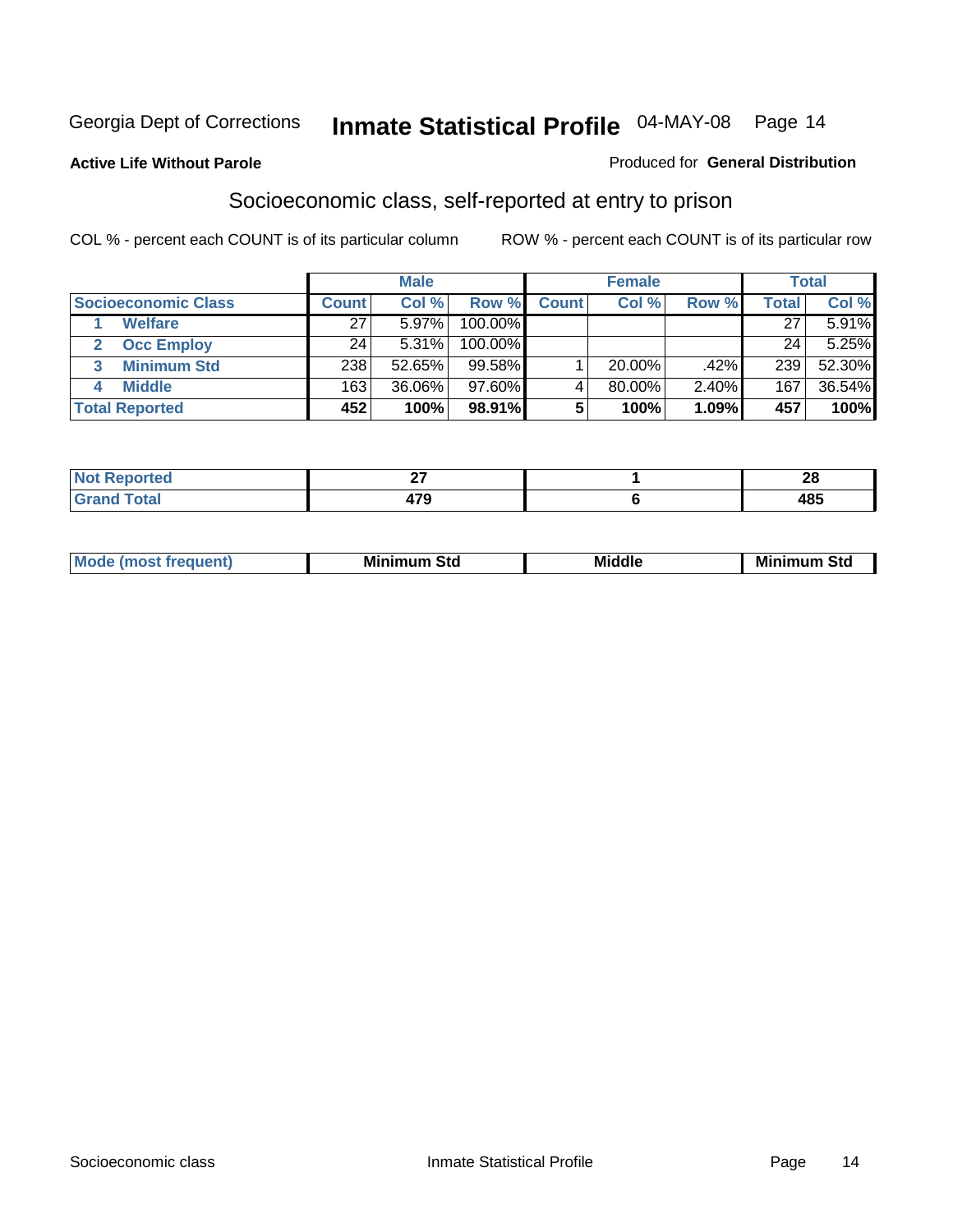Produced for **General Distribution**

#### **Active Life Without Parole**

### Environment to age 16, self-reported at entry to prison

|                              |                  | <b>Male</b> |           |              | <b>Female</b> |        |              | <b>Total</b> |
|------------------------------|------------------|-------------|-----------|--------------|---------------|--------|--------------|--------------|
| <b>Environment to age 16</b> | <b>Count</b>     | Col %       | Row %     | <b>Count</b> | Col %         | Row %  | <b>Total</b> | Col %        |
| <b>Rural/Farm</b>            | 9                | 1.95%       | 100.00%   |              |               |        |              | 1.93%        |
| <b>Rural/Nfarm</b><br>2      | 20               | 4.34%       | 86.96%    | 3            | 50.00%        | 13.04% | 23           | 4.93%        |
| <b>S.M.S.A</b><br>3          | 191              | 41.43%      | 100.00%   |              |               |        | 191          | 40.90%       |
| <b>Urban</b><br>4            | 94               | 20.39%      | $97.92\%$ |              | 33.33%        | 2.08%  | 96           | 20.56%       |
| <b>Small Town</b>            | 147 <sub>1</sub> | 31.89%      | 99.32%    |              | 16.67%        | .68%   | 148          | 31.69%       |
| <b>Total Reported</b>        | 461              | 100%        | 98.72%    | 6            | 100%          | 1.28%  | 467          | 100%         |

| Reported<br>Not       |     | ıo          |
|-----------------------|-----|-------------|
| <b>Total</b><br>Grand | 170 | 10 E<br>40ພ |

| Mo<br><b>CONTRACTOR</b><br>. M S<br>M<br>---<br>Nfarn<br>.<br>______<br>______ |  |  |
|--------------------------------------------------------------------------------|--|--|
|                                                                                |  |  |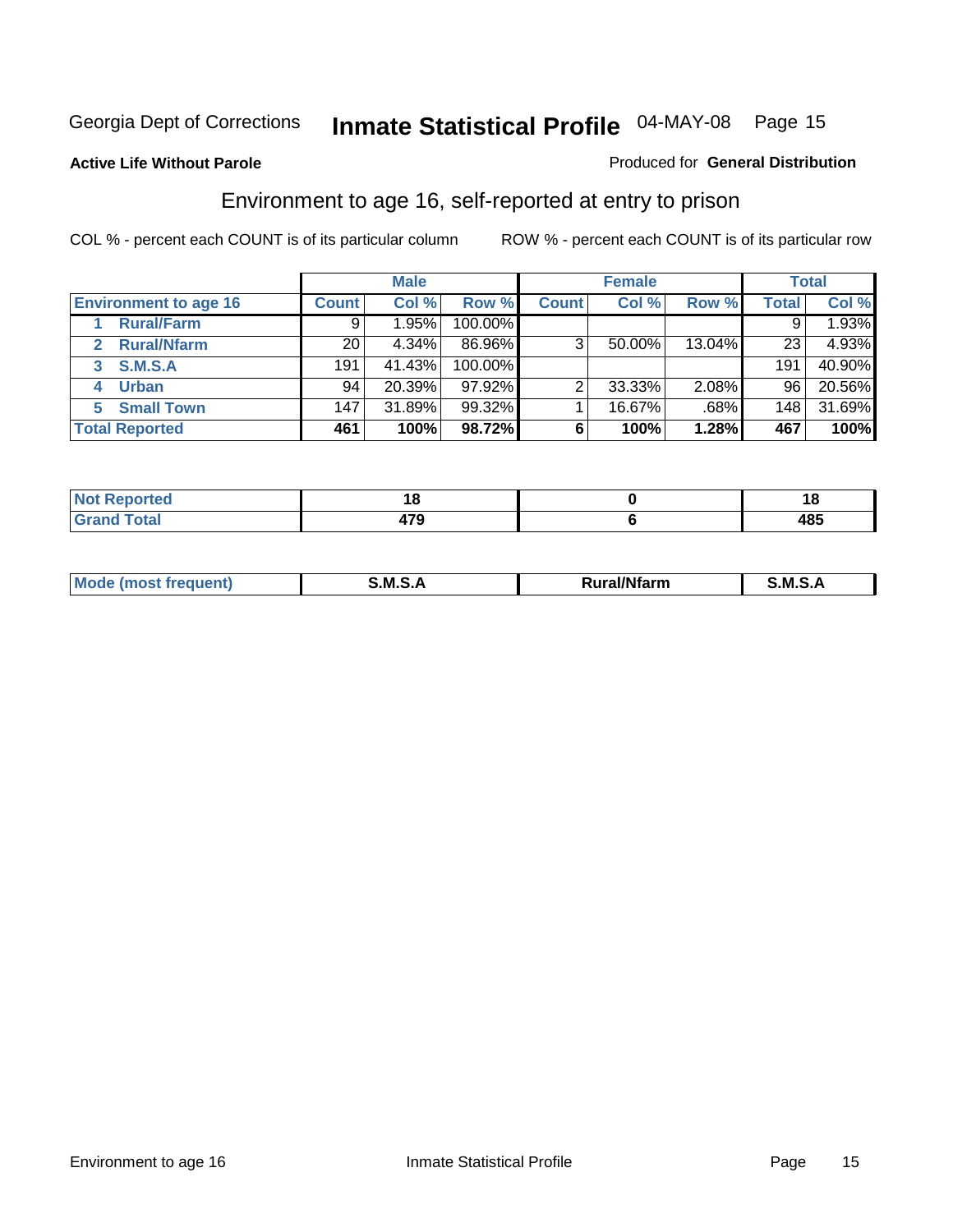#### **Active Life Without Parole**

#### Produced for **General Distribution**

### Guardian status to age 16, self-reported at entry to prison

|                                  |                 | <b>Male</b> |           |              | <b>Female</b> |       |              | <b>Total</b> |
|----------------------------------|-----------------|-------------|-----------|--------------|---------------|-------|--------------|--------------|
| <b>Guardian Status To Age 16</b> | <b>Count</b>    | Col %       | Row %     | <b>Count</b> | Col %         | Row % | <b>Total</b> | Col %        |
| 2 Father Only                    | 9               | 2.24%       | 100.00%   |              |               |       | 9            | 2.21%        |
| <b>3 Both Parents</b>            | 169             | 42.14%      | $97.69\%$ | 4            | 66.67%        | 2.31% | 173          | 42.51%       |
| <b>4 Mother Only</b>             | 159             | 39.65%      | 99.38%    |              | 16.67%        | .63%  | 160          | 39.31%       |
| <b>6 Oth Female</b>              | 14 <sub>1</sub> | 3.49%       | 100.00%   |              |               |       | 14           | 3.44%        |
| <b>7 Oth Male</b>                | 3               | .75%        | 100.00%   |              |               |       | 3            | .74%         |
| 8 Step-Parents                   | 11              | 2.74%       | 100.00%   |              |               |       | 11           | 2.70%        |
| 9 Foster Home                    | 9               | 2.24%       | 100.00%   |              |               |       | 9            | 2.21%        |
| <b>10 Grand Parents</b>          | 27              | 6.73%       | 96.43%    |              | 16.67%        | 3.57% | 28           | 6.88%        |
| <b>Total Reported</b>            | 401             | 100%        | 98.53%    | 6            | 100%          | 1.47% | 407          | 100%         |

| .      | $-$                          | - - |
|--------|------------------------------|-----|
| i vlai | .__<br>- 33<br>. .<br>$\sim$ | 485 |

| Mode (most frequent) | <b>Both Parents</b> | <b>Both Parents</b> | <b>IBoth Parents</b> |
|----------------------|---------------------|---------------------|----------------------|
|                      |                     |                     |                      |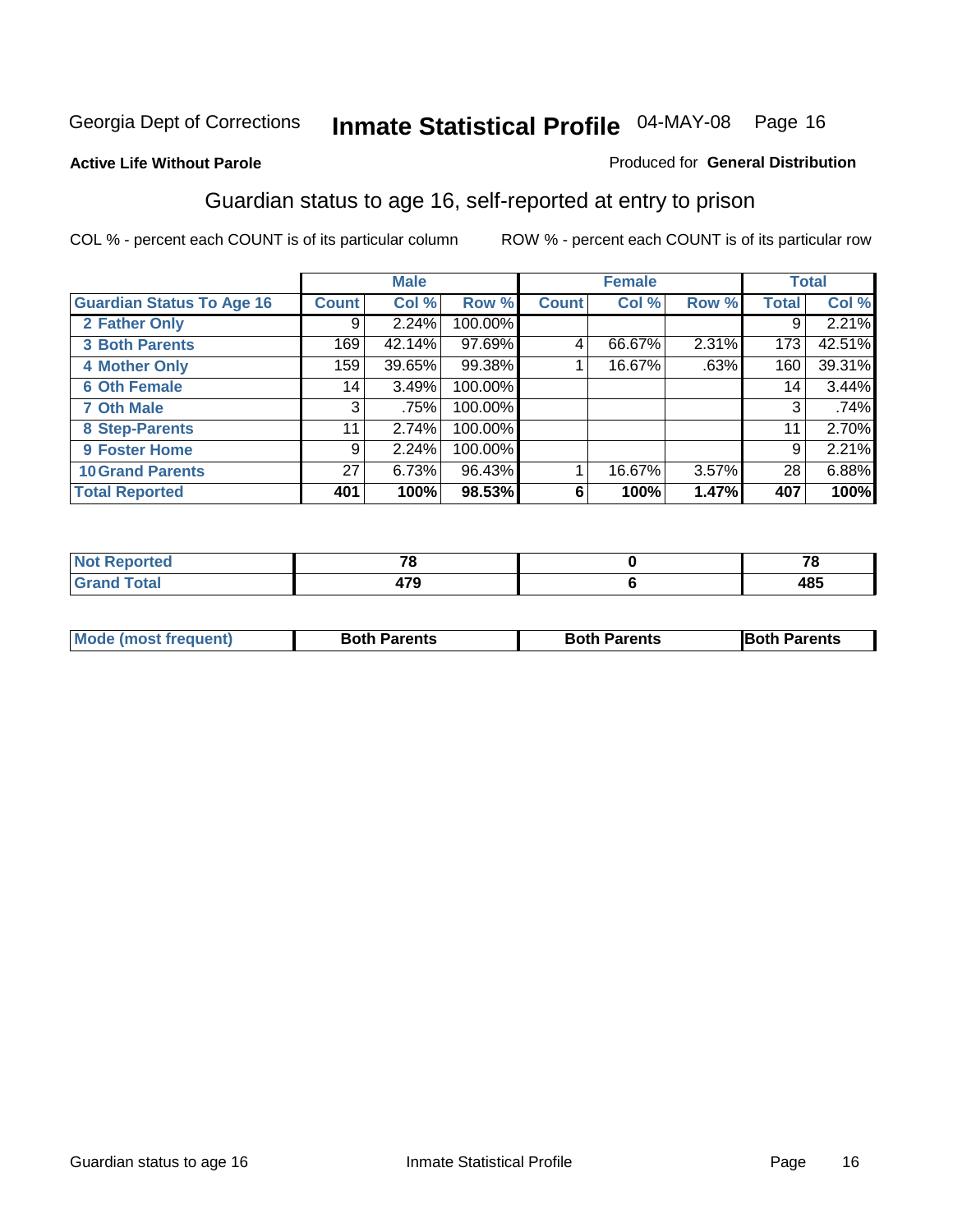#### **Active Life Without Parole**

#### Produced for **General Distribution**

### Employment status before prison, self-reported at entry to prison

|              |                          |              | <b>Male</b> |         |              | <b>Female</b> |       |       | <b>Total</b> |
|--------------|--------------------------|--------------|-------------|---------|--------------|---------------|-------|-------|--------------|
|              | <b>Employment Status</b> | <b>Count</b> | Col %       | Row %   | <b>Count</b> | Col %         | Row % | Total | Col %        |
|              | <b>Full Time</b>         | 237          | 56.83%      | 98.34%  | 4            | 80.00%        | 1.66% | 241   | 57.11%       |
| $\mathbf{2}$ | <b>Part Time</b>         | 22           | 5.28%       | 100.00% |              |               |       | 22    | 5.21%        |
| 3            | Unempl $<$ 6m            | 43           | 10.31%      | 97.73%  |              | 20.00%        | 2.27% | 44    | 10.43%       |
| 4            | Unempl > 6m              | 66           | 15.83%      | 100.00% |              |               |       | 66    | 15.64%       |
| 5            | <b>Never Workd</b>       | 29           | 6.95%       | 100.00% |              |               |       | 29    | 6.87%        |
| 6            | <b>Student</b>           |              | .24%        | 100.00% |              |               |       |       | .24%         |
|              | <b>Incapable</b>         | 19           | 4.56%       | 100.00% |              |               |       | 19    | 4.50%        |
|              | <b>Total Reported</b>    | 417          | 100%        | 98.82%  | 5            | 100%          | 1.18% | 422   | 100%         |

| τeι. | ~~<br>VŁ           | $\sim$<br>ັບ |
|------|--------------------|--------------|
| $ -$ | $\rightarrow$<br>. | 10 E<br>40J  |

| Mo | 'me<br>uн<br>the contract of the contract of the contract of the contract of the contract of the contract of the contract of | ïme<br>uı.<br>the contract of the contract of the contract of the contract of the contract of the contract of the contract of |
|----|------------------------------------------------------------------------------------------------------------------------------|-------------------------------------------------------------------------------------------------------------------------------|
|    |                                                                                                                              |                                                                                                                               |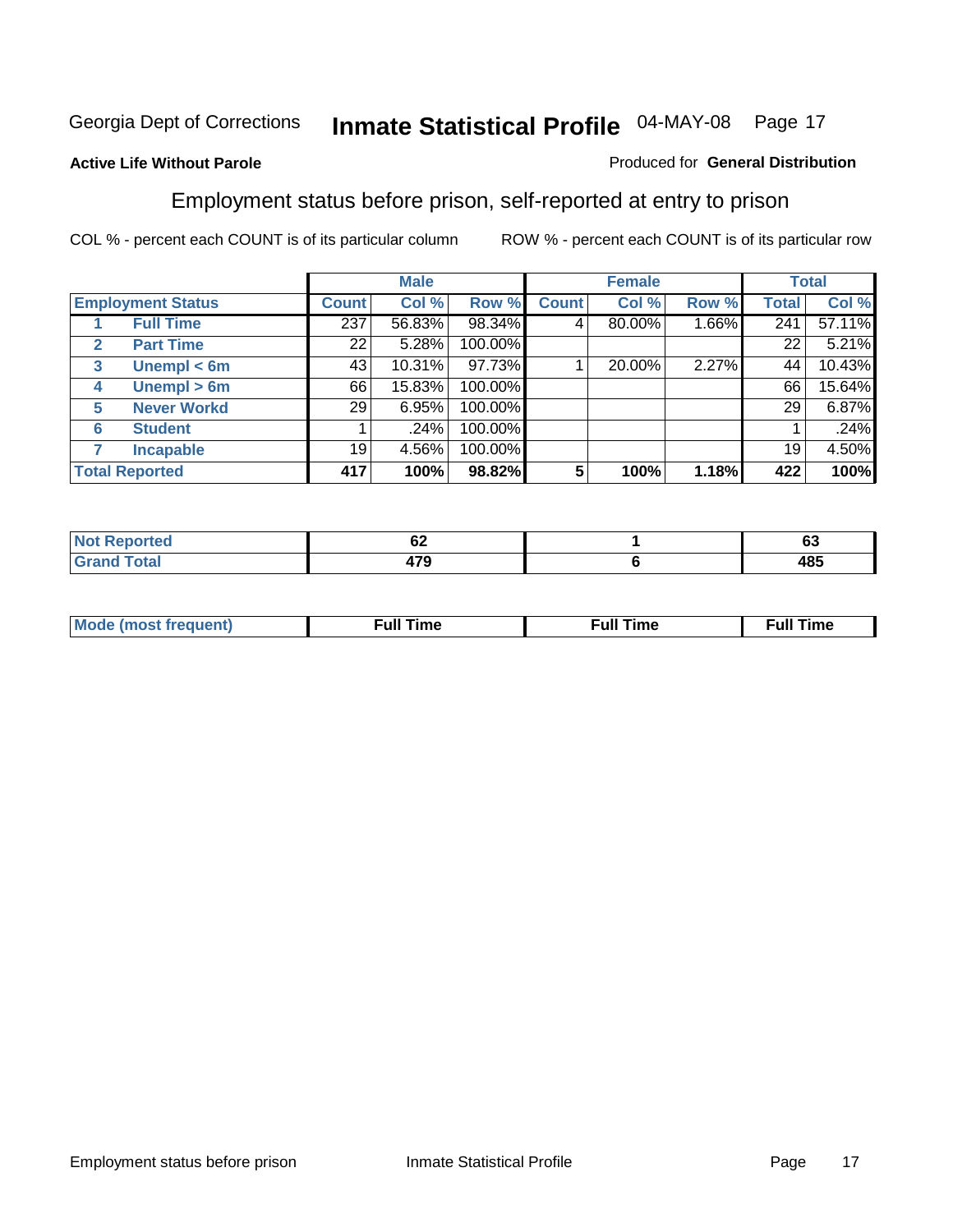#### **Active Life Without Parole**

Produced for **General Distribution**

### Age at admission

|                         |                 | <b>Male</b> |         |              | <b>Female</b> |        |                 | <b>Total</b> |
|-------------------------|-----------------|-------------|---------|--------------|---------------|--------|-----------------|--------------|
| <b>Age At Admission</b> | <b>Count</b>    | Col %       | Row %   | <b>Count</b> | Col %         | Row %  | <b>Total</b>    | Col %        |
| 17                      | $\overline{2}$  | 0.42%       | 100.00% |              |               |        | $\overline{2}$  | 0.41%        |
| 18                      | $\overline{3}$  | 0.63%       | 100.00% |              |               |        | $\overline{3}$  | 0.62%        |
| 19                      | $\overline{11}$ | 2.30%       | 100.00% |              |               |        | 11              | 2.27%        |
| 20                      | $\,6$           | 1.25%       | 85.71%  | 1            | 16.67%        | 14.29% | 7               | 1.44%        |
| 21                      | $\overline{15}$ | 3.13%       | 100.00% |              |               |        | $\overline{15}$ | 3.09%        |
| 22                      | $\overline{24}$ | 5.01%       | 100.00% |              |               |        | 24              | 4.95%        |
| 23                      | 15              | 3.13%       | 100.00% |              |               |        | $\overline{15}$ | 3.09%        |
| 24                      | $\overline{15}$ | 3.13%       | 100.00% |              |               |        | 15              | 3.09%        |
| $\overline{25}$         | $\overline{18}$ | 3.76%       | 94.74%  | 1            | 16.67%        | 5.26%  | 19              | 3.92%        |
| 26                      | $\overline{20}$ | 4.18%       | 100.00% |              |               |        | 20              | 4.12%        |
| 27                      | 15              | 3.13%       | 100.00% |              |               |        | $\overline{15}$ | 3.09%        |
| 28                      | $\overline{20}$ | 4.18%       | 100.00% |              |               |        | $\overline{20}$ | 4.12%        |
| 29                      | $\overline{18}$ | 3.76%       | 100.00% |              |               |        | $\overline{18}$ | 3.71%        |
| 30                      | $\overline{13}$ | 2.71%       | 100.00% |              |               |        | 13              | 2.68%        |
| 31                      | $\overline{14}$ | 2.92%       | 100.00% |              |               |        | $\overline{14}$ | 2.89%        |
| 32                      | $\overline{17}$ | 3.55%       | 94.44%  | 1            | 16.67%        | 5.56%  | 18              | 3.71%        |
| 33                      | 15              | 3.13%       | 100.00% |              |               |        | $\overline{15}$ | 3.09%        |
| 34                      | 10              | 2.09%       | 100.00% |              |               |        | 10              | 2.06%        |
| 35                      | $\overline{15}$ | 3.13%       | 100.00% |              |               |        | $\overline{15}$ | 3.09%        |
| 36                      | $\overline{23}$ | 4.80%       | 100.00% |              |               |        | $\overline{23}$ | 4.74%        |
| 37                      | $\overline{18}$ | 3.76%       | 100.00% |              |               |        | $\overline{18}$ | 3.71%        |
| 38                      | 14              | 2.92%       | 100.00% |              |               |        | 14              | 2.89%        |
| 39                      | $\overline{14}$ | 2.92%       | 100.00% |              |               |        | 14              | 2.89%        |
| 40                      | 9               | 1.88%       | 100.00% |              |               |        | 9               | 1.86%        |
| 41                      | 15              | 3.13%       | 100.00% |              |               |        | $\overline{15}$ | 3.09%        |
| 42                      | 14              | 2.92%       | 100.00% |              |               |        | 14              | 2.89%        |
| 43                      | $\overline{12}$ | 2.51%       | 100.00% |              |               |        | $\overline{12}$ | 2.47%        |
| 44                      | 10              | 2.09%       | 90.91%  | 1            | 16.67%        | 9.09%  | 11              | 2.27%        |
| 45                      | $\overline{14}$ | 2.92%       | 100.00% |              |               |        | 14              | 2.89%        |
| 46                      | $\overline{11}$ | 2.30%       | 91.67%  | 1            | 16.67%        | 8.33%  | $\overline{12}$ | 2.47%        |
| 47                      | $\overline{7}$  | 1.46%       | 100.00% |              |               |        | $\overline{7}$  | 1.44%        |
| 48                      | 8               | 1.67%       | 88.89%  | 1            | 16.67%        | 11.11% | 9               | 1.86%        |
| 49                      | $\overline{9}$  | 1.88%       | 100.00% |              |               |        | $\overline{9}$  | 1.86%        |
| 50                      | 4               | 0.84%       | 100.00% |              |               |        | 4               | 0.82%        |
| 51                      | 4               | 0.84%       | 100.00% |              |               |        | 4               | 0.82%        |
| 52                      | 7               | 1.46%       | 100.00% |              |               |        | 7               | 1.44%        |
| 54                      | 1               | 0.21%       | 100.00% |              |               |        | 1               | 0.21%        |
| 56                      | 3               | 0.63%       | 100.00% |              |               |        | 3               | 0.62%        |
| 57                      | 4               | 0.84%       | 100.00% |              |               |        | $\overline{4}$  | 0.82%        |
| 58                      | $\overline{2}$  | 0.42%       | 100.00% |              |               |        | $\overline{2}$  | 0.41%        |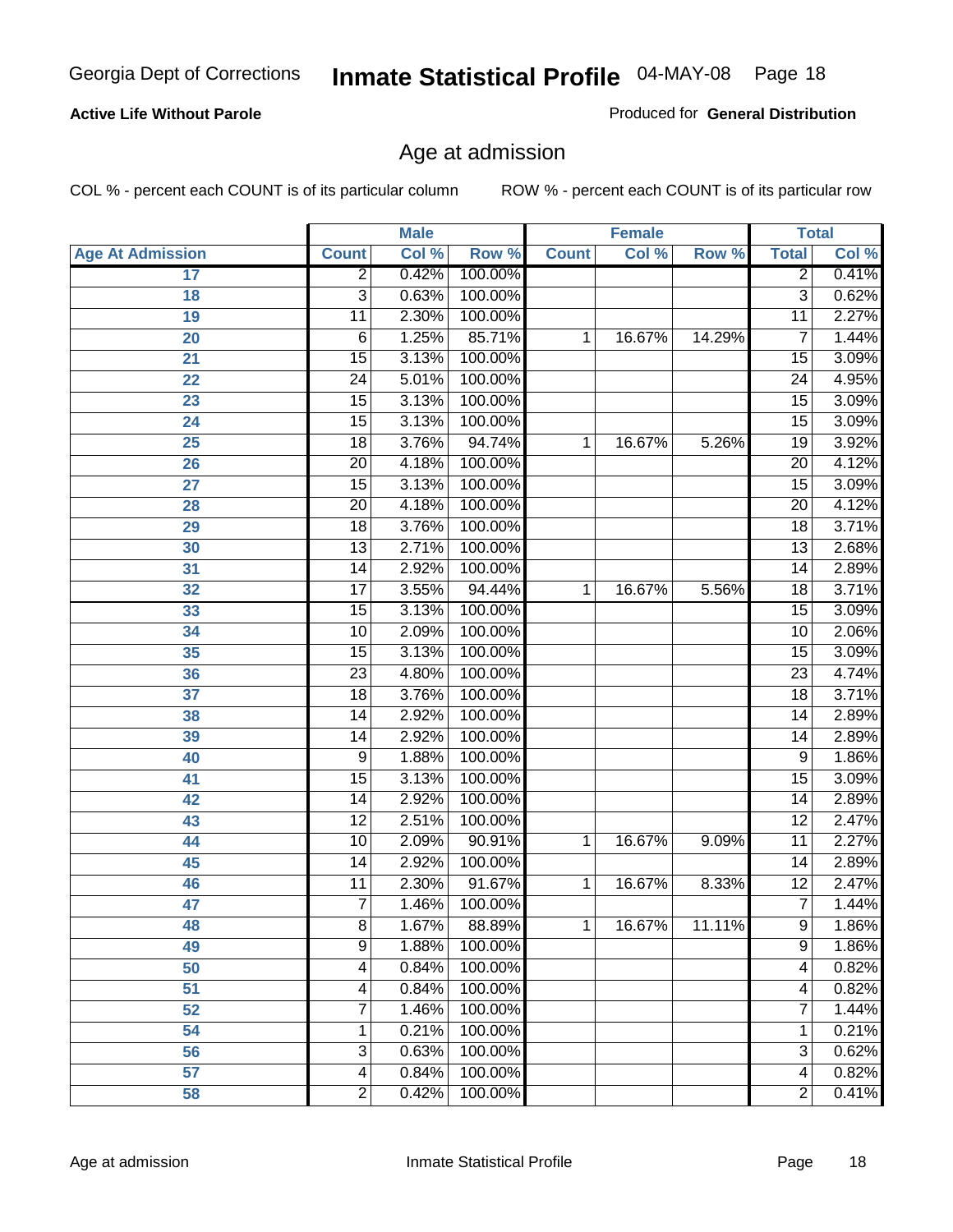#### **Active Life Without Parole**

Produced for **General Distribution**

### Age at admission

|                         |              | <b>Male</b> |         |              | <b>Female</b> |       |              | <b>Total</b> |
|-------------------------|--------------|-------------|---------|--------------|---------------|-------|--------------|--------------|
| <b>Age At Admission</b> | <b>Count</b> | Col %       | Row %   | <b>Count</b> | Col %         | Row % | <b>Total</b> | Col %        |
| 60                      |              | 0.21%       | 100.00% |              |               |       |              | 0.21%        |
| 62                      |              | 0.21%       | 100.00% |              |               |       |              | 0.21%        |
| 63                      |              | 0.21%       | 100.00% |              |               |       |              | 0.21%        |
| 64                      | 3            | 0.63%       | 100.00% |              |               |       | 3            | 0.62%        |
| 65                      |              | 0.21%       | 100.00% |              |               |       |              | 0.21%        |
| 66                      |              | 0.21%       | 100.00% |              |               |       |              | 0.21%        |
| 67                      |              | 0.21%       | 100.00% |              |               |       |              | 0.21%        |
| 71                      |              | 0.21%       | 100.00% |              |               |       |              | 0.21%        |
| <b>Total Reported</b>   | 479          | 100%        | 98.76%  | 6            | 100%          | 1.24% | 485          | 100%         |

| <b>eported</b> |      |            |
|----------------|------|------------|
| <b>Total</b>   | --0  | <b>AOE</b> |
| Cron           | TI V | 4၀၁        |

| Mean<br>(average)              | 34.47 | 35.83 | 34.49    |
|--------------------------------|-------|-------|----------|
| Median (middle)                |       | 38    | 21<br>э. |
| <b>Mode</b><br>(most frequent) | - -   | 25    | n.       |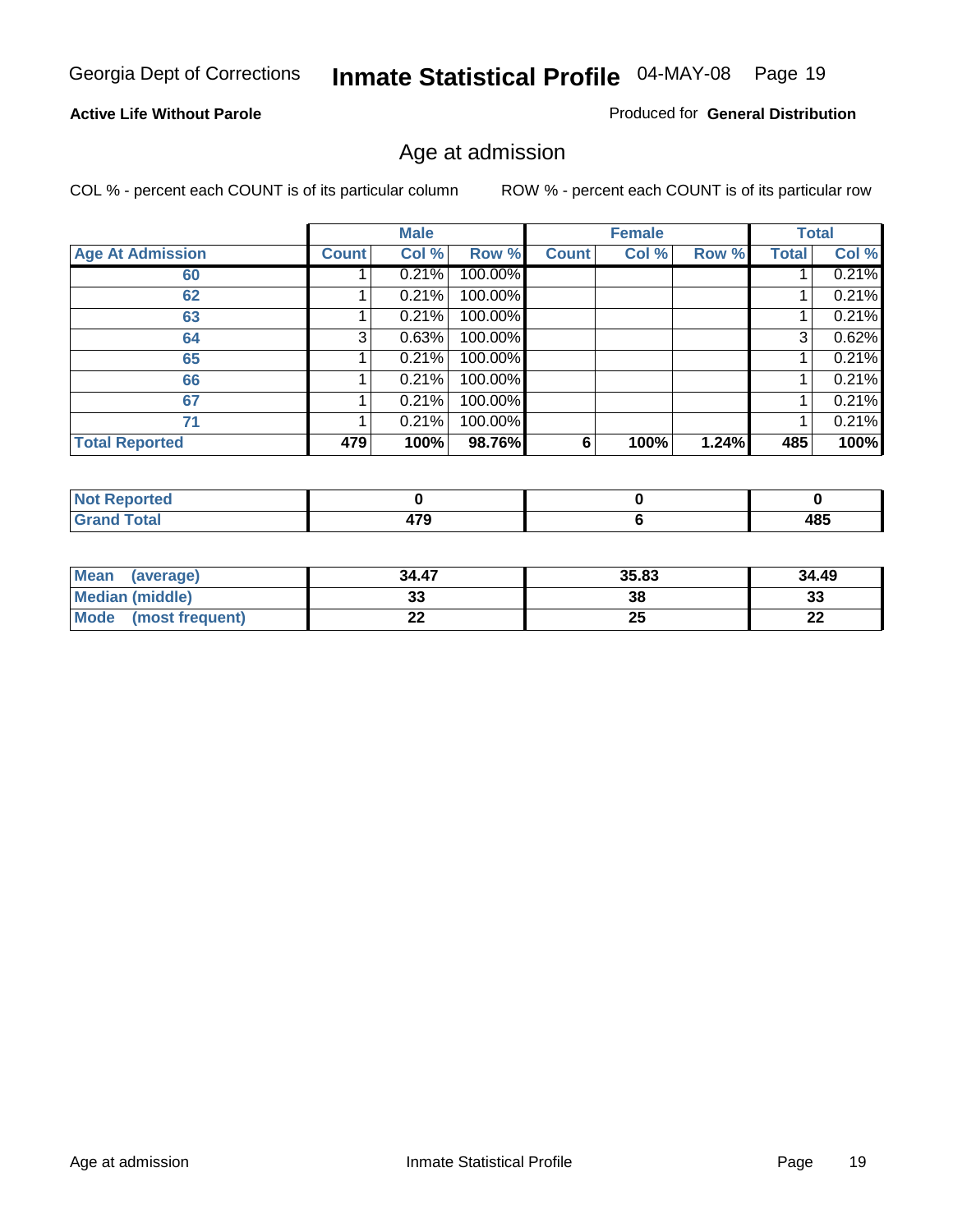#### **Active Life Without Parole**

Produced for **General Distribution**

### Age at release

|                       |              | <b>Male</b> |       |              | <b>Female</b> |       | Total        |          |
|-----------------------|--------------|-------------|-------|--------------|---------------|-------|--------------|----------|
| <b>Age At Release</b> | <b>Count</b> | Col%        | Row % | <b>Count</b> | Col %         | Row % | <b>Total</b> | $Col \%$ |
| <b>Total Reported</b> |              |             |       |              |               |       |              |          |

| <b>Still Active</b> | 479 | 485 |
|---------------------|-----|-----|
| <b>Not Reported</b> |     |     |
| <b>Grand Total</b>  | 479 | 485 |

| <b>Mean</b><br>(average) | N/A | N/A | N/A |
|--------------------------|-----|-----|-----|
| Median (middle)          | N/A | N/A | N/A |
| Mode<br>(most frequent)  | N/A | N/A | N/A |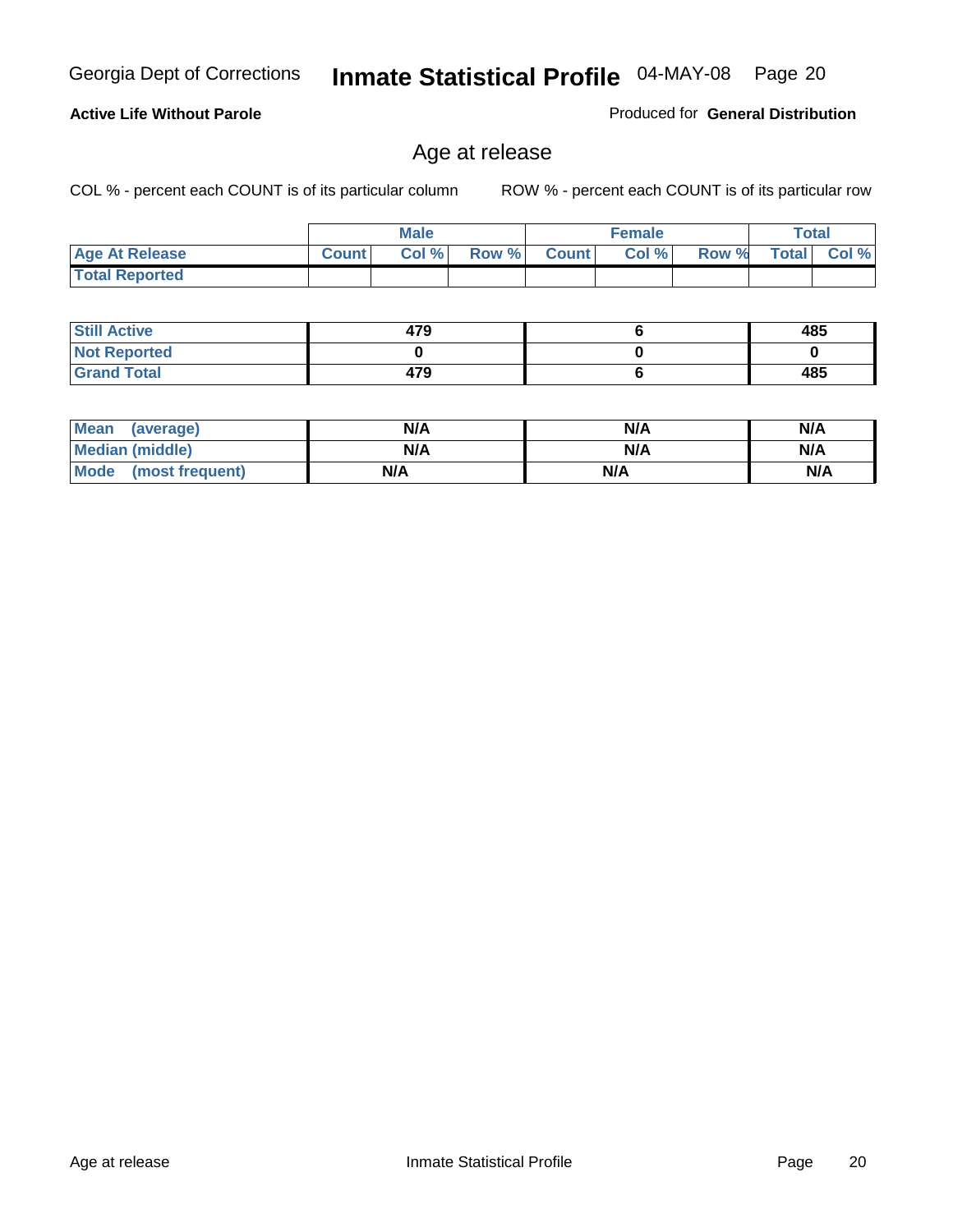#### **Active Life Without Parole**

#### Produced for **General Distribution**

### Height, measured at entry to prison

|                       |                 | <b>Male</b> |         |                | <b>Female</b> |        | <b>Total</b>    |        |
|-----------------------|-----------------|-------------|---------|----------------|---------------|--------|-----------------|--------|
| <b>Height</b>         | <b>Count</b>    | Col %       | Row %   | <b>Count</b>   | Col %         | Row %  | <b>Total</b>    | Col %  |
| 5'01''                | 2               | 0.42%       | 100.00% |                |               |        | $\overline{2}$  | 0.41%  |
| 5'02"                 | 1               | 0.21%       | 100.00% |                |               |        | 1               | 0.21%  |
| 5'03"                 | 2               | 0.42%       | 50.00%  | $\overline{2}$ | 33.33%        | 50.00% | 4               | 0.82%  |
| 5'04"                 | 4               | 0.84%       | 80.00%  | 1              | 16.67%        | 20.00% | 5               | 1.03%  |
| 5'05"                 | 15              | 3.13%       | 93.75%  | 1              | 16.67%        | 6.25%  | 16              | 3.30%  |
| 5'06"                 | 34              | 7.10%       | 100.00% |                |               |        | $\overline{34}$ | 7.01%  |
| 5'07''                | 34              | 7.10%       | 97.14%  | 1              | 16.67%        | 2.86%  | 35              | 7.22%  |
| 5'08''                | $\overline{47}$ | 9.81%       | 97.92%  | 1              | 16.67%        | 2.08%  | 48              | 9.90%  |
| <b>5'09"</b>          | 59              | 12.32%      | 100.00% |                |               |        | 59              | 12.16% |
| 5'10''                | 66              | 13.78%      | 100.00% |                |               |        | 66              | 13.61% |
| 5'11''                | 65              | 13.57%      | 100.00% |                |               |        | 65              | 13.40% |
| 6'00"                 | 56              | 11.69%      | 100.00% |                |               |        | 56              | 11.55% |
| 6'01''                | 34              | 7.10%       | 100.00% |                |               |        | 34              | 7.01%  |
| 6'02''                | 23              | 4.80%       | 100.00% |                |               |        | 23              | 4.74%  |
| 6'03"                 | 18              | 3.76%       | 100.00% |                |               |        | 18              | 3.71%  |
| 6'04"                 | 12              | 2.51%       | 100.00% |                |               |        | 12              | 2.47%  |
| 6'05"                 | 5               | 1.04%       | 100.00% |                |               |        | 5               | 1.03%  |
| 6'06"                 | $\overline{2}$  | 0.42%       | 100.00% |                |               |        | $\overline{2}$  | 0.41%  |
| <b>Total Reported</b> | 479             | 100%        | 98.76%  | 6              | 100%          | 1.24%  | 485             | 100%   |

| oorted<br>N6                        |             |     |
|-------------------------------------|-------------|-----|
| $int^{\bullet}$<br>$\sim$<br>______ | 470<br>41 J | 485 |

| <b>Mean</b><br>(average) | 5'10" | 5'05" | 5'10" |
|--------------------------|-------|-------|-------|
| <b>Median (middle)</b>   | 5'10" |       | 5'10" |
| Mode<br>(most frequent)  | 5'10" | 5'03" | 5'10" |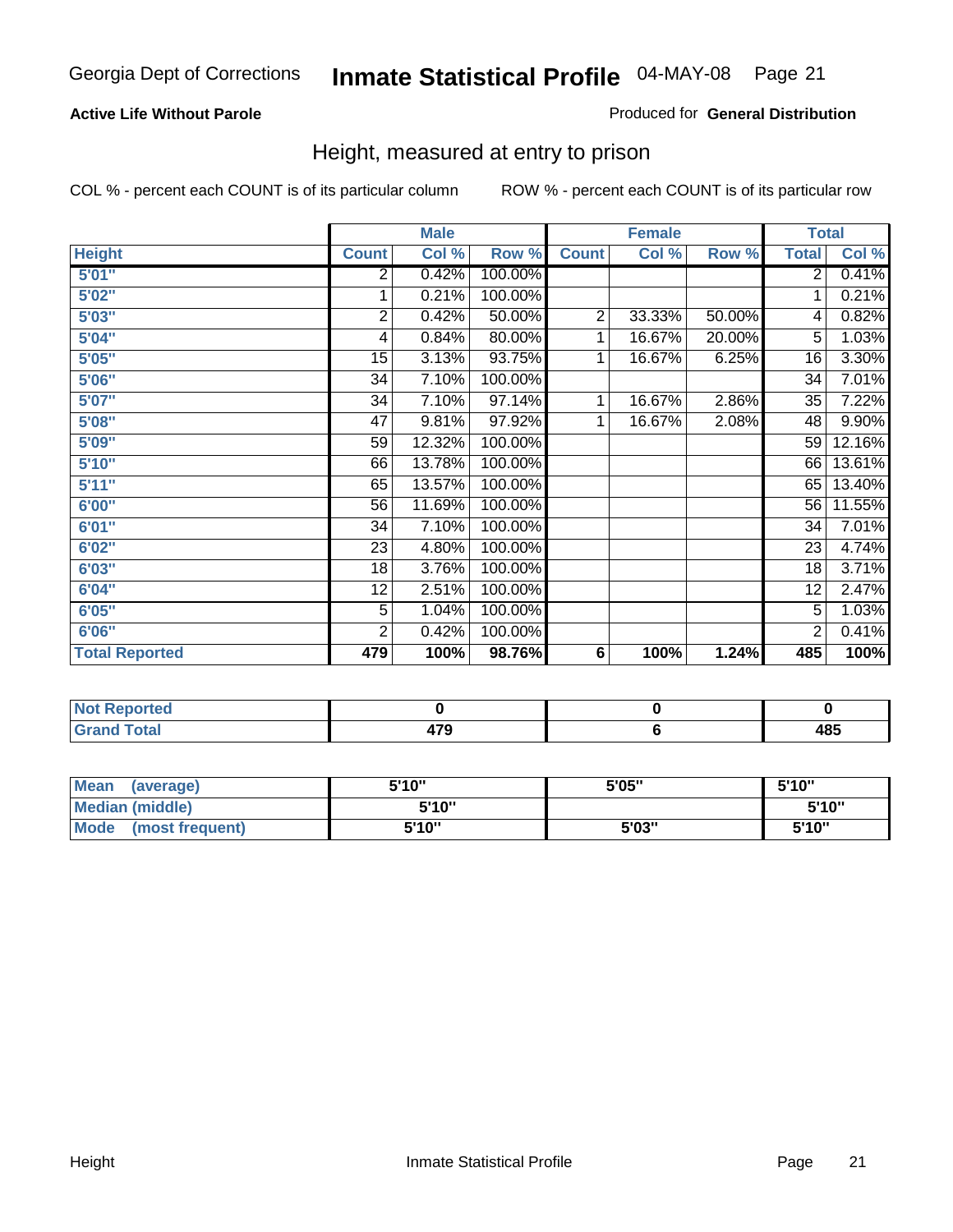#### **Active Life Without Parole**

#### Produced for **General Distribution**

### Weight, measured at entry to prison

|                       |                 | <b>Male</b> |         |                | <b>Female</b> |         | <b>Total</b>    |        |
|-----------------------|-----------------|-------------|---------|----------------|---------------|---------|-----------------|--------|
| <b>Weight</b>         | <b>Count</b>    | Col %       | Row %   | <b>Count</b>   | Col %         | Row %   | <b>Total</b>    | Col %  |
| 110 - 119 pounds      |                 |             |         | 1.             | 16.67%        | 100.00% | 1               | 0.21%  |
| 120 - 129 pounds      | 4               | 0.84%       | 100.00% |                |               |         | 4               | 0.82%  |
| 130 - 139 pounds      | 12              | 2.51%       | 100.00% |                |               |         | 12              | 2.47%  |
| 140 - 149 pounds      | $\overline{27}$ | 5.64%       | 96.43%  | 1.             | 16.67%        | 3.57%   | $\overline{28}$ | 5.77%  |
| 150 - 159 pounds      | 40              | 8.35%       | 97.56%  | 1              | 16.67%        | 2.44%   | 41              | 8.45%  |
| 160 - 169 pounds      | $\overline{72}$ | 15.03%      | 98.63%  | 1              | 16.67%        | 1.37%   | $\overline{73}$ | 15.05% |
| 170 - 179 pounds      | 59              | 12.32%      | 96.72%  | $\overline{2}$ | 33.33%        | 3.28%   | 61              | 12.58% |
| 180 - 189 pounds      | 72              | 15.03%      | 100.00% |                |               |         | 72              | 14.85% |
| 190 - 199 pounds      | 41              | 8.56%       | 100.00% |                |               |         | 41              | 8.45%  |
| 200 - 209 pounds      | 32              | 6.68%       | 100.00% |                |               |         | $\overline{32}$ | 6.60%  |
| 210 - 219 pounds      | 32              | 6.68%       | 100.00% |                |               |         | 32              | 6.60%  |
| 220 - 229 pounds      | $\overline{26}$ | 5.43%       | 100.00% |                |               |         | $\overline{26}$ | 5.36%  |
| 230 - 239 pounds      | 28              | 5.85%       | 100.00% |                |               |         | 28              | 5.77%  |
| 240 - 249 pounds      | 9               | 1.88%       | 100.00% |                |               |         | 9               | 1.86%  |
| 250 - 259 pounds      | 9               | 1.88%       | 100.00% |                |               |         | 9               | 1.86%  |
| 260 - 269 pounds      | 6               | 1.25%       | 100.00% |                |               |         | 6               | 1.24%  |
| 270 - 279 pounds      | 1               | 0.21%       | 100.00% |                |               |         | 1               | 0.21%  |
| 280 - 289 pounds      | 5               | 1.04%       | 100.00% |                |               |         | 5               | 1.03%  |
| 290 - 299 pounds      | 1               | 0.21%       | 100.00% |                |               |         | 1               | 0.21%  |
| 310 - 319 pounds      | 1               | 0.21%       | 100.00% |                |               |         | 1               | 0.21%  |
| 330 - 339 pounds      | 1               | 0.21%       | 100.00% |                |               |         | 1               | 0.21%  |
| 400 pounds and over   | 1               | 0.21%       | 100.00% |                |               |         | 1               | 0.21%  |
| <b>Total Reported</b> | 479             | 100%        | 98.76%  | 6              | 100%          | 1.24%   | 485             | 100.0% |

| Reported<br><b>NOT</b>  |     |             |
|-------------------------|-----|-------------|
| <b>otal</b><br>$\sim$ . | 470 | 10 E<br>4၀၁ |

| <b>Mean</b><br>(average)       | 189 | 155 | 189 |
|--------------------------------|-----|-----|-----|
| <b>Median (middle)</b>         | 183 | 160 | 182 |
| <b>Mode</b><br>(most frequent) | 180 | 164 | 180 |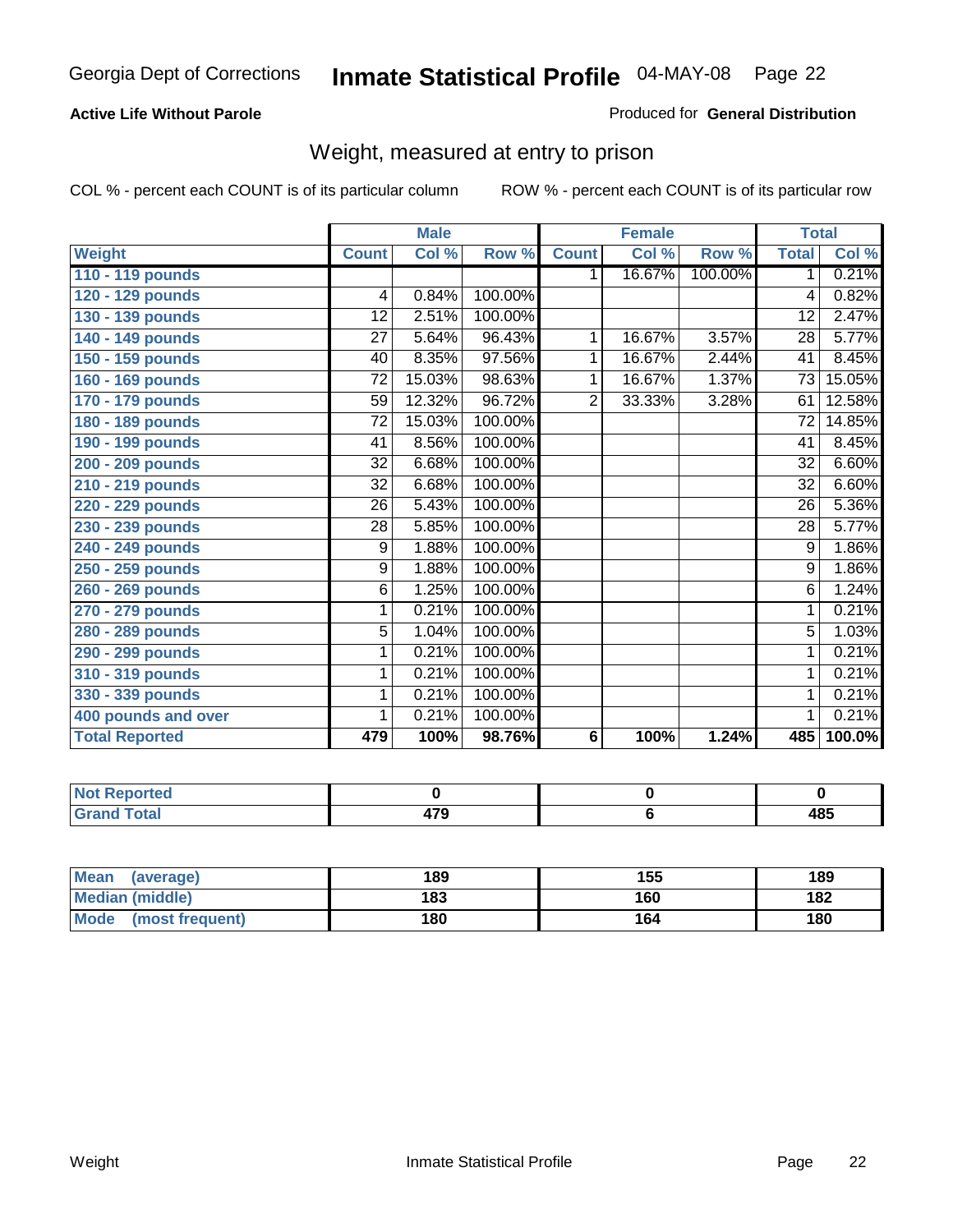Produced for **General Distribution**

#### **Active Life Without Parole**

### Military service

|                         |              | <b>Male</b> |                    |   | <b>Female</b> |          |       | <b>Total</b> |
|-------------------------|--------------|-------------|--------------------|---|---------------|----------|-------|--------------|
| <b>Military service</b> | <b>Count</b> | Col %       | <b>Row % Count</b> |   | Col %         | Row %    | Total | Col %        |
| <b>Air Force</b>        | 6            | 1.89%       | 100.00%            |   |               |          |       | 1.85%        |
| <b>Army</b>             | 32           | 10.06%      | 100.00%            |   |               |          | 32    | 9.88%        |
| <b>Navy</b><br>3        |              | $.94\%$     | 100.00%            |   |               |          |       | .93%         |
| <b>Marines</b><br>4     | 3            | .94%        | 100.00%            |   |               |          | 3     | .93%         |
| 96 None                 | 274          | 86.16%      | 97.86%             | 6 | 100.00%       | $2.14\%$ | 280   | 86.42%       |
| <b>Total Reported</b>   | 318          | 100%        | 98.15%             | 6 | 100%          | 1.85%    | 324   | 100%         |

| orted        | .<br>. .<br>__ | 4 C 4<br>ιv<br>$\sim$ |
|--------------|----------------|-----------------------|
| <b>Cotor</b> | $- - -$        | 485                   |

| M<br><b>IVUII</b><br>.<br>. |
|-----------------------------|
|-----------------------------|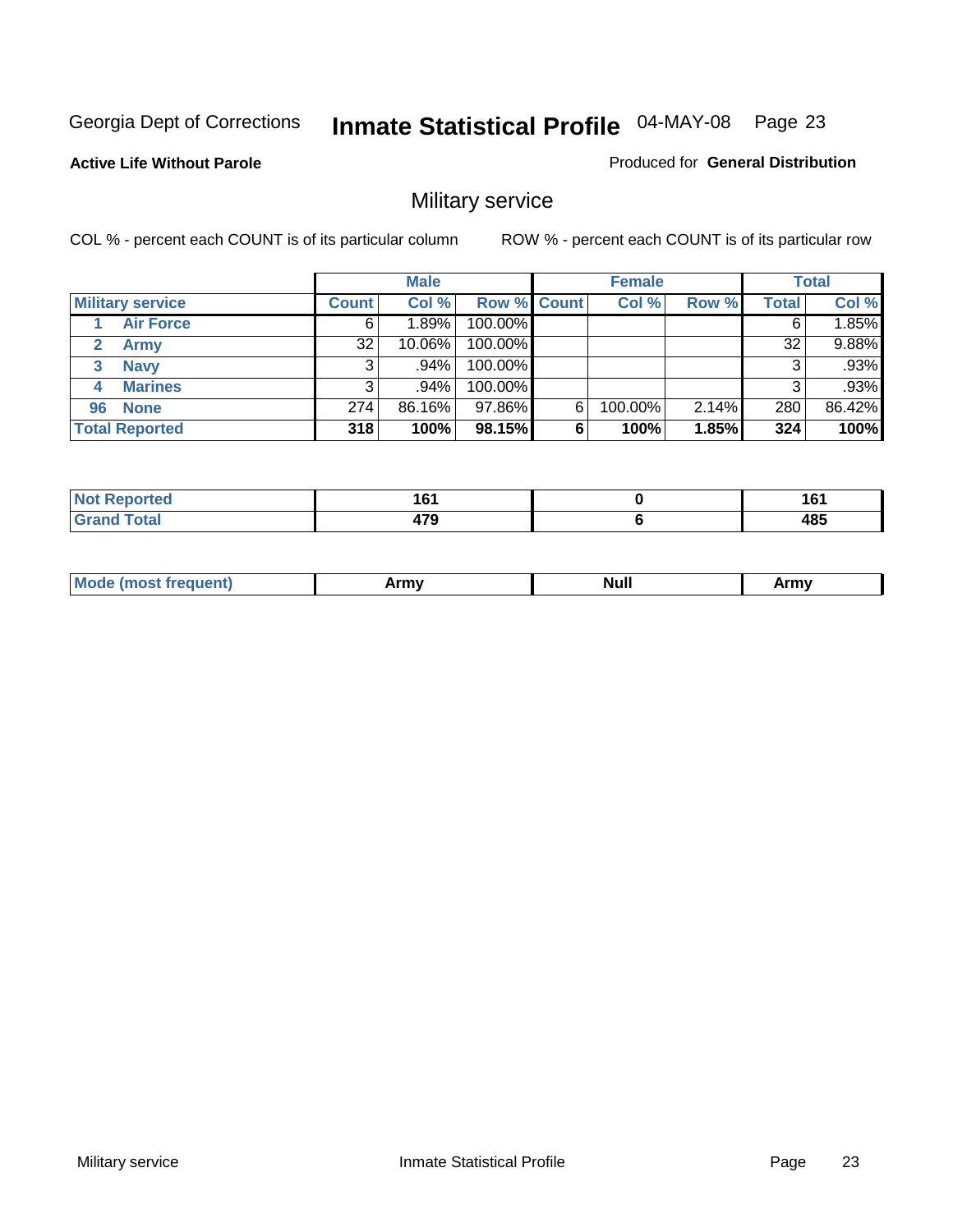#### **Active Life Without Parole**

#### Produced for **General Distribution**

### Type of admission to prison

|                                           |                | <b>Male</b> |                    |   | <b>Female</b> |       |              | <b>Total</b> |
|-------------------------------------------|----------------|-------------|--------------------|---|---------------|-------|--------------|--------------|
| <b>Type of Admission</b>                  | <b>Count</b> l | Col %       | <b>Row % Count</b> |   | Col %         | Row % | <b>Total</b> | Col %        |
| <b>Committed From Court</b>               | 133            | 27.77%      | 97.79%             | 3 | 50.00%        | 2.21% | 136          | 28.04%       |
| <b>Parole Rev/New Sent</b><br>3           | 35             | 7.31%       | 100.00%            |   |               |       | 35           | 7.22%        |
| <b>Par Rev/No New Sent</b><br>4           | 8              | 1.67%       | 100.00%            |   |               |       | 8            | 1.65%        |
| <b>Prob Viol/Partial</b><br>6             | 5              | 1.04%       | 100.00%            |   |               |       | 5            | 1.03%        |
| <b>Prob Rev/Remainder</b><br>9            | 11             | 2.30%       | 100.00%            |   |               |       | 11           | 2.27%        |
| <b>New Sent/Par Rev Pnd</b><br>10         |                | .21%        | 100.00%            |   |               |       |              | .21%         |
| <b>Life W/O Parole</b><br>11 <sub>1</sub> | 286            | 59.71%      | 98.96%             | 3 | 50.00%        | 1.04% | 289          | 59.59%       |
| <b>Total Reported</b>                     | 479            | 100%        | 98.76%             | 6 | 100%          | 1.24% | 485          | 100%         |

| Reported<br><b>NOT</b>       |            |     |
|------------------------------|------------|-----|
| <b>Total</b><br><b>Grand</b> | יי<br>41 J | 485 |

| <b>Mode (most frequent)</b> | f W/O Par | <b>Court Cmmt</b> | ∟f W/O Par |
|-----------------------------|-----------|-------------------|------------|
|                             |           |                   |            |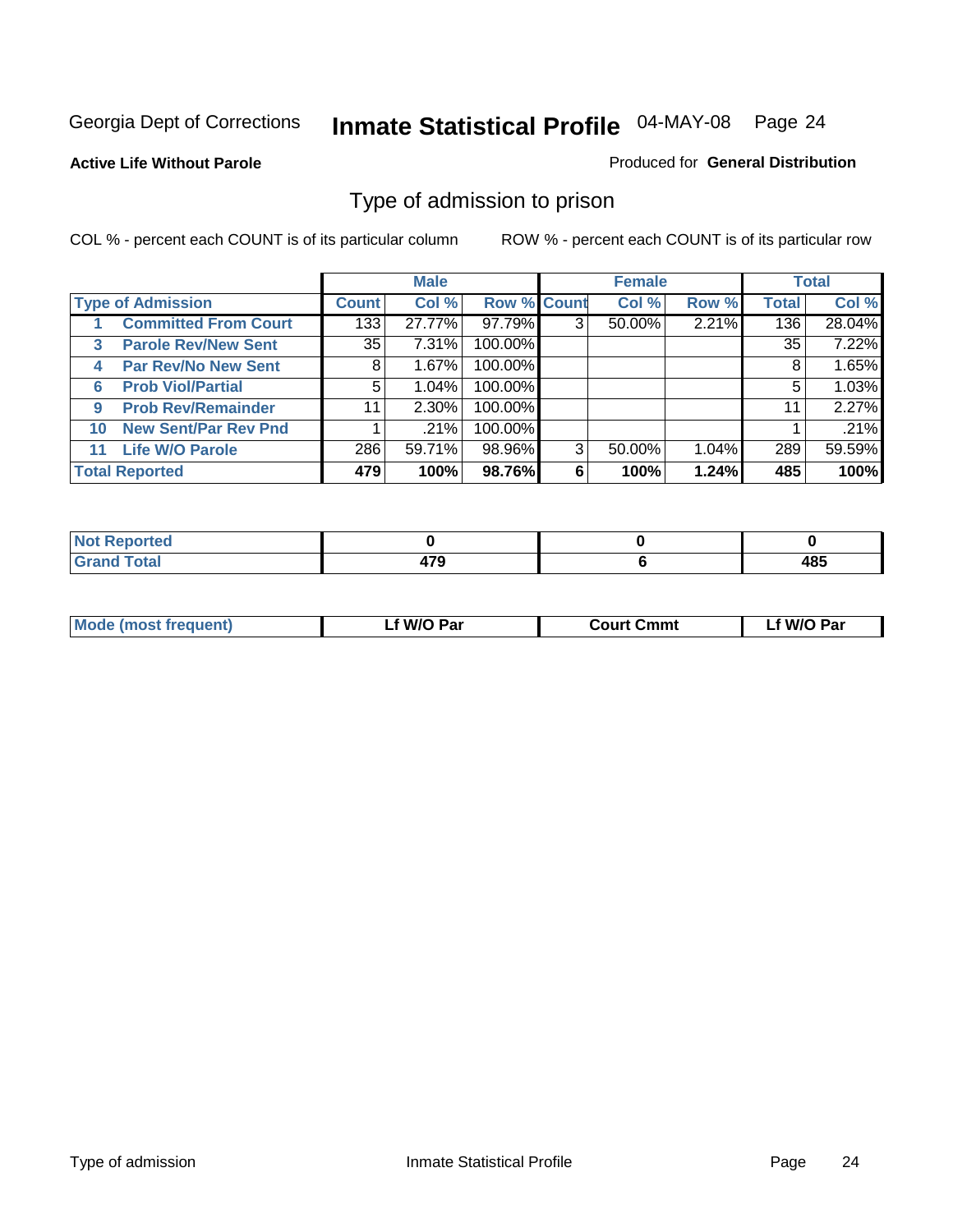**Active Life Without Parole** 

Produced for **General Distribution**

### Current / last security status

|                        |              | <b>Male</b> |                    |   | <b>Female</b> |           |              | <b>Total</b> |
|------------------------|--------------|-------------|--------------------|---|---------------|-----------|--------------|--------------|
| <b>Security Status</b> | <b>Count</b> | Col %       | <b>Row % Count</b> |   | Col %         | Row %     | <b>Total</b> | Col %        |
| 3 Minimum              |              | 1.67%       | 88.89%             |   | 16.67%        | $11.11\%$ |              | 1.86%        |
| 4 Medium               | 54           | 11.30%      | $100.00\%$         |   | $.00\%$       |           | 54           | 11.16%       |
| 5 Close                | 394          | 82.43%      | 98.75%             | 5 | 83.33%        | 1.25%     | 399          | 82.44%       |
| 6 Maximum              | 22           | 4.60%       | 100.00%            |   | .00%          |           | 22           | 4.55%        |
| <b>Total Reported</b>  | 478          | 100%        | 98.76%             | 6 | 100%          | 1.24%     | 484          | 100%         |

| <b>Still being diagnosed</b> |     |     |
|------------------------------|-----|-----|
| <b>Not Reported</b>          |     |     |
| <b>Grand Total</b>           | 479 | 485 |

|  | Mo<br>frequent)<br>יצניות ו | Close<br>. | ાose<br>. | <b>OSE</b><br>. |
|--|-----------------------------|------------|-----------|-----------------|
|--|-----------------------------|------------|-----------|-----------------|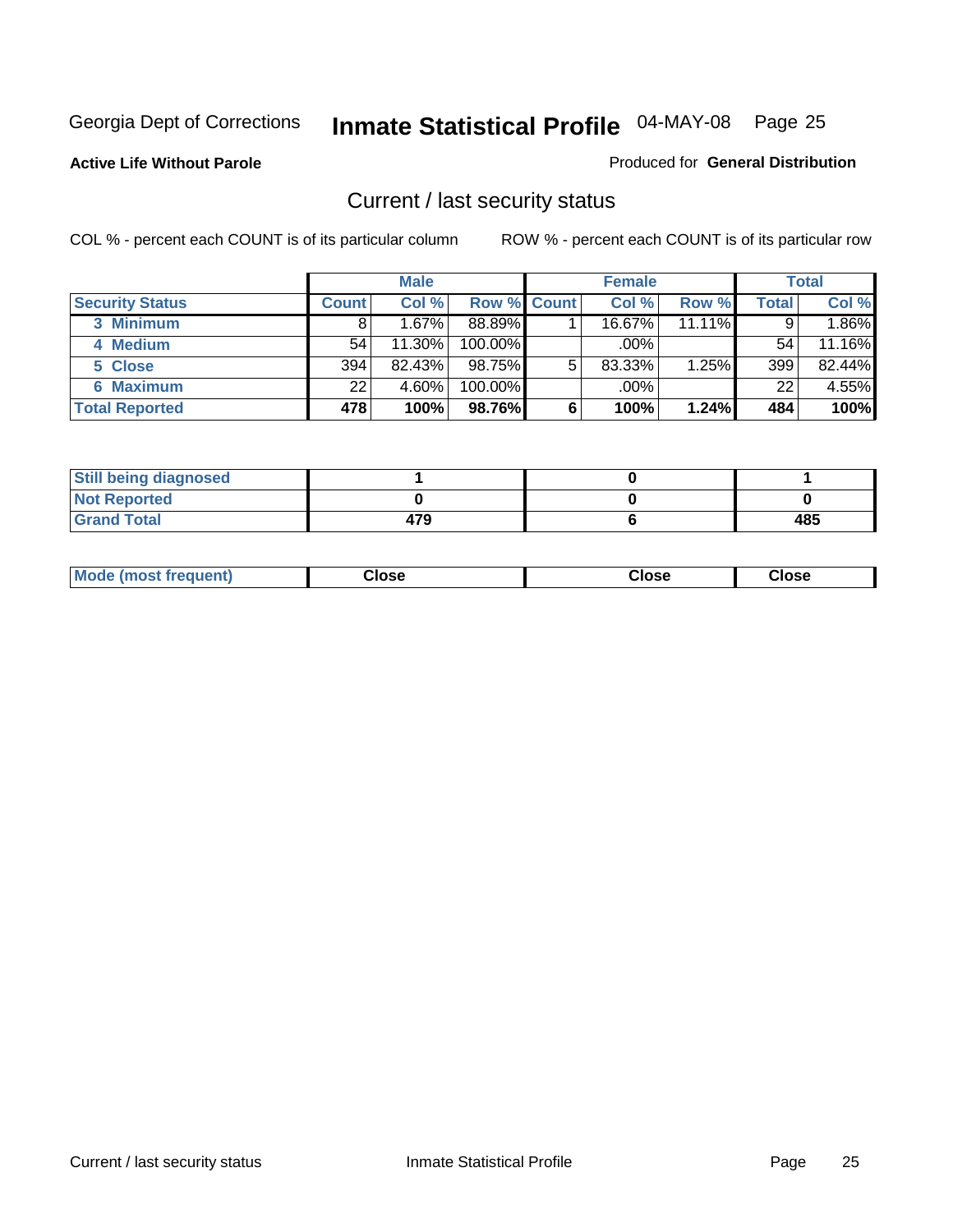**Active Life Without Parole** 

Produced for **General Distribution**

### Current / last type of institution

|                            |              | <b>Male</b> |                    | <b>Female</b> |        |        | Total   |
|----------------------------|--------------|-------------|--------------------|---------------|--------|--------|---------|
| <b>Type of Institution</b> | <b>Count</b> | Col%        | <b>Row % Count</b> | Col %         | Row %I | Totall | Col %   |
| <b>State Prison</b>        | 479          | 100.00%     | 98.76%             | $100.00\%$    | 1.24%  | 4851   | 100.00% |
| <b>Total Reported</b>      | 479          | 100%        | 98.76%             | 100% <b>i</b> | 1.24%  | 485    | 100%    |

| <b>rted</b><br>.                     |                         |                  |
|--------------------------------------|-------------------------|------------------|
| $\sim$<br>$\cup$ distribution $\cup$ | $\rightarrow$<br>$\sim$ | AC<br>403<br>- - |

|  | <b>Mode (most frequent)</b> | State Prison | <b>State Prison</b> | <b>State Prison</b> |
|--|-----------------------------|--------------|---------------------|---------------------|
|--|-----------------------------|--------------|---------------------|---------------------|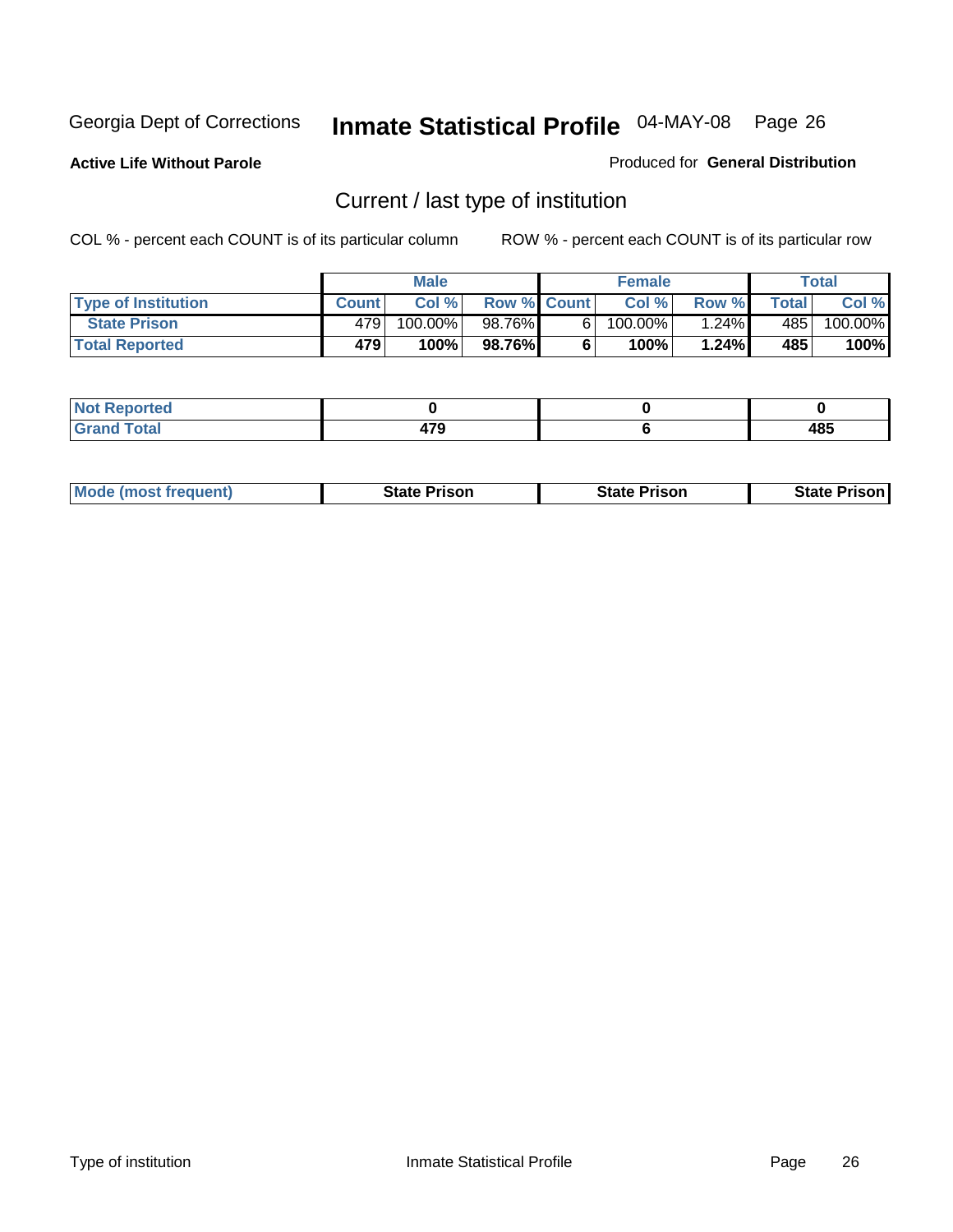**Active Life Without Parole** 

Produced for **General Distribution**

### Institution type - transitional centers

|                                          |              | <b>Male</b> |                    | <b>Female</b> |             | Total |
|------------------------------------------|--------------|-------------|--------------------|---------------|-------------|-------|
| <b>Institution Type - Trans. Centers</b> | <b>Count</b> | Col%        | <b>Row % Count</b> | Col %         | Row % Total | Col % |
| <b>Total Reported</b>                    |              |             |                    |               |             |       |

| rtea<br>20 NGL 2<br>  |  |  |
|-----------------------|--|--|
| into!<br>---<br>_____ |  |  |

| Mode (most frequent) | <b>Null</b> | <b>Null</b> | <b>Null</b> |
|----------------------|-------------|-------------|-------------|
|                      |             |             |             |
|                      |             |             |             |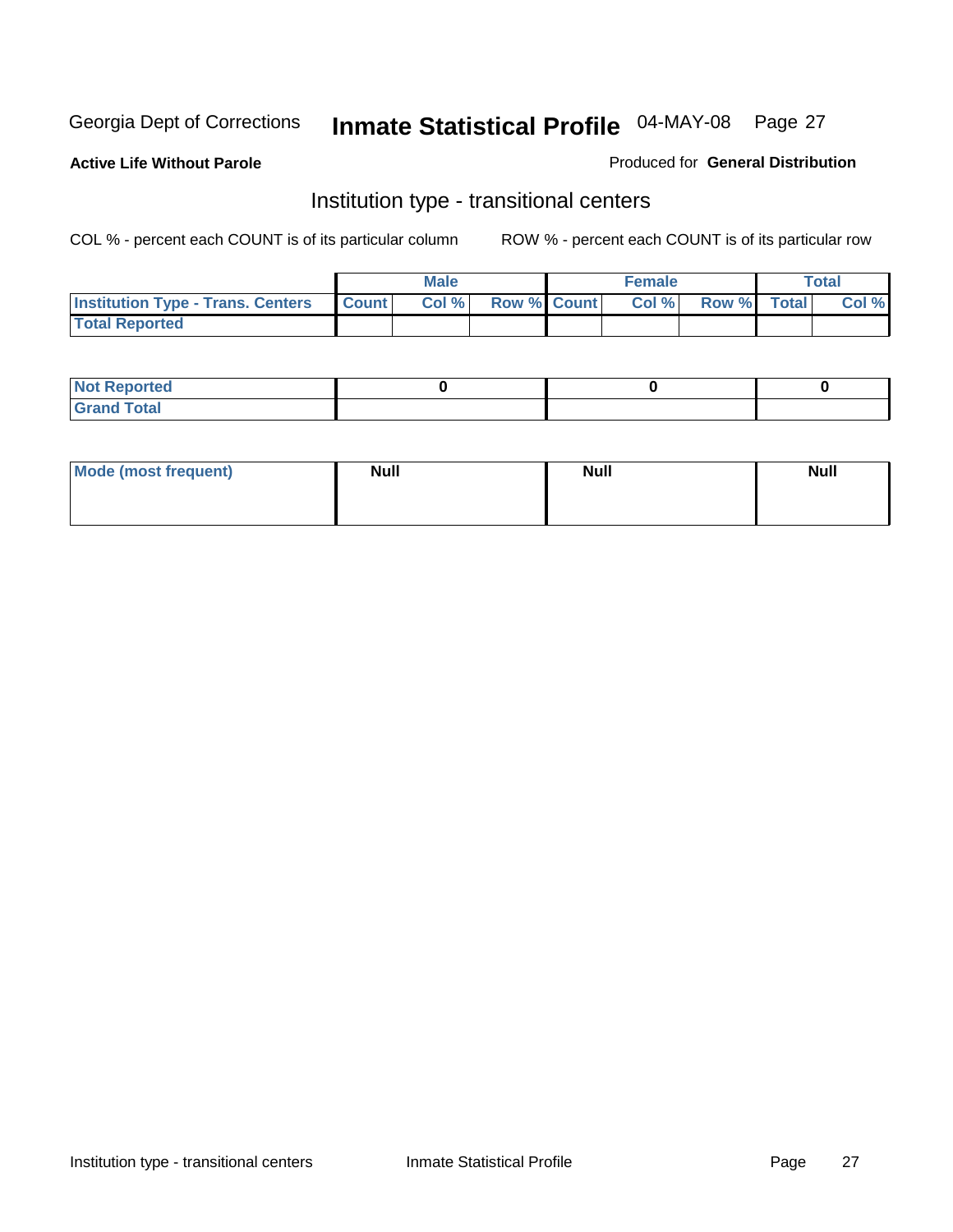**Active Life Without Parole** 

Produced for **General Distribution**

### Institution type - mental hospitals

|                                                    | Male |                    | <b>Female</b> |                    | <b>Total</b> |
|----------------------------------------------------|------|--------------------|---------------|--------------------|--------------|
| <b>Institution Type - Mental Hospitals Count  </b> | Col% | <b>Row % Count</b> | Col%          | <b>Row % Total</b> | Col %        |
| <b>Total Reported</b>                              |      |                    |               |                    |              |

| <b>Not Reported</b> |  |  |
|---------------------|--|--|
| <b>Fotal</b><br>Cro |  |  |

| Mode (most frequent) | <b>Null</b> | <b>Null</b> | <b>Null</b> |
|----------------------|-------------|-------------|-------------|
|                      |             |             |             |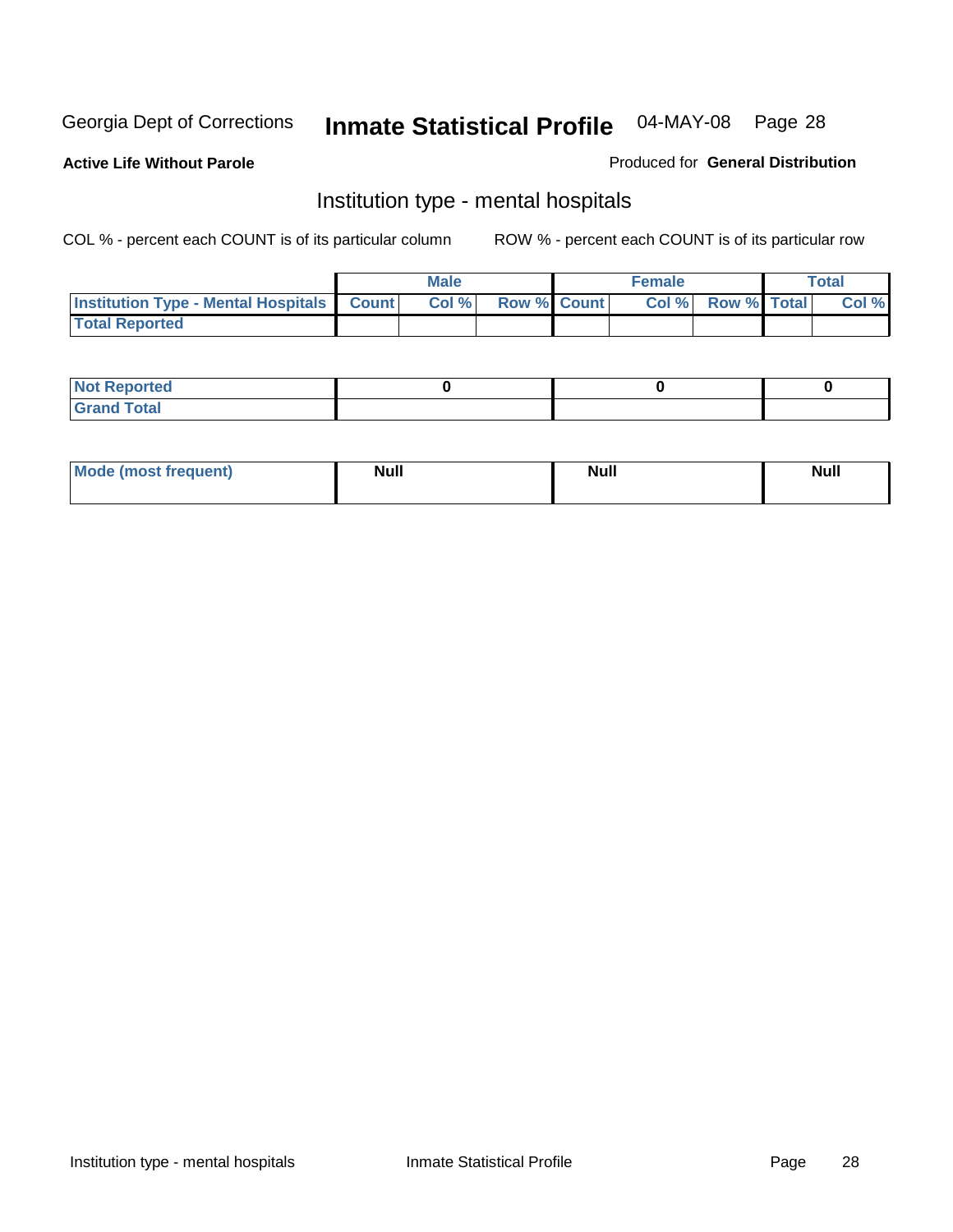**Active Life Without Parole** 

Produced for **General Distribution**

### Institution type - county prisons

|                                                    | <b>Male</b> |                          | <b>Female</b> |       |              | Total |
|----------------------------------------------------|-------------|--------------------------|---------------|-------|--------------|-------|
| <b>Institution Type - County Prisons   Count  </b> | Col %       | <b>Row % Count Col %</b> |               | Row % | <b>Total</b> | Col % |
| <b>Total Reported</b>                              |             |                          |               |       |              |       |

| <b>Not</b><br><b>Reported</b> |  |  |
|-------------------------------|--|--|
| <b>Grand Total</b>            |  |  |

| <b>Mode (most frequent)</b> | <b>Null</b> | Null | <b>Null</b> |
|-----------------------------|-------------|------|-------------|
|                             |             |      |             |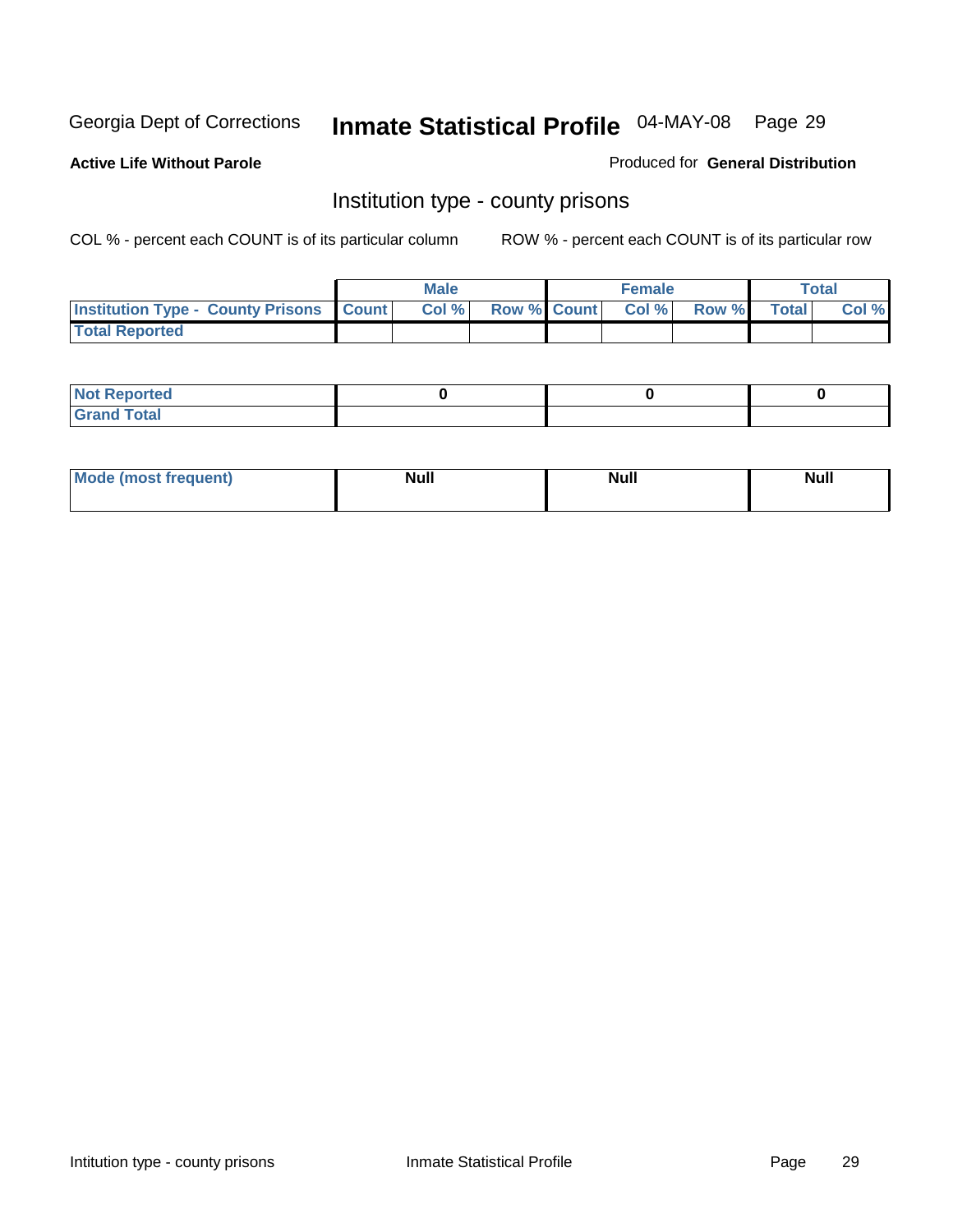**Active Life Without Parole** 

Produced for **General Distribution**

### Institution type - state prisons

|     |                                         | <b>Male</b>    |        |         | <b>Female</b>  |        |         | <b>Total</b>    |        |
|-----|-----------------------------------------|----------------|--------|---------|----------------|--------|---------|-----------------|--------|
|     | <b>Institution Type - State Prisons</b> | <b>Count</b>   | Col %  | Row %   | <b>Count</b>   | Col %  | Row %   | <b>Total</b>    | Col %  |
| 508 | <b>Arrendale State Prison</b>           |                |        |         | $\overline{3}$ | 50.00% | 100.00% | 3               | .62%   |
| 532 | <b>Augusta State Med.</b>               | 23             | 4.80%  | 100.00% |                |        |         | 23              | 4.74%  |
|     | <b>Prison</b>                           |                |        |         |                |        |         |                 |        |
| 547 | <b>Calhoun State Prison</b>             | 6              | 1.25%  | 100.00% |                |        |         | 6               | 1.24%  |
| 523 | <b>Coastal State Prison</b>             | 6              | 1.25%  | 100.00% |                |        |         | 6               | 1.24%  |
| 521 | <b>Ga Diag &amp; Class Pris</b>         | $\overline{2}$ | .42%   | 100.00% |                |        |         | 2               | .41%   |
| 522 | <b>Ga Diag &amp; Class Pris-</b>        | 12             | 2.51%  | 100.00% |                |        |         | 12              | 2.47%  |
|     | <b>Perm</b>                             |                |        |         |                |        |         |                 |        |
| 517 | <b>Ga State Prison</b>                  | 38             | 7.93%  | 100.00% |                |        |         | 38              | 7.84%  |
| 541 | <b>Hancock State Prison</b>             | 47             | 9.81%  | 100.00% |                |        |         | 47              | 9.69%  |
| 540 | <b>Hays State Prison</b>                | 45             | 9.39%  | 100.00% |                |        |         | 45              | 9.28%  |
| 549 | <b>Macon State Prison</b>               | 76             | 15.87% | 100.00% |                |        |         | 76              | 15.67% |
| 519 | <b>Men'S State Prison</b>               |                | .21%   | 100.00% |                |        |         |                 | .21%   |
| 505 | <b>Phillips State Prison</b>            | 25             | 5.22%  | 100.00% |                |        |         | 25              | 5.15%  |
| 557 | <b>Pulaski State Prison (W)</b>         |                |        |         | $\overline{3}$ | 50.00% | 100.00% | 3               | .62%   |
| 533 | <b>Rogers State Prison</b>              | 1              | .21%   | 100.00% |                |        |         |                 | .21%   |
| 550 | <b>Smith State Prison</b>               | 35             | 7.31%  | 100.00% |                |        |         | $\overline{35}$ | 7.22%  |
| 542 | <b>Telfair State Prison</b>             | 67             | 13.99% | 100.00% |                |        |         | 67              | 13.81% |
| 537 | <b>Valdosta State Prison</b>            | 47             | 9.81%  | 100.00% |                |        |         | 47              | 9.69%  |
| 501 | <b>Ware State Prison</b>                | 39             | 8.14%  | 100.00% |                |        |         | 39              | 8.04%  |
| 552 | <b>Washington Sp</b>                    | 8              | 1.67%  | 100.00% |                |        |         | 8               | 1.65%  |
| 546 | <b>Wilcox State Prison</b>              |                | .21%   | 100.00% |                |        |         |                 | .21%   |
|     | <b>Total Reported</b>                   | 479            | 100%   | 98.76%  | 6              | 100%   | 1.24%   | 485             | 100%   |

| eported<br>N<br>.                |     |     |
|----------------------------------|-----|-----|
| <b>Total</b><br>C <sub>ucu</sub> | היי | 485 |

| Mode (most frequent) | 1549 Macon State Prison | <b>508 Arrendale State Prison</b> | 549 Macon State  <br>Prison |
|----------------------|-------------------------|-----------------------------------|-----------------------------|
|----------------------|-------------------------|-----------------------------------|-----------------------------|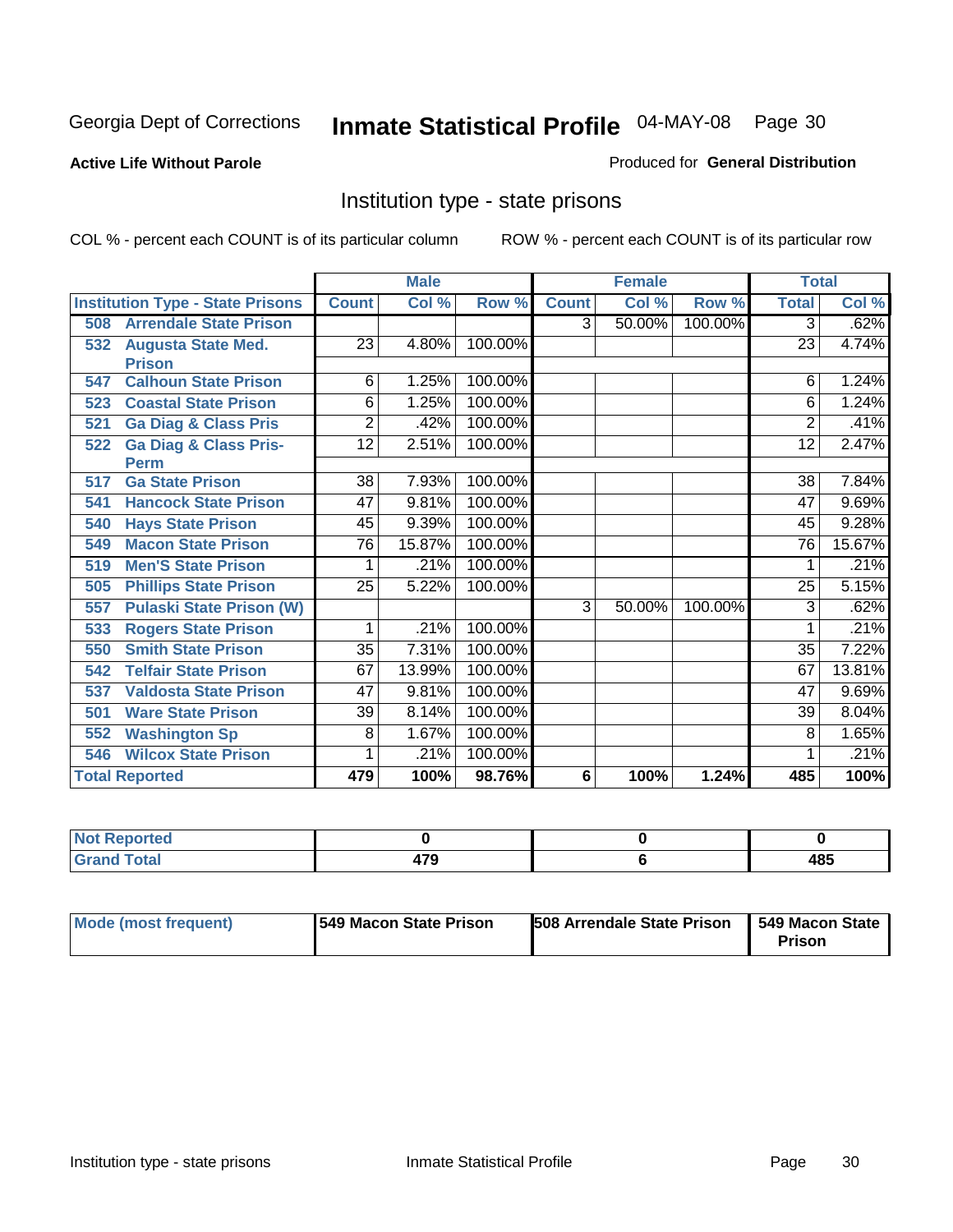**Active Life Without Parole** 

Produced for **General Distribution**

### Institution type - private prisons

|                                                     | <b>Male</b> |                    | <b>Female</b> |             | Total |
|-----------------------------------------------------|-------------|--------------------|---------------|-------------|-------|
| <b>Institution Type - Private Prisons   Count  </b> | Col %       | <b>Row % Count</b> | Col %         | Row % Total | Col % |
| <b>Total Reported</b>                               |             |                    |               |             |       |

| <b>Not Reported</b>             |  |  |
|---------------------------------|--|--|
| Cotal<br>Cror<br>. <del>.</del> |  |  |

| Mode (most frequent) | <b>Null</b> | <b>Null</b> | <b>Null</b> |
|----------------------|-------------|-------------|-------------|
|                      |             |             |             |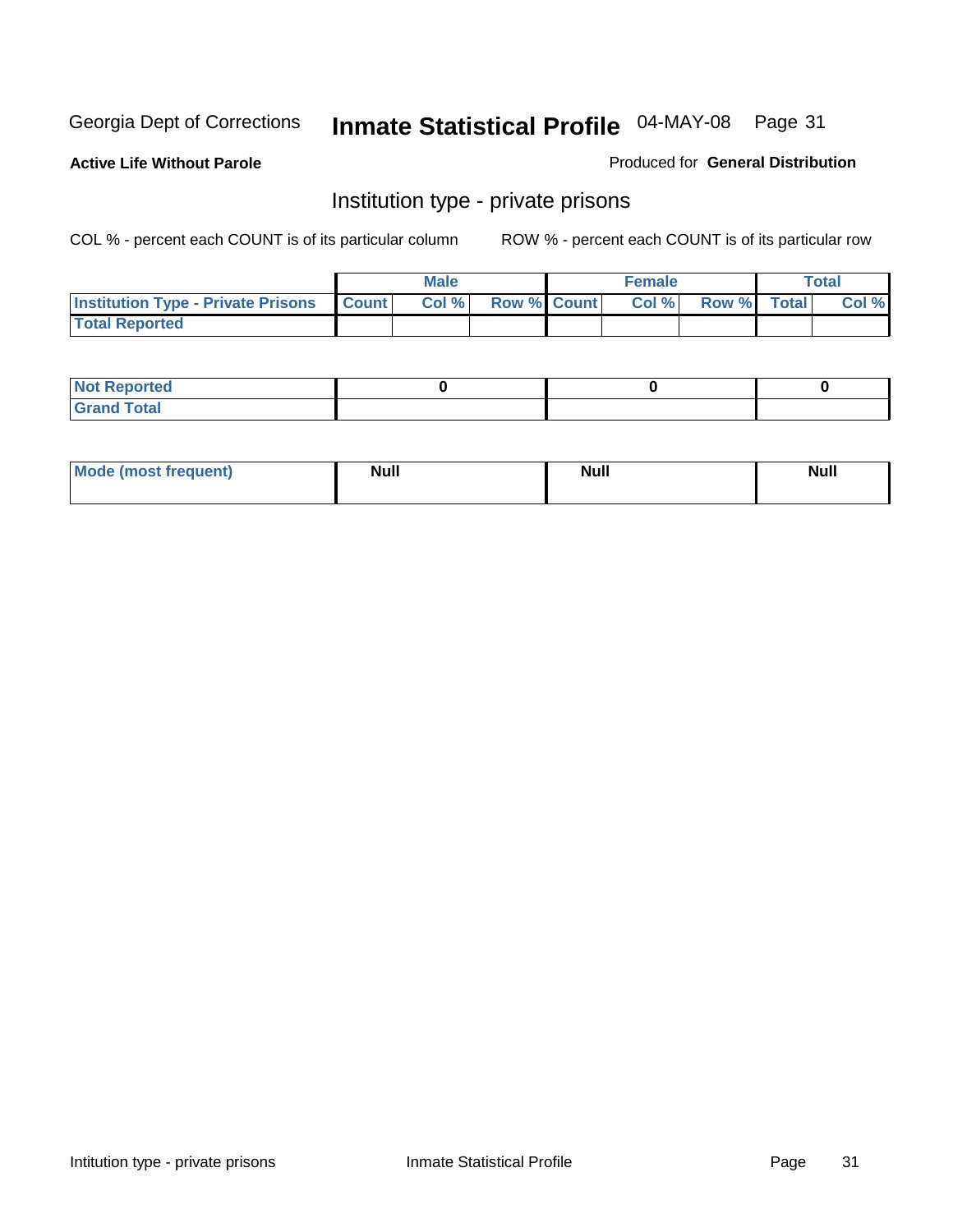**Active Life Without Parole** 

Produced for **General Distribution**

### Institution type - prison annexes

|                                                | <b>Male</b> |             | <b>Female</b> |             | <b>Total</b> |
|------------------------------------------------|-------------|-------------|---------------|-------------|--------------|
| <b>Institution Type - Prison Annexes Count</b> | Col %       | Row % Count | Col%          | Row % Total | Col %        |
| <b>Total Reported</b>                          |             |             |               |             |              |

| <b>Not</b><br><b>Reported</b>    |  |  |
|----------------------------------|--|--|
| <b>Total</b><br>Gran<br>$\sim$ . |  |  |

| Mode (most frequent) | <b>Null</b> | <b>Null</b> | <b>Null</b> |
|----------------------|-------------|-------------|-------------|
|                      |             |             |             |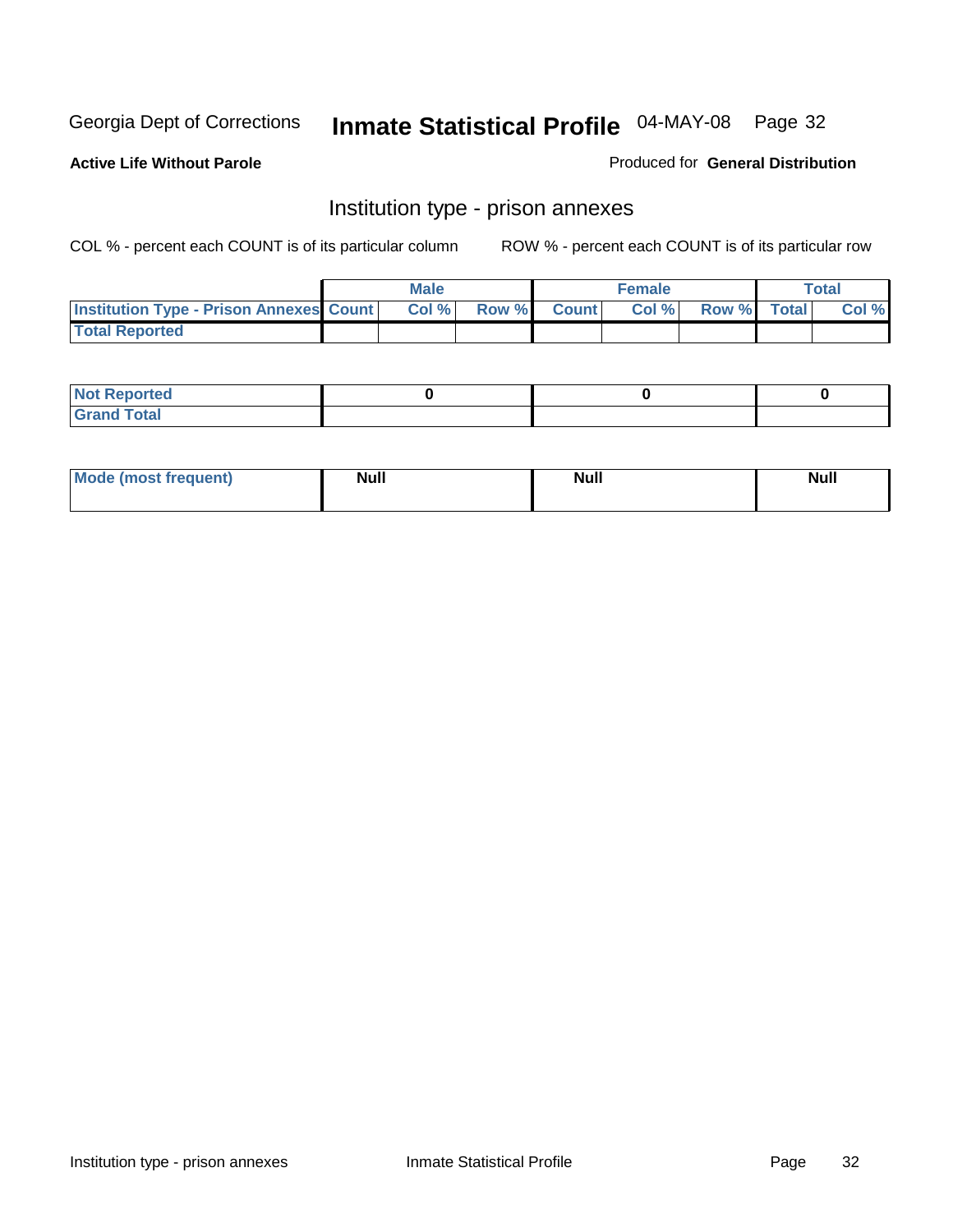**Active Life Without Parole** 

Produced for **General Distribution**

### Institution type - pre-release centers

|                                                | <b>Male</b> |                    | <b>Female</b> |             | <b>Total</b> |
|------------------------------------------------|-------------|--------------------|---------------|-------------|--------------|
| <b>Institution Type - Prison Annexes Count</b> | Col %       | <b>Row % Count</b> | Col %         | Row % Total | Col %        |
| <b>Total Reported</b>                          |             |                    |               |             |              |

| <b>Not</b><br><b>Reported</b>    |  |  |
|----------------------------------|--|--|
| <b>Total</b><br>Gran<br>$\sim$ . |  |  |

| Mode (most frequent) | <b>Null</b> | <b>Null</b><br>_____ | <b>Null</b> |
|----------------------|-------------|----------------------|-------------|
|                      |             |                      |             |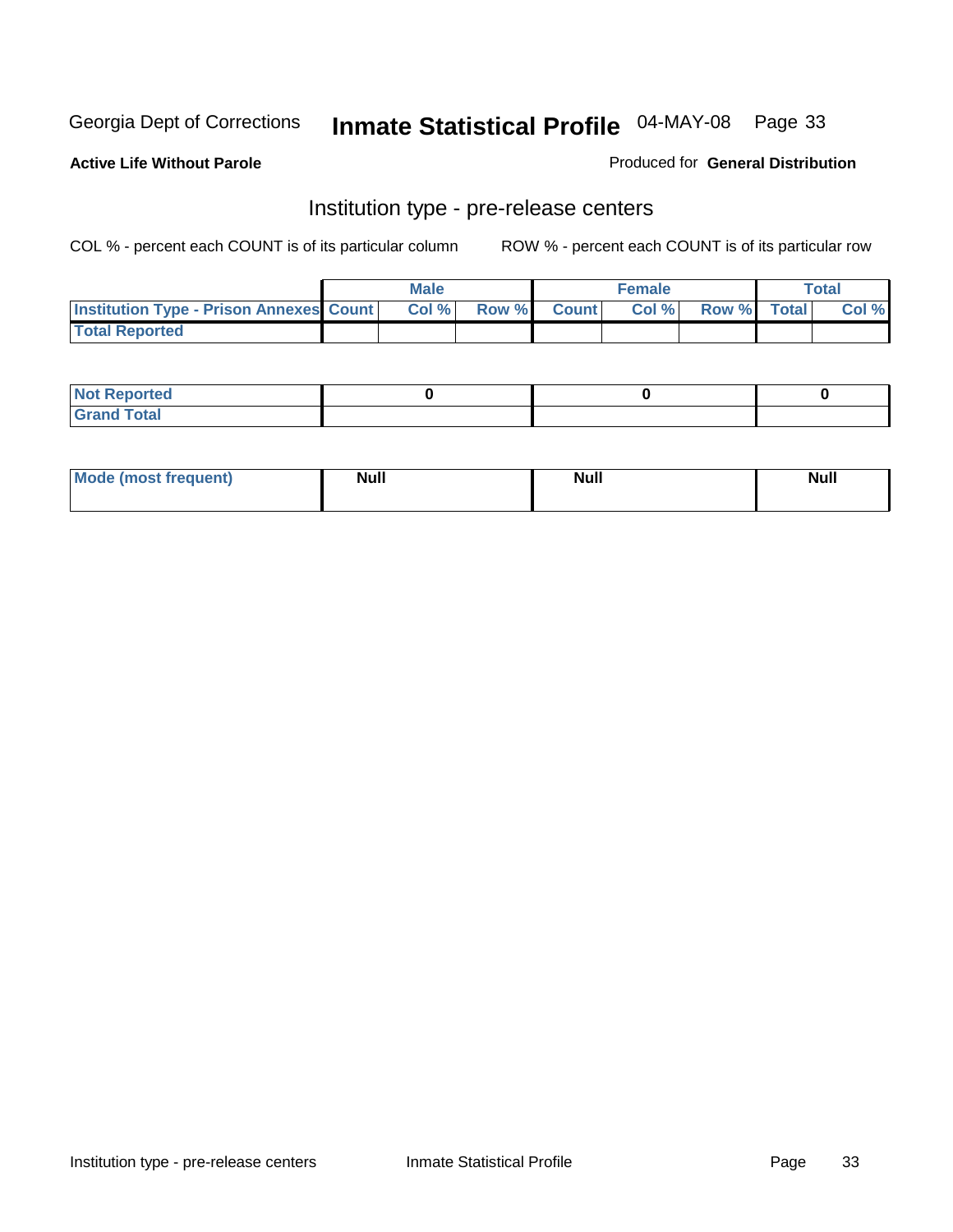**Active Life Without Parole** 

Produced for **General Distribution**

### Institution type - inmate boot camp

|                                      |              | Male  |             | <b>Female</b> |             | <b>Total</b> |
|--------------------------------------|--------------|-------|-------------|---------------|-------------|--------------|
| <b>Institution Type - Boot Camps</b> | <b>Count</b> | Col % | Row % Count | Col%          | Row % Total | Col %        |
| <b>Total Rported</b>                 |              |       |             |               |             |              |

| <b>Not Reported</b>  |  |  |
|----------------------|--|--|
| <b>Total</b><br>Croy |  |  |

| Mode (most frequent) | <b>Null</b> | <b>Null</b> | <b>Null</b> |
|----------------------|-------------|-------------|-------------|
|                      |             |             |             |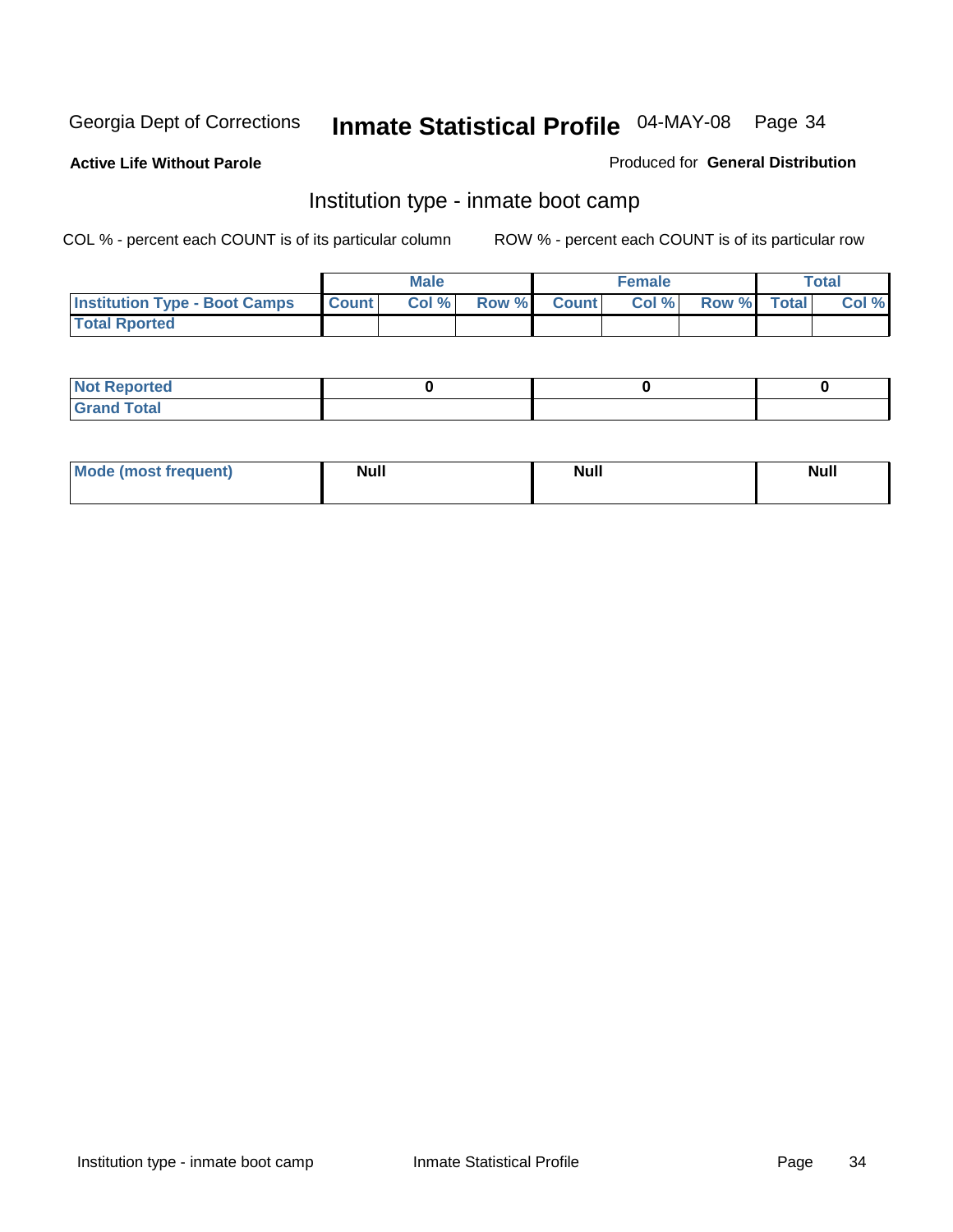#### **Active Life Without Parole**

#### Produced for **General Distribution**

### Number of disciplinary reports

|                                       |                 | <b>Male</b> |             |   | <b>Female</b> |       |              | <b>Total</b> |
|---------------------------------------|-----------------|-------------|-------------|---|---------------|-------|--------------|--------------|
| <b>Number of Disciplinary Reports</b> | <b>Count</b>    | Col %       | Row % Count |   | Col %         | Row % | <b>Total</b> | Col %        |
|                                       | 109             | 22.76%      | 98.20%      | 2 | 33.33%        | 1.80% | 111          | 22.89%       |
|                                       | 64              | 13.36%      | 100.00%     |   |               |       | 64           | 13.20%       |
|                                       | 31              | 6.47%       | 96.88%      |   | 16.67%        | 3.13% | 32           | 6.60%        |
| 3                                     | 40              | $8.35\%$    | 97.56%      |   | 16.67%        | 2.44% | 41           | 8.45%        |
|                                       | 28 <sup>1</sup> | 5.85%       | 100.00%     |   |               |       | 28           | 5.77%        |
| 5                                     | 30 <sup>1</sup> | 6.26%       | 100.00%     |   |               |       | 30           | 6.19%        |
| <b>More Than 5</b>                    | 177             | 36.95%      | 98.88%      | 2 | 33.33%        | 1.12% | 179          | 36.91%       |
| <b>Total Reported</b>                 | 479             | 100%        | 98.76%      | 6 | 100%          | 1.24% | 485          | 100.0%       |

| .<br>N<br>тес  |        |                  |
|----------------|--------|------------------|
| T <sub>1</sub> | $\sim$ | 10 E<br>טד<br>__ |

| Mean (average)       | 7.57 | 9.67 | 7.59 |
|----------------------|------|------|------|
| Median (middle)      |      | 2.J  |      |
| Mode (most frequent) |      |      |      |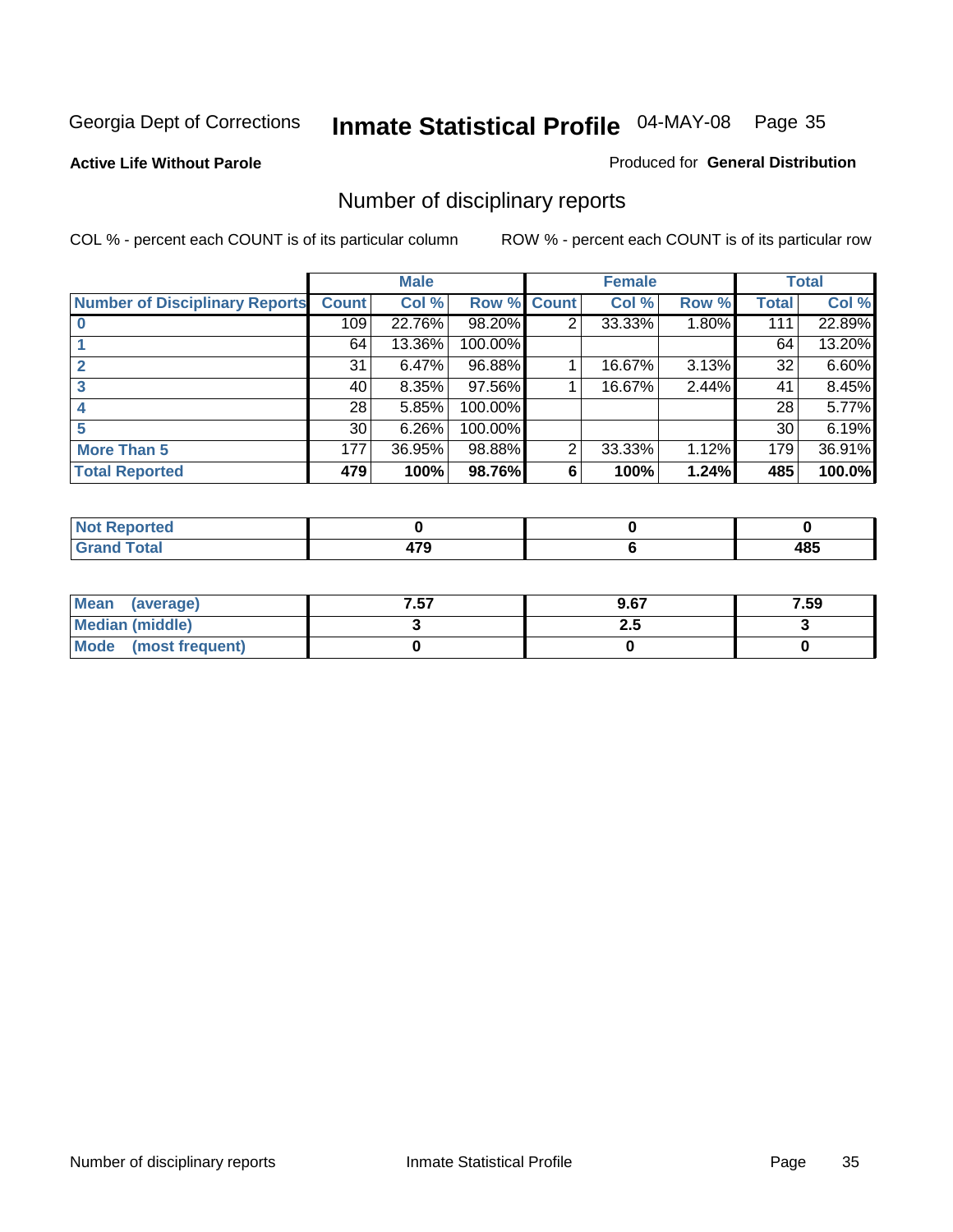#### **Active Life Without Parole**

#### Produced for **General Distribution**

### Number of transfers

|                            |         | <b>Male</b> |         |              | <b>Female</b> |       |              | <b>Total</b> |
|----------------------------|---------|-------------|---------|--------------|---------------|-------|--------------|--------------|
| <b>Number of Transfers</b> | Count l | Col %       | Row %   | <b>Count</b> | Col %         | Row % | <b>Total</b> | Col %        |
|                            |         | 0.21%       | 100.00% |              |               |       |              | 0.21%        |
|                            | 114     | 23.80%      | 97.44%  | 3            | 50.00%        | 2.56% | 117          | 24.12%       |
| $\mathbf{c}$               | 127     | 26.51%      | 97.69%  | 3            | 50.00%        | 2.31% | 130          | 26.80%       |
| 3                          | 88      | 18.37%      | 100.00% |              |               |       | 88           | 18.14%       |
|                            | 58      | 12.11%      | 100.00% |              |               |       | 58           | 11.96%       |
|                            | 32      | 6.68%       | 100.00% |              |               |       | 32           | 6.60%        |
| <b>More Than 5</b>         | 59      | 12.32%      | 100.00% |              |               |       | 59           | 12.16%       |
| <b>Total Reported</b>      | 479     | 100%        | 98.76%  | 6            | 100%          | 1.24% | 485          | 100%         |

| .<br>N<br>тес.              |        |     |
|-----------------------------|--------|-----|
| $\sim$ 40                   | ---    | IOE |
| $\sim$ $\sim$ $\sim$ $\sim$ | $\sim$ | .   |

| Mean (average)       | 211 | . . | 3.09 |
|----------------------|-----|-----|------|
| Median (middle)      |     | .   |      |
| Mode (most frequent) |     |     |      |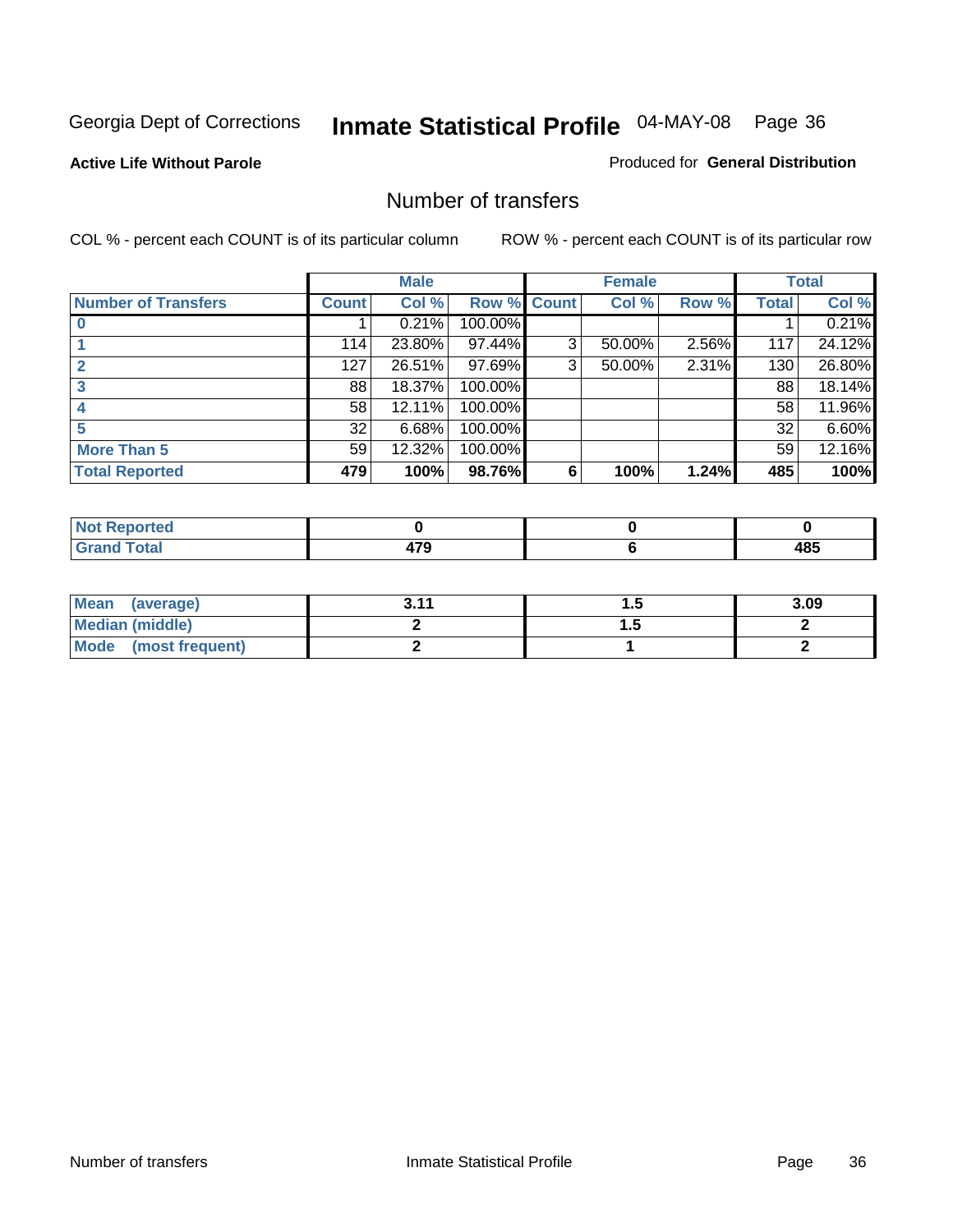**Active Life Without Parole** 

Produced for **General Distribution**

## Number of escapes

|                          |              | <b>Male</b> |                    |    | <b>Female</b> |         |       | <b>Total</b> |
|--------------------------|--------------|-------------|--------------------|----|---------------|---------|-------|--------------|
| <b>Number of Escapes</b> | <b>Count</b> | Col %       | <b>Row % Count</b> |    | Col %         | Row %I  | Total | Col %        |
|                          | 478          | 99.79%      | 98.76%             | 6. | 100.00%       | $.24\%$ | 484   | 99.79%       |
|                          |              | 0.21%       | 100.00%            |    |               |         |       | $0.21\%$     |
| <b>Total Reported</b>    | 479          | 100%        | 98.76%I            |    | 100%          | 1.24%   | 485   | 100%         |

| الدائم الأمدار<br>neo           |      |     |
|---------------------------------|------|-----|
| <b>otal</b><br>$\mathbf{v}$ and | ים - | 485 |

| Mean (average)       |  |  |
|----------------------|--|--|
| Median (middle)      |  |  |
| Mode (most frequent) |  |  |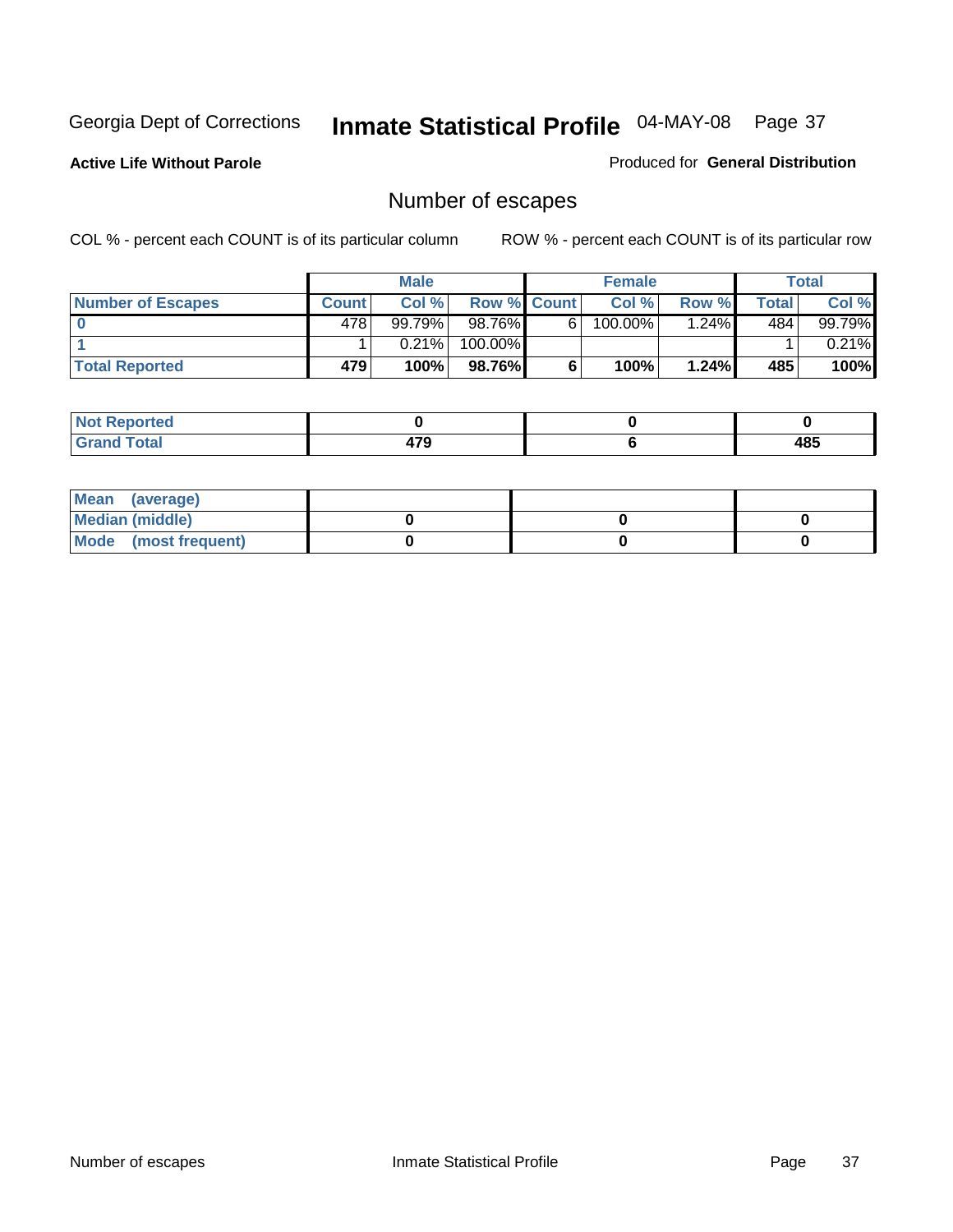**Active Life Without Parole** 

Produced for **General Distribution**

## Probable future release type

|                                         |         | <b>Male</b> |                    |   | <b>Female</b> |          |       | Total  |
|-----------------------------------------|---------|-------------|--------------------|---|---------------|----------|-------|--------|
| <b>Probable Future Release Type</b>     | Count l | Col%        | <b>Row % Count</b> |   | Col%          | Row %    | Total | Col %  |
| <b>Paroled with probation to follow</b> |         | $.21\%$     | 100.00%            |   | $.00\%$       | $.00\%$  |       | .21%   |
| Life, LWOP or death sentence            | 478     | 99.79%      | 98.76%             | 6 | 100.00%       | $1.24\%$ | 484   | 99.79% |
| <b>Total Reported</b>                   | 479     | 100%        | 98.76%             | 6 | 100%          | $1.24\%$ | 485   | 100%   |

| <b>rted</b><br>. <b>.</b> . |            |     |     |
|-----------------------------|------------|-----|-----|
| <b>otal</b>                 | ---<br>472 | 470 | 485 |

| <b>Mode (most frequent)</b> | Life, LWOP or death | Life, LWOP or death | Life, LWOP or death |
|-----------------------------|---------------------|---------------------|---------------------|
|                             |                     |                     |                     |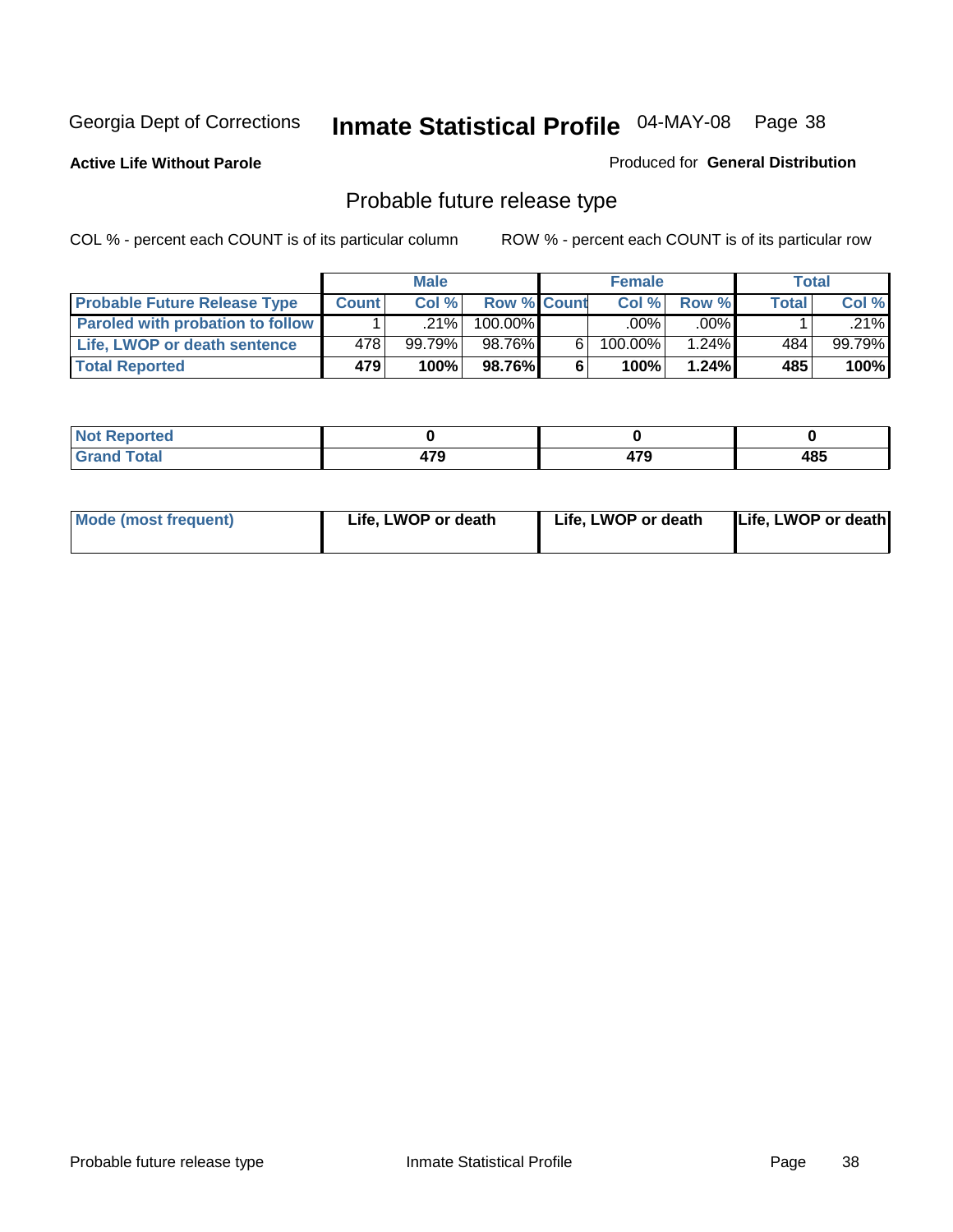**Active Life Without Parole** 

Produced for **General Distribution**

## Actual release type

|                            |              | <b>Male</b> |                    | <b>Female</b> |        |       | Total |
|----------------------------|--------------|-------------|--------------------|---------------|--------|-------|-------|
| <b>Actual Release Type</b> | <b>Count</b> | Col %       | <b>Row % Count</b> | Col %         | Row %I | Total | Col % |
| <b>Total Reported</b>      |              | $\%$        | %                  | %             | %      |       | %     |

| <b>Still Active</b> | 479 | 485 |
|---------------------|-----|-----|
| <b>Not Reported</b> |     |     |
| <b>Grand Total</b>  | 479 | 485 |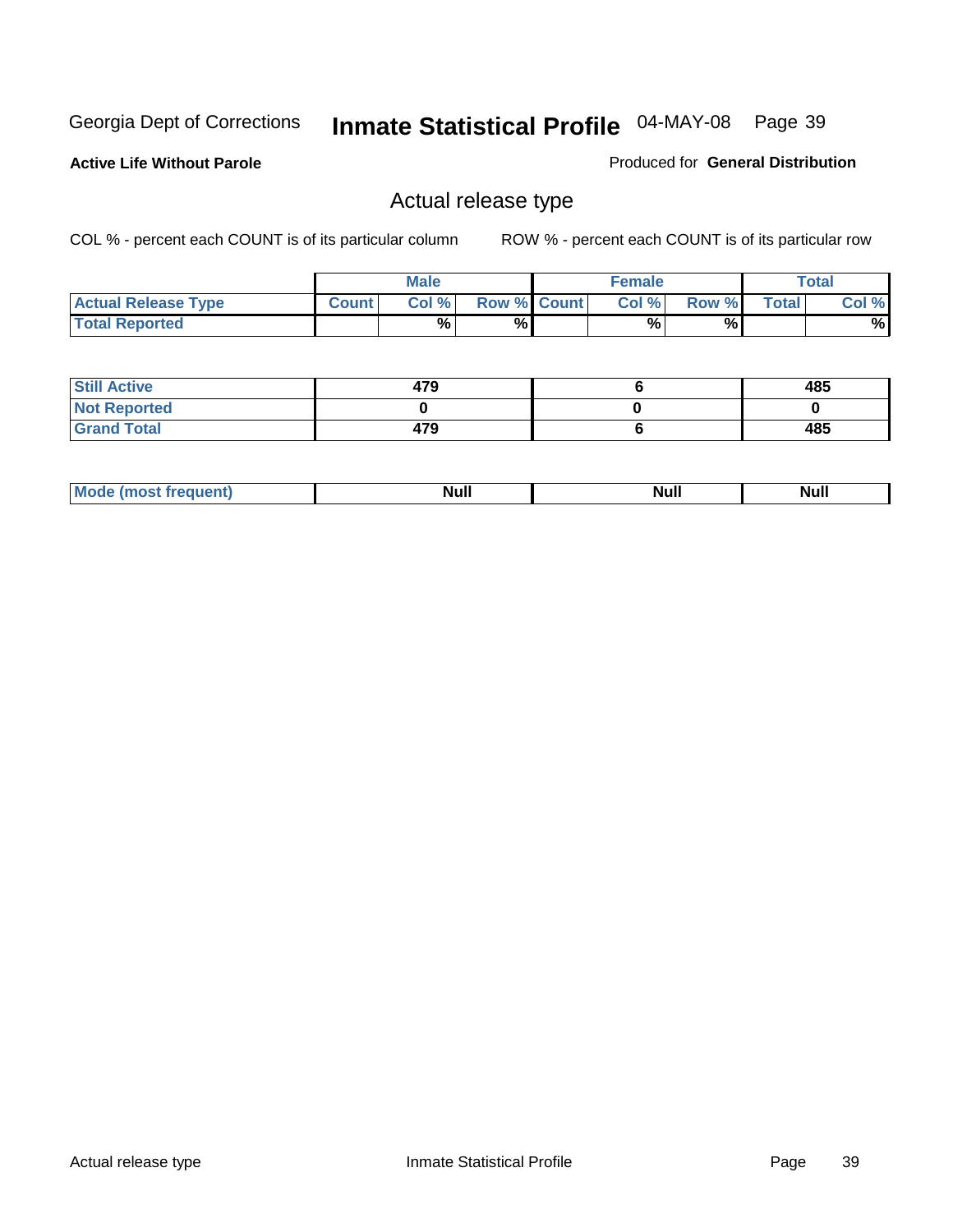### **Active Life Without Parole**

### Produced for **General Distribution**

## Time served in current (or last) institution

|                            |              | <b>Male</b> |         |              | <b>Female</b> |       |                | <b>Total</b> |
|----------------------------|--------------|-------------|---------|--------------|---------------|-------|----------------|--------------|
| <b>Time In Institution</b> | <b>Count</b> | Col %       | Row %   | <b>Count</b> | Col %         | Row % | <b>Total</b>   | Col %        |
| 0 to 3 months              | 62           | 12.94%      | 100.00% |              |               |       | 62             | 12.78%       |
| <b>3.01 to 6 months</b>    | 34           | 7.10%       | 100.00% |              |               |       | 34             | 7.01%        |
| 6.01 to 9 months           | 35           | 7.31%       | 100.00% |              |               |       | 35             | 7.22%        |
| 9.01 to 12 months          | 27           | 5.64%       | 100.00% |              |               |       | 27             | 5.57%        |
| 12.01 to 18 months         | 51           | 10.65%      | 100.00% |              |               |       | 51             | 10.52%       |
| 18.01 to 24 months         | 35           | 7.31%       | 97.22%  | 1            | 16.67%        | 2.78% | 36             | 7.42%        |
| $2.01$ to 3 years          | 72           | 15.03%      | 100.00% |              |               |       | 72             | 14.85%       |
| $3.01$ to 4 years          | 38           | 7.93%       | 90.48%  | 4            | 66.67%        | 9.52% | 42             | 8.66%        |
| 4.01 to 5 years            | 21           | 4.38%       | 100.00% |              |               |       | 21             | 4.33%        |
| 5.01 to 6 years            | 40           | 8.35%       | 100.00% |              |               |       | 40             | 8.25%        |
| 6.01 to 7 years            | 23           | 4.80%       | 100.00% |              |               |       | 23             | 4.74%        |
| $7.01$ to 8 years          | 15           | 3.13%       | 100.00% |              |               |       | 15             | 3.09%        |
| 8.01 to 9 years            | 7            | 1.46%       | 100.00% |              |               |       | 7              | 1.44%        |
| 9.01 to 10 years           | 7            | 1.46%       | 100.00% |              |               |       | $\overline{7}$ | 1.44%        |
| Over 10 years              | 12           | 2.51%       | 92.31%  | 1            | 16.67%        | 7.69% | 13             | 2.68%        |
| <b>Total Reported</b>      | 479          | 100%        | 98.76%  | 6            | 100%          | 1.24% | 485            | 100%         |

| <b>Reported</b><br><b>Not</b> |     |             |
|-------------------------------|-----|-------------|
| <b>Total</b>                  | 170 | 10 E<br>40J |

| <b>Mean</b><br>(average)  | 33 months | 50 months | 33 months |  |
|---------------------------|-----------|-----------|-----------|--|
| Median (middle)           | 23 months | 38 months | 23 months |  |
| l Mode<br>(most frequent) | months    | 2 months  | months    |  |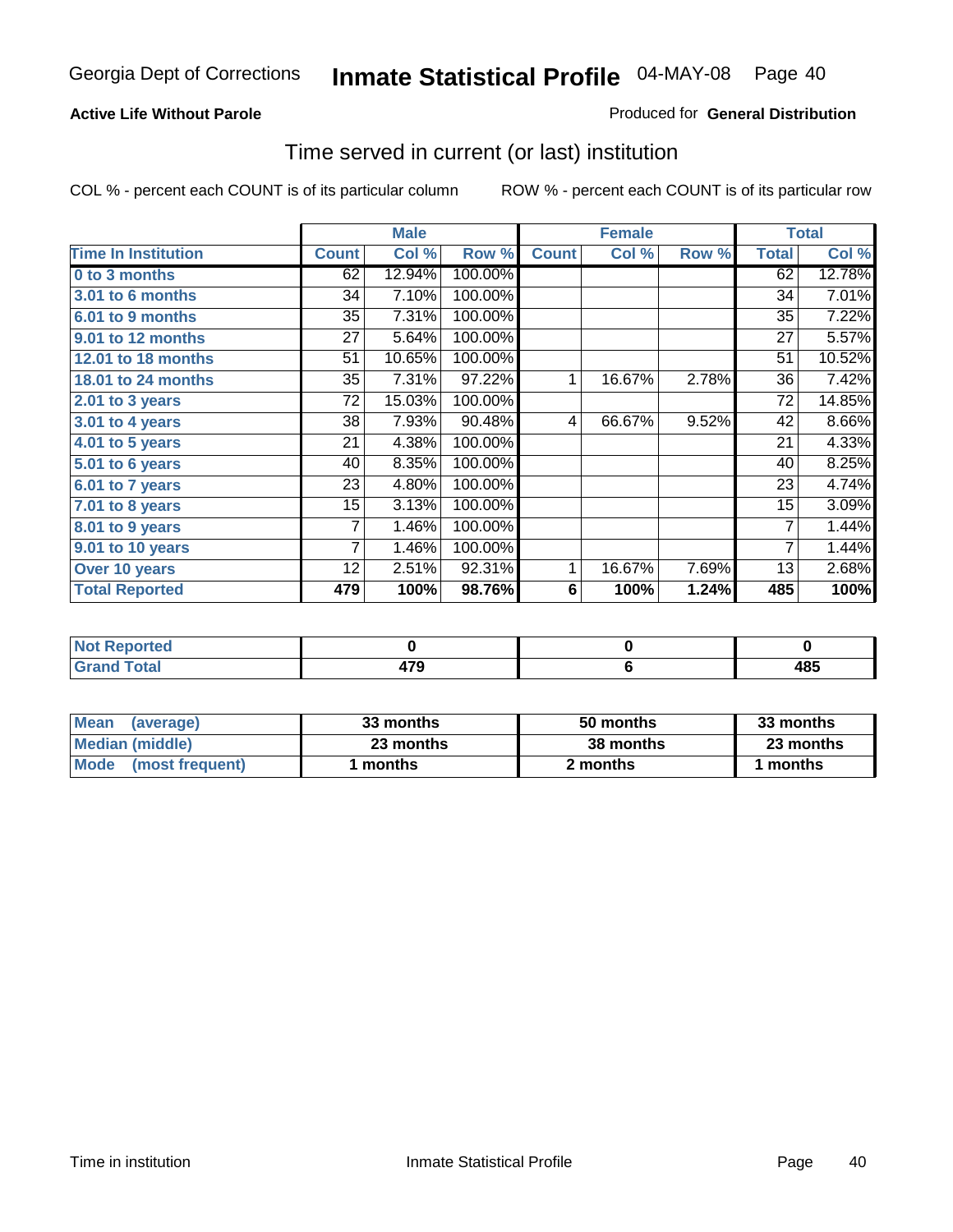**Active Life Without Parole** 

Produced for **General Distribution**

## Highest grade level attained

|                              |                 | <b>Male</b> |         |                | <b>Female</b> |       |                 | <b>Total</b> |
|------------------------------|-----------------|-------------|---------|----------------|---------------|-------|-----------------|--------------|
| <b>Grade Level</b>           | <b>Count</b>    | Col %       | Row %   | <b>Count</b>   | Col %         | Row % | <b>Total</b>    | Col %        |
| <b>Grade 1</b>               | 1               | 0.21%       | 100.00% |                |               |       | 1               | 0.21%        |
| <b>Grade 4</b>               | 3               | 0.64%       | 100.00% |                |               |       | $\overline{3}$  | 0.64%        |
| Grade 5                      | 4               | 0.86%       | 100.00% |                |               |       | 4               | 0.85%        |
| Grade 6                      | 8               | 1.72%       | 100.00% |                |               |       | 8               | 1.69%        |
| <b>Grade 7</b>               | $\overline{17}$ | 3.65%       | 100.00% |                |               |       | $\overline{17}$ | 3.60%        |
| <b>Grade 8</b>               | 46              | 9.87%       | 100.00% |                |               |       | 46              | 9.75%        |
| <b>Grade 9</b>               | 63              | 13.52%      | 98.44%  | 1              | 16.67%        | 1.56% | 64              | 13.56%       |
| Grade 10                     | $\overline{96}$ | 20.60%      | 98.97%  | 1              | 16.67%        | 1.03% | $\overline{97}$ | 20.55%       |
| Grade 11                     | 69              | 14.81%      | 97.18%  | $\overline{2}$ | 33.33%        | 2.82% | 71              | 15.04%       |
| <b>Grade 12 or GED</b>       | 77              | 16.52%      | 98.72%  | 1              | 16.67%        | 1.28% | 78              | 16.53%       |
| <b>Some tech school</b>      | 12              | 2.58%       | 100.00% |                |               |       | 12              | 2.54%        |
| <b>Completed tech school</b> | 13              | 2.79%       | 100.00% |                |               |       | 13              | 2.75%        |
| College, 1 year              | 16              | 3.43%       | 100.00% |                |               |       | 16              | 3.39%        |
| College, 2 year              | 18              | 3.86%       | 94.74%  | 1              | 16.67%        | 5.26% | 19              | 4.03%        |
| College, 3 year              | 8               | 1.72%       | 100.00% |                |               |       | 8               | 1.69%        |
| <b>Bachelor's degree</b>     | 9               | 1.93%       | 100.00% |                |               |       | 9               | 1.91%        |
| <b>Master's degree</b>       | 3               | 0.64%       | 100.00% |                |               |       | $\overline{3}$  | 0.64%        |
| Ph.D. degree                 | 1               | 0.21%       | 100.00% |                |               |       | 1               | 0.21%        |
| Law degree                   | $\overline{2}$  | 0.43%       | 100.00% |                |               |       | $\overline{2}$  | 0.42%        |
| <b>Total Reported</b>        | 466             | 100%        | 98.73%  | 6              | 100.0%        | 1.27% | 472             | 100%         |

| i Alba<br>المناسب<br>rtea<br>NI.<br>. | . . | יי         |
|---------------------------------------|-----|------------|
| Total<br><b>C.A.A</b>                 | .   | 40E<br>4၀၁ |

| <b>Mean</b><br>(average)       | 10.63    | 11.17    | 10.64    |
|--------------------------------|----------|----------|----------|
| Median (middle)                | Grade 10 | Grade 11 | Grade 10 |
| <b>Mode</b><br>(most frequent) | Grade 10 | Grade 11 | Grade 10 |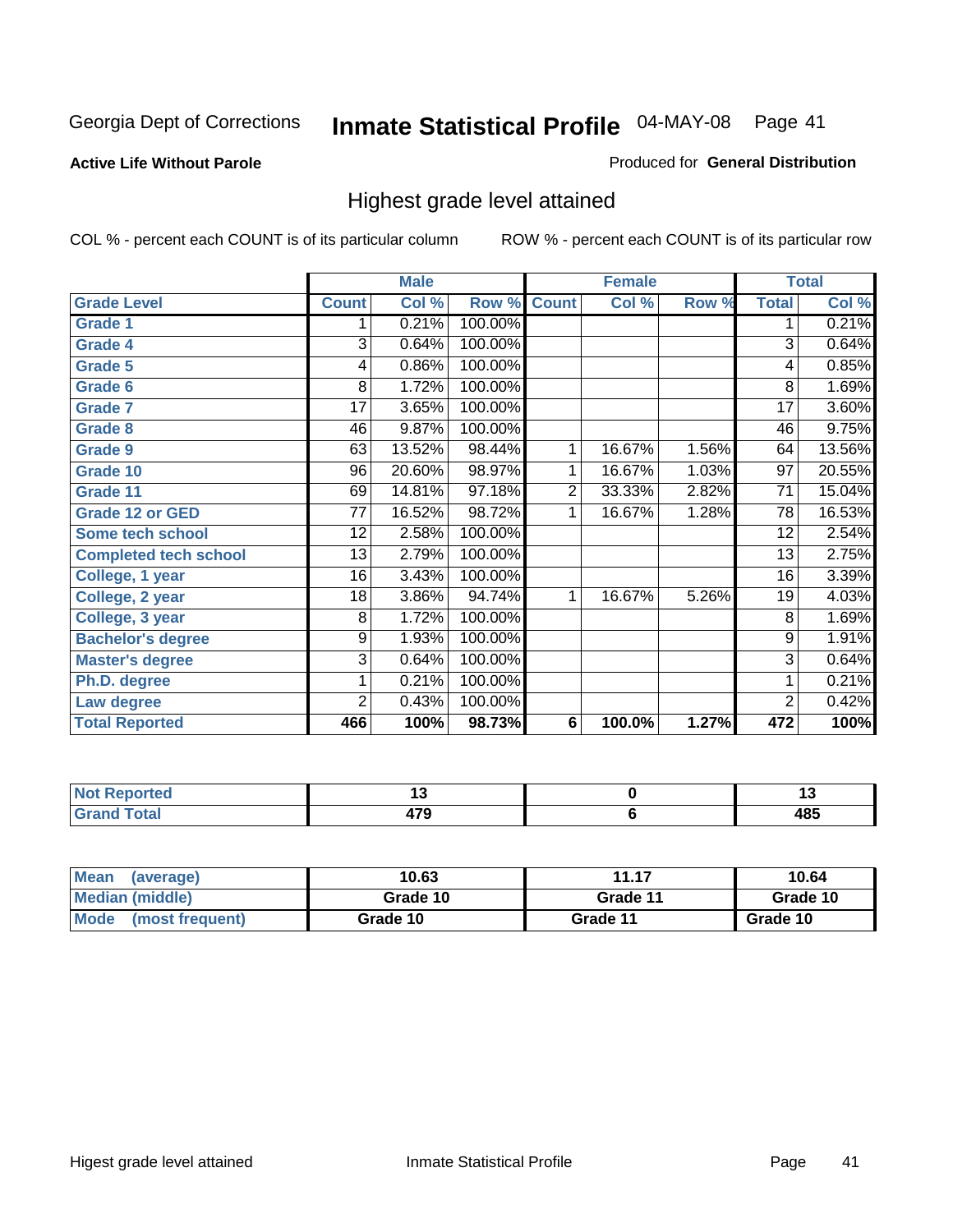**Active Life Without Parole** 

Produced for **General Distribution**

## Culture fair IQ scores

|                       |              | <b>Male</b> |             |                | <b>Female</b> |          |              | <b>Total</b> |
|-----------------------|--------------|-------------|-------------|----------------|---------------|----------|--------------|--------------|
| <b>IQ Scores</b>      | <b>Count</b> | Col %       | Row % Count |                | Col %         | Row %    | <b>Total</b> | Col %        |
| $60 - 69$             | 19           | 4.48%       | 100.00%     |                |               |          | 19           | 4.42%        |
| $70 - 79$             | 32           | 7.55%       | 100.00%     |                |               |          | 32           | 7.44%        |
| $80 - 89$             | 66           | 15.57%      | 98.51%      |                | 16.67%        | 1.49%    | 67           | 15.58%       |
| $90 - 99$             | 70           | 16.51%      | 97.22%      | $\overline{2}$ | 33.33%        | 2.78%    | 72           | 16.74%       |
| $100 - 109$           | 120          | 28.30%      | 99.17%      |                | 16.67%        | 0.83%    | 121          | 28.14%       |
| $110 - 119$           | 96           | 22.64%      | 98.97%      |                | 16.67%        | $1.03\%$ | 97           | 22.56%       |
| $120 - 129$           | 21           | 4.95%       | 95.45%      |                | 16.67%        | 4.55%    | 22           | 5.12%        |
| <b>Total Reported</b> | 424          | 100%        | 98.60%      | 6              | 100.0%        | 1.40%    | 430          | 100%         |

| <b>Not Reported</b>         | гη<br>3∠ | 52  |
|-----------------------------|----------|-----|
| <b>Not Valid (under 60)</b> |          |     |
| <b>Grand Total</b>          | 479      | 485 |

| <b>Mean</b><br>(average)       | 99    | 104 | 99    |
|--------------------------------|-------|-----|-------|
| <b>Median (middle)</b>         | 101.5 | 99  | 101.5 |
| <b>Mode</b><br>(most frequent) | 105   | 96  | 105   |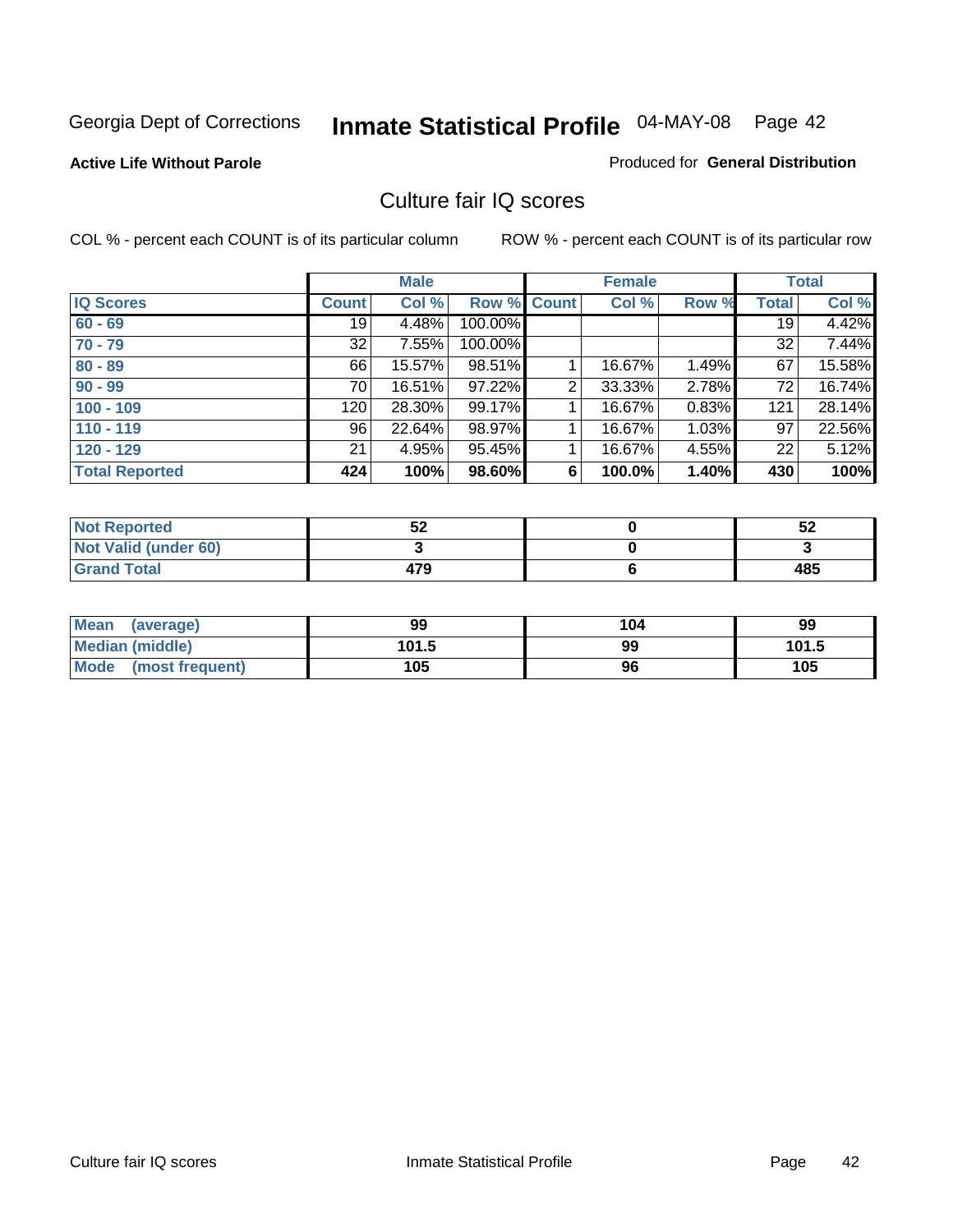### **Active Life Without Parole**

### Produced for **General Distribution**

## Wide Range Achievement Test (WRAT) reading score

|                           |              | <b>Male</b> |                      |              | <b>Female</b>  |       |                 | <b>Total</b> |
|---------------------------|--------------|-------------|----------------------|--------------|----------------|-------|-----------------|--------------|
| <b>WRAT Reading Score</b> | <b>Count</b> | Col %       | Row %                | <b>Count</b> | Col %          | Row % | <b>Total</b>    | Col %        |
| 0.1 to 0.9                | 8            | 1.85%       | 100.00%              |              |                |       | 8               | 1.83%        |
| 1.0 to 1.9                | 14           | 3.24%       | 100.00%              |              |                |       | 14              | 3.20%        |
| 2.0 to 2.9                | 25           | 5.79%       | 96.15%               | 1            | 16.67%         | 3.85% | 26              | 5.94%        |
| 3.0 to 3.9                | 23           | 5.32%       | 100.00%              |              |                |       | 23              | 5.25%        |
| 4.0 to 4.9                | 36           | 8.33%       | 100.00%              |              |                |       | 36              | 8.22%        |
| 5.0 to 5.9                | 45           | 10.42%      | 97.83%               | 1            | 16.67%         | 2.17% | 46              | 10.50%       |
| 6.0 to 6.9                | 37           | 8.56%       | 100.00%              |              |                |       | 37              | 8.45%        |
| 7.0 to 7.9                | 17           | 3.94%       | 100.00%              |              |                |       | 17              | 3.88%        |
| 8.0 to 8.9                | 32           | 7.41%       | 100.00%              |              |                |       | 32              | 7.31%        |
| 9.0 to 9.9                | 36           | 8.33%       | $\overline{97.30\%}$ | 1            | 16.67%         | 2.70% | 37              | 8.45%        |
| 10.0 to 10.9              | 11           | 2.55%       | 100.00%              |              |                |       | 11              | 2.51%        |
| 11.0 to 11.9              | 24           | 5.56%       | 100.00%              |              |                |       | 24              | 5.48%        |
| 12.0 to 12.9              | 73           | 16.90%      | 100.00%              |              |                |       | $\overline{73}$ | 16.67%       |
| 13                        | 51           | 11.81%      | 94.44%               | 3            | 50.00%         | 5.56% | 54              | 12.33%       |
| <b>Total Reported</b>     | 432          | 100%        | 98.63%               | 6            | 100.0%         | 1.37% | 438             | 100.0%       |
|                           |              |             |                      |              |                |       |                 |              |
| <b>Not Reported</b>       |              | 47          |                      |              | $\pmb{0}$      |       |                 | 47           |
| <b>Grand Total</b>        |              | 479         |                      |              | $6\phantom{1}$ |       |                 | 485          |
|                           |              |             |                      |              |                |       |                 |              |

| <b>Mean</b><br>(average)       | $-47$<br>0. I 1 | 9.35      | 8.19       |
|--------------------------------|-----------------|-----------|------------|
| <b>Median (middle)</b>         | ה ה<br>o.z      | 11.1<br>. | . c<br>o.z |
| <b>Mode</b><br>(most frequent) | 12.8            | ′∙        | ט ו        |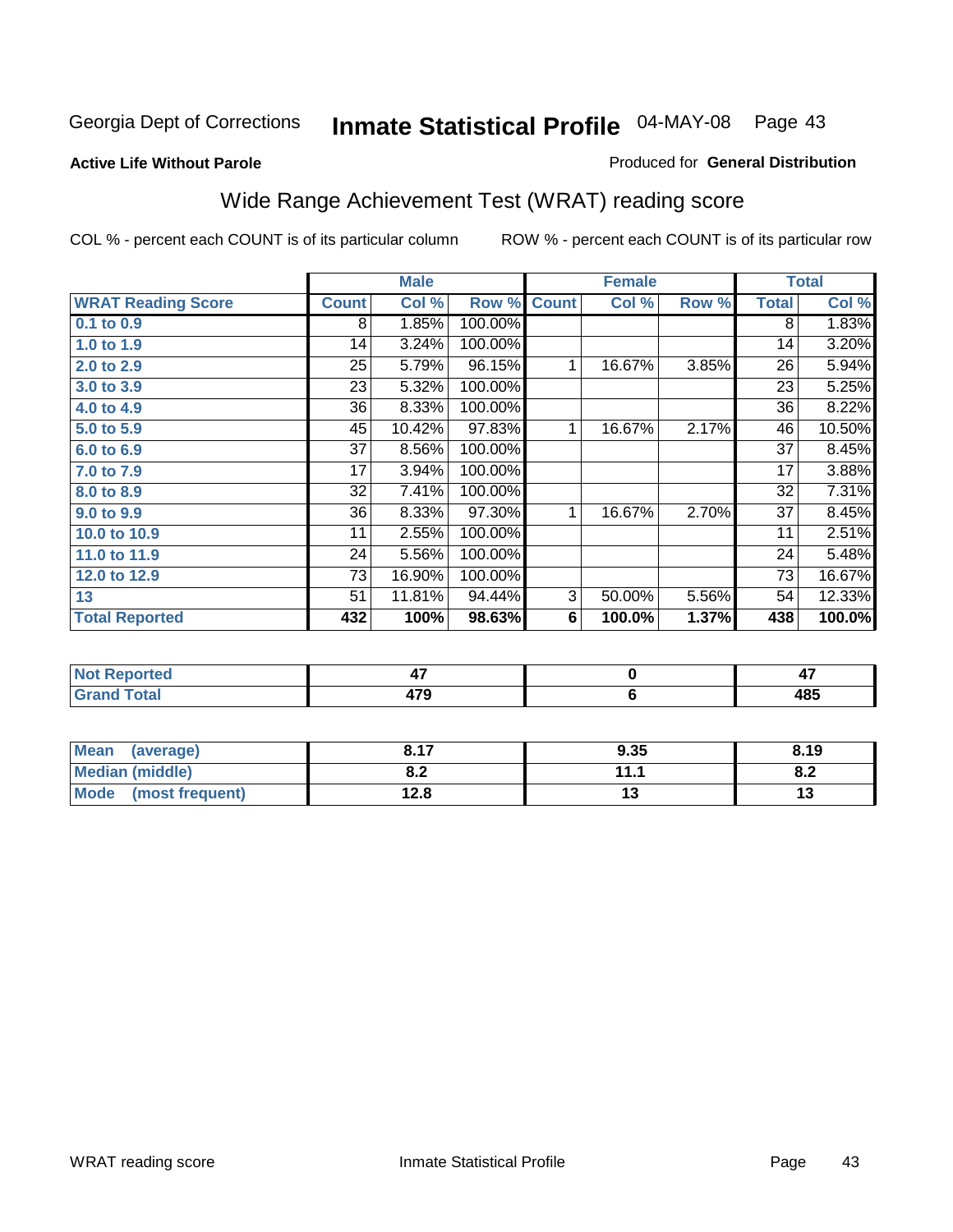**Active Life Without Parole** 

### Produced for **General Distribution**

## Wide Range Achievement Test (WRAT) math score

|                              |                | <b>Male</b> |                      |              | <b>Female</b>  |        |                | <b>Total</b>        |
|------------------------------|----------------|-------------|----------------------|--------------|----------------|--------|----------------|---------------------|
| <b>WRAT Mathematic Score</b> | <b>Count</b>   | Col %       | Row %                | <b>Count</b> | Col %          | Row %  | <b>Total</b>   | Col %               |
| 0.1 to 0.9                   | $\overline{2}$ | 0.46%       | 100.00%              |              |                |        | $\overline{2}$ | 0.46%               |
| 1.0 to 1.9                   | 4              | 0.93%       | 100.00%              |              |                |        | 4              | 0.91%               |
| 2.0 to 2.9                   | 16             | 3.70%       | 100.00%              |              |                |        | 16             | 3.65%               |
| 3.0 to 3.9                   | 31             | 7.18%       | 100.00%              |              |                |        | 31             | 7.08%               |
| 4.0 to 4.9                   | 44             | 10.19%      | $\overline{97.78\%}$ | 1            | 16.67%         | 2.22%  | 45             | 10.27%              |
| 5.0 to 5.9                   | 53             | 12.27%      | 100.00%              |              |                |        | 53             | 12.10%              |
| 6.0 to 6.9                   | 95             | 21.99%      | 100.00%              |              |                |        | 95             | 21.69%              |
| 7.0 to 7.9                   | 58             | 13.43%      | 98.31%               | 1            | 16.67%         | 1.69%  | 59             | 13.47%              |
| 8.0 to 8.9                   | 27             | 6.25%       | 96.43%               | 1            | 16.67%         | 3.57%  | 28             | 6.39%               |
| 9.0 to 9.9                   | 44             | 10.19%      | 95.65%               | 2            | 33.33%         | 4.35%  | 46             | 10.50%              |
| 10.0 to 10.9                 | 26             | 6.02%       | 100.00%              |              |                |        | 26             | $\overline{5.94\%}$ |
| 11.0 to 11.9                 | 14             | 3.24%       | 100.00%              |              |                |        | 14             | 3.20%               |
| 12.0 to 12.9                 | 10             | 2.31%       | 100.00%              |              |                |        | 10             | 2.28%               |
| 13                           | 8              | 1.85%       | 88.89%               | 1            | 16.67%         | 11.11% | 9              | 2.05%               |
| <b>Total Reported</b>        | 432            | 100%        | 98.63%               | 6            | 100.0%         | 1.37%  | 438            | 100%                |
|                              |                |             |                      |              |                |        |                |                     |
| <b>Not Reported</b>          |                | 47          |                      |              | $\bf{0}$       |        |                | 47                  |
| <b>Grand Total</b>           |                | 479         |                      |              | $6\phantom{1}$ |        |                | 485                 |

| <b>Mean</b><br>(average)       | 6.99 | o 77<br>o. / | 7.02 |
|--------------------------------|------|--------------|------|
| <b>Median (middle)</b>         | 6.9  | $O_{11}$     | 6.9  |
| <b>Mode</b><br>(most frequent) | 6.9  | .о           | 6.9  |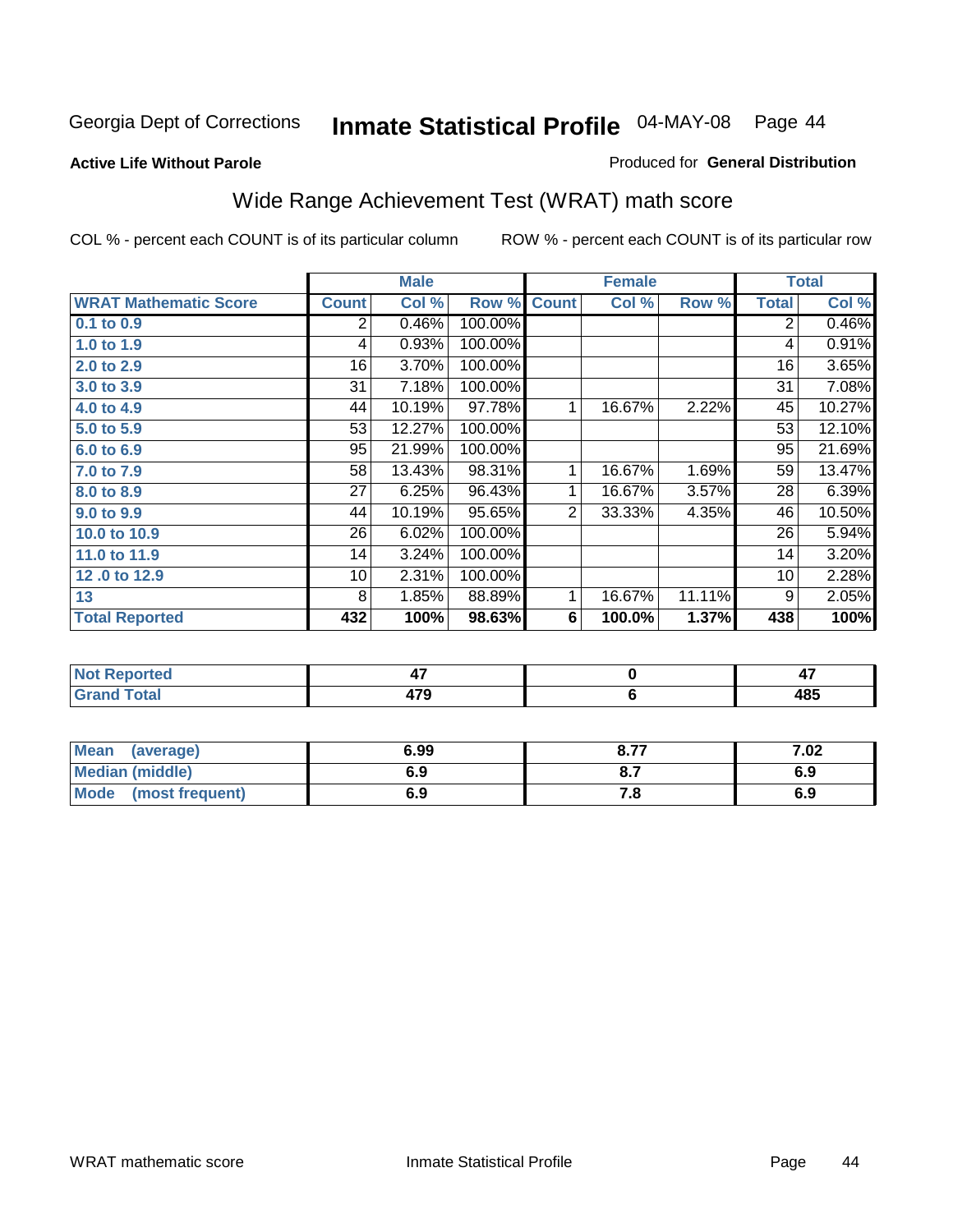### **Active Life Without Parole**

### Produced for **General Distribution**

## Wide Range Achievement Test (WRAT) spelling score

|                            |              | <b>Male</b> |           |                | <b>Female</b> |       |              | <b>Total</b> |
|----------------------------|--------------|-------------|-----------|----------------|---------------|-------|--------------|--------------|
| <b>WRAT Spelling Score</b> | <b>Count</b> | Col %       | Row %     | <b>Count</b>   | Col %         | Row % | <b>Total</b> | Col %        |
| 0.1 to 0.9                 | 4            | 0.93%       | 100.00%   |                |               |       | 4            | 0.92%        |
| 1.0 to 1.9                 | 18           | 4.18%       | 100.00%   |                |               |       | 18           | 4.12%        |
| 2.0 to 2.9                 | 36           | 8.35%       | 100.00%   |                |               |       | 36           | 8.24%        |
| 3.0 to 3.9                 | 25           | 5.80%       | 100.00%   |                |               |       | 25           | 5.72%        |
| 4.0 to 4.9                 | 41           | 9.51%       | 97.62%    | 1              | 16.67%        | 2.38% | 42           | 9.61%        |
| 5.0 to 5.9                 | 42           | 9.74%       | 100.00%   |                |               |       | 42           | 9.61%        |
| 6.0 to 6.9                 | 49           | 11.37%      | 98.00%    | 1              | 16.67%        | 2.00% | 50           | 11.44%       |
| 7.0 to 7.9                 | 35           | 8.12%       | 100.00%   |                |               |       | 35           | 8.01%        |
| 8.0 to 8.9                 | 34           | 7.89%       | 100.00%   |                |               |       | 34           | 7.78%        |
| 9.0 to 9.9                 | 35           | 8.12%       | 100.00%   |                |               |       | 35           | 8.01%        |
| 10.0 to 10.9               | 27           | 6.26%       | 100.00%   |                |               |       | 27           | 6.18%        |
| 11.0 to 11.9               | 24           | 5.57%       | $96.00\%$ | 1              | 16.67%        | 4.00% | 25           | 5.72%        |
| 12.0 to 12.9               | 35           | 8.12%       | 94.59%    | $\overline{2}$ | 33.33%        | 5.41% | 37           | 8.47%        |
| 13                         | 26           | 6.03%       | 96.30%    | 1              | 16.67%        | 3.70% | 27           | 6.18%        |
| <b>Total Reported</b>      | 431          | 100%        | 98.63%    | 6              | 100.0%        | 1.37% | 437          | 100.0%       |
|                            |              |             |           |                |               |       |              |              |
| <b>Not Reported</b>        |              | 48          |           |                | $\pmb{0}$     |       |              | 48           |
| <b>Grand Total</b>         |              | 479         |           |                | $\bf 6$       |       |              | 485          |

| <b>Mean</b><br>(average) | 7.31 | 9.9  | 7.34 |
|--------------------------|------|------|------|
| <b>Median (middle)</b>   | ں ،  |      | ن. ا |
| Mode<br>(most frequent)  | 8.5  | 12.3 | ၓ.Ე  |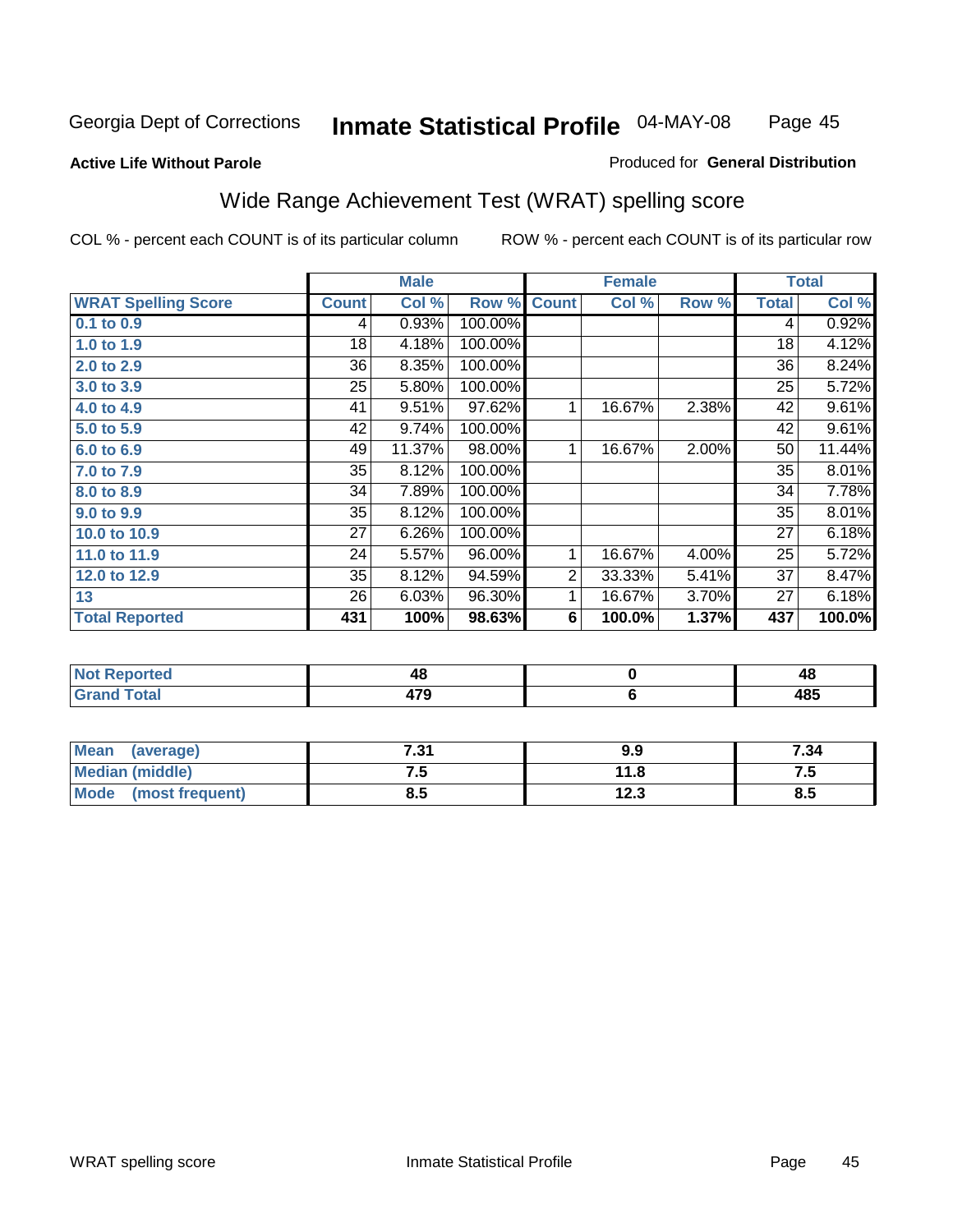### **Active Life Without Parole**

### Produced for **General Distribution**

### Scope of substance abuse - summary

|                        |              | <b>Male</b> |            |              | <b>Female</b> |       |              | <b>Total</b> |
|------------------------|--------------|-------------|------------|--------------|---------------|-------|--------------|--------------|
| <b>Substance Abuse</b> | <b>Count</b> | Col %       | Row %      | <b>Count</b> | Col %         | Row % | <b>Total</b> | Col %        |
| <b>None</b>            | 157          | 32.78%      | 98.13%     | 3            | 50.00%        | 1.88% | 160          | 32.99%       |
| Drugs only             | 185          | 38.62%      | $99.46\%$  |              | 16.67%        | 0.54% | 186          | 38.35%       |
| <b>Alcohol only</b>    | 34           | 7.10%       | $100.00\%$ |              |               |       | 34           | 7.01%        |
| Drugs and alcohol      | 103          | 21.50%      | $98.10\%$  | າ            | 33.33%        | 1.90% | 105          | 21.65%       |
| <b>Total Reported</b>  | 479          | 100%        | 98.76%     | 6            | 100%          | 1.24% | 485          | 100%         |

| Reported<br>$\sim$     |   |                                 |
|------------------------|---|---------------------------------|
| <b>Total</b><br>$\sim$ | . | <i><b>AOE</b></i><br>4໐ະ<br>- - |

|  | Mode<br>trequent.<br>most | Drugs only | …u∩n | ∍oniv<br>Druas |
|--|---------------------------|------------|------|----------------|
|--|---------------------------|------------|------|----------------|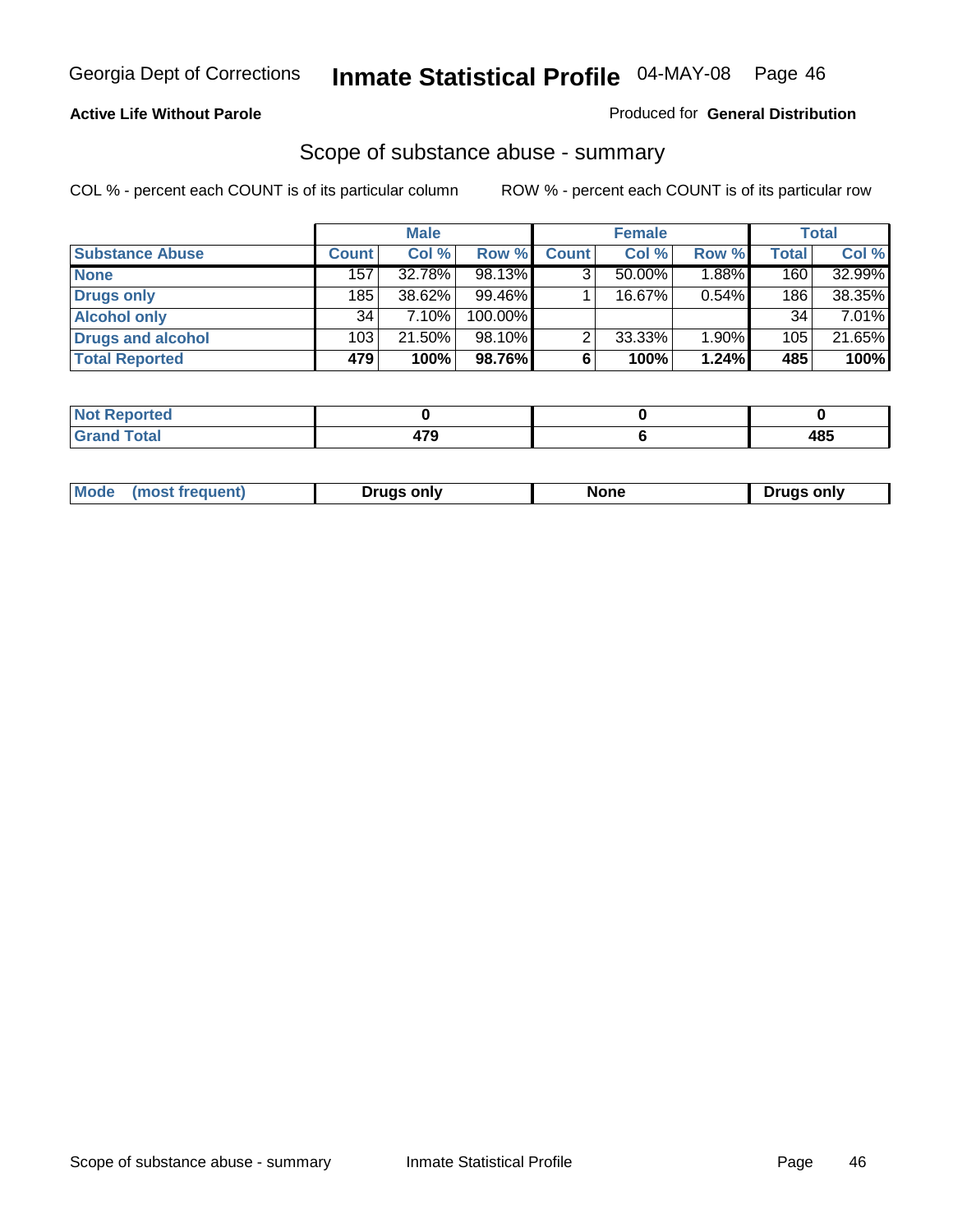### **Active Life Without Parole**

### Produced for **General Distribution**

### Scope of substance abuse - detail

|                                         |              | <b>Male</b> |         |              | <b>Female</b> |       |                | <b>Total</b> |
|-----------------------------------------|--------------|-------------|---------|--------------|---------------|-------|----------------|--------------|
| <b>Substance Abuse</b>                  | <b>Count</b> | Col %       | Row %   | <b>Count</b> | Col %         | Row % | <b>Total</b>   | Col %        |
| No drug or alcohol problems             | 157          | 32.78%      | 98.13%  | 3            | 50.00%        | 1.88% | 160            | 32.99%       |
| <b>Drug addiction but no alcohol</b>    | 3            | 0.63%       | 100.00% |              |               |       | 3              | 0.62%        |
| <b>Drug addiction and alcohol</b>       | 3            | 0.63%       | 100.00% |              |               |       | 3              | 0.62%        |
| abuse                                   |              |             |         |              |               |       |                |              |
| <b>Drug addiction and alcoholism</b>    | 2            | 0.42%       | 100.00% |              |               |       | $\overline{2}$ | 0.41%        |
| No drug problem but alcohol             | 28           | 5.85%       | 100.00% |              |               |       | 28             | 5.77%        |
| abuse                                   |              |             |         |              |               |       |                |              |
| No drug problem but alcoholism          | 6            | 1.25%       | 100.00% |              |               |       | 6              | 1.24%        |
| Drug experiment but no alcohol          | 110          | 22.96%      | 99.10%  |              | 16.67%        | 0.90% | 111            | 22.89%       |
| <b>Drug experiment &amp; alcohol</b>    | 14           | 2.92%       | 100.00% |              |               |       | 14             | 2.89%        |
| abuse                                   |              |             |         |              |               |       |                |              |
| <b>Drug experiment &amp; alcoholism</b> | 8            | 1.67%       | 100.00% |              |               |       | 8              | 1.65%        |
| Drug abuse but no alcohol               | 72           | 15.03%      | 100.00% |              |               |       | 72             | 14.85%       |
| Drug abuse and alcohol abuse            | 62           | 12.94%      | 98.41%  |              | 16.67%        | 1.59% | 63             | 12.99%       |
| <b>Drug abuse and alcoholism</b>        | 14           | 2.92%       | 93.33%  |              | 16.67%        | 6.67% | 15             | 3.09%        |
| <b>Total Reported</b>                   | 479          | 100%        | 98.76%  | 6            | 100%          | 1.24% | 485            | 100.0%       |

| Not Reported           |     |           |
|------------------------|-----|-----------|
| <b>Total</b><br>$\sim$ | --- | AC<br>403 |

| Mode (most frequent) | No drug or alcohol problems No drug or alcohol problems No drug or alcohol |          |
|----------------------|----------------------------------------------------------------------------|----------|
|                      |                                                                            | problems |
|                      |                                                                            |          |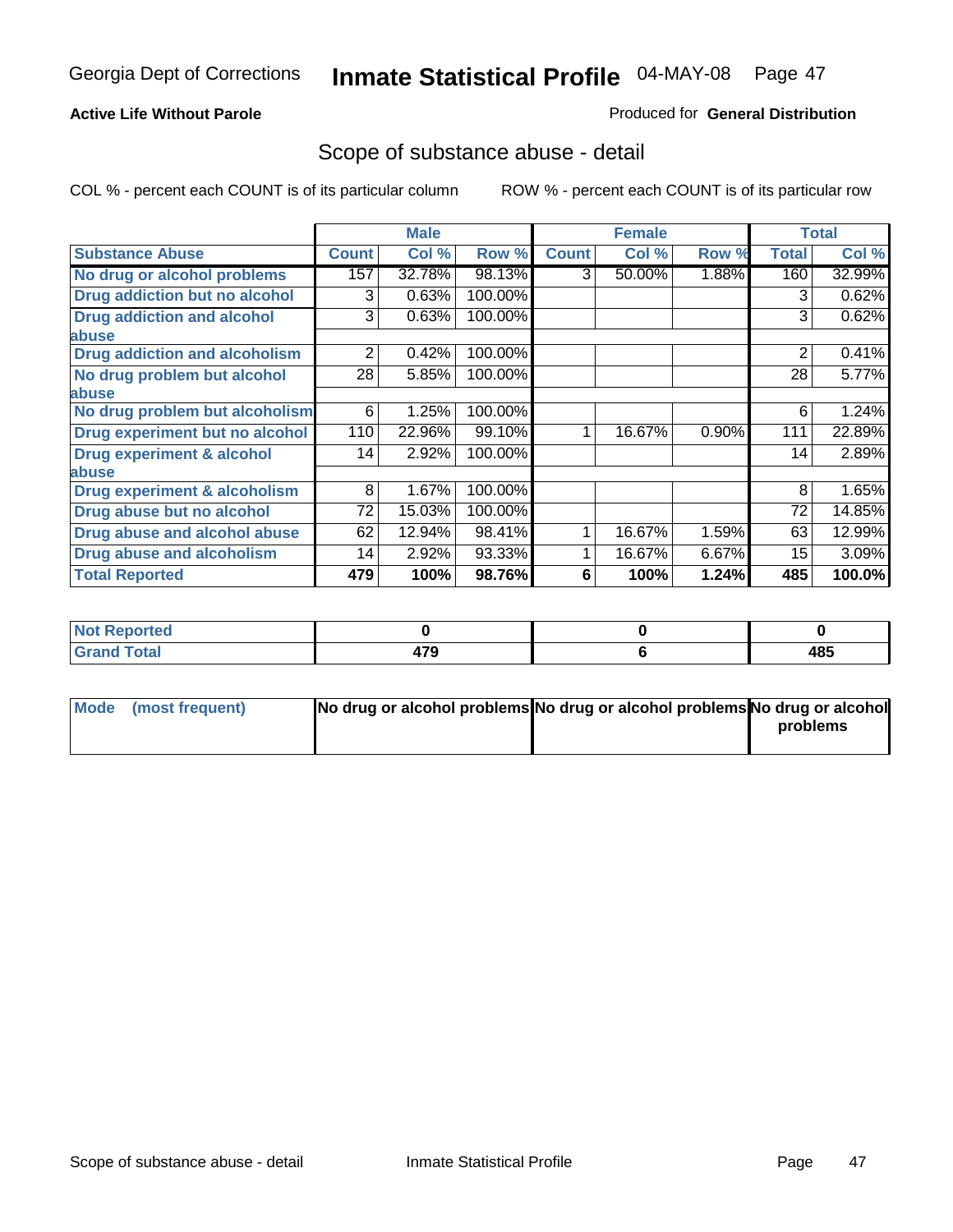### **Active Life Without Parole**

### Produced for **General Distribution**

## Current / last mental health treatment level

|                                    |              | <b>Male</b> |         |              | <b>Female</b> |       |              | <b>Total</b> |
|------------------------------------|--------------|-------------|---------|--------------|---------------|-------|--------------|--------------|
| <b>Mental Health Treatment Lev</b> | <b>Count</b> | Col %       | Row %   | <b>Count</b> | Col %         | Row % | <b>Total</b> | Col %        |
| 1 No problem at current time       | 73           | 40.33%      | 98.65%  |              | 20.00%        | 1.35% | 74           | 39.78%       |
| 2 Receiving outpatient             | 75           | 41.44%      | 94.94%  | 4            | 80.00%        | 5.06% | 79           | 42.47%       |
| treatment                          |              |             |         |              |               |       |              |              |
| 3 Inpatient, moderate              | 28           | 15.47%      | 100.00% |              |               |       | 28           | 15.05%       |
| treatment                          |              |             |         |              |               |       |              |              |
| 4 Inpatient, intensive             | 5            | 2.76%       | 100.00% |              |               |       | 5            | 2.69%        |
| treatment                          |              |             |         |              |               |       |              |              |
| <b>Total Evaluated</b>             | 181          | 100%        | 97.31%  | 5            | 100%          | 2.69% | 186          | 100%         |

| Never had MH evaluation | 298 | 299               |
|-------------------------|-----|-------------------|
| Total                   | 179 | <b>AOF</b><br>းဝပ |

| <b>Median (middle)</b>         | <b>Receiving outpatient</b><br>treatment | <b>Receiving outpatient</b><br>treatment | Receiving<br>outpatient<br>treatment |
|--------------------------------|------------------------------------------|------------------------------------------|--------------------------------------|
| <b>Mode</b><br>(most frequent) | <b>Receiving outpatient</b><br>treatment | <b>Receiving outpatient</b><br>treatment | Receiving<br>outpatient<br>treatment |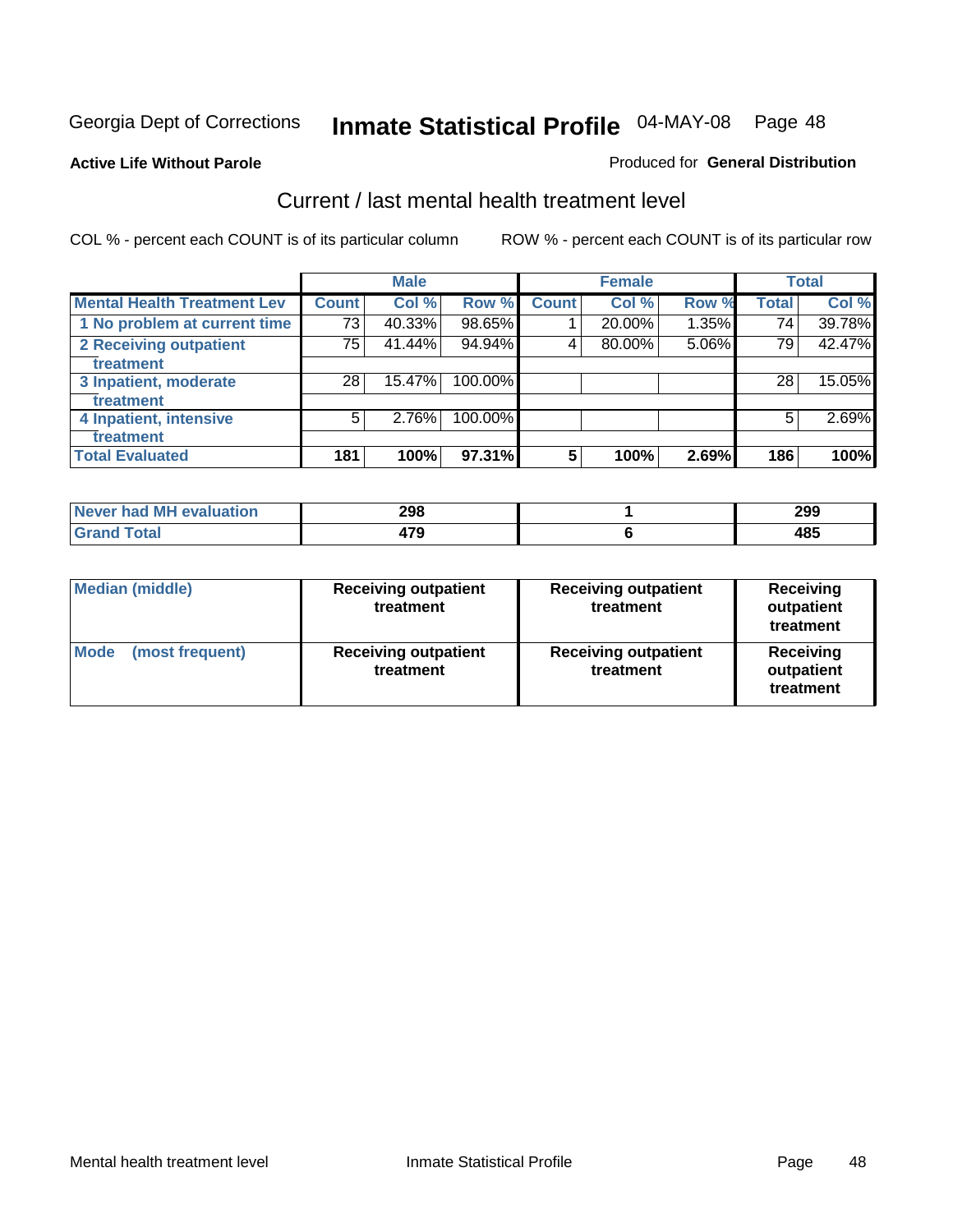### **Active Life Without Parole**

Produced for **General Distribution**

## PULHESDWIT medical scale - 'P' overall condition ('P'hysical)

|                                   |         | <b>Male</b> |             |   | <b>Female</b> |       |              | <b>Total</b> |
|-----------------------------------|---------|-------------|-------------|---|---------------|-------|--------------|--------------|
| 'P' Overall Condition             | Count l | Col %       | Row % Count |   | Col %         | Row % | <b>Total</b> | Col %        |
| 1 No medical illness              | 324     | 67.78%      | 99.08%      |   | 50.00%        | 0.92% | 327          | 67.56%       |
| 2 Well-controlled chronic illness | 94      | 19.67%      | 96.91%      | ◠ | 50.00%        | 3.09% | 97           | 20.04%       |
| 3 Poorly-controlled chronic       | 59      | 12.34%      | 100.00%     |   |               |       | 59           | 12.19%       |
| <b>lillness</b>                   |         |             |             |   |               |       |              |              |
| 4 Significant problems requiring  |         | $0.21\%$    | 100.00%     |   |               |       |              | 0.21%        |
| special housing                   |         |             |             |   |               |       |              |              |
| <b>Total Reported</b>             | 478     | 100%        | 98.76%      |   | 100%          | 1.24% | 484          | 100%         |

| Not Reported |               |     |
|--------------|---------------|-----|
| <b>otal</b>  | $\rightarrow$ | 10E |
| <b>C</b> re  | $\sim$        | 40J |

| <b>Mode</b> | (most frequent) | ' No medical illness | 2 Well-controlled chronic<br>illness | 1 No medical<br>illness |
|-------------|-----------------|----------------------|--------------------------------------|-------------------------|
|-------------|-----------------|----------------------|--------------------------------------|-------------------------|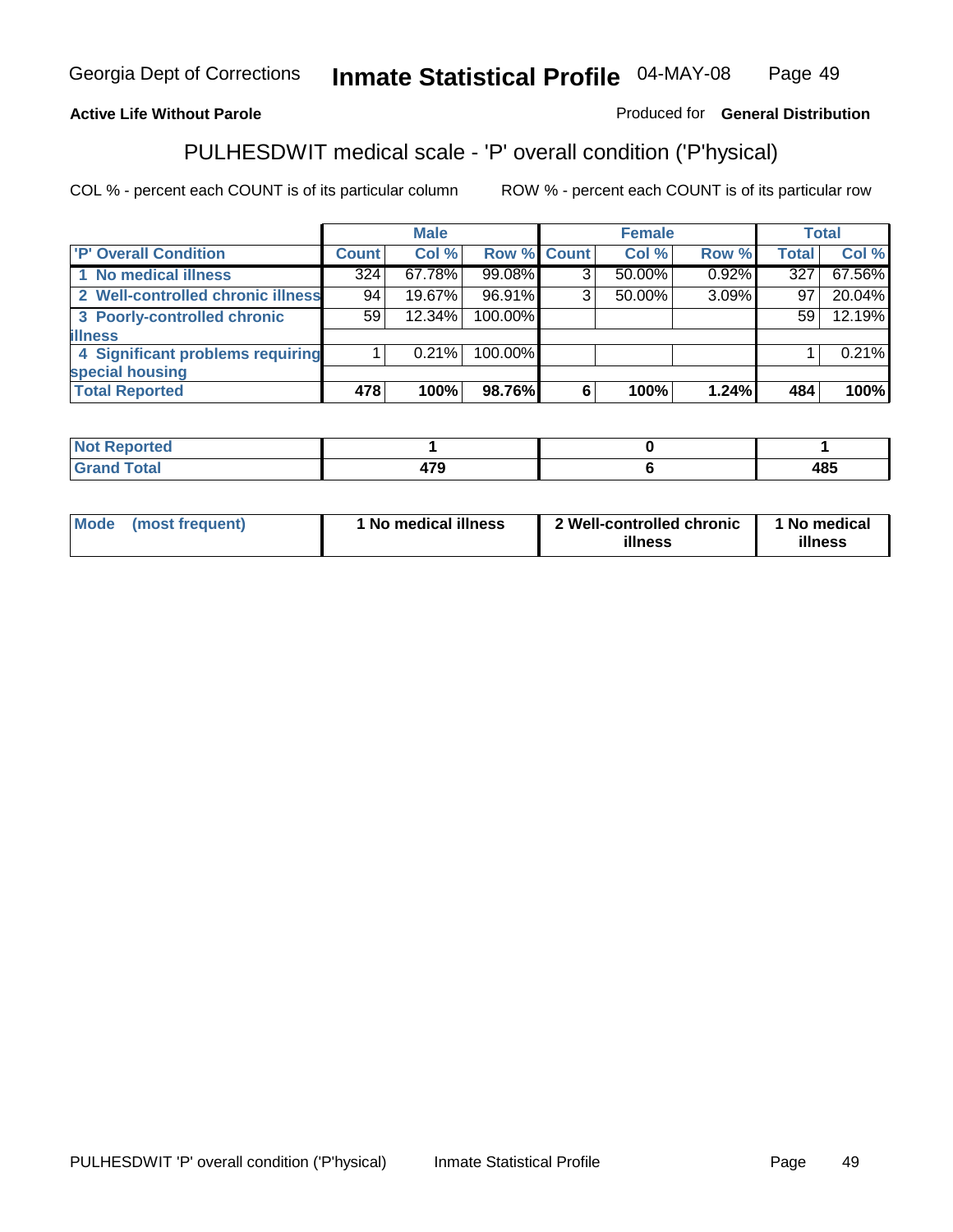### **Active Life Without Parole**

Produced for **General Distribution**

## PULHESDWIT medical scale - 'U' upper body

|                              |              | <b>Male</b> |         |              | <b>Female</b> |       |              | <b>Total</b> |
|------------------------------|--------------|-------------|---------|--------------|---------------|-------|--------------|--------------|
| <b>U' Upper Body</b>         | <b>Count</b> | Col %       | Row %   | <b>Count</b> | Col %         | Row % | <b>Total</b> | Col %        |
| 1 Upper bones, joints,       | 458          | 95.82%      | 98.71%  | 6            | 100.00%       | 1.29% | 464          | 95.87%       |
| muscles all OK               |              |             |         |              |               |       |              |              |
| 2 One or both arms minimally | 13           | 2.72%       | 100.00% |              |               |       | 13           | 2.69%        |
| limited                      |              |             |         |              |               |       |              |              |
| 3 One or both arms           | 6            | 1.26%       | 100.00% |              |               |       | 6            | 1.24%        |
| moderately limited           |              |             |         |              |               |       |              |              |
| 4 One arm disabled,          |              | 0.21%       | 100.00% |              |               |       |              | 0.21%        |
| paralyzed, or amputated      |              |             |         |              |               |       |              |              |
| <b>Total Reported</b>        | 478          | 100%        | 98.76%  | 6            | 100%          | 1.24% | 484          | 100.0%       |

| $N$ ot F<br><b>eported</b>                        |            |             |
|---------------------------------------------------|------------|-------------|
| <b>Total</b><br><b>C</b> <sub>non</sub><br>______ | . <u>.</u> | 10 E<br>400 |

|  | Mode (most frequent) | 1 Upper bones, joints,<br>muscles all OK | 1 Upper bones, joints,<br>muscles all OK | 1 Upper bones,<br>joints, muscles all<br>OK |
|--|----------------------|------------------------------------------|------------------------------------------|---------------------------------------------|
|--|----------------------|------------------------------------------|------------------------------------------|---------------------------------------------|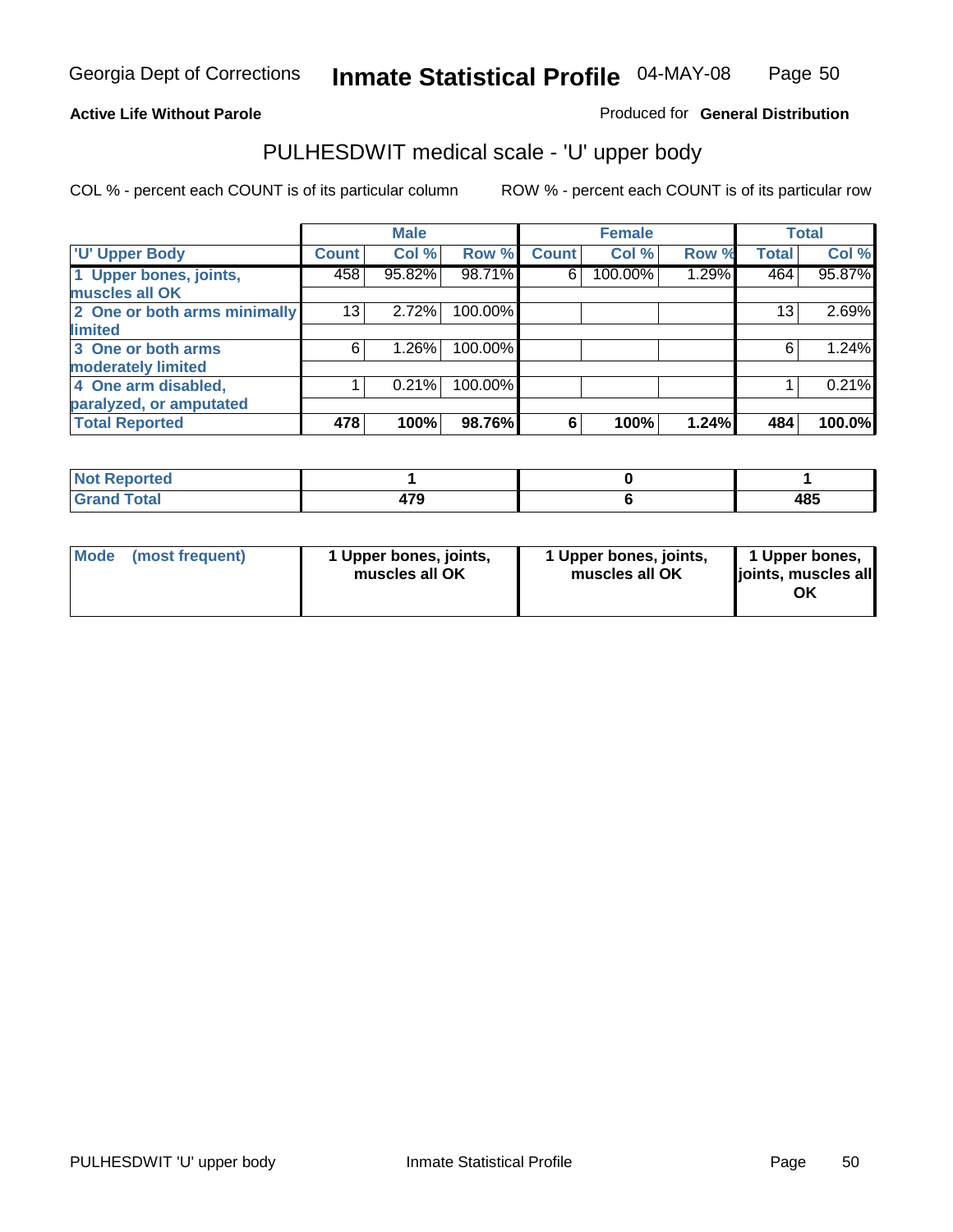### **Active Life Without Parole**

### Produced for **General Distribution**

## PULHESDWIT medical scale - 'L' lower body

|                                |              | <b>Male</b> |         |              | <b>Female</b> |       |              | <b>Total</b> |
|--------------------------------|--------------|-------------|---------|--------------|---------------|-------|--------------|--------------|
| <b>L' Lower Body</b>           | <b>Count</b> | Col %       | Row %   | <b>Count</b> | Col %         | Row % | <b>Total</b> | Col %        |
| 1 Lower bones, joints,         | 430          | 89.96%      | 98.85%  | 5            | 83.33%        | 1.15% | 435          | 89.88%       |
| muscles all OK                 |              |             |         |              |               |       |              |              |
| 2 One or both legs minimally   | 38           | 7.95%       | 97.44%  |              | 16.67%        | 2.56% | 39           | 8.06%        |
| limited                        |              |             |         |              |               |       |              |              |
| 3 One or both legs             | 9            | 1.88%       | 100.00% |              |               |       | 9            | 1.86%        |
| moderately limited             |              |             |         |              |               |       |              |              |
| 4 One leg disabled, paralyzed, |              | 0.21%       | 100.00% |              |               |       |              | 0.21%        |
| or amputated                   |              |             |         |              |               |       |              |              |
| <b>Total Reported</b>          | 478          | 100%        | 98.76%  | 6            | 100%          | 1.24% | 484          | 100.0%       |

| <b>NIAA</b><br>ported<br>'N I      |             |                   |
|------------------------------------|-------------|-------------------|
| $F \sim 4 \sim 1$<br>TOldi<br>---- | 170<br>11 v | <b>AQF</b><br>400 |

|  | Mode (most frequent) | 1 Lower bones, joints,<br>muscles all OK | 1 Lower bones, joints,<br>muscles all OK | 1 Lower bones,<br>joints, muscles all<br>OK |
|--|----------------------|------------------------------------------|------------------------------------------|---------------------------------------------|
|--|----------------------|------------------------------------------|------------------------------------------|---------------------------------------------|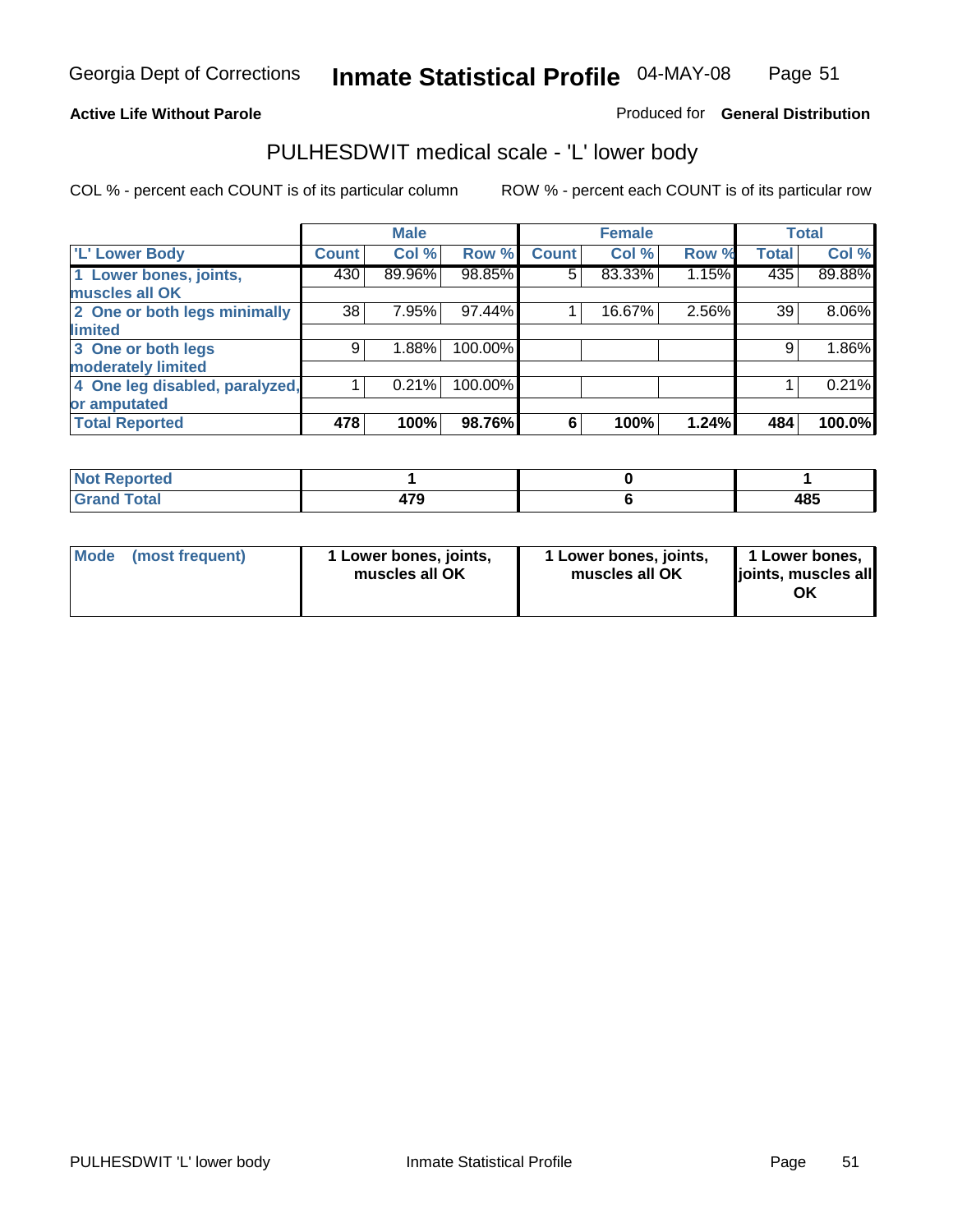### **Active Life Without Parole**

Produced for **General Distribution**

## PULHESDWIT medical scale - 'H' hearing

|                                |              | <b>Male</b> |             |    | <b>Female</b> |          | <b>Total</b> |          |
|--------------------------------|--------------|-------------|-------------|----|---------------|----------|--------------|----------|
| 'H' Hearing                    | <b>Count</b> | Col%        | Row % Count |    | Col%          | Row %    | <b>Total</b> | Col %    |
| 1 Normal hearing both ears     | 477          | $99.79\%$   | 98.76%      | 61 | 100.00%       | $1.24\%$ | 483          | 99.79%   |
| 2 Some loss in one ear with    |              | $0.21\%$    | 100.00%     |    |               |          |              | $0.21\%$ |
| other OK, or mild loss in both |              |             |             |    |               |          |              |          |
| <b>Total Reported</b>          | 478 !        | 100%        | 98.76%I     | 6  | 100%          | 1.24%    | 484          | $100\%$  |

| тео               |        |                     |
|-------------------|--------|---------------------|
| ---<br>----- ---- | $\sim$ | 10 E<br>ເວລ<br>$ -$ |

| Mode (most frequent) | 1 Normal hearing both ears 1 Normal hearing both ears 1 Normal hearing | both ears |
|----------------------|------------------------------------------------------------------------|-----------|
|                      |                                                                        |           |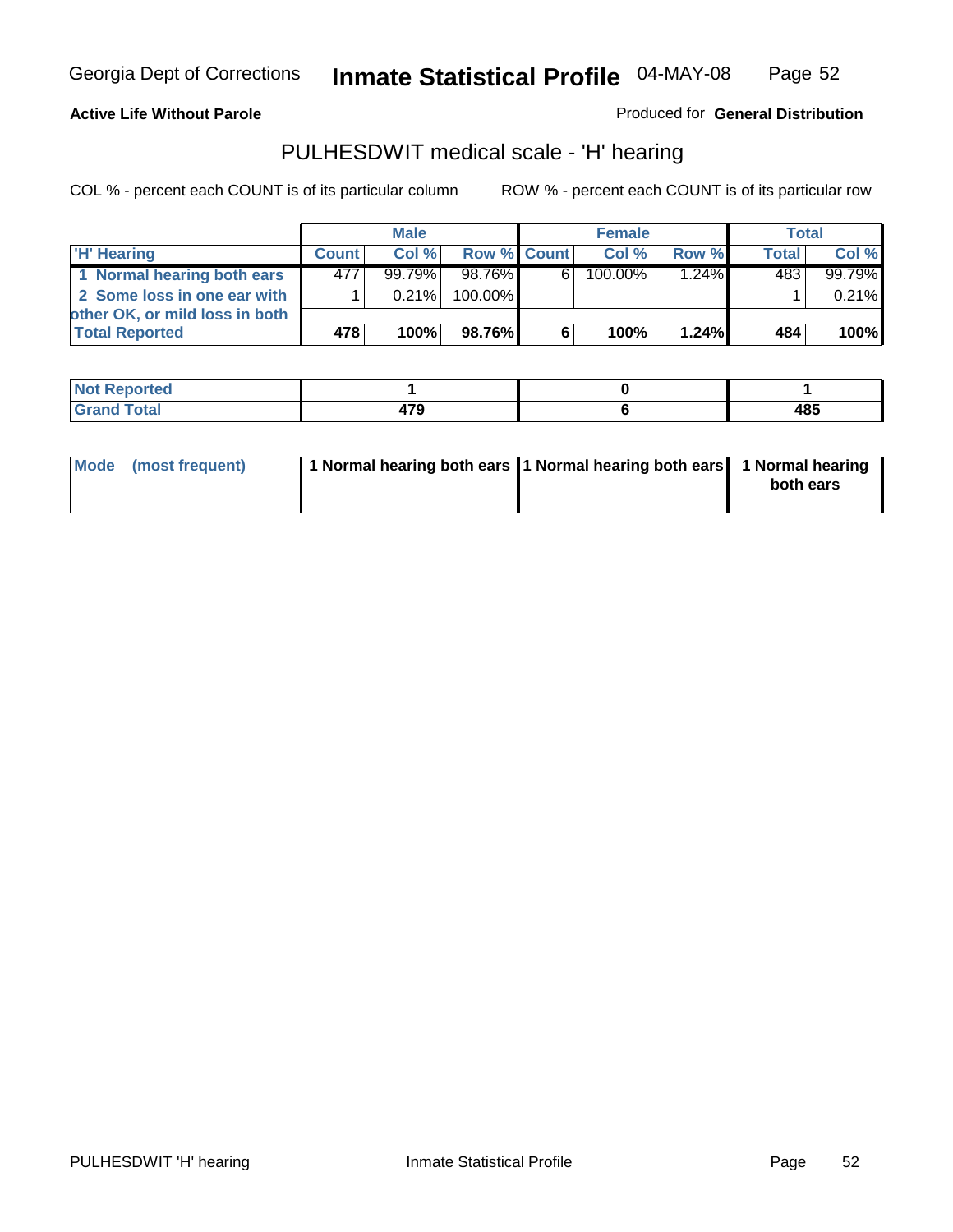### **Active Life Without Parole**

### Produced for **General Distribution**

### PULHESDWIT medical scale - 'E' vision

|                                 |              | <b>Male</b> |             |   | <b>Female</b> |       |              | <b>Total</b> |
|---------------------------------|--------------|-------------|-------------|---|---------------|-------|--------------|--------------|
| <b>E' Vision</b>                | <b>Count</b> | Col %       | Row % Count |   | Col %         | Row % | <b>Total</b> | Col %        |
| 1 Correctable to 20/40 in both  | 402          | 84.10%      | 99.01%      | 4 | 66.67%        | 0.99% | 406          | 83.88%       |
| eyes                            |              |             |             |   |               |       |              |              |
| 2 Correctable to 20/70 in one   | 69           | 14.44%      | 97.18%      | 2 | 33.33%        | 2.82% | 71           | 14.67%       |
| eye, may be blind in other      |              |             |             |   |               |       |              |              |
| 3 Correctable to 20/200 in one  | 5            | 1.05%       | 100.00%     |   |               |       | 5            | 1.03%        |
| eye, may be blind in other      |              |             |             |   |               |       |              |              |
| 4 One eye not correctable to    |              | 0.21%       | 100.00%     |   |               |       |              | 0.21%        |
| 20/200, other may be blind      |              |             |             |   |               |       |              |              |
| 5 Blind in both eyes, requiring |              | 0.21%       | 100.00%     |   |               |       |              | 0.21%        |
| special housing                 |              |             |             |   |               |       |              |              |
| <b>Total Reported</b>           | 478          | 100%        | 98.76%      | 6 | 100%          | 1.24% | 484          | 100%         |

| <b>Not Reported</b>  |                       |     |
|----------------------|-----------------------|-----|
| <b>Total</b><br>Grar | 170<br>41 J<br>$\sim$ | 485 |

| <b>Mode</b>     | 1 Correctable to 20/40 in | 1 Correctable to 20/40 in   1 Correctable to | 20/40 in both eyes |
|-----------------|---------------------------|----------------------------------------------|--------------------|
| (most frequent) | both eyes                 | both eves                                    |                    |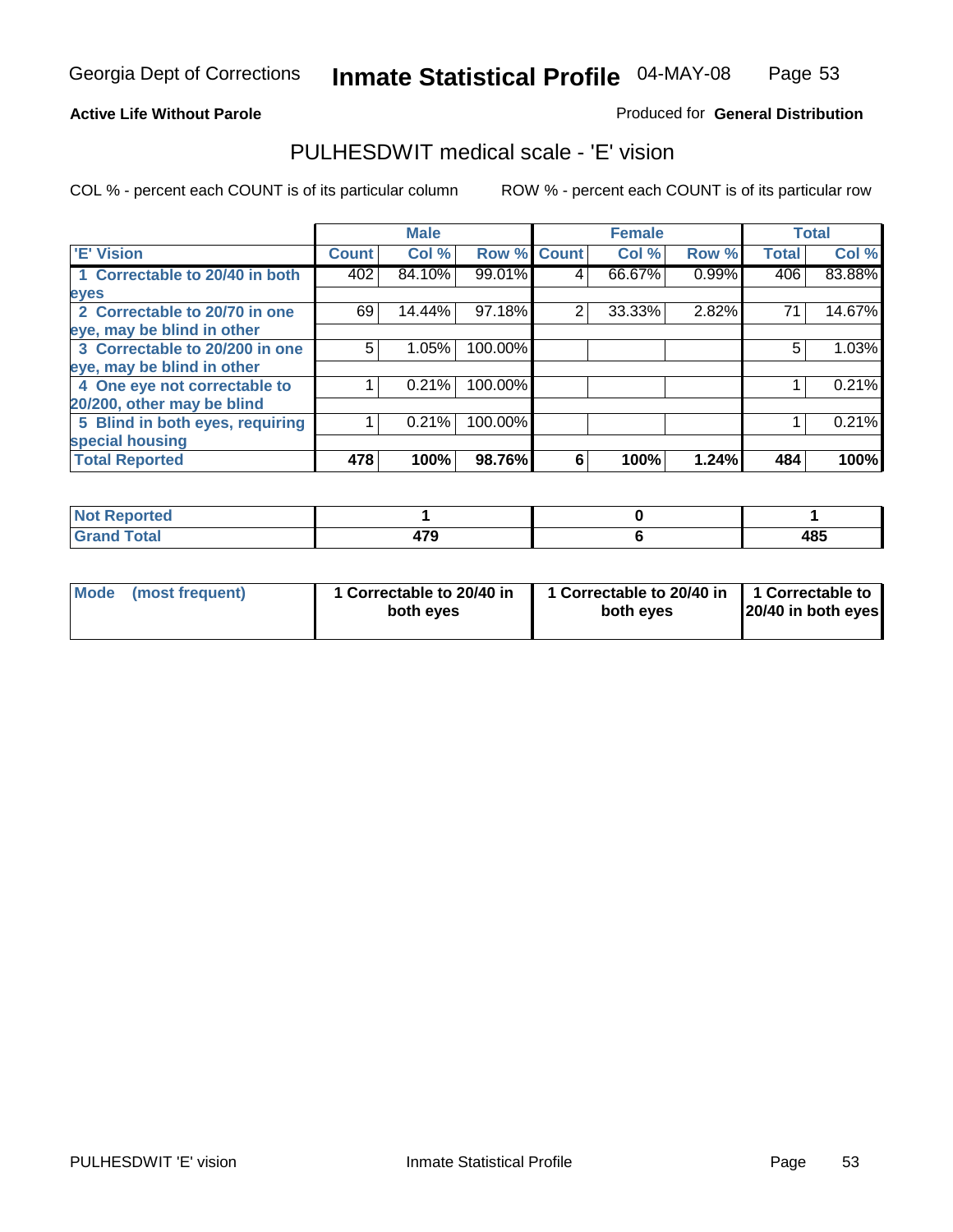### **Active Life Without Parole**

### Produced for **General Distribution**

## PULHESDWIT medical scale - 'S' pSychiatric

|                                |              | <b>Male</b> |             |   | <b>Female</b> |       |                  | <b>Total</b> |
|--------------------------------|--------------|-------------|-------------|---|---------------|-------|------------------|--------------|
| 'S' pSychiatric                | <b>Count</b> | Col %       | Row % Count |   | Col %         | Row % | <b>Total</b>     | Col %        |
| 1 No impairment or disorders   | 370          | 78.89%      | 99.46%      | 2 | 33.33%        | 0.54% | $\overline{372}$ | 78.32%       |
| 2 Stable, or in remission, or  | 82           | 17.48%      | 95.35%      | 4 | 66.67%        | 4.65% | 86               | 18.11%       |
| mild impairment or retardation |              |             |             |   |               |       |                  |              |
| 3 Requires moderate inpatient  | 14           | 2.99%       | 100.00%     |   |               |       | 14 <sub>1</sub>  | 2.95%        |
| treatment                      |              |             |             |   |               |       |                  |              |
| 4 Requires intensive inpatient | 3            | 0.64%       | 100.00%     |   |               |       | 3                | 0.63%        |
| treatment                      |              |             |             |   |               |       |                  |              |
| <b>Total Reported</b>          | 469          | 100%        | 98.74%      | 6 | 100%          | 1.26% | 475              | 100.0%       |

| orted        | 1 U         | IJ                |
|--------------|-------------|-------------------|
| <b>Total</b> | 170<br>71 C | <b>ARF</b><br>40, |

| Mode (most frequent) | 1 No impairment or disorders 2 Stable, or in remission, 11 No impairment or |                       |           |
|----------------------|-----------------------------------------------------------------------------|-----------------------|-----------|
|                      |                                                                             | or mild impairment or | disorders |
|                      |                                                                             | retardation           |           |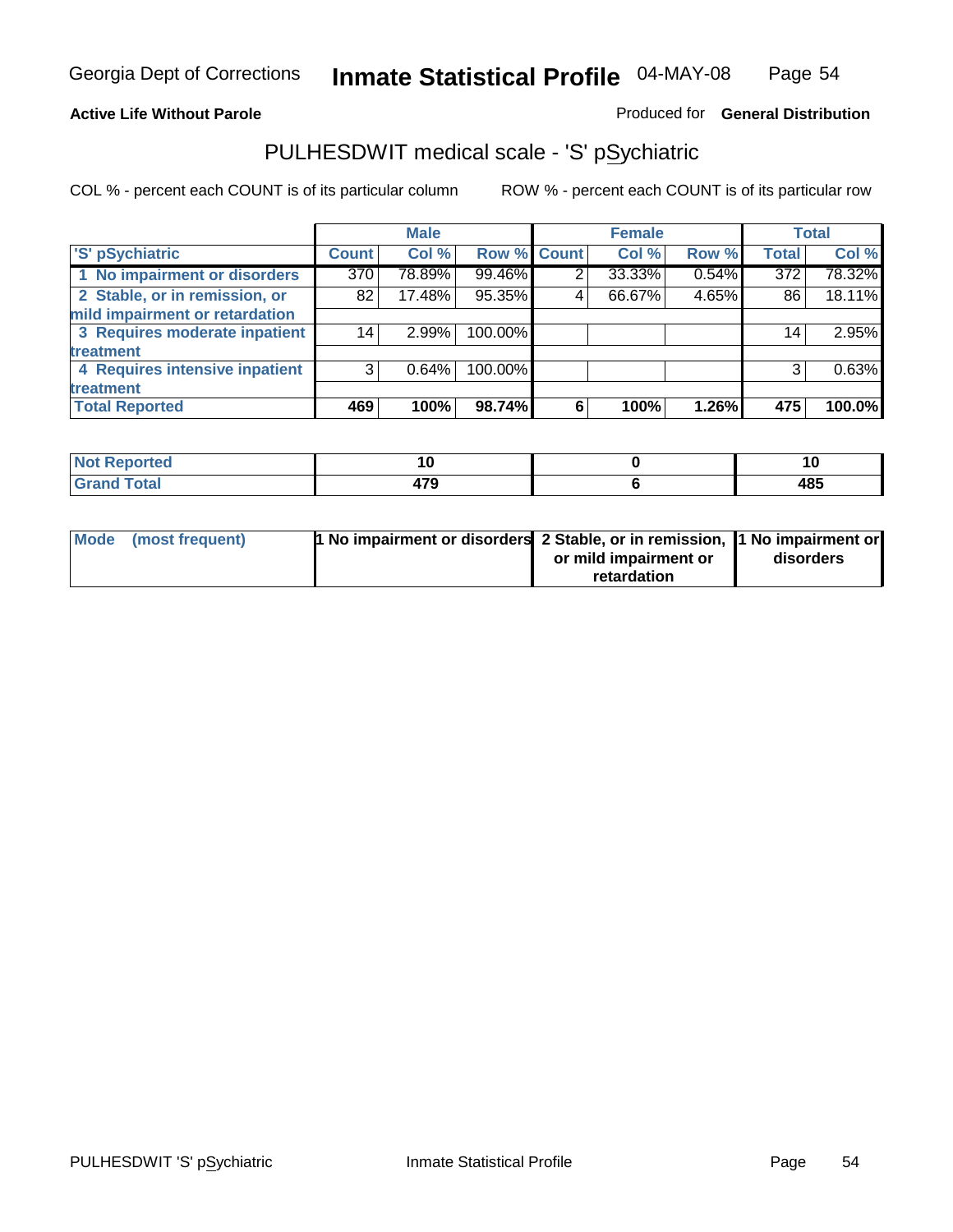**Active Life Without Parole** 

Produced for **General Distribution**

### PULHESDWIT medical scale - 'D' dental

|                                 |       | <b>Male</b> |             |   | <b>Female</b> |          |              | <b>Total</b> |
|---------------------------------|-------|-------------|-------------|---|---------------|----------|--------------|--------------|
| <b>D'</b> Dental                | Count | Col %       | Row % Count |   | Col %         | Row %    | <b>Total</b> | Col %        |
| 1 Minimal routine dental health | 213   | 45.91%      | 98.16%      |   | 66.67%        | 1.84%    | 217          | 46.17%       |
| <b>needs</b>                    |       |             |             |   |               |          |              |              |
| 2 Moderate cavities and/or      | 211   | 45.47%      | 99.06%      |   | 33.33%        | $0.94\%$ | 213          | 45.32%       |
| gum disease                     |       |             |             |   |               |          |              |              |
| 3 Extensive gum disease         | 40    | $8.62\%$    | 100.00%     |   |               |          | 40           | 8.51%        |
| and/or widespread decay         |       |             |             |   |               |          |              |              |
| <b>Total Reported</b>           | 464   | 100%        | 98.72%      | 6 | 100%          | 1.28%    | 470          | 100%         |

| المنصبة مناقص<br>N<br>тео | י י<br>$-$  |     |
|---------------------------|-------------|-----|
| $\sim$ $\sim$ $\sim$      | 170<br>71 J | 485 |

| Mode (most frequent) | <b>Minimal routine dental</b><br>health needs | 1 Minimal routine dental<br>health needs | 1 Minimal routine<br>dental health<br>needs |
|----------------------|-----------------------------------------------|------------------------------------------|---------------------------------------------|
|----------------------|-----------------------------------------------|------------------------------------------|---------------------------------------------|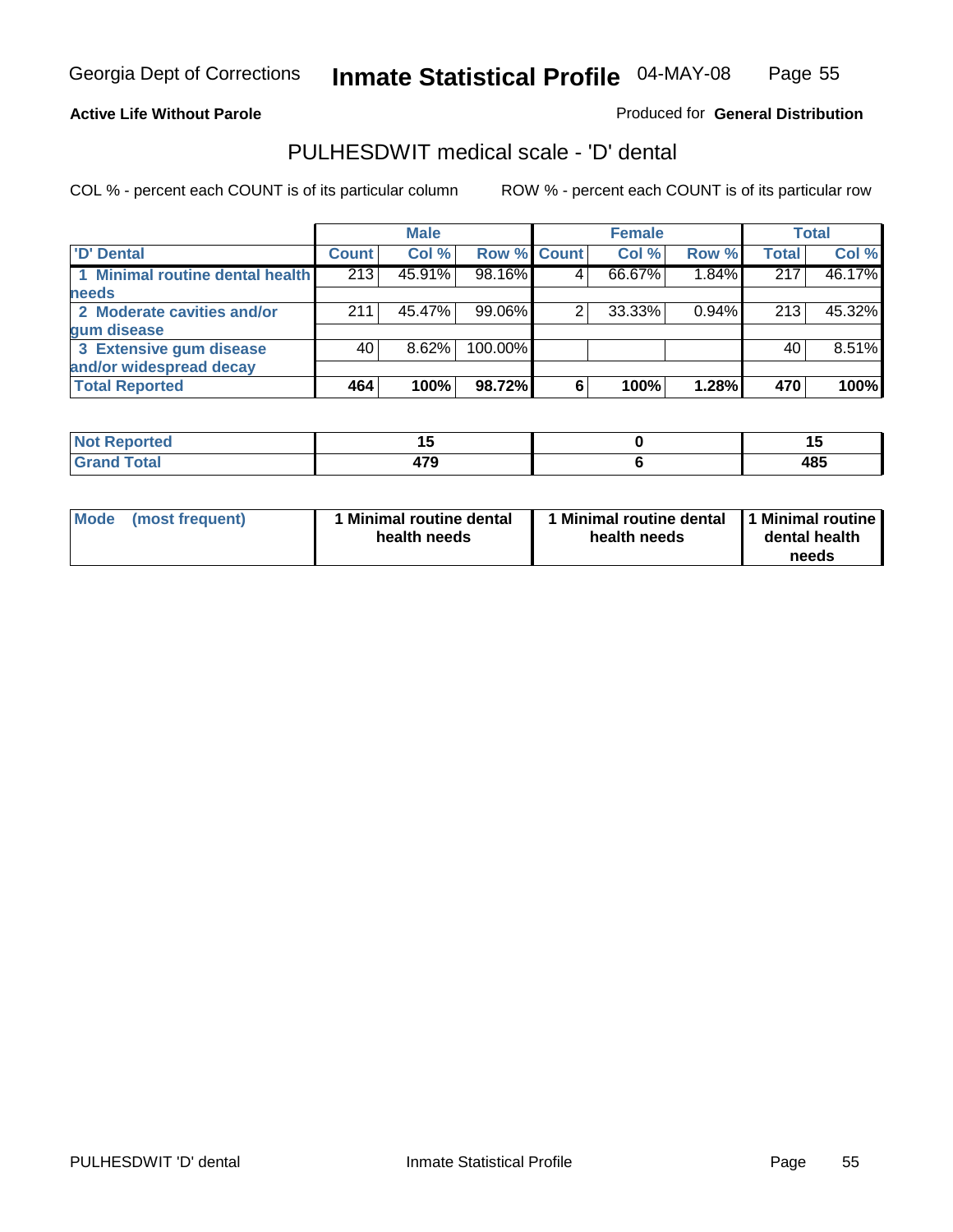### **Active Life Without Parole**

### Produced for **General Distribution**

## PULHESDWIT medical scale - 'W' work ability

|                                 |              | <b>Male</b> |             |   | <b>Female</b> |       |              | <b>Total</b> |
|---------------------------------|--------------|-------------|-------------|---|---------------|-------|--------------|--------------|
| <b>W' work ability</b>          | <b>Count</b> | Col %       | Row % Count |   | Col %         | Row % | <b>Total</b> | Col %        |
| 1 Unrestricted work or activity | 375          | 78.45%      | 98.68%      | 5 | 83.33%        | 1.32% | 380          | 78.51%       |
| 2 Minor restrictions on type of | 79           | 16.53%      | 98.75%      |   | 16.67%        | 1.25% | 80           | 16.53%       |
| <b>work</b>                     |              |             |             |   |               |       |              |              |
| 3 Moderate restrictions on type | 15           | 3.14%       | 100.00%     |   |               |       | 15           | 3.10%        |
| of work                         |              |             |             |   |               |       |              |              |
| 4 Major restrictions on type of | 9            | 1.88%       | 100.00%     |   |               |       | 9            | 1.86%        |
| <b>work</b>                     |              |             |             |   |               |       |              |              |
| <b>Total Reported</b>           | 478          | 100%        | 98.76%      | 6 | 100%          | 1.24% | 484          | 100%         |

| <b>Not Reported</b> |             |     |
|---------------------|-------------|-----|
| <b>Total</b><br>Gra | 170<br>41 J | 485 |

| Mode | (most frequent) | 1 Unrestricted work or<br>activity | 1 Unrestricted work or<br>activity | 1 Unrestricted<br>work or activity |
|------|-----------------|------------------------------------|------------------------------------|------------------------------------|
|      |                 |                                    |                                    |                                    |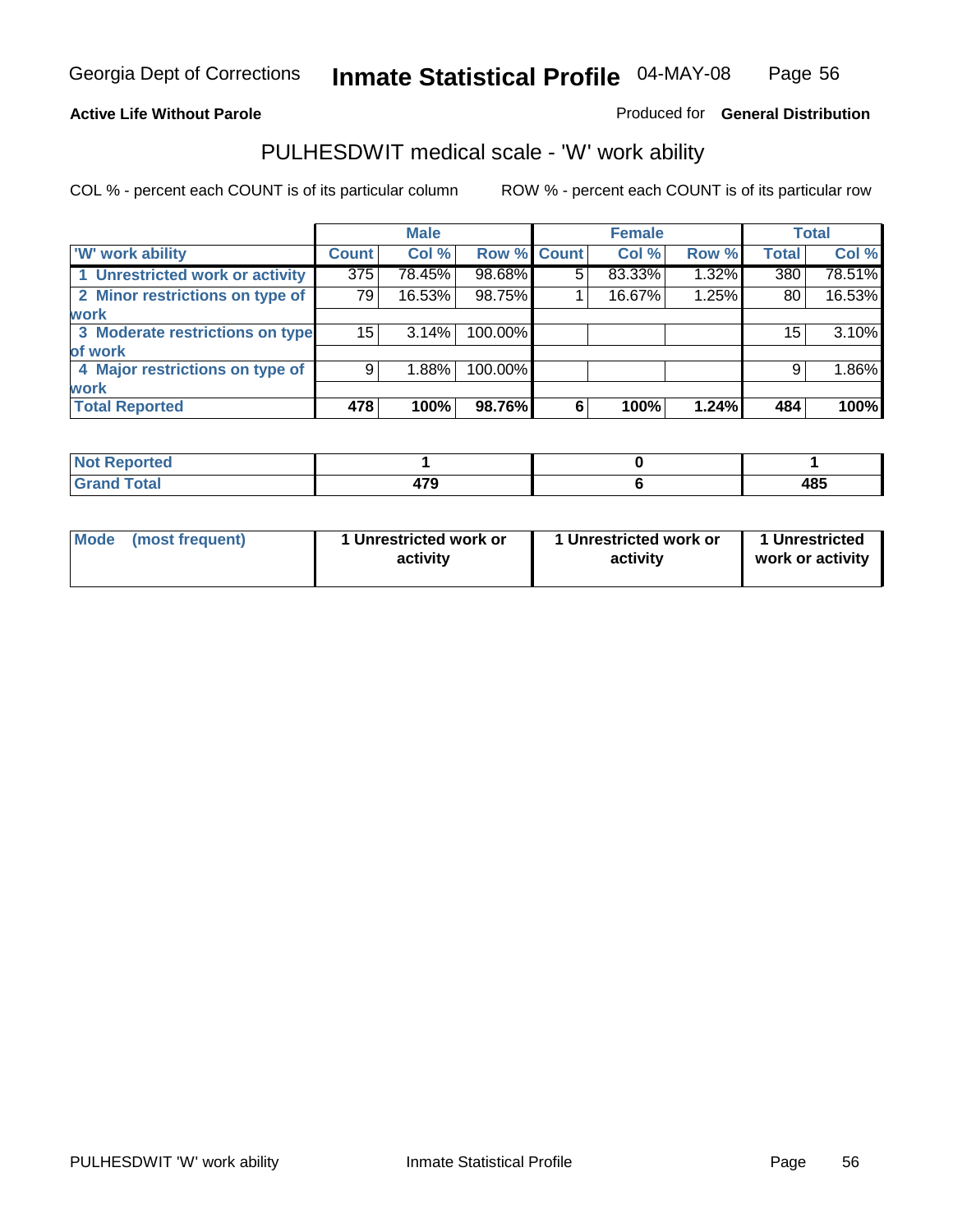### **Active Life Without Parole**

### Produced for **General Distribution**

## PULHESDWIT medical scale - 'I' impairment

|                                 |              | <b>Male</b> |                    |   | <b>Female</b> |       | <b>Total</b> |        |
|---------------------------------|--------------|-------------|--------------------|---|---------------|-------|--------------|--------|
| <b>T' Impairment</b>            | <b>Count</b> | Col %       | <b>Row % Count</b> |   | Col %         | Row % | <b>Total</b> | Col %  |
| 1 No impairments or             | 474          | 99.16%      | 98.75%             | 6 | 100.00%       | 1.25% | 480          | 99.17% |
| disabilities                    |              |             |                    |   |               |       |              |        |
| 2 Wheelchair-bound but          |              | 0.21%       | 100.00%            |   |               |       |              | 0.21%  |
| otherwise OK                    |              |             |                    |   |               |       |              |        |
| 4 Needs moderate Assisted       |              | 0.21%       | 100.00%            |   |               |       |              | 0.21%  |
| <b>Living (level II)</b>        |              |             |                    |   |               |       |              |        |
| <b>5 Needs maximal Assisted</b> |              | 0.42%       | 100.00%            |   |               |       |              | 0.41%  |
| <b>Living (level III)</b>       |              |             |                    |   |               |       |              |        |
| <b>Total Reported</b>           | 478          | 100%        | 98.76%             | 6 | 100%          | 1.24% | 484          | 100%   |

| <b>Not Reported</b>          |             |     |
|------------------------------|-------------|-----|
| <b>Total</b><br><b>Grand</b> | 170<br>41 J | 485 |

| Mode | (most frequent) | 1 No impairments or<br>disabilities | 1 No impairments or<br>disabilities | 1 No impairments  <br>or disabilities |
|------|-----------------|-------------------------------------|-------------------------------------|---------------------------------------|
|------|-----------------|-------------------------------------|-------------------------------------|---------------------------------------|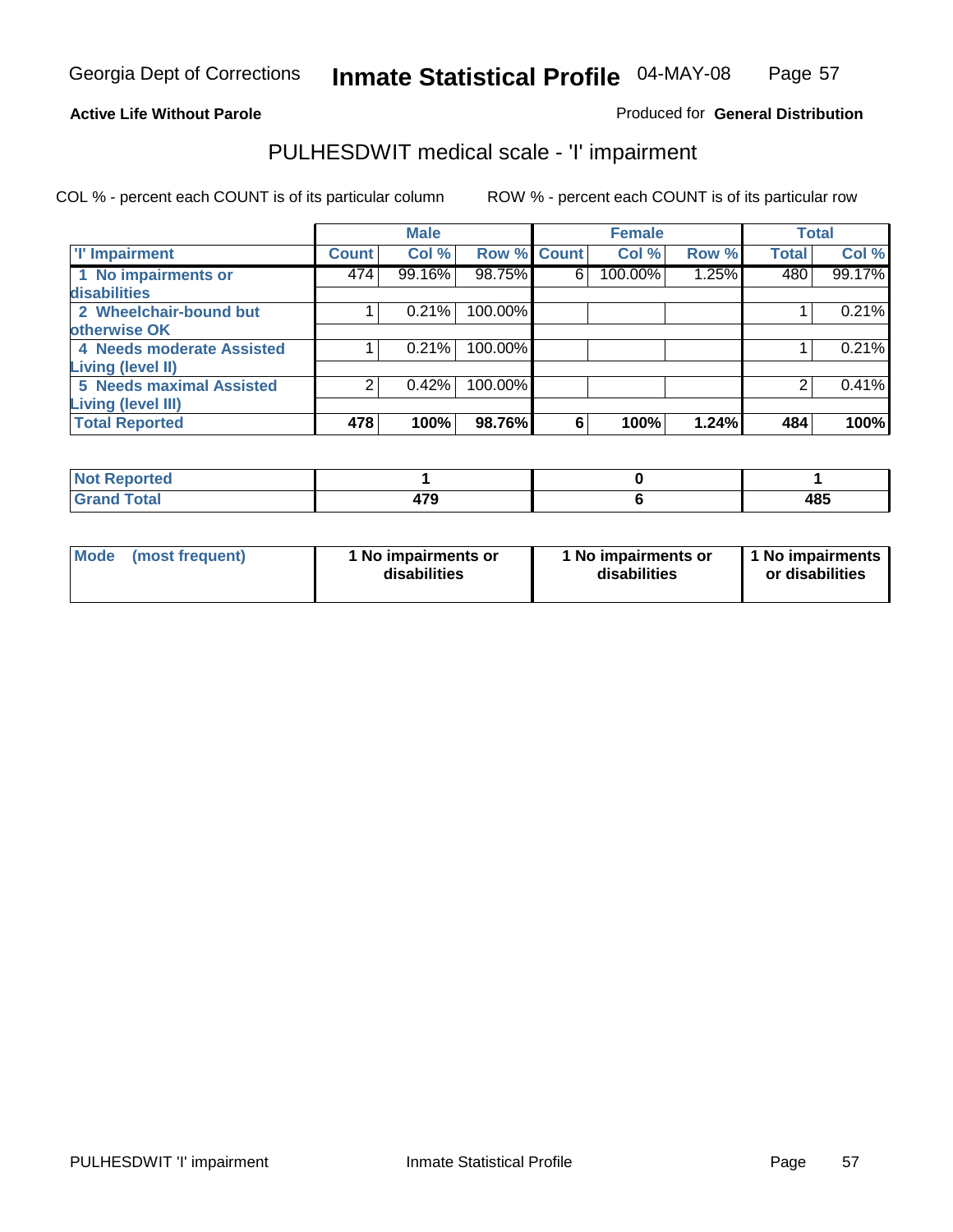#### **Inmate Statistical Profile** 04-MAY-08 Page Page 58

### **Active Life Without Parole Produced fo Seneral Distribution**

## PULHESDWIT medical scale - 'T' transportability

|                              |              | <b>Male</b> |             |   | <b>Female</b> |       |              | <b>Total</b> |
|------------------------------|--------------|-------------|-------------|---|---------------|-------|--------------|--------------|
| <b>T' Transportability</b>   | <b>Count</b> | Col %       | Row % Count |   | Col %         | Row % | <b>Total</b> | Col %        |
| 1 Can be transported in any  | 476          | 99.58%      | 98.76%      | 6 | 100.00%       | 1.24% | 482          | 99.59%       |
| ordinary approved vehicle    |              |             |             |   |               |       |              |              |
| 2 Wheelchair-bound, not      |              | 0.21%       | 100.00%     |   |               |       |              | 0.21%        |
| needing special vehicle      |              |             |             |   |               |       |              |              |
| 3 Wheelchair-bound, requires |              | 0.21%       | 100.00%     |   |               |       |              | 0.21%        |
| special vehicle              |              |             |             |   |               |       |              |              |
| <b>Total Reported</b>        | 478          | 100%        | 98.76%      | 6 | 100%          | 1.24% | 484          | 100.0%       |

| <b>Reported</b><br>' NOT |   |             |
|--------------------------|---|-------------|
| <b>Total</b><br>$\sim$   | . | 10 E<br>יט- |

| Mode (most frequent) | 1 Can be transported in any 1 Can be transported in any | ordinary approved vehicle   ordinary approved vehicle   transported in any | 1 Can be<br>  ordinary approved  <br>vehicle |
|----------------------|---------------------------------------------------------|----------------------------------------------------------------------------|----------------------------------------------|
|----------------------|---------------------------------------------------------|----------------------------------------------------------------------------|----------------------------------------------|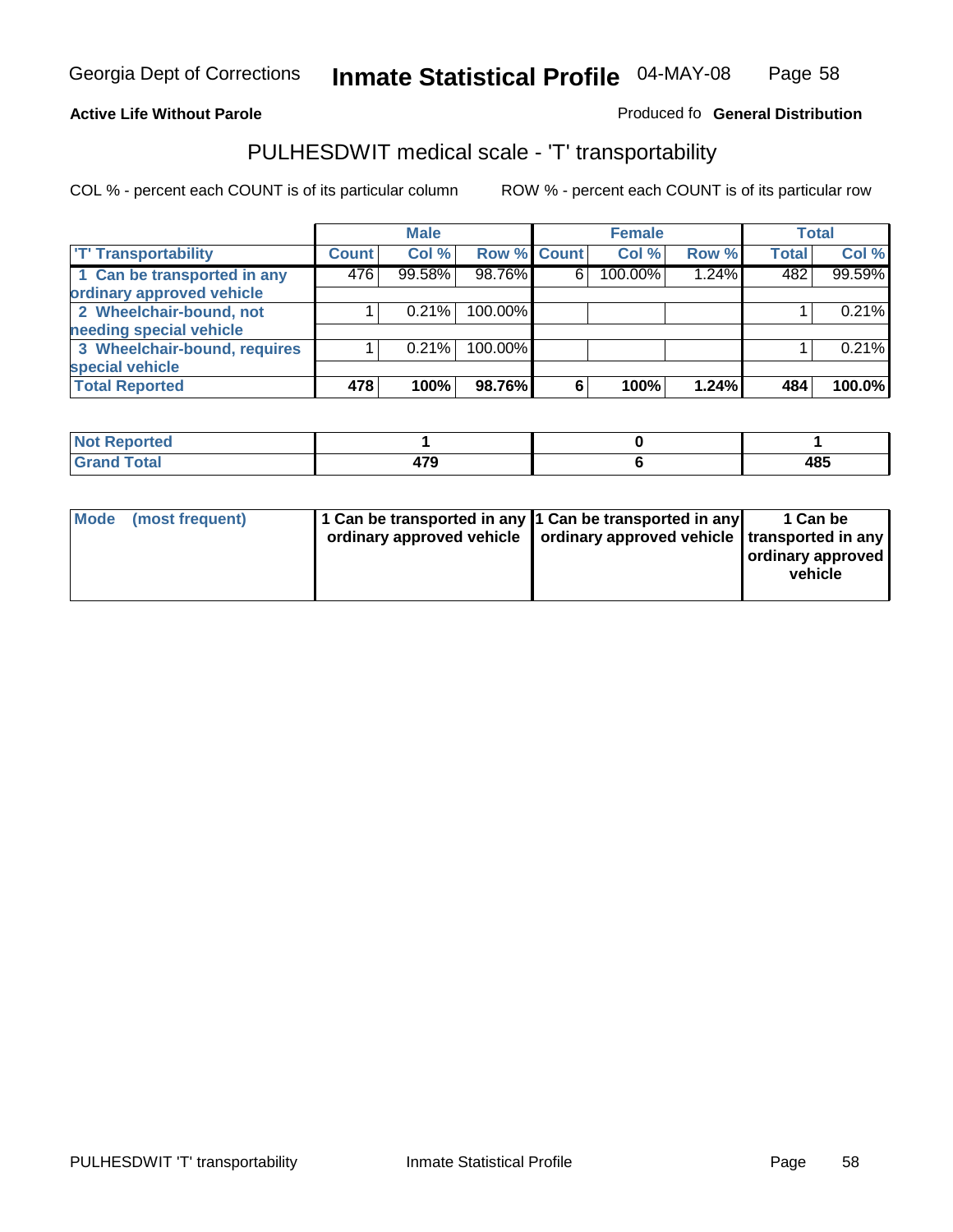### **Active Life Without Parole**

### Produced for **General Distribution**

## Criminality in family, self-reported

|                              |              | <b>Male</b> |        |              | <b>Female</b> |          |              | Total     |
|------------------------------|--------------|-------------|--------|--------------|---------------|----------|--------------|-----------|
| <b>Criminality In Family</b> | <b>Count</b> | Col %       | Row %  | <b>Count</b> | Col %         | Row %    | <b>Total</b> | Col %     |
| Yes, criminality in family   | 144          | 30.32%      | 97.96% |              | 50.00%        | $2.04\%$ | 147          | $30.56\%$ |
| No criminality in family     | 331          | 69.68%      | 99.10% | 3            | 50.00%        | $0.90\%$ | 334          | 69.44%    |
| <b>Total Reported</b>        | 475          | 100%        | 98.75% | 6            | 100%          | 1.25%    | 481          | 100%      |

| ported<br><b>NOT</b><br>* IZAR |    |             |
|--------------------------------|----|-------------|
| <b>otal</b><br>Gran<br>$\sim$  | ית | 10 C<br>403 |

|  | Mode (most frequent) | No criminality in family | Yes, criminality in family | No criminality in<br>family |
|--|----------------------|--------------------------|----------------------------|-----------------------------|
|--|----------------------|--------------------------|----------------------------|-----------------------------|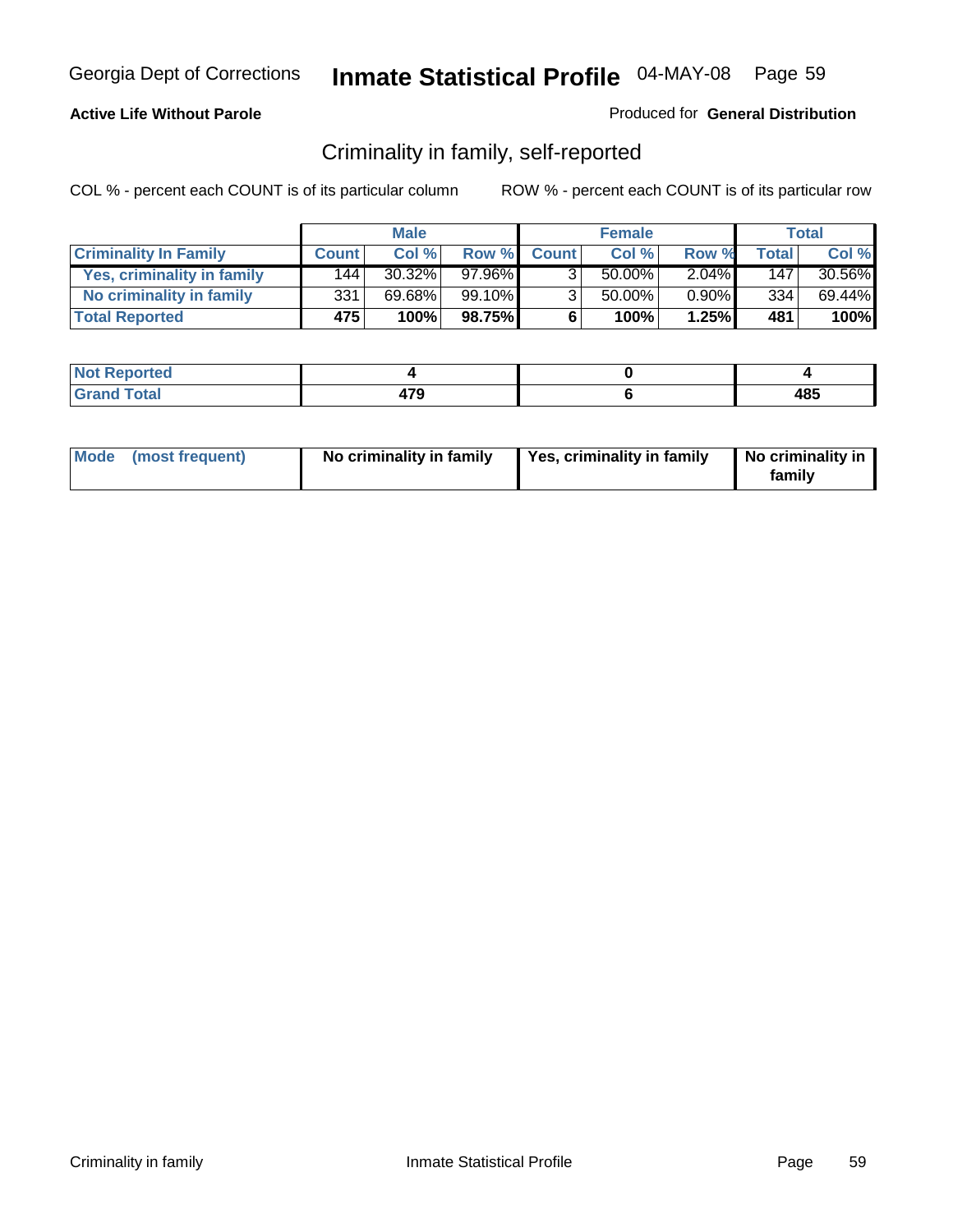### **Active Life Without Parole**

### Produced for **General Distribution**

## Alcoholism in family, self-reported

|                             |              | <b>Male</b> |        |              | <b>Female</b> |          |       | Total  |
|-----------------------------|--------------|-------------|--------|--------------|---------------|----------|-------|--------|
| <b>Alcoholism In Family</b> | <b>Count</b> | Col %       | Row %  | <b>Count</b> | Col %         | Row %    | Total | Col %  |
| Yes, alcoholism in family   | $95^{\circ}$ | 20.00%      | 98.96% |              | 16.67%        | $1.04\%$ | 96    | 19.96% |
| No alcoholism in family     | 380          | 80.00%      | 98.70% | 5            | 83.33%        | $1.30\%$ | 385   | 80.04% |
| <b>Total Reported</b>       | 475'         | 100%        | 98.75% | 6            | 100%          | 1.25%    | 481   | 100%   |

| oorted<br><b>NOT</b><br><b>IJCI</b> |               |            |
|-------------------------------------|---------------|------------|
| <b>c</b> otal<br>Gran<br>$\sim$     | 170<br>$\sim$ | 40E<br>40J |

|  | Mode (most frequent) | No alcoholism in family | No alcoholism in family | No alcoholism in<br>familv |
|--|----------------------|-------------------------|-------------------------|----------------------------|
|--|----------------------|-------------------------|-------------------------|----------------------------|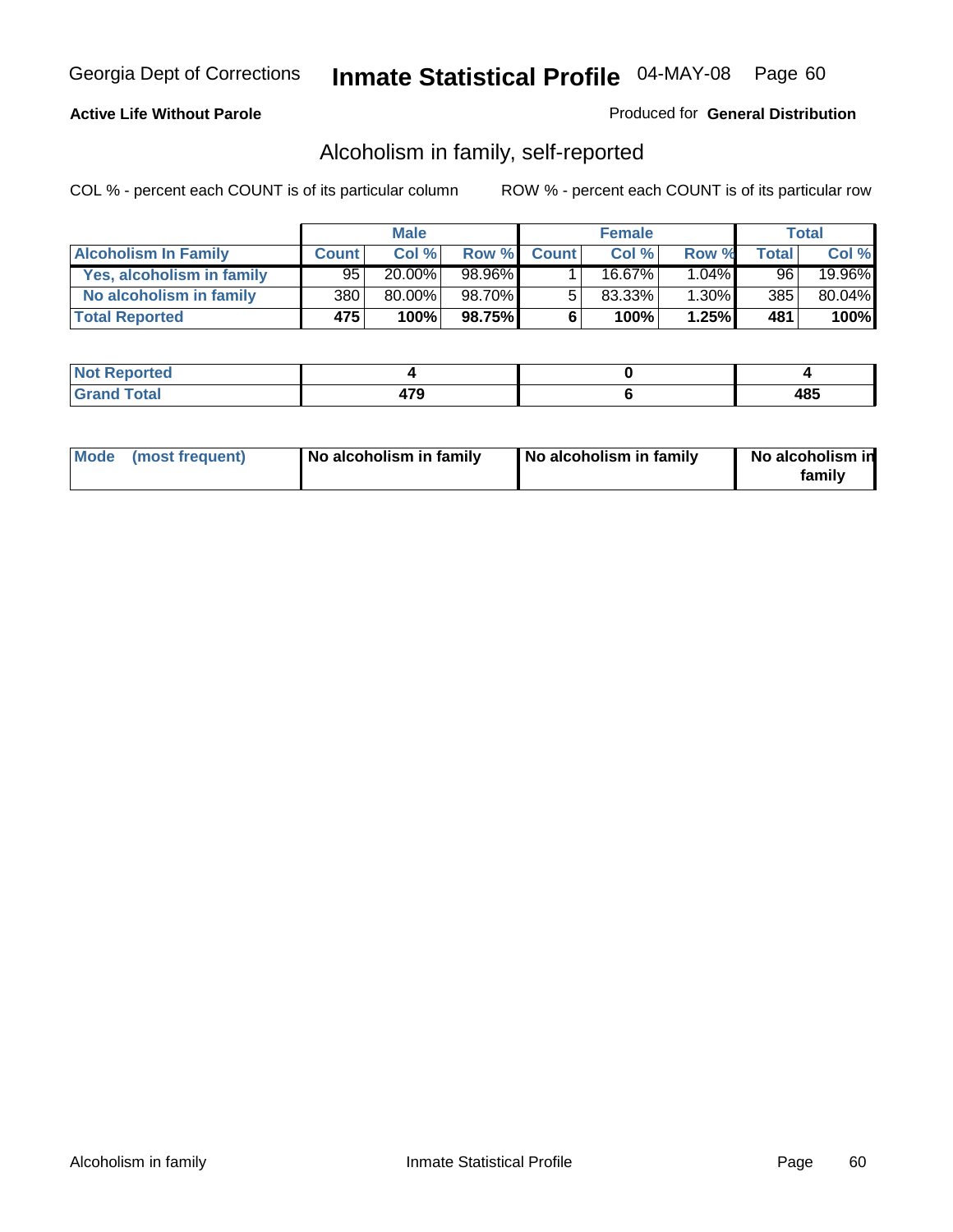### **Active Life Without Parole**

Produced for **General Distribution**

## Drug abuse in family, self-reported

|                           |              | <b>Male</b> |           |              | <b>Female</b> |          |       | <b>Total</b> |
|---------------------------|--------------|-------------|-----------|--------------|---------------|----------|-------|--------------|
| Drug Abuse In Family      | <b>Count</b> | Col %       | Row %     | <b>Count</b> | Col %         | Row %    | Total | Col %        |
| Yes, drug abuse in family | 55           | $11.58\%$   | $96.49\%$ | າ            | 33.33%        | $3.51\%$ | 57    | 11.85%       |
| No drug abuse in family   | 420          | 88.42%      | 99.06%1   | 4            | 66.67%        | $0.94\%$ | 424   | 88.15%       |
| <b>Total Reported</b>     | 475          | 100%        | 98.75%    | 6            | 100%          | 1.25%    | 481   | 100%         |

| oorted<br><b>NOT</b><br><b>IJCI</b> |               |            |
|-------------------------------------|---------------|------------|
| <b>c</b> otal<br>Gran<br>$\sim$     | 170<br>$\sim$ | 40E<br>40J |

|  | Mode (most frequent) | No drug abuse in family | No drug abuse in family | No drug abuse in<br>family |
|--|----------------------|-------------------------|-------------------------|----------------------------|
|--|----------------------|-------------------------|-------------------------|----------------------------|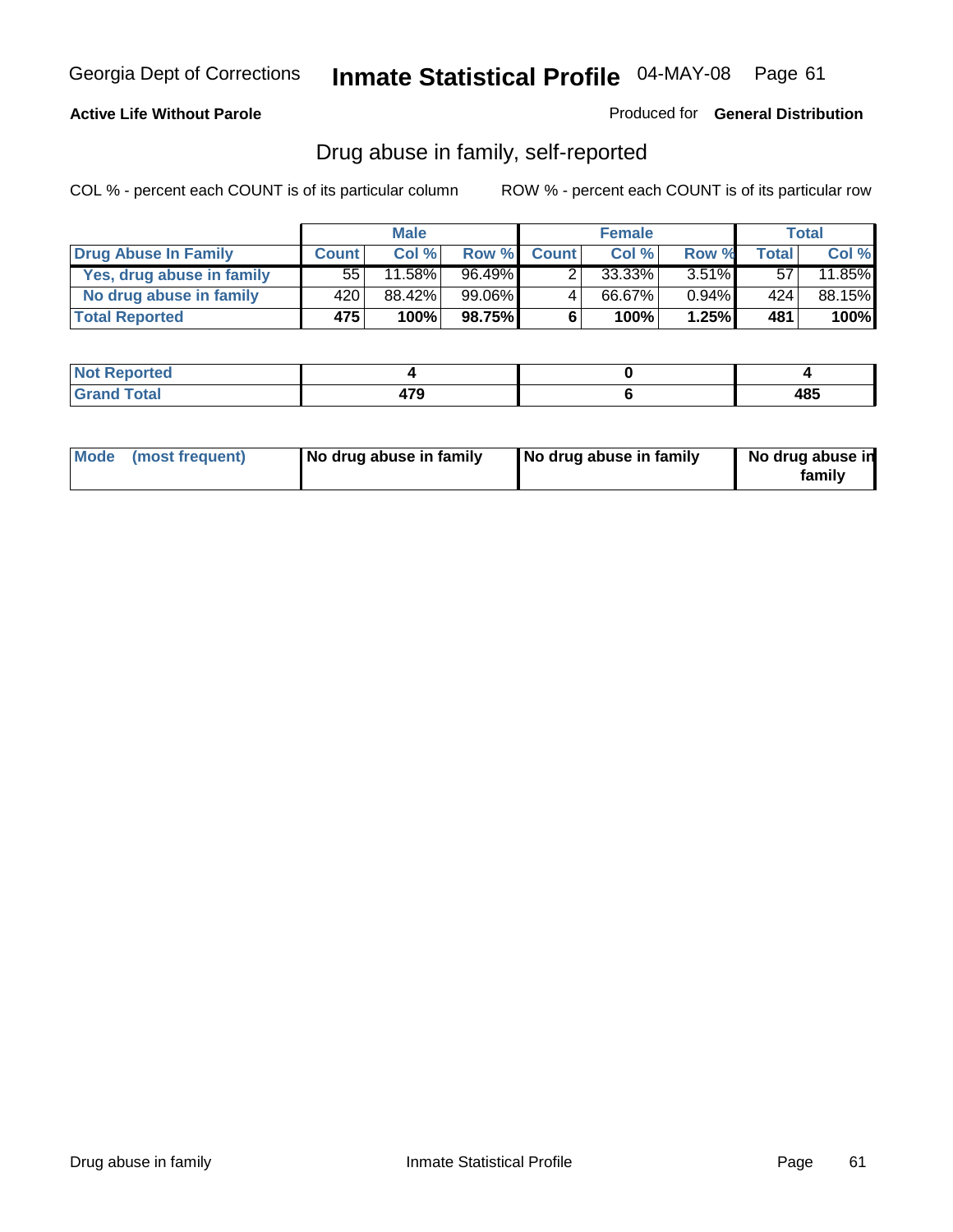### **Active Life Without Parole**

### Produced for **General Distribution**

## Subjected to frequent beatings, self-reported

|                            |              | <b>Male</b> |        |              | <b>Female</b> |          |       | Total  |
|----------------------------|--------------|-------------|--------|--------------|---------------|----------|-------|--------|
| <b>Frequent beatings</b>   | <b>Count</b> | Col %       | Row %  | <b>Count</b> | Col%          | Row %    | Total | Col %  |
| Yes, subjected to frequent | 29           | $6.11\%$    | 96.67% |              | 16.67%        | $3.33\%$ | 30    | 6.24%  |
| beatings                   |              |             |        |              |               |          |       |        |
| Not subjected to frequent  | 446          | 93.89%      | 98.89% | 5            | 83.33%        | $1.11\%$ | 451   | 93.76% |
| beatings                   |              |             |        |              |               |          |       |        |
| <b>Total Reported</b>      | 475          | 100%        | 98.75% | 6            | 100%          | 1.25%    | 481   | 100%   |

| <b>Not Reported</b>   |     |             |
|-----------------------|-----|-------------|
| Total<br>Cror<br>υιαι | 170 | 10 E<br>400 |

| Mode<br>(most frequent) | beatings | Not subjected to frequent | Not subjected to frequent<br>beatings | Not subjected to<br><b>frequent beatings</b> |
|-------------------------|----------|---------------------------|---------------------------------------|----------------------------------------------|
|                         |          |                           |                                       |                                              |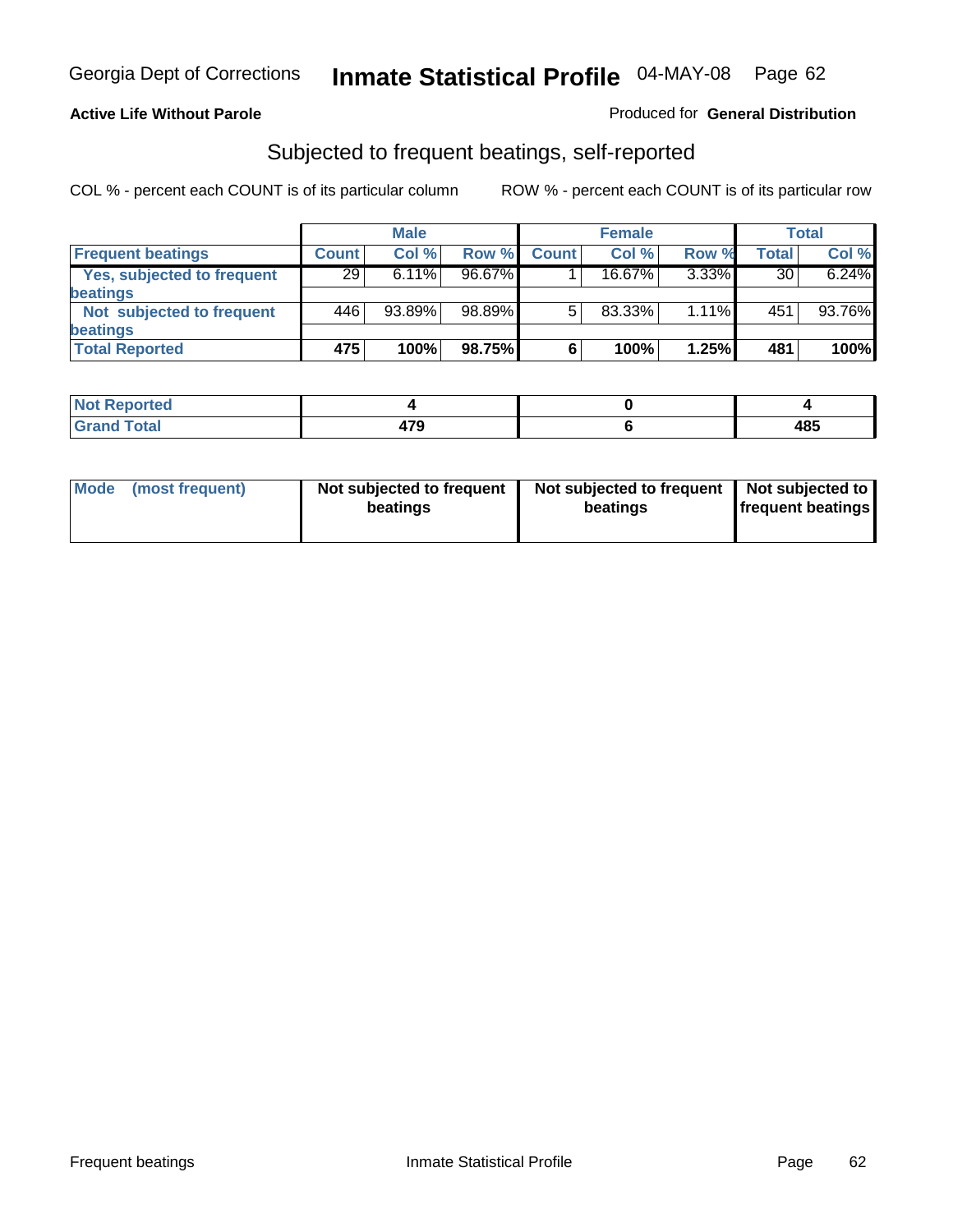### **Active Life Without Parole**

### Produced for **General Distribution**

## Father absent during inmate's childhood

|                           |              | <b>Male</b> |          |              | <b>Female</b> |          |       | Total  |
|---------------------------|--------------|-------------|----------|--------------|---------------|----------|-------|--------|
| <b>Father Absent</b>      | <b>Count</b> | Col%        | Row %    | <b>Count</b> | Col %         | Row %    | Total | Col %  |
| Yes, father was absent    | 237          | 49.89%      | 99.16% ∎ |              | 33.33%        | $0.84\%$ | 239   | 49.69% |
| No, father was not absent | 238          | $50.11\%$   | 98.35%   | 4            | 66.67%        | $1.65\%$ | 242   | 50.31% |
| <b>Total Reported</b>     | 475          | 100%        | 98.75%I  | 6            | 100%          | 1.25%    | 481   | 100%   |

| <b>Not Reported</b>   |                          |     |
|-----------------------|--------------------------|-----|
| <b>Total</b><br>Grano | 170<br>- - - -<br>$\sim$ | 485 |

| Mode (most frequent) |  | 「No, father was not absent ┃No, father was not absent ┃No, father was not | absent |
|----------------------|--|---------------------------------------------------------------------------|--------|
|----------------------|--|---------------------------------------------------------------------------|--------|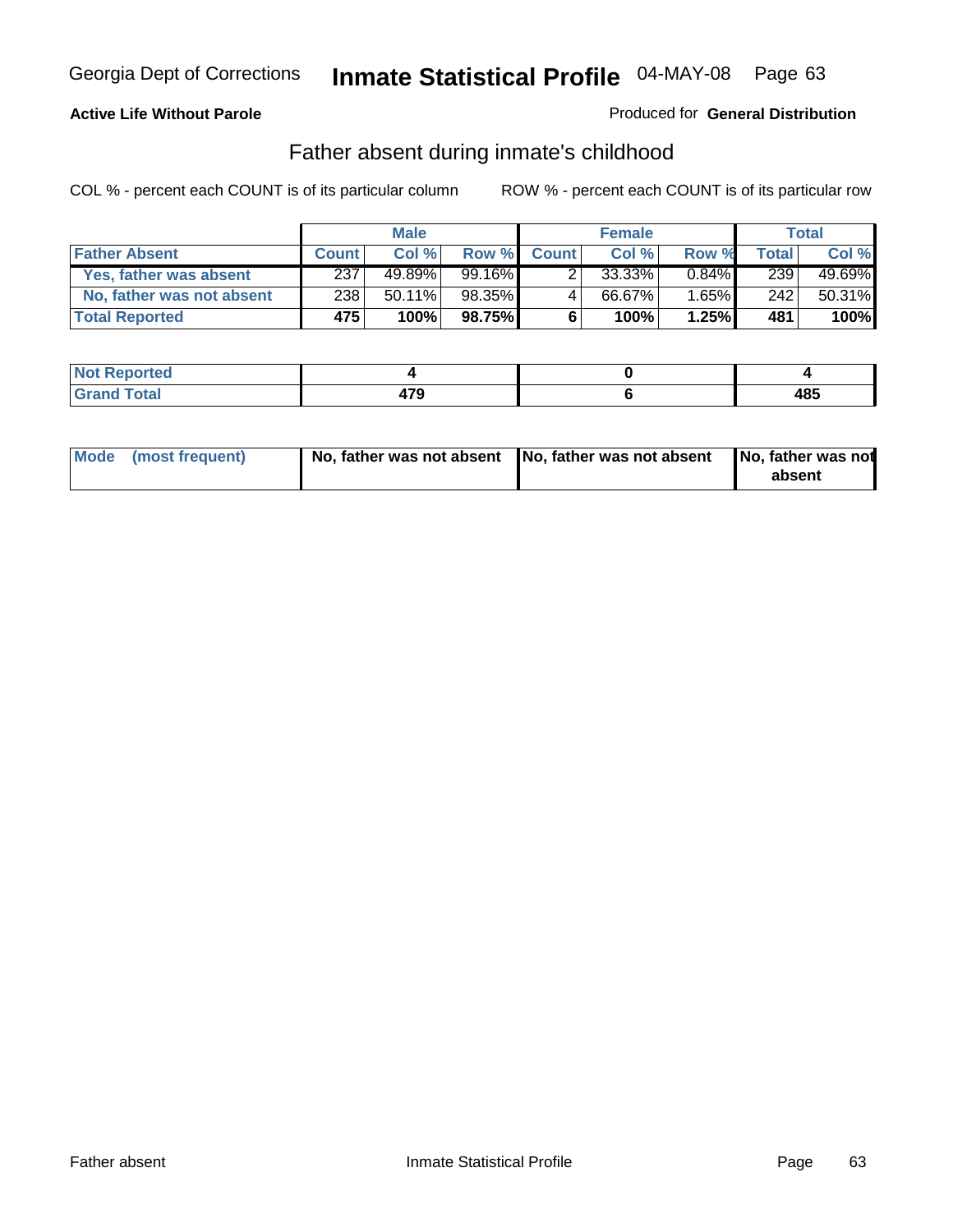### **Active Life Without Parole**

### Produced for **General Distribution**

# Mother absent during inmate's childhood

|                           |              | <b>Male</b> |         |              | <b>Female</b> |          |       | Total  |
|---------------------------|--------------|-------------|---------|--------------|---------------|----------|-------|--------|
| <b>Mother Absent</b>      | <b>Count</b> | Col%        | Row %   | <b>Count</b> | Col %         | Row %    | Total | Col %  |
| Yes, mother was absent    | 69           | $14.53\%$   | 98.57%  |              | 16.67%        | $1.43\%$ | 70    | 14.55% |
| No, mother was not absent | 406          | 85.47%      | 98.78%  | 5            | 83.33%        | $1.22\%$ | 411   | 85.45% |
| <b>Total Reported</b>     | 475          | 100%        | 98.75%I | 6            | 100%          | 1.25%    | 481   | 100%   |

| <b>Not Reported</b>   |     |     |
|-----------------------|-----|-----|
| <b>Total</b><br>Grand | 170 | 485 |

| Mode (most frequent) | No, mother was not absent $\vert$ No, mother was not absent $\vert$ No, mother was | not absent |
|----------------------|------------------------------------------------------------------------------------|------------|
|                      |                                                                                    |            |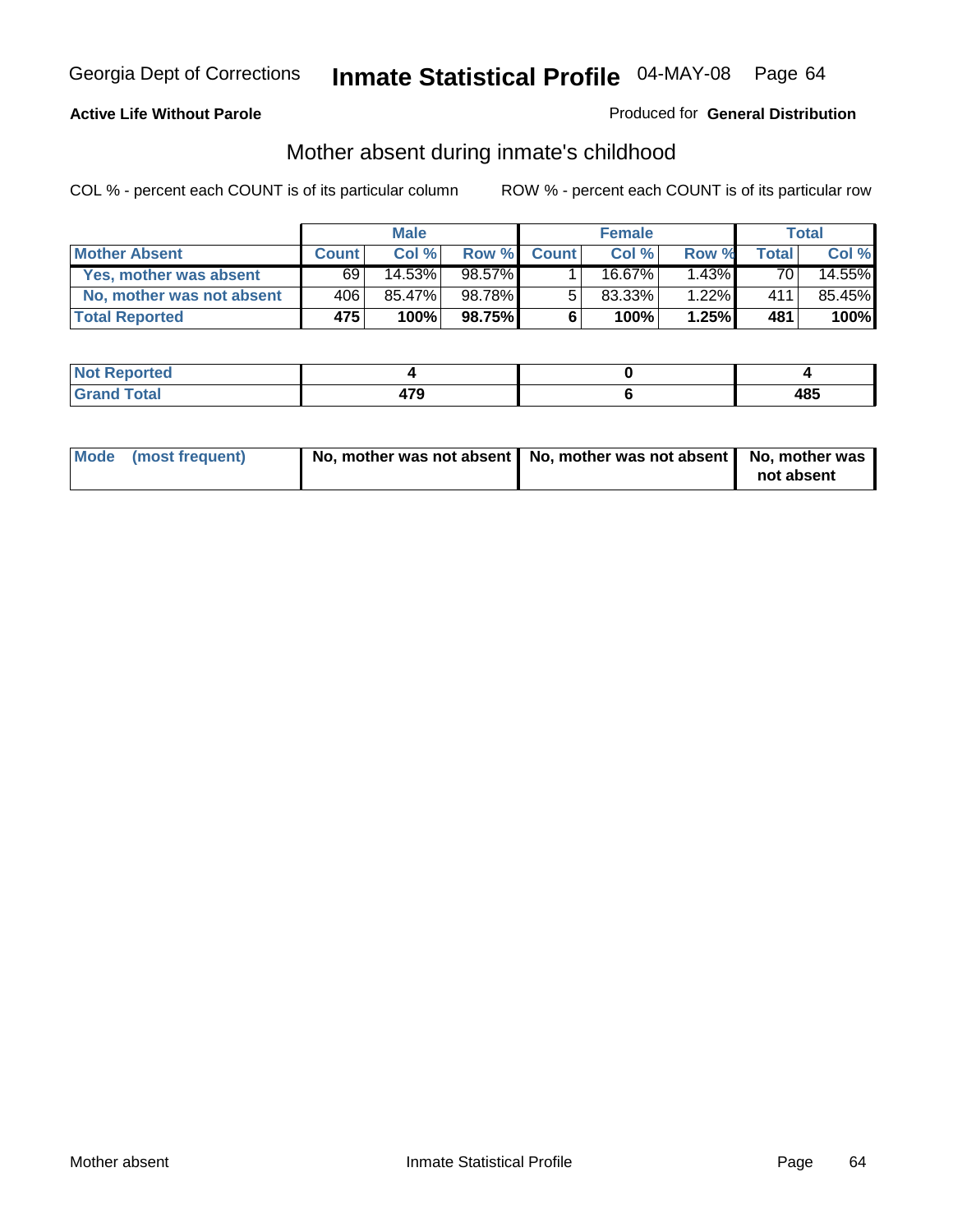**Active Life Without Parole** 

### Produced for **General Distribution**

## Number of prior Georgia incarcerations

|                                |              | <b>Male</b> |                    |   | <b>Female</b> |       |       | <b>Total</b> |
|--------------------------------|--------------|-------------|--------------------|---|---------------|-------|-------|--------------|
| Num of Prior GA Incarcerations | <b>Count</b> | Col %       | <b>Row % Count</b> |   | Col %         | Row % | Total | Col %        |
|                                | 221          | 46.14%      | 97.36%             | 6 | 100.00%       | 2.64% | 227   | 46.80%       |
|                                | 99           | 20.67%      | 100.00%            |   |               |       | 99    | 20.41%       |
|                                | 60           | 12.53%      | 100.00%            |   |               |       | 60    | 12.37%       |
|                                | 49           | 10.23%      | 100.00%            |   |               |       | 49    | 10.10%       |
|                                | 26           | 5.43%       | 100.00%            |   |               |       | 26    | 5.36%        |
|                                | 12           | 2.51%       | 100.00%            |   |               |       | 12    | 2.47%        |
| <b>More Than 5</b>             | 12           | 2.51%       | 100.00%            |   |               |       | 12    | 2.47%        |
| <b>Total Reported</b>          | 479          | 100%        | 98.76%             | 6 | 100%          | 1.24% | 485   | 100%         |

| Reported<br><b>NOT</b>          |     |            |
|---------------------------------|-----|------------|
| <b>otal</b><br>$\mathbf{v}$ and | $-$ | 10E<br>403 |

| Mean (average)       | l.28 | .26 |
|----------------------|------|-----|
| Median (middle)      |      |     |
| Mode (most frequent) |      |     |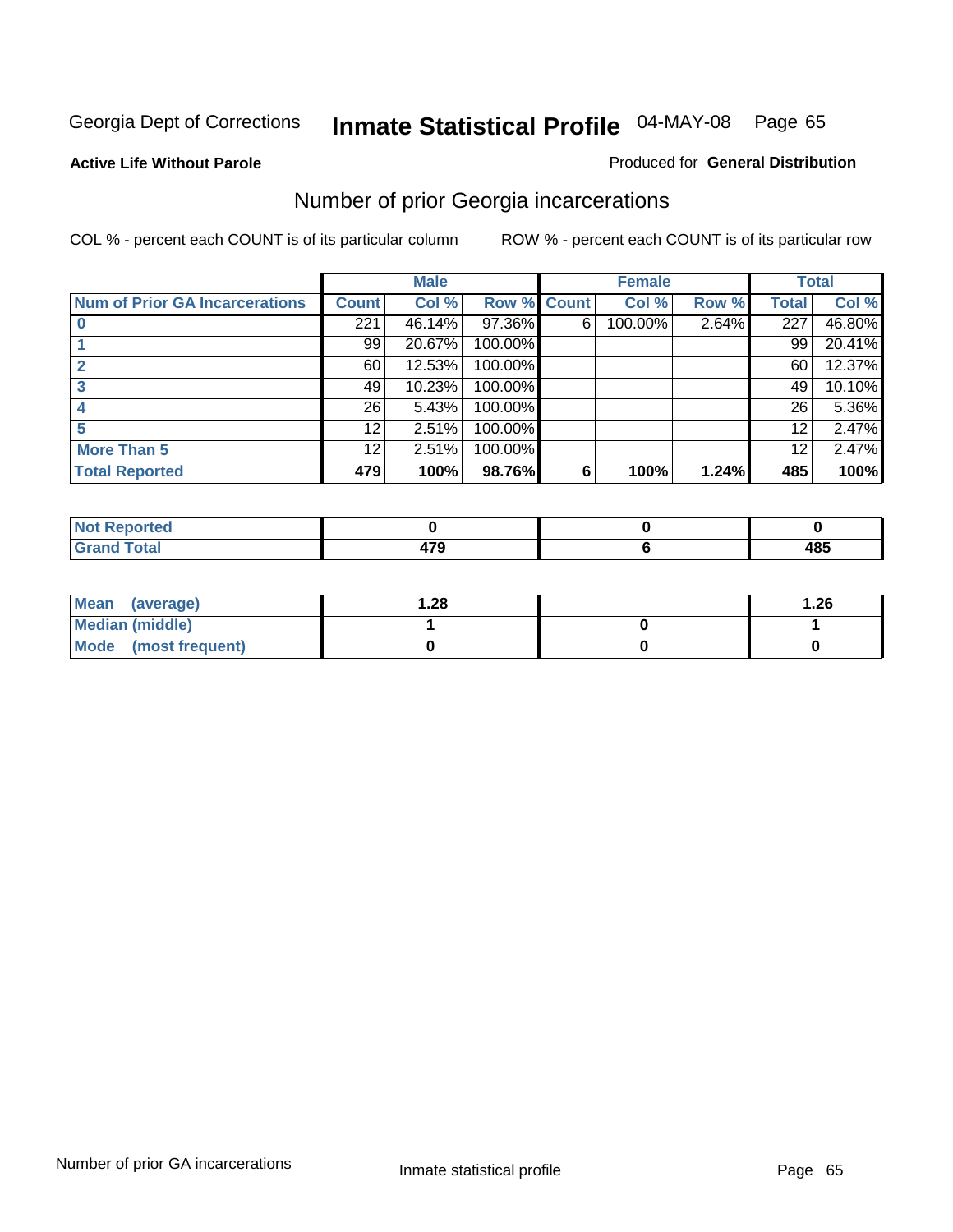**Active Life Without Parole** 

Produced for **General Distribution**

### Prison sentence in years

COL % - percent each COUNT is of its particular column ROW % - percent each COUNT is of its particular row

|                                 | Male    |         |                    | <b>Female</b> |            |         | Total       |         |
|---------------------------------|---------|---------|--------------------|---------------|------------|---------|-------------|---------|
| <b>Prison Sentence In Years</b> | Count l | Col %   | <b>Row % Count</b> |               | Col %      | Row %   | $\tau$ otal | Col %   |
| <b>Life Without Parole</b>      | 479'    | 100.00% | 98.76%             |               | $100.00\%$ | $.24\%$ | 485         | 100.00% |
| <b>Total Reported</b>           | 479'    | 100%    | 98.76%             |               | 100%       | 1.24%   | 485         | 100%    |

| <b>Reported</b>                  |         |     |
|----------------------------------|---------|-----|
| <b>Total</b><br>$\mathsf{C}$ and | ים<br>. | 485 |

### **Determinate (numeric) sentences only**

| <b>Mean</b> | (average) |  |  |
|-------------|-----------|--|--|

**All sentences (including determinate), with life, life without parole, and death sentences figured at 45 years**

| Me:<br>апет<br>.<br>᠇<br>$\sim$ | -- | т.<br>$\sim$ |
|---------------------------------|----|--------------|
|---------------------------------|----|--------------|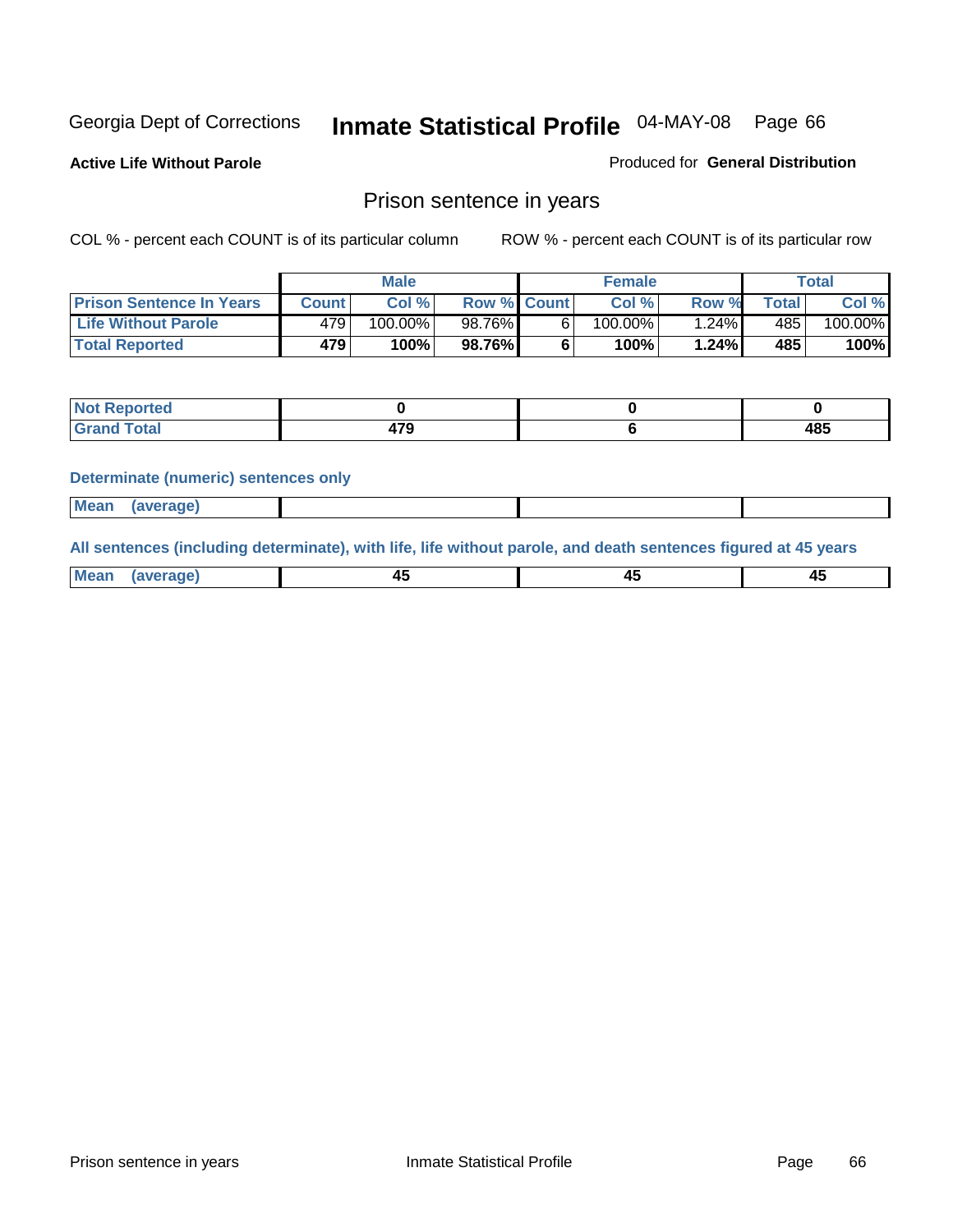### **Active Life Without Parole**

### Produced for **General Distribution**

## Primary offense, broken out into felonies vs misdemeanors

|                                  | <b>Male</b>  |         |                    | <b>Female</b> |         |       | Total        |                       |
|----------------------------------|--------------|---------|--------------------|---------------|---------|-------|--------------|-----------------------|
| <b>Felonies and Misdemeanors</b> | <b>Count</b> | Col%    | <b>Row % Count</b> |               | Col%    | Row % | <b>Total</b> | Col %                 |
| <b>Felonies</b>                  | 479'         | 100.00% | 98.76%             | 61            | 100.00% | 1.24% | 485          | $100.\overline{00\%}$ |
| <b>Total Reported</b>            | 479          | 100%    | 98.76%I            |               | 100%    | 1.24% | 485          | 100%                  |

| <b>Not</b><br><b>Reported</b><br>$\sim$             |       |    |     |
|-----------------------------------------------------|-------|----|-----|
| $f$ atal $f$<br>Gran<br>$\mathbf{v}$ . $\mathbf{u}$ | $- -$ | יי | 485 |

| M<br>$\cdots$<br>пю.<br>. | nies<br>. | . |
|---------------------------|-----------|---|
|---------------------------|-----------|---|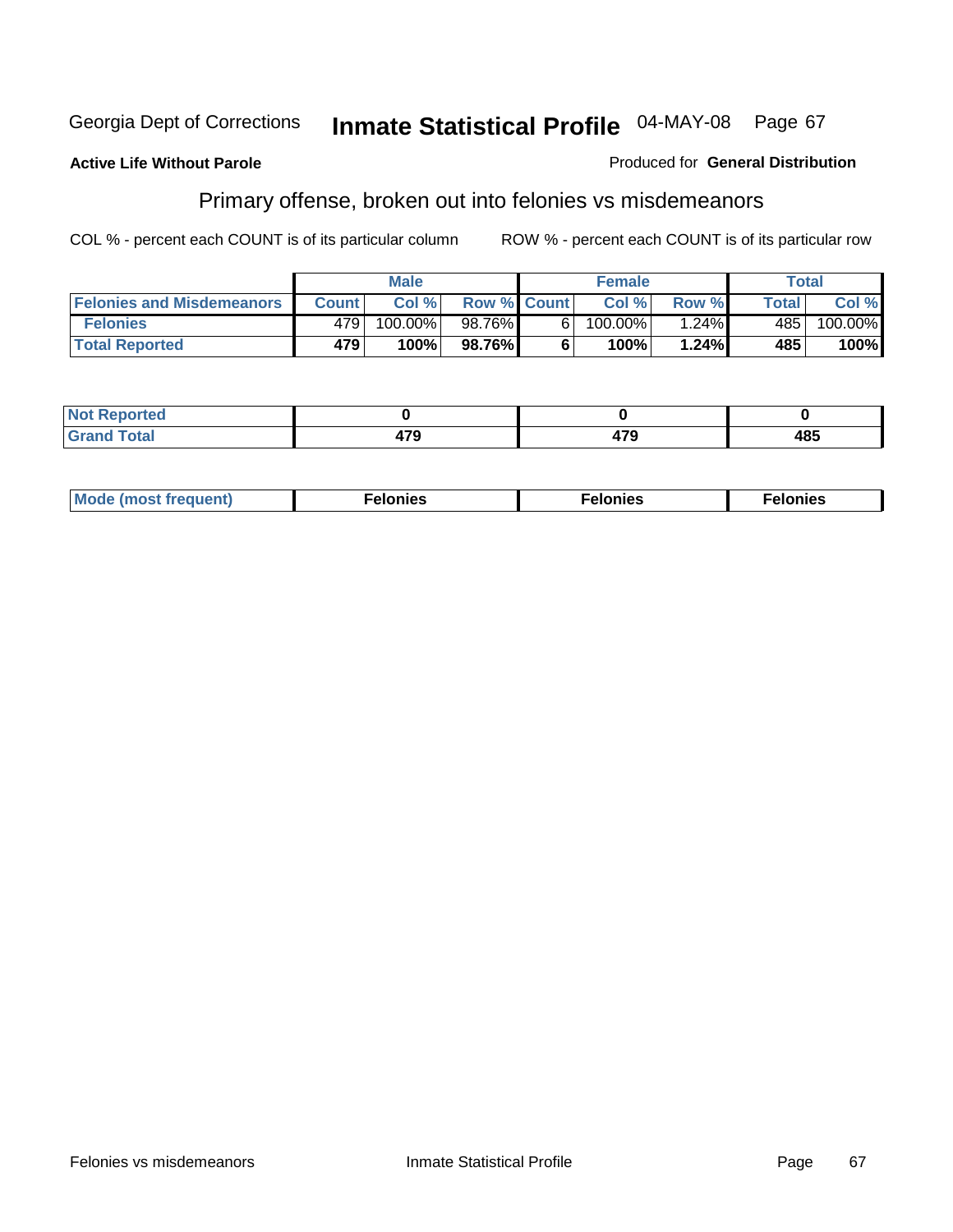### **Active Life Without Parole**

### Produced for **General Distribution**

## Primary offense, broken out into six broad crime categories

|                         |                 | <b>Male</b> |                    |   | <b>Female</b> |       |              | <b>Total</b> |  |
|-------------------------|-----------------|-------------|--------------------|---|---------------|-------|--------------|--------------|--|
| <b>Crime Categories</b> | <b>Count</b>    | Col %       | <b>Row % Count</b> |   | Col %         | Row % | <b>Total</b> | Col %        |  |
| <b>Violent</b>          | 397             | 82.88%      | 98.51%             | 6 | 100.00%       | 1.49% | 403          | 83.09%       |  |
| <b>Sex Crime</b><br>2   | 69              | 14.41%      | 100.00%            |   | .00%          |       | 69           | 14.23%       |  |
| 3<br><b>Property</b>    | 2               | .42%        | 100.00%            |   | .00%          |       |              | .41%         |  |
| <b>Drug</b><br>4        | 10 <sub>1</sub> | 2.09%       | 100.00%            |   | .00%          |       | 10           | 2.06%        |  |
| <b>Other</b><br>6       |                 | .21%        | 100.00%            |   | .00%          |       |              | .21%         |  |
| <b>Total Reported</b>   | 479             | 100%        | 98.76%             | 6 | 100%          | 1.24% | 485          | 100%         |  |

| <b>Reported</b><br><b>NOT</b><br>. |             |     |
|------------------------------------|-------------|-----|
| <b>Total</b><br>CHOH               | 170<br>11 J | 485 |

| Mo | n n | winlor" | ılen' |
|----|-----|---------|-------|
|    |     |         |       |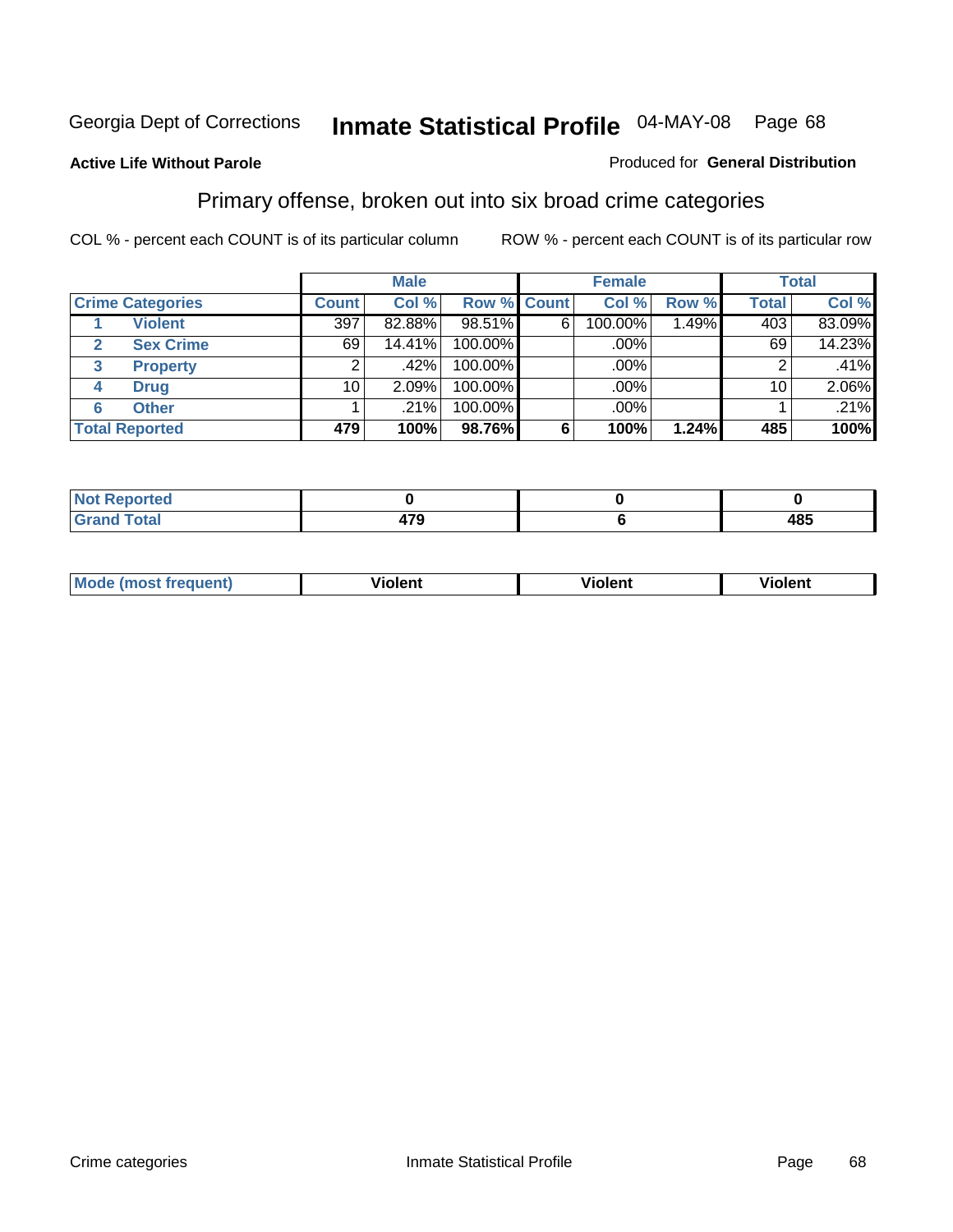### **Active Life Without Parole**

### Produced for **General Distribution**

## Primary offense, detailed offense code

|      |                                 |              | <b>Male</b> |             |   | <b>Female</b> |       |              | <b>Total</b> |
|------|---------------------------------|--------------|-------------|-------------|---|---------------|-------|--------------|--------------|
|      | <b>Primary Offense</b>          | <b>Count</b> | Col %       | Row % Count |   | Col %         | Row % | <b>Total</b> | Col %        |
| 1101 | <b>Murder</b>                   | 272          | 56.78%      | 97.84%      | 6 | 100.00%       | 2.16% | 278          | 57.32%       |
| 1311 | <b>Kidnapping</b>               | 58           | 12.11%      | 100.00%     |   |               |       | 58           | 11.96%       |
| 1601 | <b>Burglary</b>                 | 2            | .42%        | 100.00%     |   |               |       | 2            | .41%         |
| 1902 | <b>Armed Robbery</b>            | 66           | 13.78%      | 100.00%     |   |               |       | 66           | 13.61%       |
| 1911 | <b>Hijacking Motor Vehicle</b>  |              | .21%        | 100.00%     |   |               |       |              | .21%         |
| 2001 | Rape                            | 49           | 10.23%      | 100.00%     |   |               |       | 49           | 10.10%       |
| 2003 | <b>Aggrav Sodomy</b>            | 3            | .63%        | 100.00%     |   |               |       | 3            | .62%         |
| 2009 | <b>Aggrav Sexual Battery</b>    | 5            | 1.04%       | 100.00%     |   |               |       | 5            | 1.03%        |
| 2019 | <b>Child Molestation</b>        | 3            | .63%        | 100.00%     |   |               |       | 3            | .62%         |
| 2021 | <b>Aggrav Child Molestation</b> | 9            | 1.88%       | 100.00%     |   |               |       | 9            | 1.86%        |
| 2912 | <b>Poss Of Certain</b>          |              | .21%        | 100.00%     |   |               |       |              | .21%         |
|      | <b>Weapons</b>                  |              |             |             |   |               |       |              |              |
| 4012 | <b>Viol Ga Cntrl Sbst Act</b>   |              | .21%        | 100.00%     |   |               |       |              | .21%         |
| 4018 | <b>S/D Cont Sub School</b>      | 1            | .21%        | 100.00%     |   |               |       |              | .21%         |
| 4021 | <b>S/D Cocaine</b>              | 3            | .63%        | 100.00%     |   |               |       | 3            | .62%         |
| 4022 | <b>Poss Of Cocaine</b>          | 4            | .84%        | 100.00%     |   |               |       | 4            | .82%         |
| 4134 | <b>Att/Consprcy Commt</b>       | 1            | .21%        | 100.00%     |   |               |       | 1            | .21%         |
|      | C/S/Of                          |              |             |             |   |               |       |              |              |
|      | <b>Total Rported</b>            | 479          | 100%        | 98.76%      | 6 | 100%          | 1.24% | 485          | 100%         |

| <b>Not</b><br>Reported |      |     |
|------------------------|------|-----|
| <b>Fotal</b>           | ^‴^  | 40E |
| $\mathbf{v}$ and       | 71 J | 403 |

| Mode (most frequent) | 1101 Murder | 1101 Murder | 1101 Murder |
|----------------------|-------------|-------------|-------------|
|----------------------|-------------|-------------|-------------|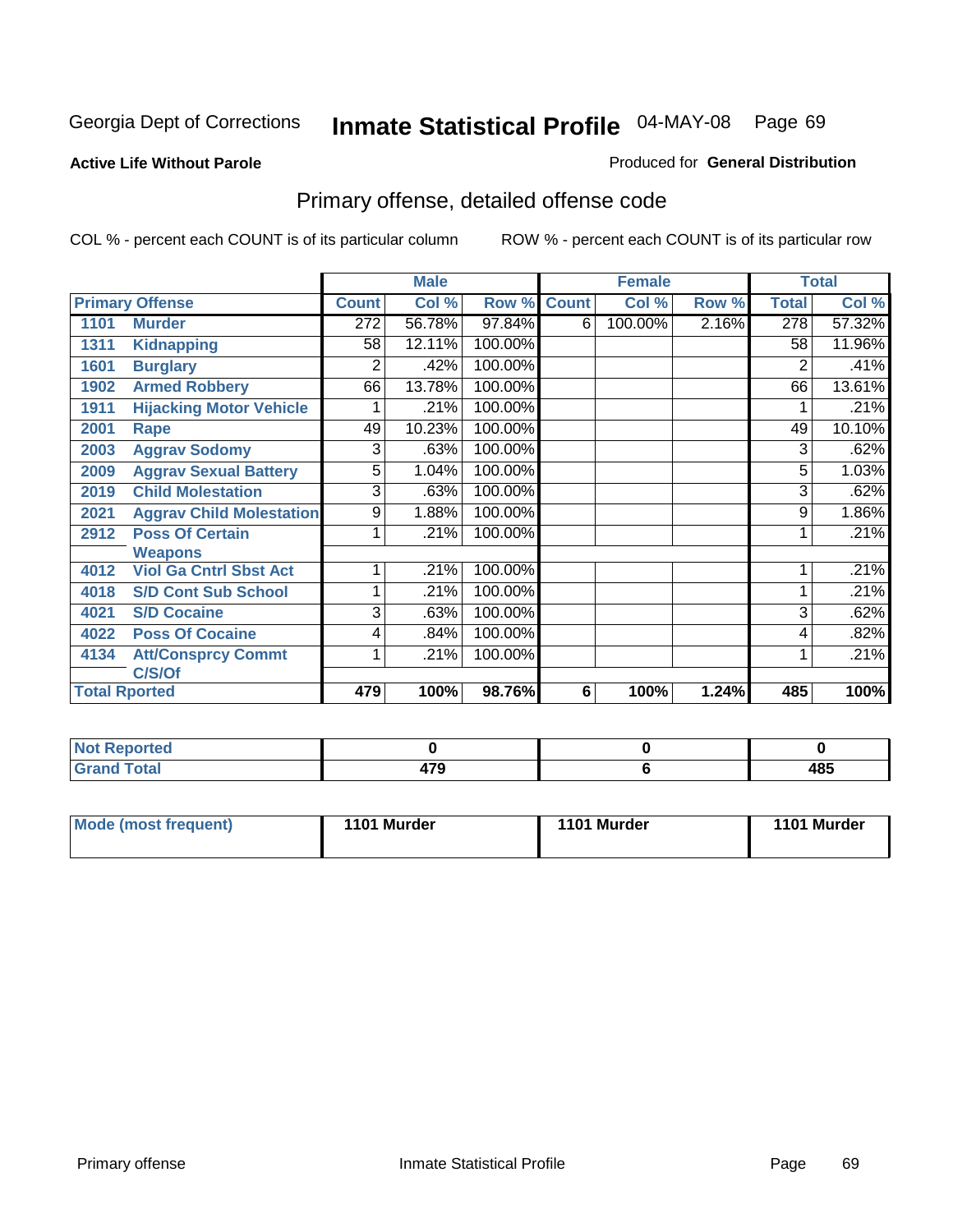Produced for **General Distribution**

### **Active Life Without Parole**

## County of conviction of primary offense

|                         |                             |                           | <b>Male</b> |             |   | <b>Female</b> |       |                 | <b>Total</b> |
|-------------------------|-----------------------------|---------------------------|-------------|-------------|---|---------------|-------|-----------------|--------------|
|                         | <b>County of Conviction</b> | <b>Count</b>              | Col %       | Row % Count |   | Col %         | Row % | <b>Total</b>    | Col %        |
| 1                       | <b>Appling</b>              | $\overline{2}$            | .42%        | 100.00%     |   |               |       | $\overline{2}$  | .41%         |
| $\overline{2}$          | <b>Atkinson</b>             | 1                         | .21%        | 100.00%     |   |               |       | 1               | .21%         |
| $\overline{\mathbf{3}}$ | <b>Bacon</b>                | $\mathbf{1}$              | .21%        | 100.00%     |   |               |       | 1               | .21%         |
| 5                       | <b>Baldwin</b>              | $\overline{6}$            | 1.25%       | 100.00%     |   |               |       | 6               | 1.24%        |
| 6                       | <b>Banks</b>                | 1                         | .21%        | 100.00%     |   |               |       | 1               | .21%         |
| $\overline{7}$          | <b>Barrow</b>               | $\overline{3}$            | .63%        | 100.00%     |   |               |       | $\overline{3}$  | .62%         |
| 8                       | <b>Bartow</b>               | $\overline{2}$            | .42%        | 100.00%     |   |               |       | $\overline{2}$  | .41%         |
| 9                       | <b>Ben Hill</b>             | $\overline{\overline{3}}$ | .63%        | 100.00%     |   |               |       | $\overline{3}$  | .62%         |
| 10                      | <b>Berrien</b>              | 1                         | .21%        | 100.00%     |   |               |       | 1               | .21%         |
| 11                      | <b>Bibb</b>                 | $\overline{15}$           | 3.13%       | 100.00%     |   |               |       | $\overline{15}$ | 3.09%        |
| 12                      | <b>Bleckley</b>             | 1                         | .21%        | 100.00%     |   |               |       | $\mathbf 1$     | .21%         |
| 13                      | <b>Brantley</b>             | $\overline{2}$            | .42%        | 100.00%     |   |               |       | $\overline{2}$  | .41%         |
| 14                      | <b>Brooks</b>               | 1                         | .21%        | 100.00%     |   |               |       | 1               | .21%         |
| 16                      | <b>Bulloch</b>              | $\overline{2}$            | .42%        | 100.00%     |   |               |       | $\overline{2}$  | .41%         |
| 17                      | <b>Burke</b>                | $\overline{6}$            | 1.25%       | 100.00%     |   |               |       | $\overline{6}$  | 1.24%        |
| 18                      | <b>Butts</b>                | $\overline{3}$            | .63%        | 100.00%     |   |               |       | $\overline{3}$  | .62%         |
| 20                      | <b>Camden</b>               | $\overline{2}$            | .42%        | 100.00%     |   |               |       | $\overline{2}$  | .41%         |
| 22                      | <b>Carroll</b>              | $\overline{2}$            | .42%        | 100.00%     |   |               |       | $\overline{2}$  | .41%         |
| 23                      | <b>Catoosa</b>              | 1                         | .21%        | 100.00%     |   |               |       | 1               | .21%         |
| 24                      | <b>Charlton</b>             | 1                         | .21%        | 100.00%     |   |               |       | 1               | .21%         |
| 25                      | <b>Chatham</b>              | $\overline{24}$           | 5.01%       | 100.00%     |   |               |       | $\overline{24}$ | 4.95%        |
| 28                      | <b>Cherokee</b>             | $\overline{3}$            | .63%        | 100.00%     |   |               |       | $\overline{3}$  | .62%         |
| 29                      | <b>Clarke</b>               | $\overline{12}$           | 2.51%       | 100.00%     |   |               |       | $\overline{12}$ | 2.47%        |
| 31                      | <b>Clayton</b>              | $\overline{16}$           | 3.34%       | 100.00%     |   |               |       | $\overline{16}$ | 3.30%        |
| 33                      | <b>Cobb</b>                 | $\overline{15}$           | 3.13%       | 100.00%     |   |               |       | $\overline{15}$ | 3.09%        |
| 34                      | <b>Coffee</b>               | 4                         | .84%        | 100.00%     |   |               |       | 4               | .82%         |
| 35                      | <b>Colquitt</b>             | $\overline{3}$            | .63%        | 100.00%     |   |               |       | $\overline{3}$  | .62%         |
| 36                      | <b>Columbia</b>             | $\overline{5}$            | 1.04%       | 100.00%     |   |               |       | $\overline{5}$  | 1.03%        |
| 37                      | <b>Cook</b>                 | $\overline{3}$            | .63%        | 100.00%     |   |               |       | $\overline{3}$  | .62%         |
| 38                      | <b>Coweta</b>               | $\overline{2}$            | .42%        | 100.00%     |   |               |       | $\overline{2}$  | .41%         |
| 40                      | <b>Crisp</b>                | 1                         | .21%        | 100.00%     |   |               |       | 1               | .21%         |
| 41                      | <b>Dade</b>                 | 1                         | .21%        | 100.00%     |   |               |       | 1               | .21%         |
| 43                      | <b>Decatur</b>              | $\overline{2}$            | .42%        | 100.00%     |   |               |       | $\overline{2}$  | .41%         |
| 44                      | <b>Dekalb</b>               | $\overline{39}$           | 8.14%       | 97.50%      | 1 | 16.67%        | 2.50% | $\overline{40}$ | 8.25%        |
| 45                      | <b>Dodge</b>                | 1                         | .21%        | 100.00%     |   |               |       | 1               | .21%         |
| 46                      | <b>Dooly</b>                | $\overline{2}$            | .42%        | 100.00%     |   |               |       | $\overline{2}$  | .41%         |
| 47                      | <b>Dougherty</b>            | $\overline{17}$           | 3.55%       | 100.00%     |   |               |       | $\overline{17}$ | 3.51%        |
| 48                      | <b>Douglas</b>              | $\overline{12}$           | 2.51%       | 92.31%      | 1 | 16.67%        | 7.69% | $\overline{13}$ | 2.68%        |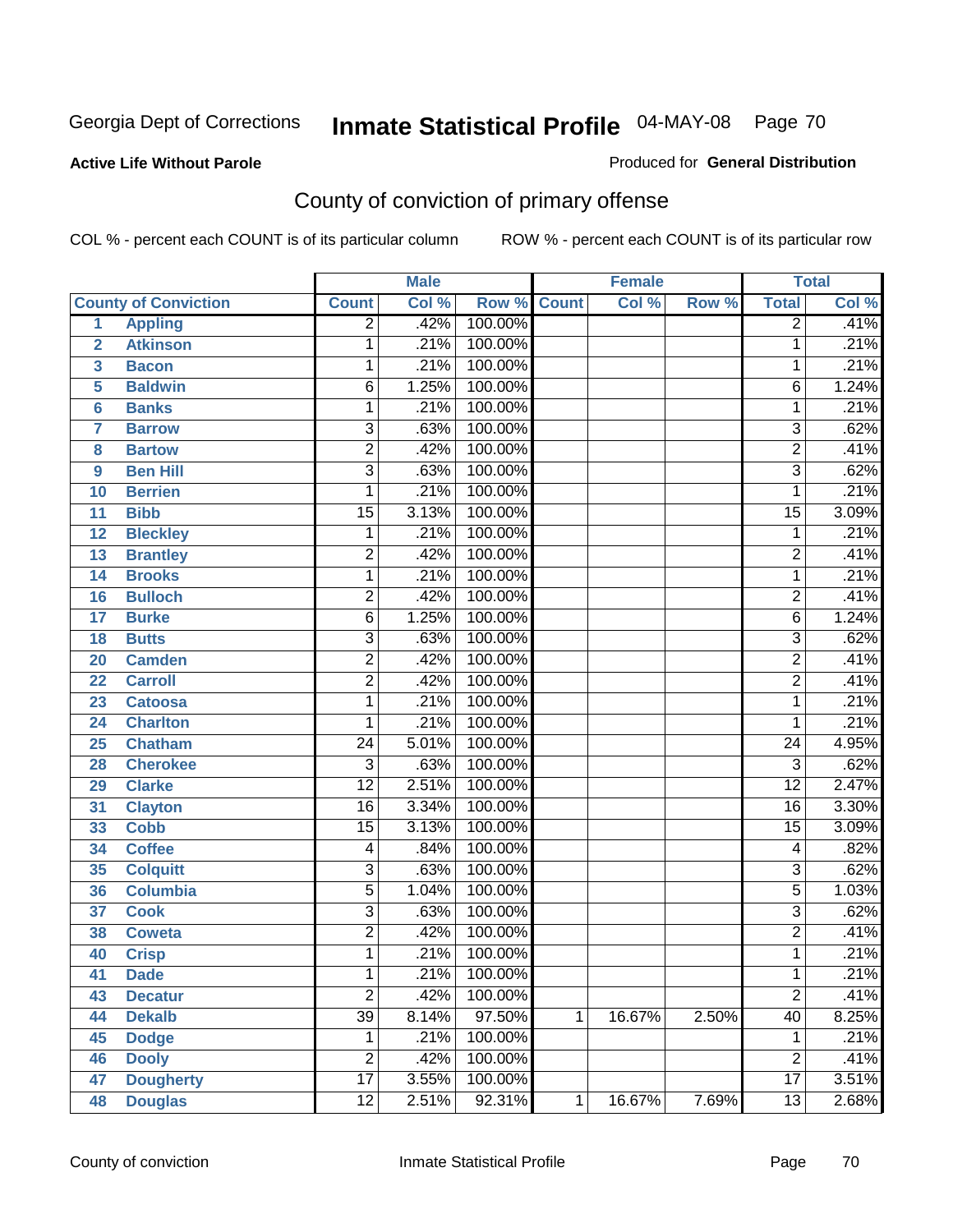### **Active Life Without Parole**

### Produced for **General Distribution**

## County of conviction of primary offense

|     |                             |                 | <b>Male</b> |                    |   | <b>Female</b> |        |                 | <b>Total</b> |
|-----|-----------------------------|-----------------|-------------|--------------------|---|---------------|--------|-----------------|--------------|
|     | <b>County of Conviction</b> | <b>Count</b>    | Col %       | <b>Row % Count</b> |   | Col %         | Row %  | <b>Total</b>    | Col %        |
| 49  | <b>Early</b>                | 1               | .21%        | 100.00%            |   |               |        | 1               | .21%         |
| 51  | <b>Effingham</b>            | $\overline{2}$  | .42%        | 100.00%            |   |               |        | $\overline{2}$  | .41%         |
| 52  | <b>Elbert</b>               | $\overline{2}$  | .42%        | 100.00%            |   |               |        | $\overline{2}$  | .41%         |
| 53  | <b>Emanuel</b>              | 1               | .21%        | 100.00%            |   |               |        | $\mathbf{1}$    | .21%         |
| 56  | <b>Fayette</b>              | 4               | .84%        | 100.00%            |   |               |        | 4               | .82%         |
| 57  | <b>Floyd</b>                | 4               | .84%        | 100.00%            |   |               |        | 4               | .82%         |
| 59  | <b>Franklin</b>             | 1               | .21%        | 100.00%            |   |               |        | 1               | .21%         |
| 60  | <b>Fulton</b>               | 48              | 10.02%      | 100.00%            |   |               |        | 48              | 9.90%        |
| 61  | <b>Gilmer</b>               | 1               | .21%        | 100.00%            |   |               |        | 1               | .21%         |
| 63  | <b>Glynn</b>                | $\overline{12}$ | 2.51%       | 100.00%            |   |               |        | $\overline{12}$ | 2.47%        |
| 65  | <b>Grady</b>                | 1               | .21%        | 100.00%            |   |               |        | 1               | .21%         |
| 66  | <b>Greene</b>               | 1               | .21%        | 100.00%            |   |               |        | 1               | .21%         |
| 67  | <b>Gwinnett</b>             | $\overline{8}$  | 1.67%       | 100.00%            |   |               |        | $\overline{8}$  | 1.65%        |
| 68  | <b>Habersham</b>            | $\overline{2}$  | .42%        | 100.00%            |   |               |        | $\overline{2}$  | .41%         |
| 69  | <b>Hall</b>                 | $\overline{7}$  | 1.46%       | 100.00%            |   |               |        | $\overline{7}$  | 1.44%        |
| 72  | <b>Harris</b>               | 1               | .21%        | 100.00%            |   |               |        | 1               | .21%         |
| 73  | <b>Hart</b>                 | 4               | .84%        | 100.00%            |   |               |        | 4               | .82%         |
| 75  | <b>Henry</b>                | $\overline{10}$ | 2.09%       | 100.00%            |   |               |        | 10              | 2.06%        |
| 76  | <b>Houston</b>              | $\overline{6}$  | 1.25%       | 100.00%            |   |               |        | 6               | 1.24%        |
| 78  | <b>Jackson</b>              | 8               | 1.67%       | 100.00%            |   |               |        | 8               | 1.65%        |
| 79  | <b>Jasper</b>               | 1               | .21%        | 100.00%            |   |               |        | 1               | .21%         |
| 80  | <b>Jeff Davis</b>           | 1               | .21%        | 100.00%            |   |               |        | 1               | .21%         |
| 81  | <b>Jefferson</b>            | 1               | .21%        | 100.00%            |   |               |        | 1               | .21%         |
| 82  | <b>Jenkins</b>              | 1               | .21%        | 100.00%            |   |               |        | 1               | .21%         |
| 84  | <b>Jones</b>                | 1               | .21%        | 100.00%            |   |               |        | 1               | .21%         |
| 87  | <b>Laurens</b>              | $\overline{2}$  | .42%        | 100.00%            |   |               |        | $\overline{2}$  | .41%         |
| 88  | Lee                         | 1               | .21%        | 100.00%            |   |               |        | 1               | .21%         |
| 89  | <b>Liberty</b>              | $\overline{5}$  | 1.04%       | 100.00%            |   |               |        | 5               | 1.03%        |
| 91  | Long                        | $\overline{3}$  | .63%        | 100.00%            |   |               |        | $\overline{3}$  | .62%         |
| 92  | <b>Lowndes</b>              | 4               | .84%        | 100.00%            |   |               |        | 4               | .82%         |
| 95  | <b>Madison</b>              | 1               | .21%        | 100.00%            |   |               |        | 1               | .21%         |
| 96  | <b>Marion</b>               | 1               |             | .21% 100.00%       |   |               |        | 1               | .21%         |
| 98  | <b>Mcintosh</b>             | 1               | .21%        | 100.00%            |   |               |        | 1               | .21%         |
| 100 | <b>Miller</b>               | 1               | .21%        | 100.00%            |   |               |        | 1               | .21%         |
| 102 | <b>Monroe</b>               | $\overline{3}$  | .63%        | 100.00%            |   |               |        | $\overline{3}$  | .62%         |
| 106 | <b>Muscogee</b>             | $\overline{15}$ | 3.13%       | 100.00%            |   |               |        | $\overline{15}$ | 3.09%        |
| 107 | <b>Newton</b>               | 4               | .84%        | 80.00%             | 1 | 16.67%        | 20.00% | $\overline{5}$  | 1.03%        |
| 109 | <b>Oglethorpe</b>           | 1               | .21%        | 100.00%            |   |               |        | 1               | .21%         |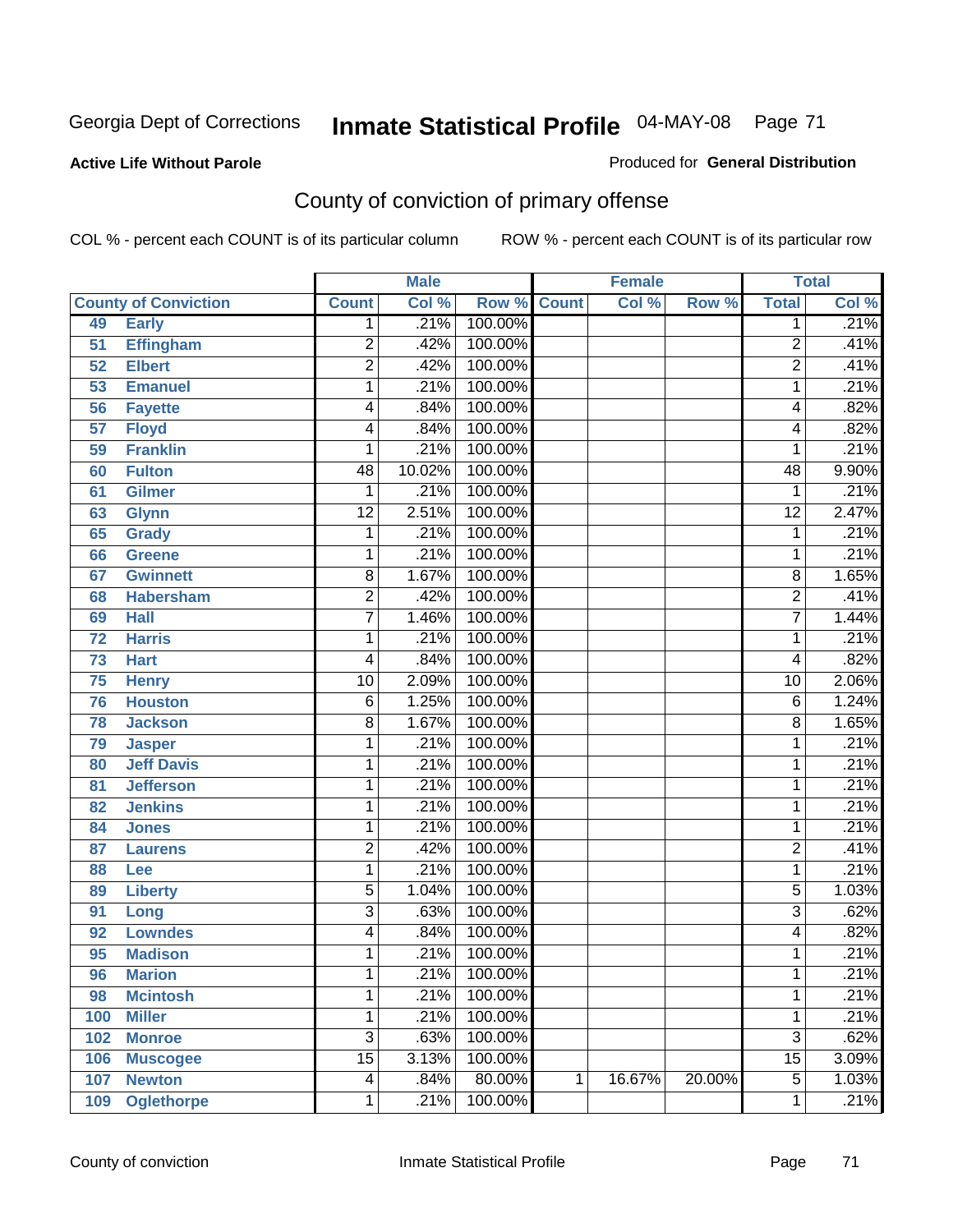### **Active Life Without Parole**

### Produced for **General Distribution**

## County of conviction of primary offense

|                                 |                 | <b>Male</b> |                    |                 | <b>Female</b> |        |                | <b>Total</b>               |
|---------------------------------|-----------------|-------------|--------------------|-----------------|---------------|--------|----------------|----------------------------|
| <b>County of Conviction</b>     | <b>Count</b>    | Col %       | <b>Row % Count</b> |                 | Col %         | Row %  | <b>Total</b>   | $\overline{\text{Col }^9}$ |
| <b>Paulding</b><br>110          | 1.              | .21%        | 100.00%            |                 |               |        | 1              | .21%                       |
| <b>Pierce</b><br>113            | $\overline{2}$  | .42%        | 100.00%            |                 |               |        | $\overline{2}$ | .41%                       |
| <b>Pike</b><br>114              | $\overline{3}$  | .63%        | 75.00%             | 1               | 16.67%        | 25.00% | 4              | .82%                       |
| $\overline{115}$<br><b>Polk</b> | 1               | .21%        | 100.00%            |                 |               |        | 1              | .21%                       |
| 116<br><b>Pulaski</b>           | 1               | .21%        | 100.00%            |                 |               |        | 1              | .21%                       |
| 117<br><b>Putnam</b>            | 4               | .84%        | 100.00%            |                 |               |        | 4              | .82%                       |
| <b>Rabun</b><br>119             | 1               | .21%        | 100.00%            |                 |               |        | 1              | .21%                       |
| <b>Randolph</b><br>120          | 1               | .21%        | 100.00%            |                 |               |        | 1              | .21%                       |
| <b>Richmond</b><br>121          | $\overline{22}$ | 4.59%       | 95.65%             | 1               | 16.67%        | 4.35%  | 23             | 4.74%                      |
| <b>Rockdale</b><br>122          | $\overline{3}$  | .63%        | 100.00%            |                 |               |        | $\overline{3}$ | .62%                       |
| <b>Spalding</b><br>126          | $\overline{5}$  | 1.04%       | 100.00%            |                 |               |        | 5              | 1.03%                      |
| <b>Stephens</b><br>127          | $\overline{2}$  | .42%        | 100.00%            |                 |               |        | $\overline{2}$ | .41%                       |
| 129<br><b>Sumter</b>            | $\overline{1}$  | .21%        | 100.00%            |                 |               |        | 1              | .21%                       |
| <b>Tattnall</b><br>132          | 1               | .21%        | 100.00%            |                 |               |        | 1              | .21%                       |
| <b>Terrell</b><br>135           | 1               | .21%        | 100.00%            |                 |               |        | 1              | .21%                       |
| 136<br><b>Thomas</b>            | $\overline{3}$  | .63%        | 100.00%            |                 |               |        | $\overline{3}$ | .62%                       |
| <b>Tift</b><br>137              | 4               | .84%        | 100.00%            |                 |               |        | 4              | .82%                       |
| <b>Toombs</b><br>138            | $\overline{3}$  | .63%        | 100.00%            |                 |               |        | $\overline{3}$ | .62%                       |
| 139<br><b>Towns</b>             | 1               | .21%        | 100.00%            |                 |               |        | 1              | .21%                       |
| 141<br><b>Troup</b>             | 1               | .21%        | 100.00%            |                 |               |        | 1              | .21%                       |
| <b>Union</b><br>144             | 1               | .21%        | 100.00%            |                 |               |        | 1              | .21%                       |
| 145<br><b>Upson</b>             | $\overline{2}$  | .42%        | 100.00%            |                 |               |        | $\overline{2}$ | .41%                       |
| <b>Walker</b><br>146            | $\overline{3}$  | .63%        | 75.00%             | 1               | 16.67%        | 25.00% | 4              | .82%                       |
| <b>Walton</b><br>147            | $\overline{3}$  | .63%        | 100.00%            |                 |               |        | $\overline{3}$ | .62%                       |
| <b>Ware</b><br>148              | $\overline{9}$  | 1.88%       | 100.00%            |                 |               |        | $\overline{9}$ | 1.86%                      |
| <b>Washington</b><br>150        | $\overline{2}$  | .42%        | 100.00%            |                 |               |        | $\overline{2}$ | .41%                       |
| 151<br><b>Wayne</b>             | $\overline{2}$  | .42%        | 100.00%            |                 |               |        | $\overline{2}$ | .41%                       |
| 155<br><b>Whitfield</b>         | $\overline{6}$  | 1.25%       | 100.00%            |                 |               |        | $\overline{6}$ | 1.24%                      |
| <b>Wilkes</b><br>157            | 1               | .21%        | 100.00%            |                 |               |        | 1              | .21%                       |
| <b>Total Rported</b>            | 479             | 100%        | 98.76%             | $6\phantom{1}6$ | 100%          | 1.24%  | 485            | 100%                       |

| المفمئر | $- -$<br>$\sim$ | 10 P<br>40J |
|---------|-----------------|-------------|

|  | M |  | Malkar | ultoı |
|--|---|--|--------|-------|
|--|---|--|--------|-------|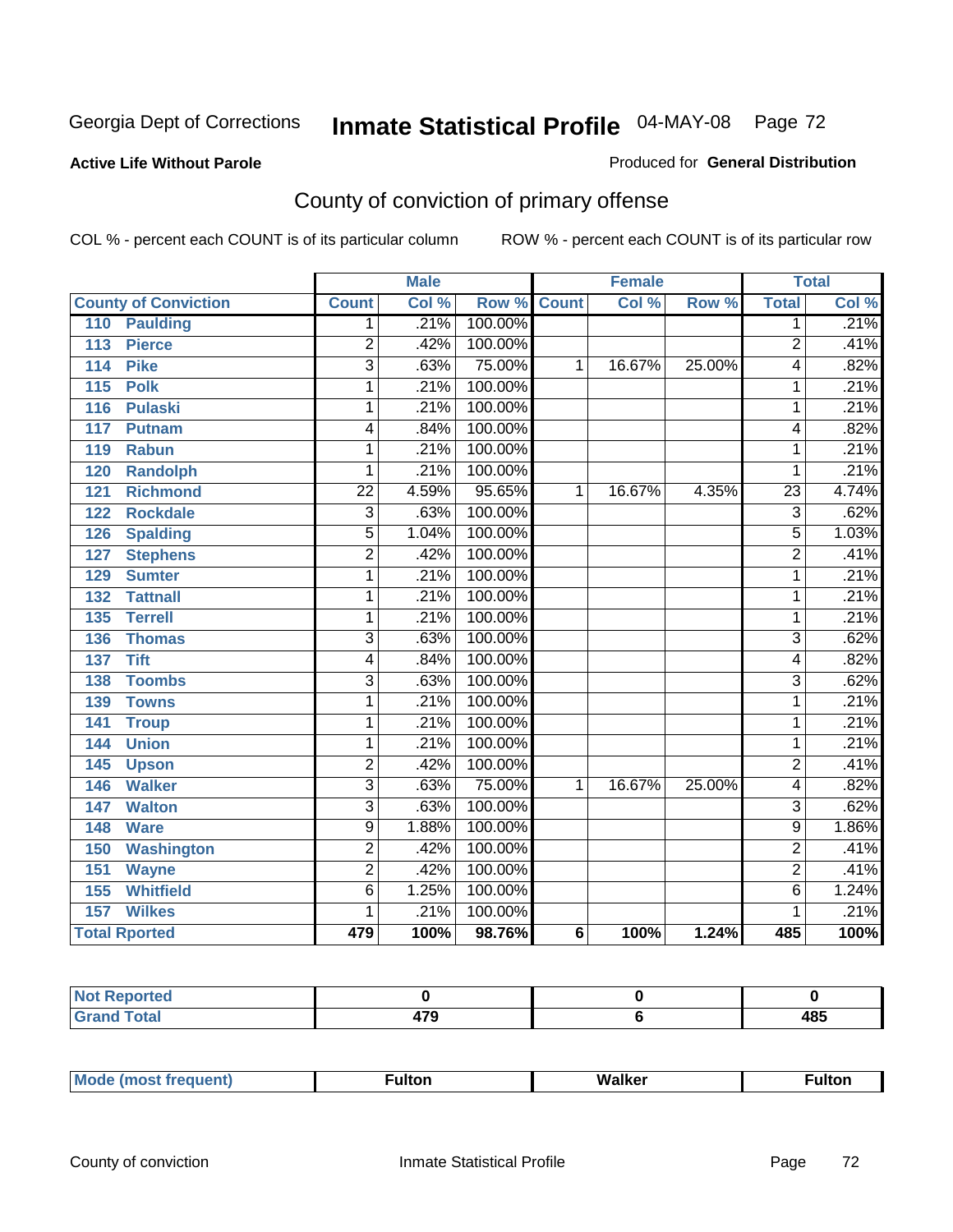#### **Active Life Without Parole**

#### Produced for **General Distribution**

# Circuit of conviction of primary offense

|                         |                                 |                 | <b>Male</b> |         |              | <b>Female</b> |        |                 | <b>Total</b> |
|-------------------------|---------------------------------|-----------------|-------------|---------|--------------|---------------|--------|-----------------|--------------|
|                         | <b>Circuit of Conviction</b>    | <b>Count</b>    | Col %       | Row %   | <b>Count</b> | Col %         | Row %  | <b>Total</b>    | Col %        |
| 1                       | <b>Alapaha Circuit</b>          | $\overline{5}$  | 1.04%       | 100.00% |              |               |        | 5               | 1.03%        |
| $\overline{2}$          | <b>Alcovy Circuit</b>           | $\overline{7}$  | 1.46%       | 87.50%  | 1            | 16.67%        | 12.50% | $\overline{8}$  | 1.65%        |
| $\overline{\mathbf{3}}$ | <b>Atlanta Circuit</b>          | 48              | 10.02%      | 100.00% |              |               |        | 48              | 9.90%        |
| 4                       | <b>Atlantic Circuit</b>         | 10              | 2.09%       | 100.00% |              |               |        | 10              | 2.06%        |
| 5                       | <b>Augusta Circuit</b>          | $\overline{33}$ | 6.89%       | 97.06%  | 1            | 16.67%        | 2.94%  | 34              | 7.01%        |
| $6\phantom{a}$          | <b>Blue Ridge Circuit</b>       | $\overline{3}$  | .63%        | 100.00% |              |               |        | $\overline{3}$  | .62%         |
| $\overline{7}$          | <b>Brunswick Circuit</b>        | $\overline{19}$ | 3.97%       | 100.00% |              |               |        | $\overline{19}$ | 3.92%        |
| 8                       | <b>Chattahoochee Circuit</b>    | $\overline{17}$ | 3.55%       | 100.00% |              |               |        | $\overline{17}$ | 3.51%        |
| 9                       | <b>Cherokee Circuit</b>         | $\overline{2}$  | .42%        | 100.00% |              |               |        | $\overline{2}$  | .41%         |
| 10                      | <b>Clayton Circuit</b>          | $\overline{16}$ | 3.34%       | 100.00% |              |               |        | $\overline{16}$ | 3.30%        |
| 11                      | <b>Cobb Circuit</b>             | $\overline{15}$ | 3.13%       | 100.00% |              |               |        | 15              | 3.09%        |
| 12                      | <b>Conasauga Circuit</b>        | $\overline{6}$  | 1.25%       | 100.00% |              |               |        | 6               | 1.24%        |
| 13                      | <b>Cordele Circuit</b>          | 6               | 1.25%       | 100.00% |              |               |        | 6               | 1.24%        |
| 14                      | <b>Coweta Circuit</b>           | $\overline{5}$  | 1.04%       | 100.00% |              |               |        | $\overline{5}$  | 1.03%        |
| 15                      | <b>Dougherty Circuit</b>        | $\overline{17}$ | 3.55%       | 100.00% |              |               |        | $\overline{17}$ | 3.51%        |
| 16                      | <b>Dublin Circuit</b>           | $\overline{2}$  | .42%        | 100.00% |              |               |        | $\overline{2}$  | .41%         |
| 17                      | <b>Eastern Circuit</b>          | $\overline{24}$ | 5.01%       | 100.00% |              |               |        | 24              | 4.95%        |
| 18                      | <b>Flint Circuit</b>            | $\overline{10}$ | 2.09%       | 100.00% |              |               |        | 10              | 2.06%        |
| 19                      | <b>Griffin Circuit</b>          | 14              | 2.92%       | 93.33%  | $\mathbf{1}$ | 16.67%        | 6.67%  | $\overline{15}$ | 3.09%        |
| 20                      | <b>Gwinnett Circuit</b>         | $\overline{8}$  | 1.67%       | 100.00% |              |               |        | $\overline{8}$  | 1.65%        |
| 21                      | <b>Houston Circuit</b>          | 6               | 1.25%       | 100.00% |              |               |        | $\overline{6}$  | 1.24%        |
| 22                      | <b>Lookout Mountain Circuit</b> | $\overline{5}$  | 1.04%       | 83.33%  | 1            | 16.67%        | 16.67% | 6               | 1.24%        |
| 23                      | <b>Macon Circuit</b>            | $\overline{15}$ | 3.13%       | 100.00% |              |               |        | $\overline{15}$ | 3.09%        |
| 24                      | <b>Middle Circuit</b>           | 7               | 1.46%       | 100.00% |              |               |        | $\overline{7}$  | 1.44%        |
| 25                      | <b>Mountain Circuit</b>         | 5               | 1.04%       | 100.00% |              |               |        | 5               | 1.03%        |
| 26                      | <b>Northeastern Circuit</b>     | $\overline{7}$  | 1.46%       | 100.00% |              |               |        | $\overline{7}$  | 1.44%        |
| 27                      | <b>Northern Circuit</b>         | $\overline{9}$  | 1.88%       | 100.00% |              |               |        | 9               | 1.86%        |
| 28                      | <b>Ocmulgee Circuit</b>         | $\overline{13}$ | 2.71%       | 100.00% |              |               |        | $\overline{13}$ | 2.68%        |
| 29                      | <b>Oconee Circuit</b>           | $\overline{3}$  | .63%        | 100.00% |              |               |        | $\overline{3}$  | .62%         |
| 30                      | <b>Ogeechee Circuit</b>         | $\overline{5}$  | 1.04%       | 100.00% |              |               |        | 5               | 1.03%        |
| $\overline{31}$         | <b>Pataula Circuit</b>          | 4               | .84%        | 100.00% |              |               |        | 4               | .82%         |
| 32                      | <b>Piedmont Circuit</b>         | 12              | 2.51%       | 100.00% |              |               |        | 12              | 2.47%        |
| 33                      | <b>Rome Circuit</b>             | 4               | .84%        | 100.00% |              |               |        | 4               | .82%         |
| 34                      | <b>South Georgia Circuit</b>    | $\overline{3}$  | .63%        | 100.00% |              |               |        | $\overline{3}$  | .62%         |
| 35                      | <b>Southern Circuit</b>         | $\overline{11}$ | 2.30%       | 100.00% |              |               |        | $\overline{11}$ | 2.27%        |
| 36                      | <b>Southwestern Circuit</b>     | $\overline{2}$  | .42%        | 100.00% |              |               |        | $\overline{2}$  | .41%         |
| 37                      | <b>Stone Mountain Circuit</b>   | $\overline{39}$ | 8.14%       | 97.50%  | 1            | 16.67%        | 2.50%  | 40              | 8.25%        |
| 38                      | <b>Tallapoosa Circuit</b>       | $\mathbf 1$     | .21%        | 100.00% |              |               |        | 1               | .21%         |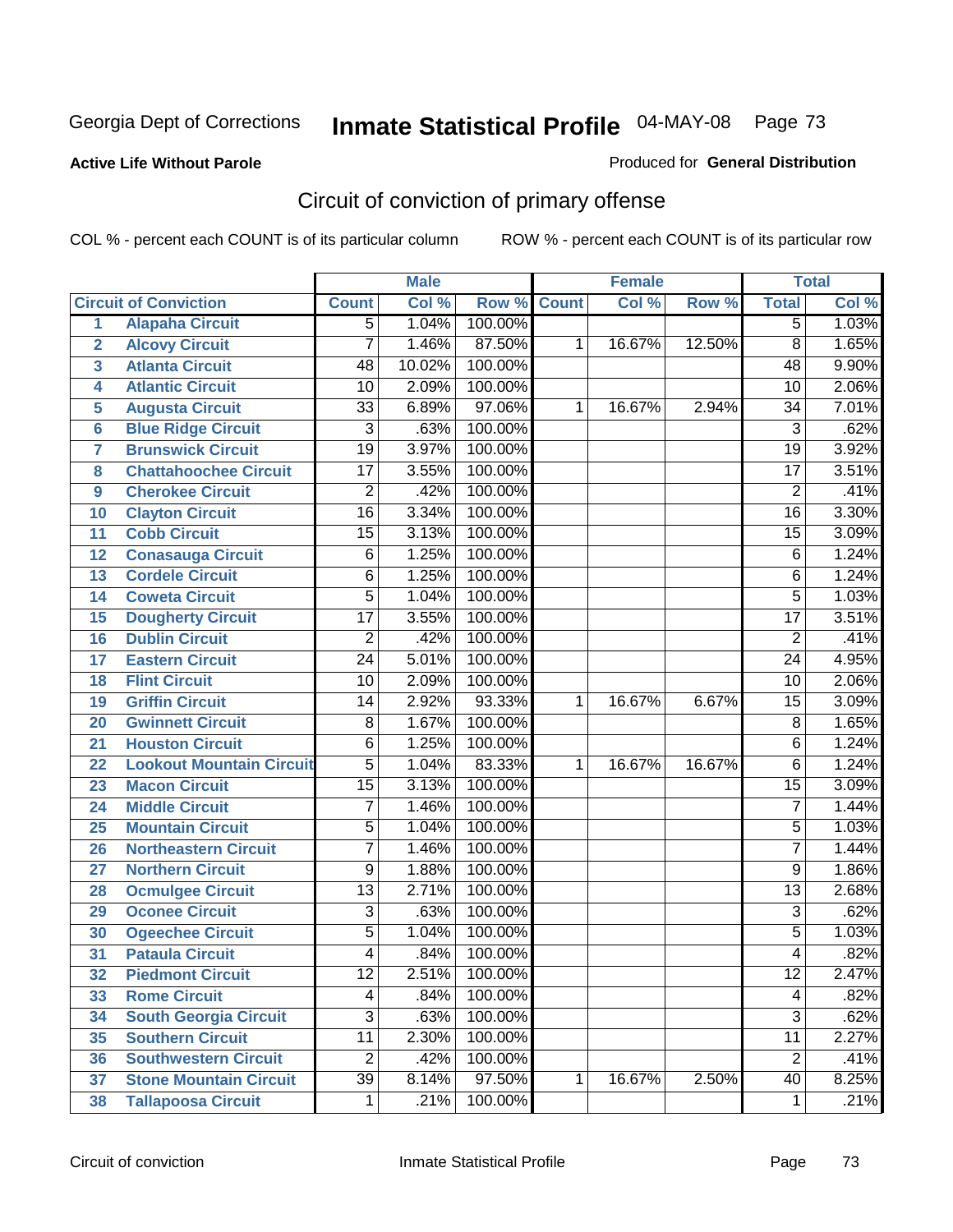**Active Life Without Parole** 

#### Produced for **General Distribution**

# Circuit of conviction of primary offense

|    |                              |              | <b>Male</b> |         |              | <b>Female</b> |       |              | <b>Total</b> |
|----|------------------------------|--------------|-------------|---------|--------------|---------------|-------|--------------|--------------|
|    | <b>Circuit of Conviction</b> | <b>Count</b> | Col %       | Row %   | <b>Count</b> | Col %         | Row % | <b>Total</b> | Col %        |
| 39 | <b>Tifton Circuit</b>        | 4            | .84%        | 100.00% |              |               |       | 4            | $.82\%$      |
| 40 | <b>Toombs Circuit</b>        |              | .21%        | 100.00% |              |               |       |              | .21%         |
| 41 | <b>Waycross Circuit</b>      | 19           | 3.97%       | 100.00% |              |               |       | 19           | 3.92%        |
| 42 | <b>Western Circuit</b>       | 12           | 2.51%       | 100.00% |              |               |       | 12           | 2.47%        |
| 43 | <b>Rockdale Circuit</b>      | 3            | .63%        | 100.00% |              |               |       | 3            | .62%         |
| 44 | <b>Douglas Circuit</b>       | 12           | 2.51%       | 92.31%  |              | 16.67%        | 7.69% | 13           | 2.68%        |
| 45 | <b>Appalachian Circuit</b>   |              | .21%        | 100.00% |              |               |       |              | .21%         |
| 46 | <b>Enotah Circuit</b>        | 2            | .42%        | 100.00% |              |               |       | 2            | .41%         |
| 48 | <b>Towaliga Circuit</b>      | 6            | 1.25%       | 100.00% |              |               |       | 6            | 1.24%        |
| 49 | <b>Paulding Circuit</b>      |              | .21%        | 100.00% |              |               |       |              | .21%         |
|    | <b>Total Rported</b>         | 479          | 100%        | 98.76%  | 6            | 100%          | 1.24% | 485          | 100%         |

| . Reported<br><b>NOT</b> |               |                     |
|--------------------------|---------------|---------------------|
| <b>c</b> otal            | 170<br>$\sim$ | 10 E<br>40.<br>$ -$ |

| Mο<br><b>Stone</b><br>Mountain<br>`lanta |
|------------------------------------------|
|------------------------------------------|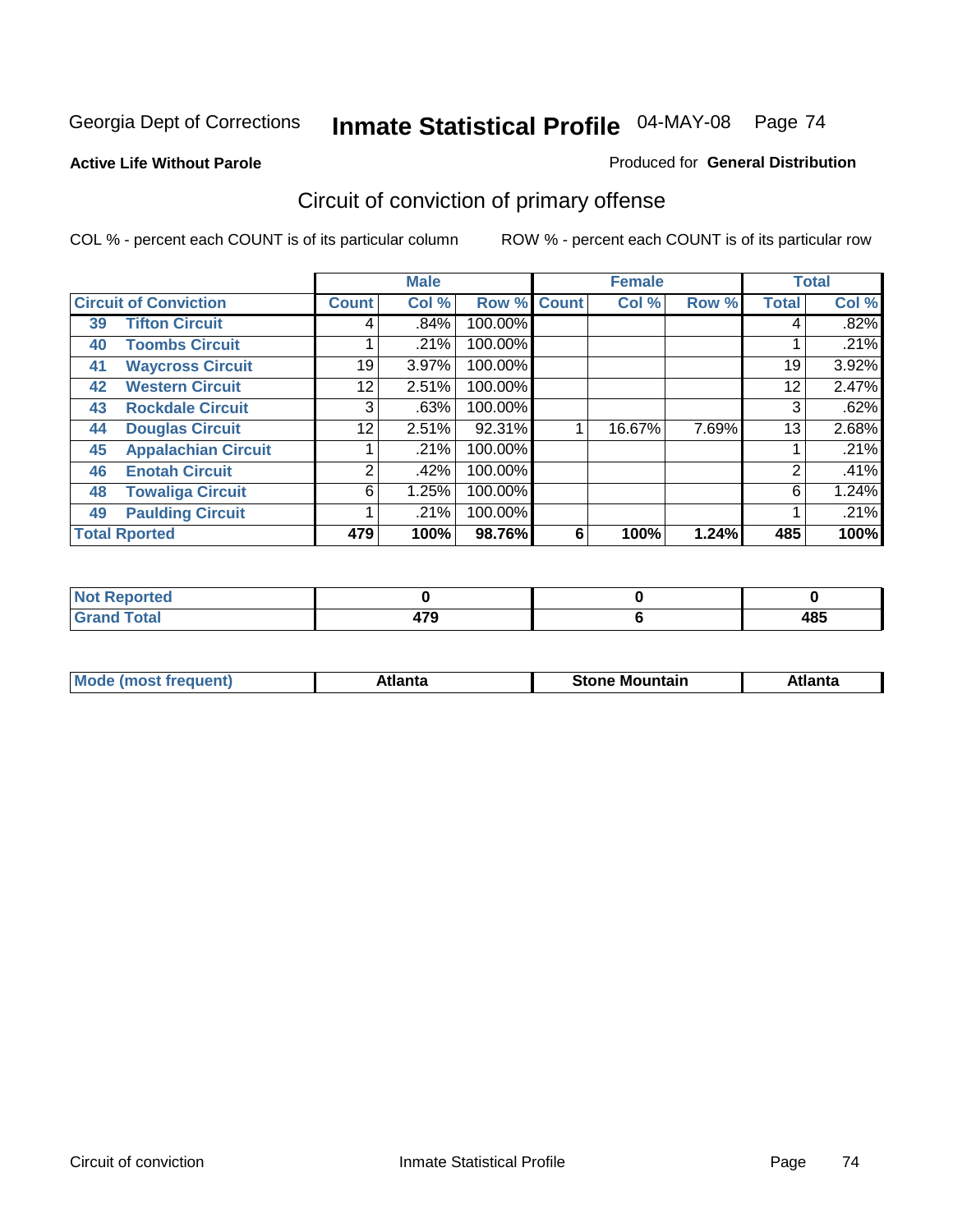#### **Active Life Without Parole**

#### Produced for **General Distribution**

## Years served (jail + prison) in this incarceration

|                       |                 | <b>Male</b> |         |                 | <b>Female</b> |       |                 | <b>Total</b> |
|-----------------------|-----------------|-------------|---------|-----------------|---------------|-------|-----------------|--------------|
| <b>Years Served</b>   | <b>Count</b>    | Col %       | Row %   | <b>Count</b>    | Col %         | Row % | <b>Total</b>    | Col %        |
| Less than one year    | 7               | 1.47%       | 100.00% |                 |               |       | $\overline{7}$  | 1.45%        |
| 1 to 1.99 years       | 12              | 2.52%       | 100.00% |                 |               |       | $\overline{12}$ | 2.49%        |
| 2 to 2.99 years       | 18              | 3.78%       | 100.00% |                 |               |       | 18              | 3.73%        |
| 3 to 3.99 years       | $\overline{26}$ | 5.46%       | 100.00% |                 |               |       | $\overline{26}$ | 5.39%        |
| 4 to 4.99 years       | $\overline{27}$ | 5.67%       | 100.00% |                 |               |       | $\overline{27}$ | 5.60%        |
| 5 to 5.99 years       | 42              | 8.82%       | 91.30%  | 4               | 66.67%        | 8.70% | 46              | 9.54%        |
| 6 to 6.99 years       | $\overline{32}$ | 6.72%       | 100.00% |                 |               |       | $\overline{32}$ | 6.64%        |
| 7 to 7.99 years       | 49              | 10.29%      | 100.00% |                 |               |       | 49              | 10.17%       |
| 8 to 8.99 years       | 41              | 8.61%       | 100.00% |                 |               |       | 41              | 8.51%        |
| 9 to 9.99 years       | $\overline{31}$ | 6.51%       | 96.88%  | $\mathbf{1}$    | 16.67%        | 3.13% | $\overline{32}$ | 6.64%        |
| 10 to 10.99 years     | 48              | 10.08%      | 97.96%  | 1               | 16.67%        | 2.04% | 49              | 10.17%       |
| 11 to 11.99 years     | 44              | 9.24%       | 100.00% |                 |               |       | 44              | 9.13%        |
| 12 to 12.99 years     | 29              | 6.09%       | 100.00% |                 |               |       | $\overline{29}$ | 6.02%        |
| 13 to 13.99 years     | $\overline{21}$ | 4.41%       | 100.00% |                 |               |       | $\overline{21}$ | 4.36%        |
| 14 to 14.99 years     | 22              | 4.62%       | 100.00% |                 |               |       | 22              | 4.56%        |
| 15 to 15.99 years     | 6               | 1.26%       | 100.00% |                 |               |       | 6               | 1.24%        |
| 16 to 16.99 years     | 4               | 0.84%       | 100.00% |                 |               |       | 4               | 0.83%        |
| 17 to 17.99 years     | $\overline{3}$  | 0.63%       | 100.00% |                 |               |       | 3               | 0.62%        |
| 18 to 18.99 years     | $\overline{3}$  | 0.63%       | 100.00% |                 |               |       | $\overline{3}$  | 0.62%        |
| 19 to 19.99 years     | $\overline{3}$  | 0.63%       | 100.00% |                 |               |       | $\overline{3}$  | 0.62%        |
| 20 to 20.99 years     | 1               | 0.21%       | 100.00% |                 |               |       | $\mathbf{1}$    | 0.21%        |
| 21 to 21.99 years     | 2               | 0.42%       | 100.00% |                 |               |       | $\overline{2}$  | 0.41%        |
| 24 to 24.99 years     | 1               | 0.21%       | 100.00% |                 |               |       | 1               | 0.21%        |
| 27 to 27.99 years     | 1               | 0.21%       | 100.00% |                 |               |       | 1               | 0.21%        |
| Thirty + years        | 3               | 0.63%       | 100.00% |                 |               |       | $\overline{3}$  | 0.62%        |
| <b>Total Reported</b> | 476             | 100%        | 98.76%  | $6\phantom{1}6$ | 100%          | 1.24% | 482             | 100%         |

| <b>Not Reported</b> |            |      |             |
|---------------------|------------|------|-------------|
| <b>Grand Total</b>  | 479        |      | 485         |
|                     |            |      |             |
| Mean (average)      | 8.89       | 7.16 | 8.87        |
| Modian (middle)     | <b>R51</b> | 5.81 | <b>RAQ5</b> |

|                      |                   | .               | .                        |
|----------------------|-------------------|-----------------|--------------------------|
| Median (middle)      | 8.51              | 5.81            | 8.495                    |
| Mode (most frequent) | 12 to 12.99 years | 9 to 9.99 years | <b>12 to 12.99 years</b> |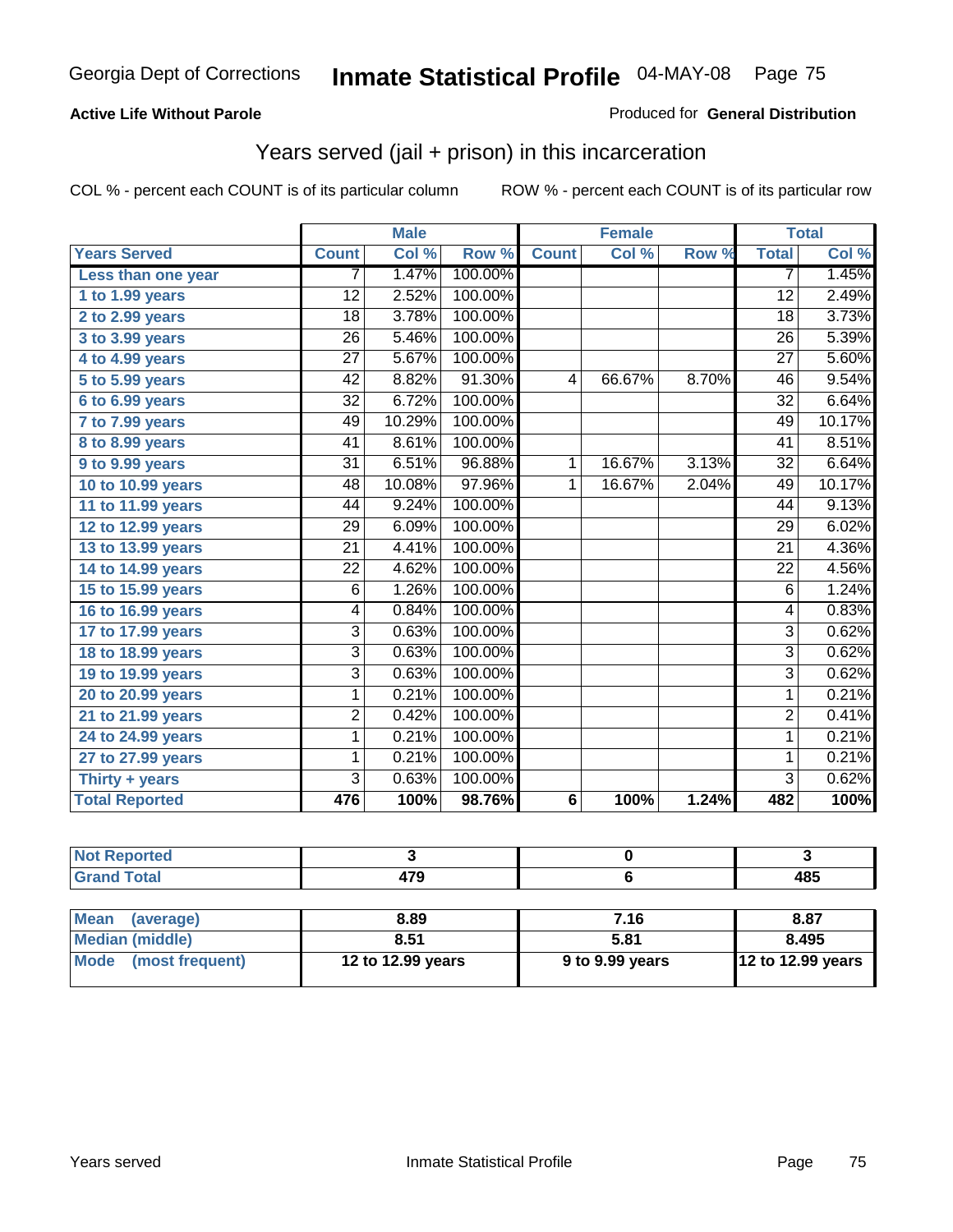#### **Active Life Without Parole**

Produced for **General Distribution**

## Results of most recent HIV tests

|                         |              | <b>Male</b> |         |              | <b>Female</b> |       |       | Total  |
|-------------------------|--------------|-------------|---------|--------------|---------------|-------|-------|--------|
| <b>HIV Test Results</b> | <b>Count</b> | Col %       | Row %   | <b>Count</b> | Col %         | Row % | Total | Col %  |
| <b>Positive</b>         |              | $0.84\%$    | 100.00% |              |               |       |       | 0.83%  |
| <b>Negative</b>         | 474          | $99.16\%$   | 98.75%  |              | 100.00%       | 1.25% | 480   | 99.17% |
| <b>Total Reported</b>   | 478          | 100%        | 98.76%  |              | 100%          | 1.24% | 484   | 100%   |

| <b>Not Reported</b> |            |     |
|---------------------|------------|-----|
| <b>Grand Total</b>  | . ה<br>--- | 485 |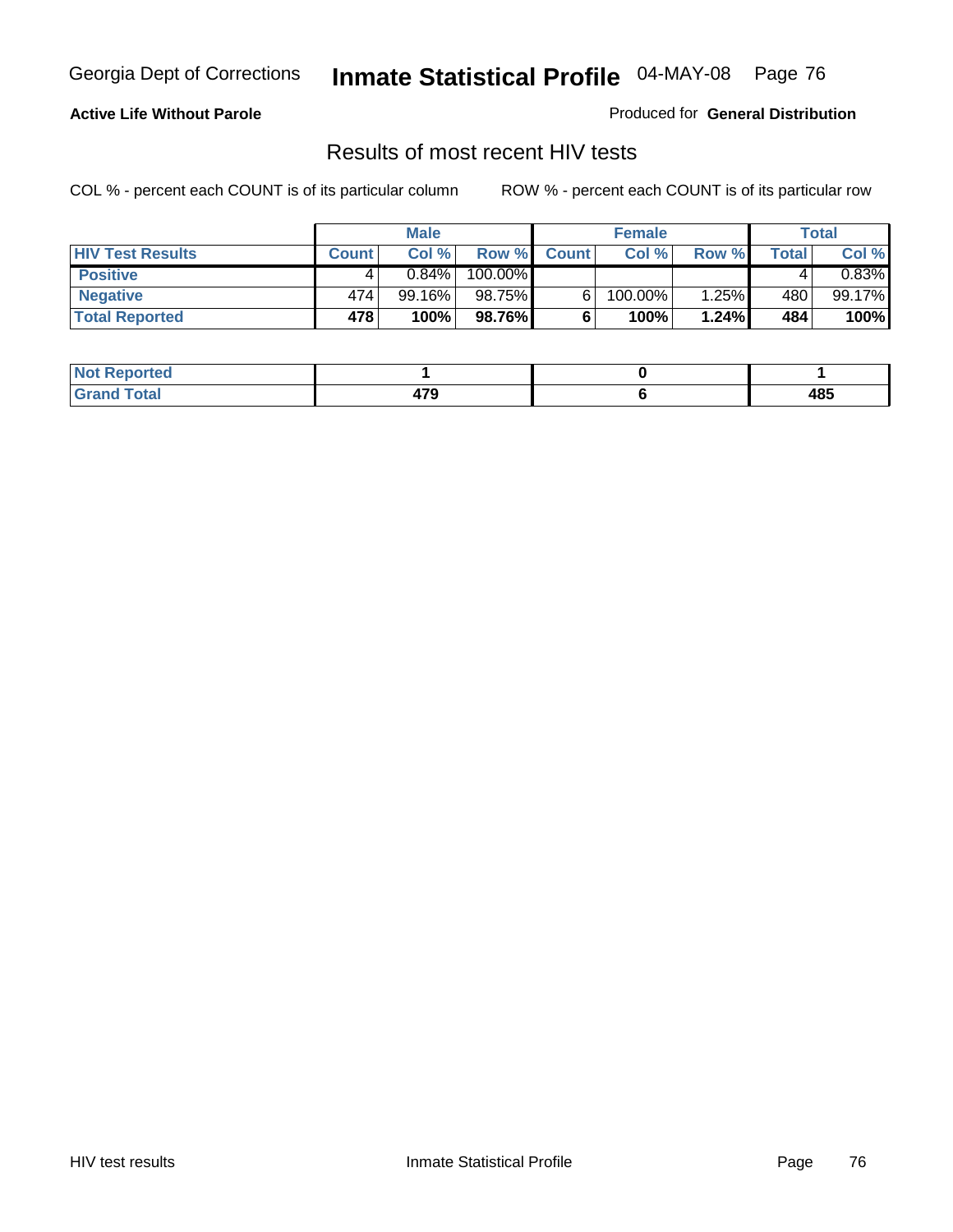### **Active Life Without Parole**

#### Produced for **General Distribution**

### Results of most recent tuberculosis test

|                                  |              | <b>Male</b> |         |              | <b>Female</b> |          |                    | Total  |
|----------------------------------|--------------|-------------|---------|--------------|---------------|----------|--------------------|--------|
| <b>Tuberculosis Test Results</b> | <b>Count</b> | Col %       | Row %   | <b>Count</b> | Col %         | Row %    | Total <sub>1</sub> | Col %  |
| <b>Positive on current test</b>  | 22           | 4.63%       | 100.00% |              |               |          | 22                 | 4.57%  |
| <b>Positive on previous test</b> | 97           | $20.42\%$   | 100.00% |              |               |          | 97                 | 20.17% |
| <b>Negative</b>                  | 356          | 74.95%      | 98.34%  |              | 100.00%       | $1.66\%$ | 362                | 75.26% |
| <b>Total Reported</b>            | 475          | 100%        | 98.75%  |              | 100%          | 1.25%    | 481                | 100%   |

| <b>Reported</b><br><b>NOT</b> |             |     |
|-------------------------------|-------------|-----|
| <b>Total</b>                  | 170<br>71 J | 485 |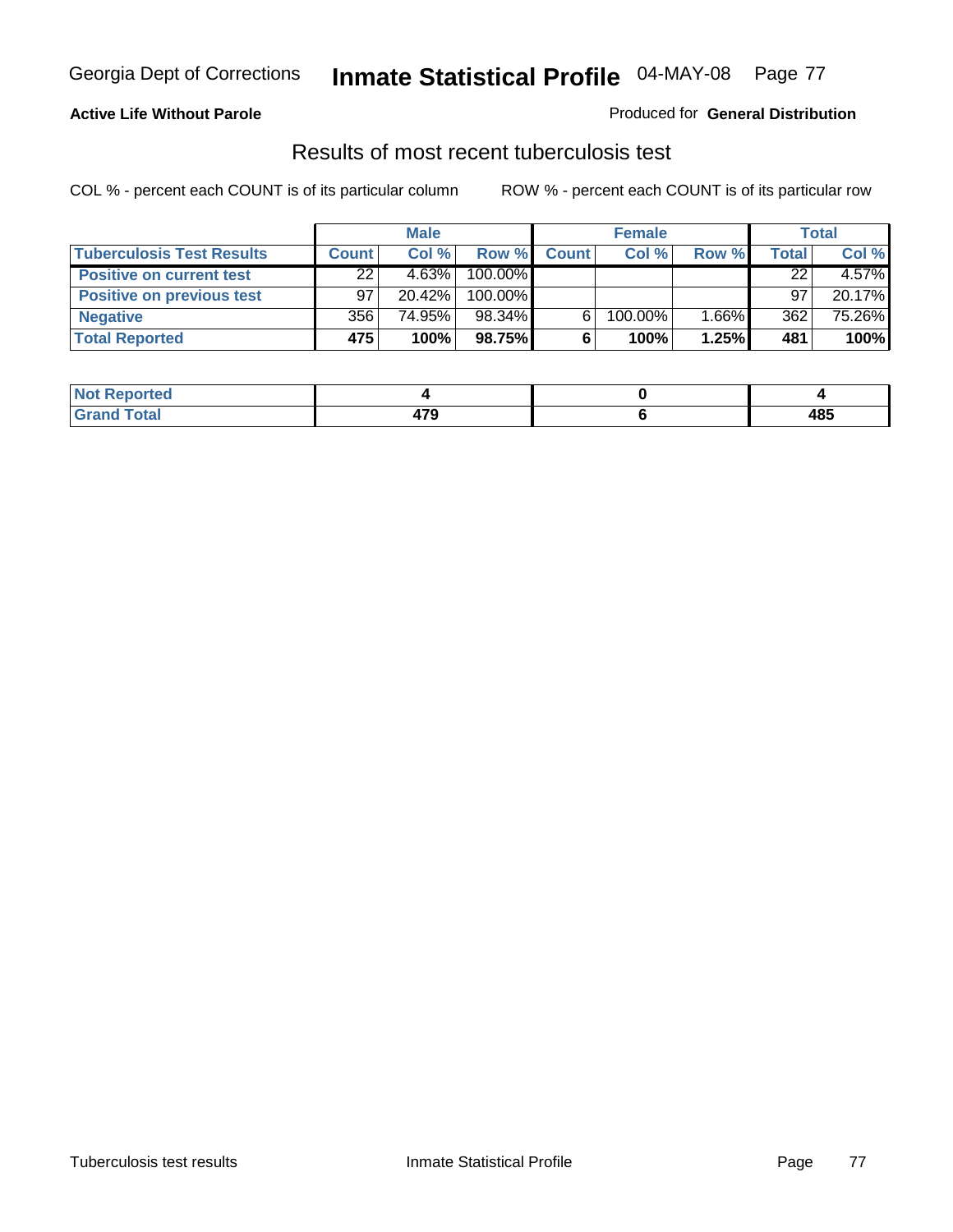### **Active Life Without Parole**

Produced for **General Distribution**

### Results of most recent syphilis test

|                                 |                 | <b>Male</b> |         |              | <b>Female</b> |       |       | Total     |
|---------------------------------|-----------------|-------------|---------|--------------|---------------|-------|-------|-----------|
| <b>Syphilis Test Results</b>    | <b>Count</b>    | Col %       | Row %   | <b>Count</b> | Col %         | Row % | Total | Col %     |
| <b>Positive on current test</b> | 14 <sub>1</sub> | $2.96\%$    | 100.00% |              |               |       | 14    | $2.92\%$  |
| <b>Negative</b>                 | 459'            | $97.04\%$   | 98.71%  |              | 100.00%       | 1.29% | 465   | $97.08\%$ |
| <b>Total Reported</b>           | 473             | 100%        | 98.75%  |              | 100%          | 1.25% | 479   | 100%      |

| <b>Not Reported</b> |             |     |
|---------------------|-------------|-----|
| <b>Total</b>        | . ה<br>$ -$ | 485 |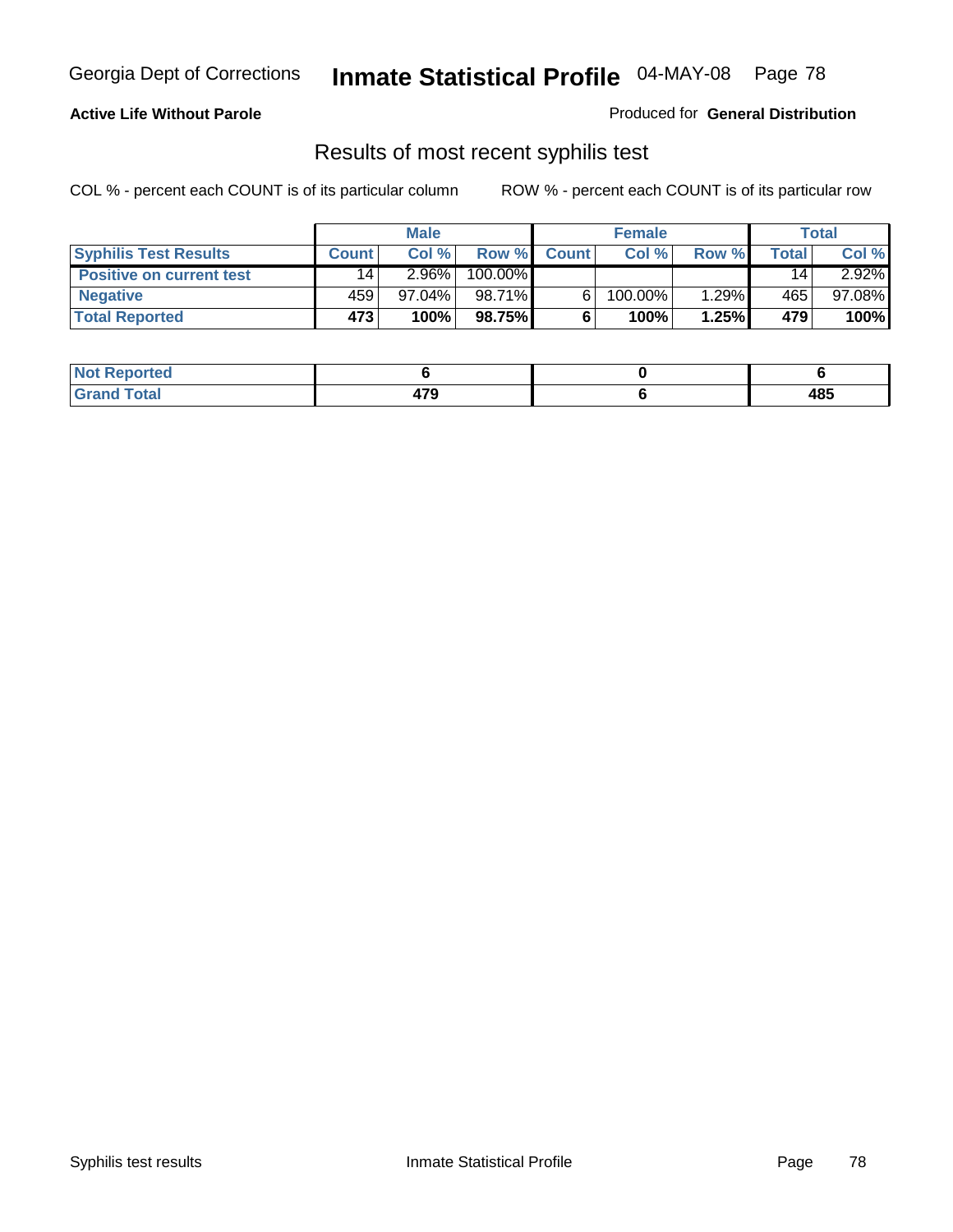### **Active Life Without Parole**

Produced for **General Distribution**

## Results of most recent Hepatitis-C test

|                                 | <b>Male</b>  |           |         | <b>Female</b> |         |           | Total |        |
|---------------------------------|--------------|-----------|---------|---------------|---------|-----------|-------|--------|
| <b>Hepatitis-C Test Results</b> | <b>Count</b> | Col %     | Row %   | <b>Count</b>  | Col %   | Row %     | Total | Col %  |
| <b>Positive on current test</b> |              | $50.00\%$ | 100.00% |               |         |           |       | 40.00% |
| <b>Negative</b>                 |              | $50.00\%$ | 66.67%  |               | 100.00% | 33.33%    |       | 60.00% |
| <b>Total Reported</b>           |              | 100%      | 80.00%I |               | 100%    | $20.00\%$ |       | 100%   |

| <b>Not Reported</b> | 1 – F<br>41 J       | 480 |
|---------------------|---------------------|-----|
| <b>Grand Total</b>  | 170<br>41 J<br>$ -$ | 485 |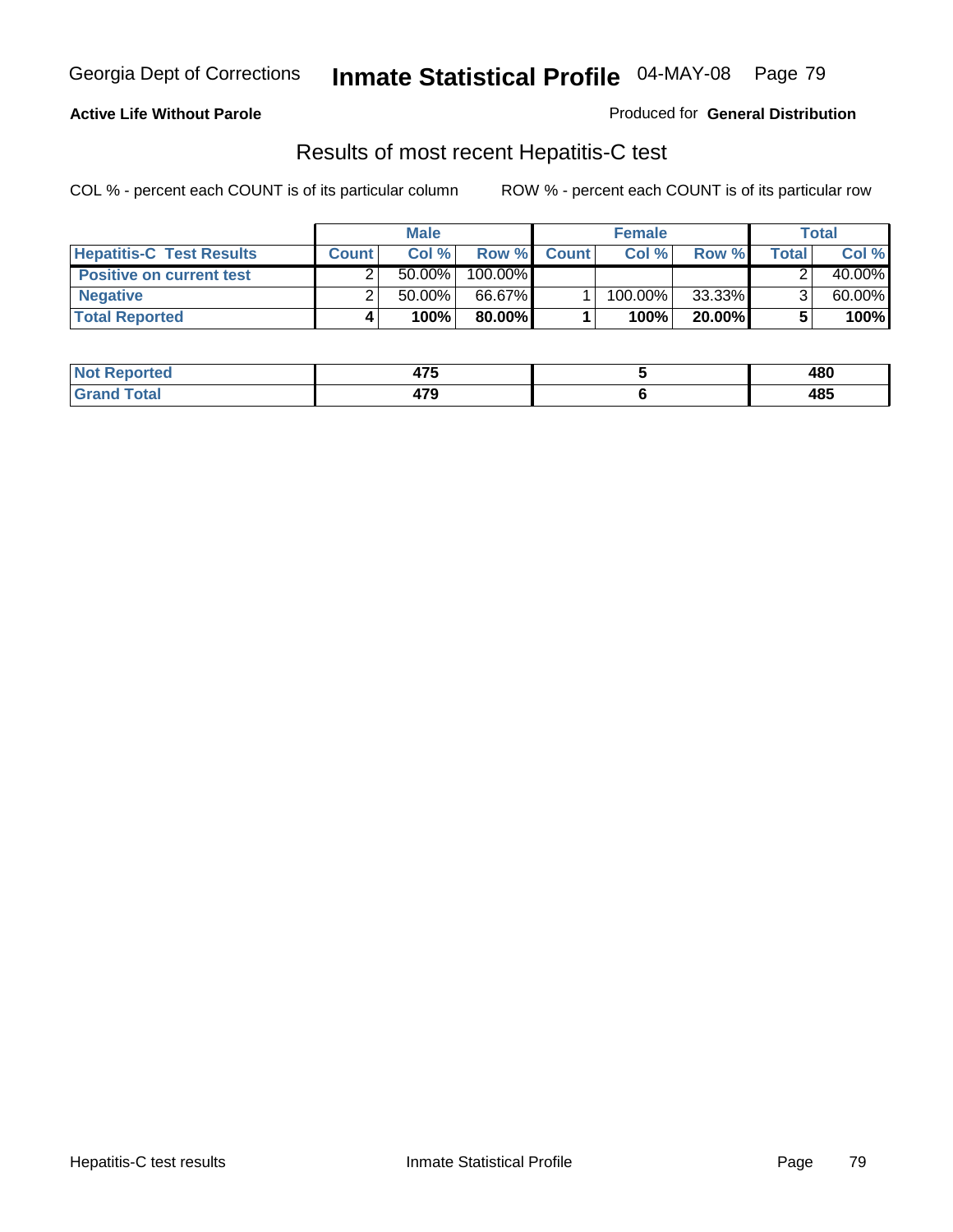### **Active Life Without Parole**

Produced for **General Distribution**

### Results of most recent pregnancy test

|                               | <b>Male</b>  |      |          | <b>Female</b> |         |         | <b>Total</b> |         |
|-------------------------------|--------------|------|----------|---------------|---------|---------|--------------|---------|
| <b>Pregnancy Test Results</b> | <b>Count</b> | Col% | Row %    | <b>Count</b>  | Col %   | Row %   | <b>Total</b> | Col %   |
| <b>Negative</b>               |              |      |          |               | 100.00% | 100.00% |              | 100.00% |
| <b>Total Reported</b>         |              | %    | $0.00\%$ |               | 100%    | 100.00% |              | 100%    |

| eported?     | 170<br>71 J | יי<br>41 J |
|--------------|-------------|------------|
| <b>Total</b> | 170<br>41 J | 485        |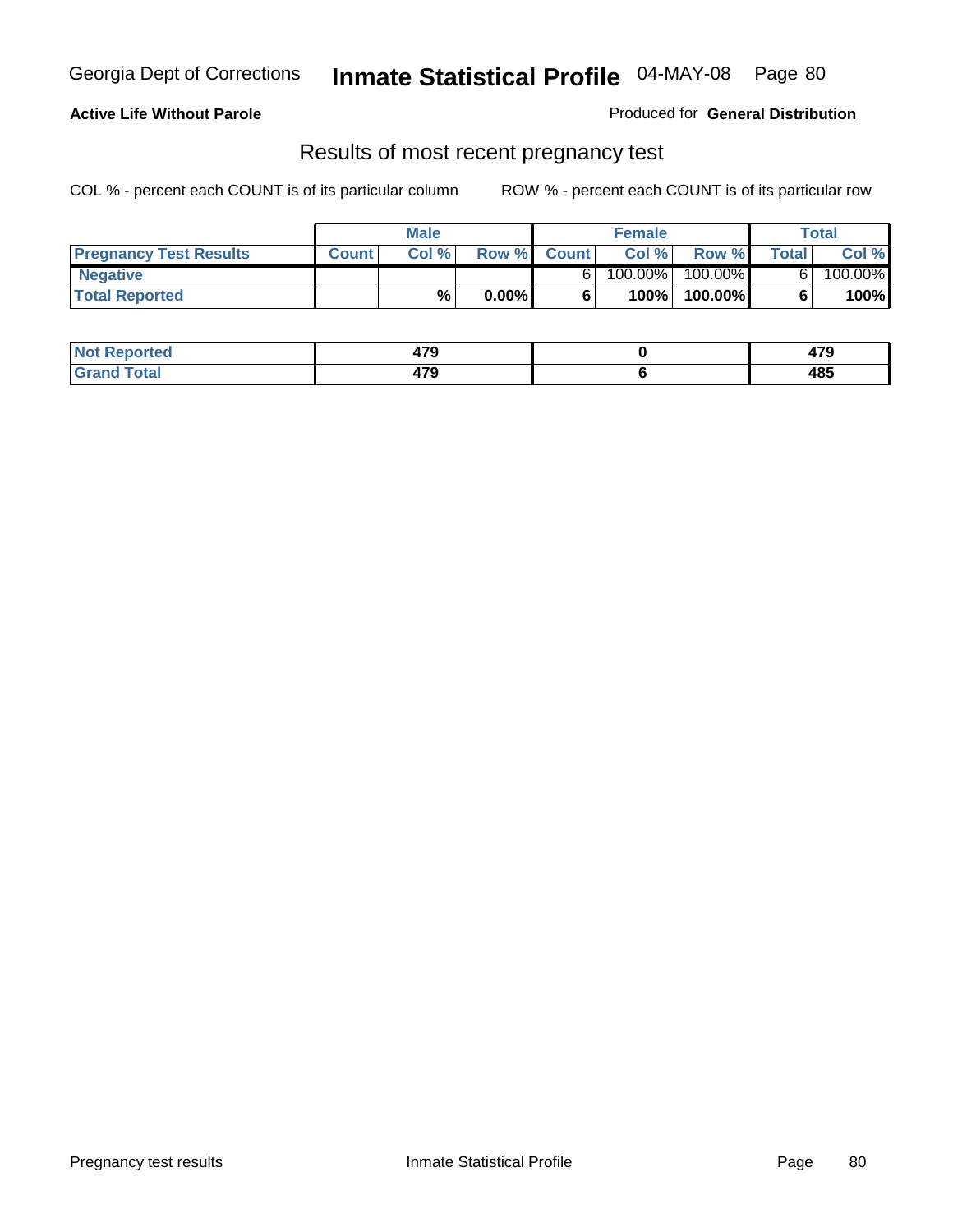### **Active Life Without Parole**

#### Produced for **General Distribution**

## Results of most recent diabetes test

|                                 |              | <b>Male</b> |            |             | <b>Female</b> |          |        | Total   |
|---------------------------------|--------------|-------------|------------|-------------|---------------|----------|--------|---------|
| <b>Diabetes Test Results</b>    | <b>Count</b> | Col %       |            | Row % Count | Col%          | Row %    | Totall | Col %   |
| <b>Positive on current test</b> |              | 100.00%     | $100.00\%$ |             |               |          |        | 100.00% |
| <b>Total Reported</b>           |              | 100%        | 100.00%    |             | %.            | $0.00\%$ |        | 100%    |

| ?eported     | ---<br>TI 1 | 483 |
|--------------|-------------|-----|
| <b>Total</b> | 170<br>41 J | 485 |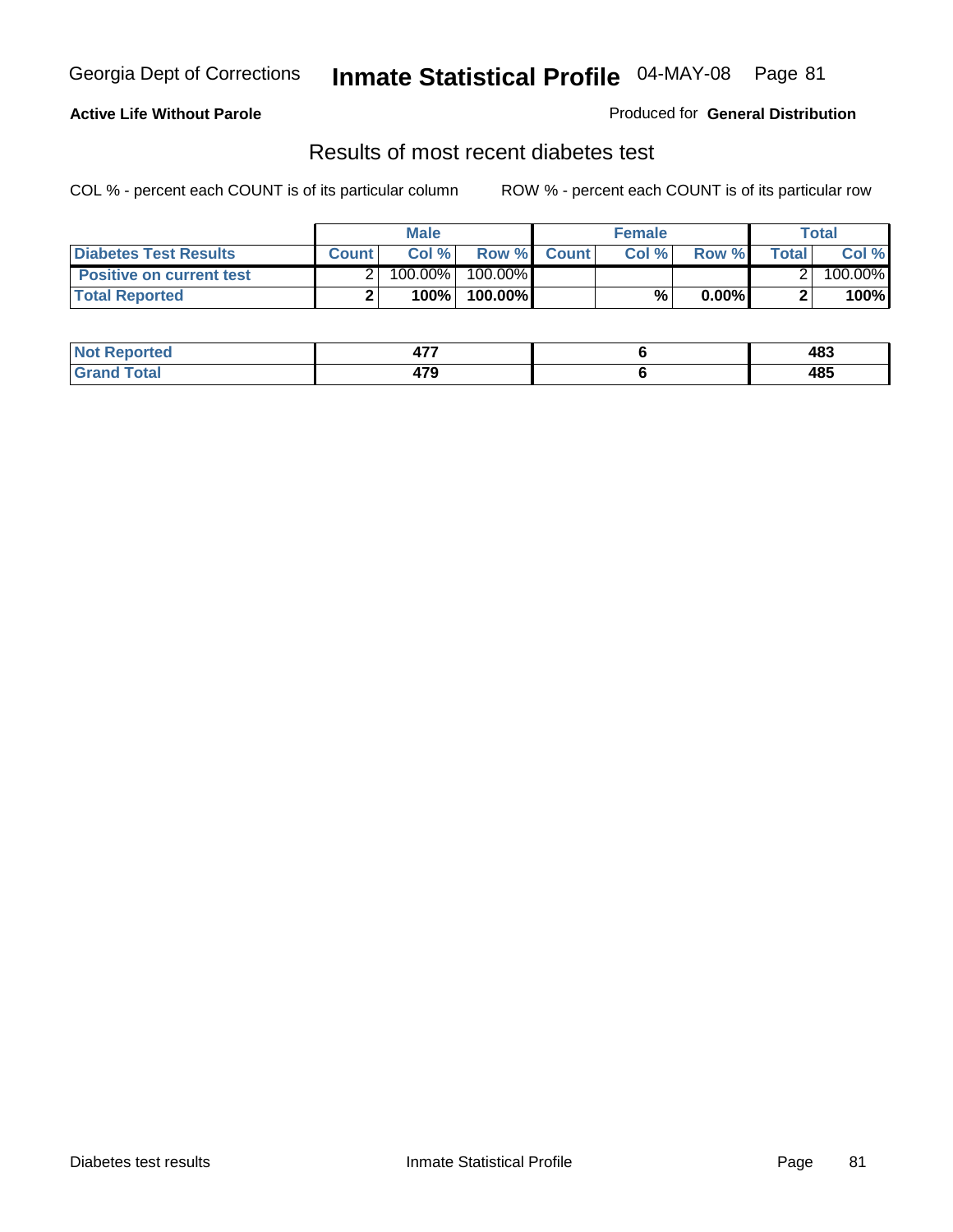#### **Active Life Without Parole**

#### Produced for **General Distribution**

### Results of most recent hypertension test

|                                  |              | <b>Male</b> |            |             | <b>Female</b> |          |        | Total   |
|----------------------------------|--------------|-------------|------------|-------------|---------------|----------|--------|---------|
| <b>Hypertension Test Results</b> | <b>Count</b> | Col %       |            | Row % Count | Col%          | Row %    | Totall | Col %   |
| <b>Positive on current test</b>  |              | 100.00%     | $100.00\%$ |             |               |          |        | 100.00% |
| <b>Total Reported</b>            |              | 100%        | 100.00%    |             | %             | $0.00\%$ |        | 100%    |

| orted      | יי<br>71 L  | 470<br>TI V |
|------------|-------------|-------------|
| <b>ota</b> | 170<br>41 J | 485         |